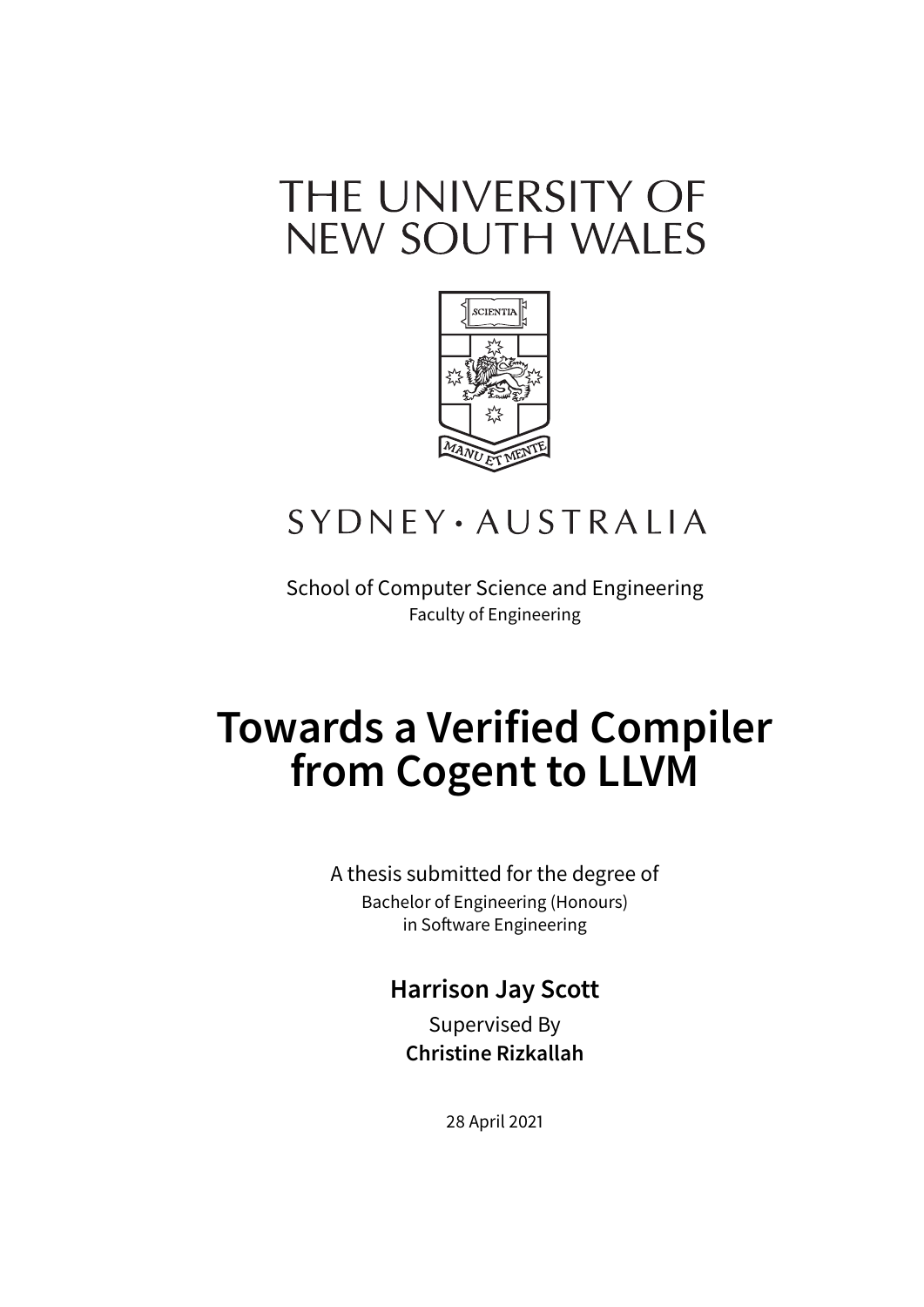# **Acknowledgements**

Thank you to my supervisor, Christine Rizkallah, for being a guiding light over the past year that I have spent engrossed in this research.

I would also like to recognise the efforts of Kai Engelhardt and Liam O'Connor who introduced me to formal methods through their amazing teaching, it was this exposure early in my degree that ultimately led me to choose a project in this area.

I extend my thanks to everyone in the COGENT group at Data61 for their work which I have built on, as well as their interest, help, and feedback throughout my thesis. Additionally, I would like to thank the various UNSW students who worked on COGENT with and before me, especially Emmet Murray for being the one to encourage me to do a thesis related to COGENT.

Finally, I would like to express my deepest gratitude to my friends and family who have cheered me on from near and from afar over this past year.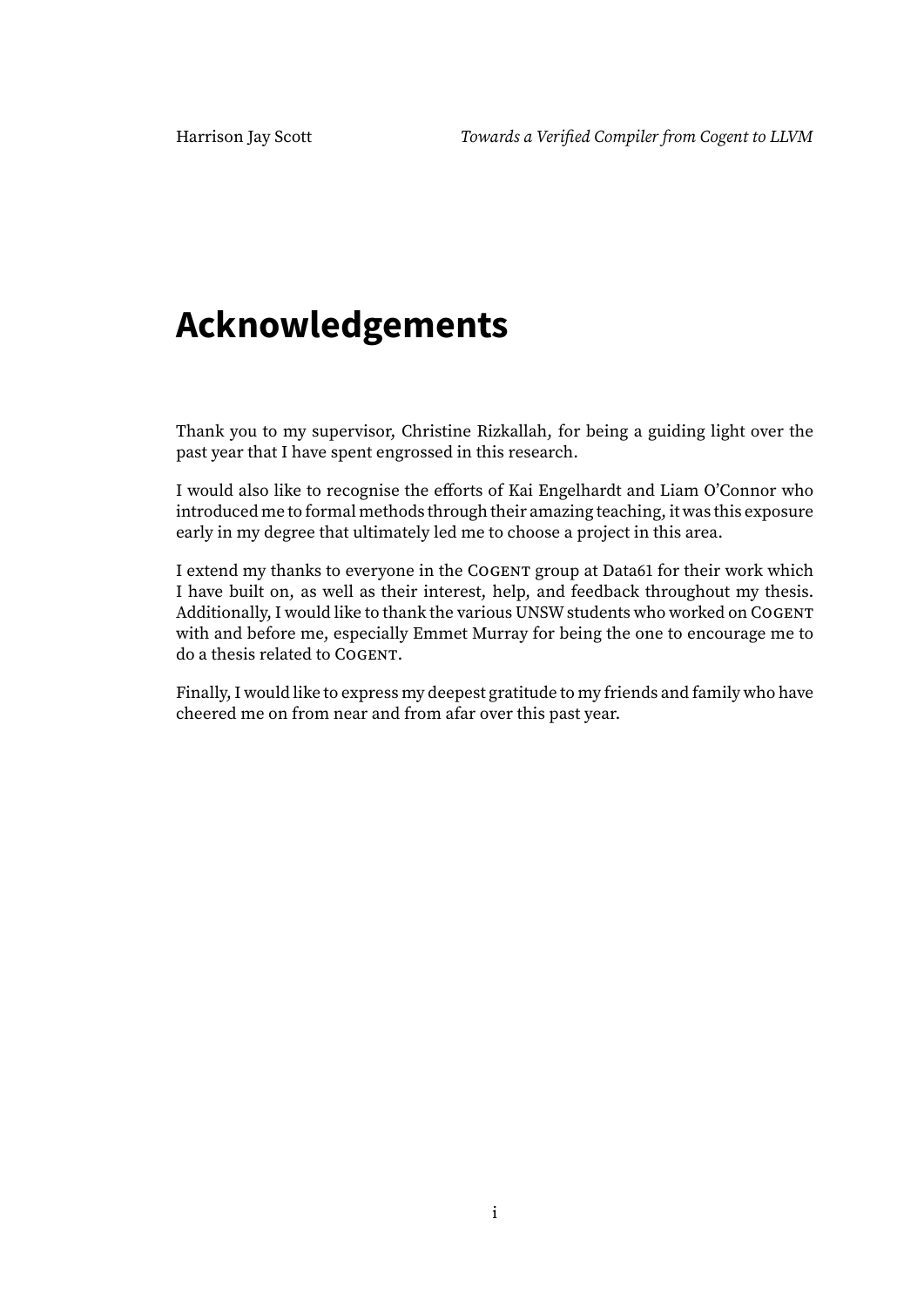# **Abstract**

COGENT is a language aimed at reducing the cost of formally verifying systems code. A certifying compiler compiles COGENT code into C code and produces a proof that the C is a refinement of the COGENT code in the Isabelle/HOL theorem prover. For large COGENT programs, it takes a significant amount of time for Isabelle/HOL to check the generated proofs.

Firstly, this thesis presents an implementation for an LLVM backend that covers the entire COGENT language. LLVM is used by many modern compilers and allows for sophisticated optimisations that are not possible to represent directly on C.

The second component to this thesis proposes an approach for verifying the COGENT to LLVM compiler once and forall, which would provide an improvement to COGENT's existing certifying compilation approach. To ease compiler verification down to a denotational semantics of LLVM in the Coq proof assistant, we define a denotational semantics for COGENT and formalize it in Coq.

Finally, using the Coq, we develop the necessary underlying theory which will be used to formally verify the compiler backend.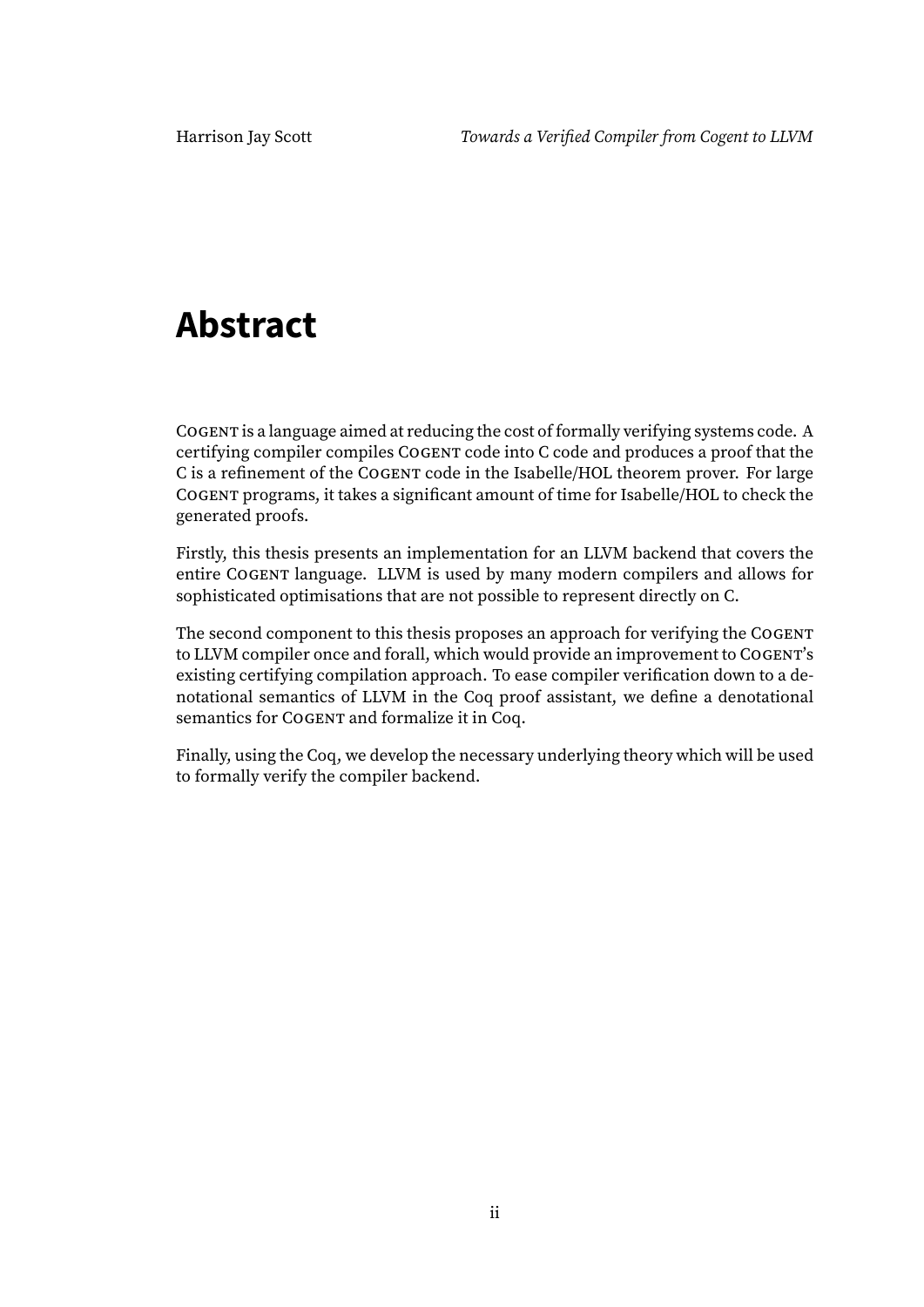# **Contents**

| $\mathbf{1}$ |     | <b>Introduction</b><br>$\mathbf{1}$ |                                               |                |
|--------------|-----|-------------------------------------|-----------------------------------------------|----------------|
| $\mathbf{2}$ |     | <b>Background</b>                   |                                               |                |
|              | 2.1 |                                     |                                               | $\overline{4}$ |
|              |     | 2.1.1                               |                                               | $\overline{4}$ |
|              |     | 2.1.2                               |                                               |                |
|              |     | 2.1.3                               |                                               | 8 <sup>8</sup> |
|              | 2.2 |                                     |                                               |                |
|              |     | 2.2.1                               |                                               |                |
|              |     | 2.2.2                               |                                               |                |
|              | 2.3 | <b>LLVM</b>                         |                                               | 12             |
|              |     | 2.3.1                               |                                               | 12             |
|              |     | 2.3.2                               |                                               | 14             |
|              |     | 2.3.3                               |                                               | 15             |
|              |     | 2.3.4                               | Existing Prototype LLVM Backend of Cogent     | 16             |
|              |     | 2.3.5                               |                                               | 16             |
| 3            |     |                                     | <b>Compiler Implementation</b>                | 20             |
|              | 3.1 |                                     | Haskell Implementation of the LLVM Backend 20 |                |
|              |     | 3.1.1                               |                                               | 21             |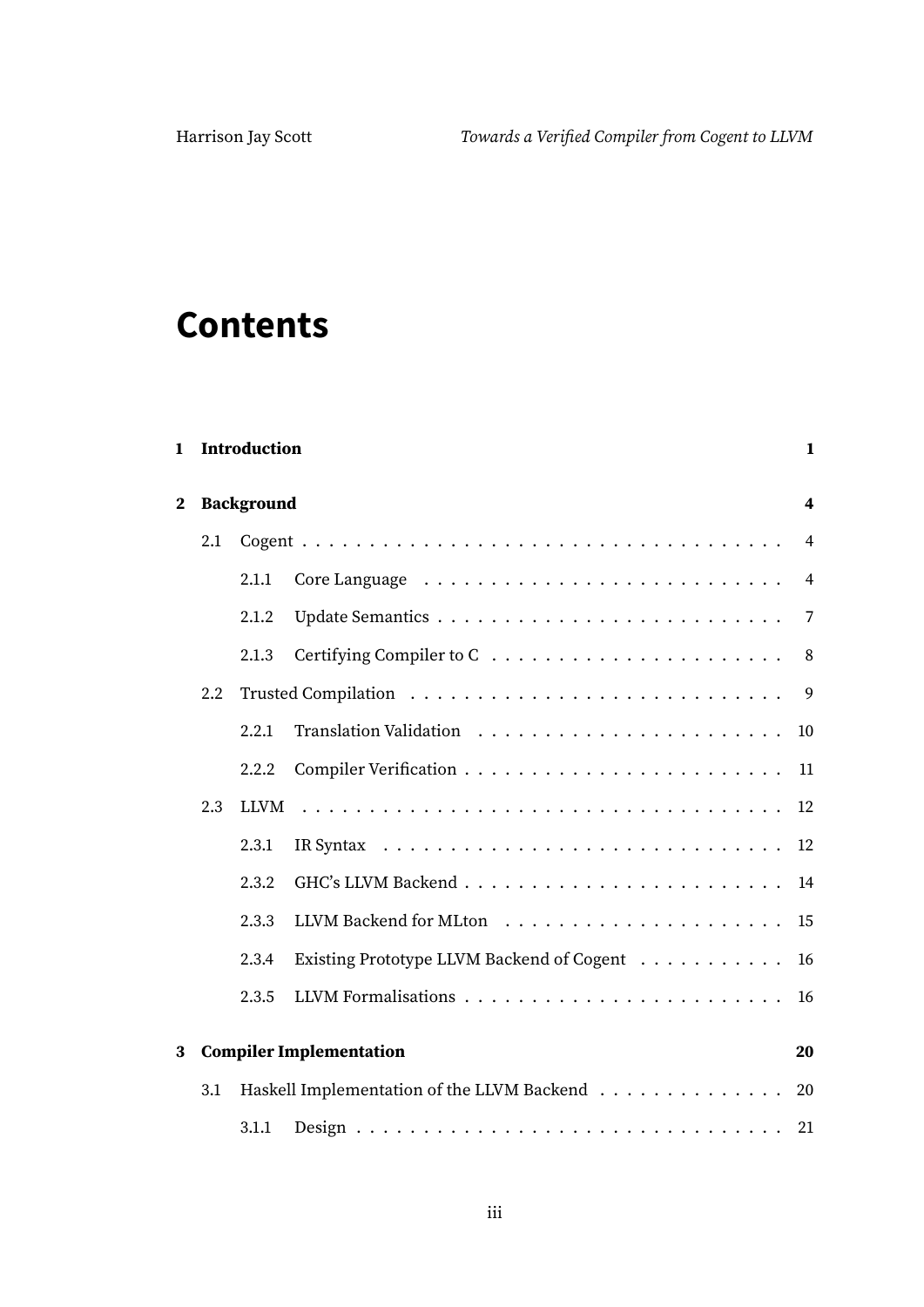|   |     | 3.1.2                |                                                 |    |
|---|-----|----------------------|-------------------------------------------------|----|
|   |     | 3.1.3                |                                                 |    |
|   |     | 3.1.4                |                                                 |    |
|   |     | 3.1.5                |                                                 |    |
|   |     | 3.1.6                |                                                 | 50 |
|   | 3.2 |                      | Coq Implementation of the LLVM Backend 53       |    |
|   |     | 3.2.1                |                                                 | 54 |
|   |     | 3.2.2                |                                                 |    |
|   |     | 3.2.3                | Differences from the Haskell Implementation 57  |    |
|   |     | 3.2.4                | Comparison with the HELIX Compiler 60           |    |
|   | 3.3 |                      |                                                 |    |
| 4 |     | <b>Formalisation</b> |                                                 | 63 |
|   | 4.1 |                      |                                                 |    |
|   | 4.2 |                      | Interaction Tree Update Semantics for Cogent 65 |    |
|   |     | 4.2.1                |                                                 |    |
|   |     | 4.2.2                |                                                 |    |
|   |     | 4.2.3                |                                                 |    |
|   | 4.3 |                      |                                                 |    |
|   | 4.4 |                      | VIR: Interaction Tree Semantics for LLVM        | 83 |
| 5 |     |                      | <b>Compiler Verification</b>                    | 85 |
|   | 5.1 |                      |                                                 | 85 |
|   |     | 5.1.1                |                                                 | 86 |
|   |     | 5.1.2                |                                                 | 87 |
|   |     | 5.1.3                |                                                 | 88 |
|   |     | 5.1.4                |                                                 |    |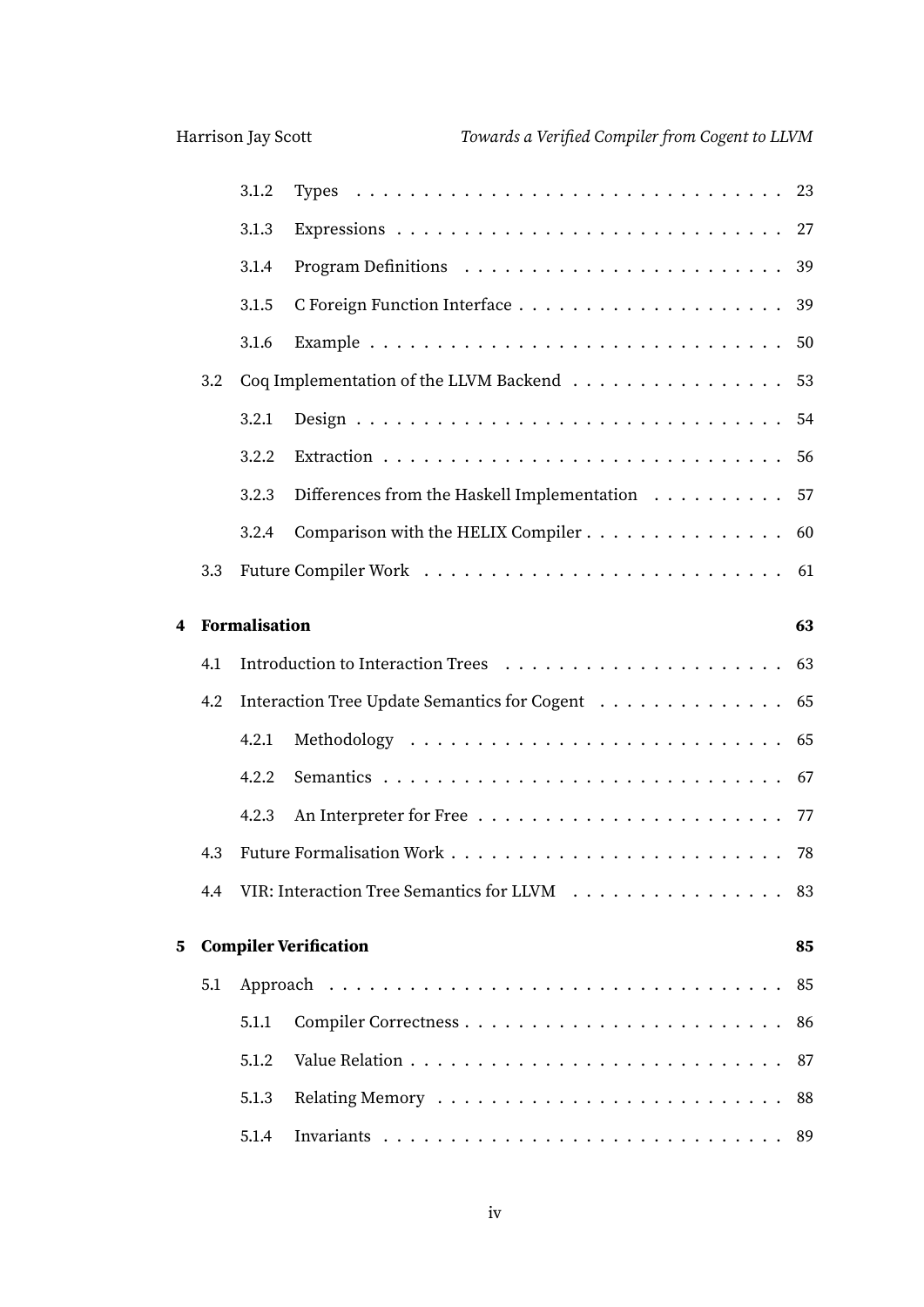|                            |     | 5.1.5        |                                                  |     |  |
|----------------------------|-----|--------------|--------------------------------------------------|-----|--|
|                            | 5.2 |              |                                                  |     |  |
|                            |     | 5.2.1        |                                                  |     |  |
|                            |     | 5.2.2        | Let Bindings and Function Application 92         |     |  |
|                            |     | 5.2.3        |                                                  |     |  |
|                            |     | 5.2.4        |                                                  | 93  |  |
|                            |     | 5.2.5        |                                                  | 94  |  |
|                            | 5.3 |              |                                                  | 94  |  |
|                            |     | 5.3.1        | Certifying Compilers with Verified Checkers      | 95  |  |
|                            |     | 5.3.2        |                                                  |     |  |
| 6                          |     | Evaluation   |                                                  | 98  |  |
|                            | 6.1 |              | Comparison with Existing Cogent to C Backend 98  |     |  |
|                            |     | 6.1.1        |                                                  |     |  |
|                            |     | 6.1.2        |                                                  |     |  |
|                            | 6.2 |              | Comparison of Formalisation and Verification 100 |     |  |
|                            |     | 6.2.1        |                                                  |     |  |
|                            |     | 6.2.2        |                                                  |     |  |
|                            |     | 7 Conclusion |                                                  | 102 |  |
| <b>Bibliography</b><br>104 |     |              |                                                  |     |  |
| Appendices<br>107          |     |              |                                                  |     |  |
|                            | A.1 |              |                                                  |     |  |
|                            |     |              |                                                  |     |  |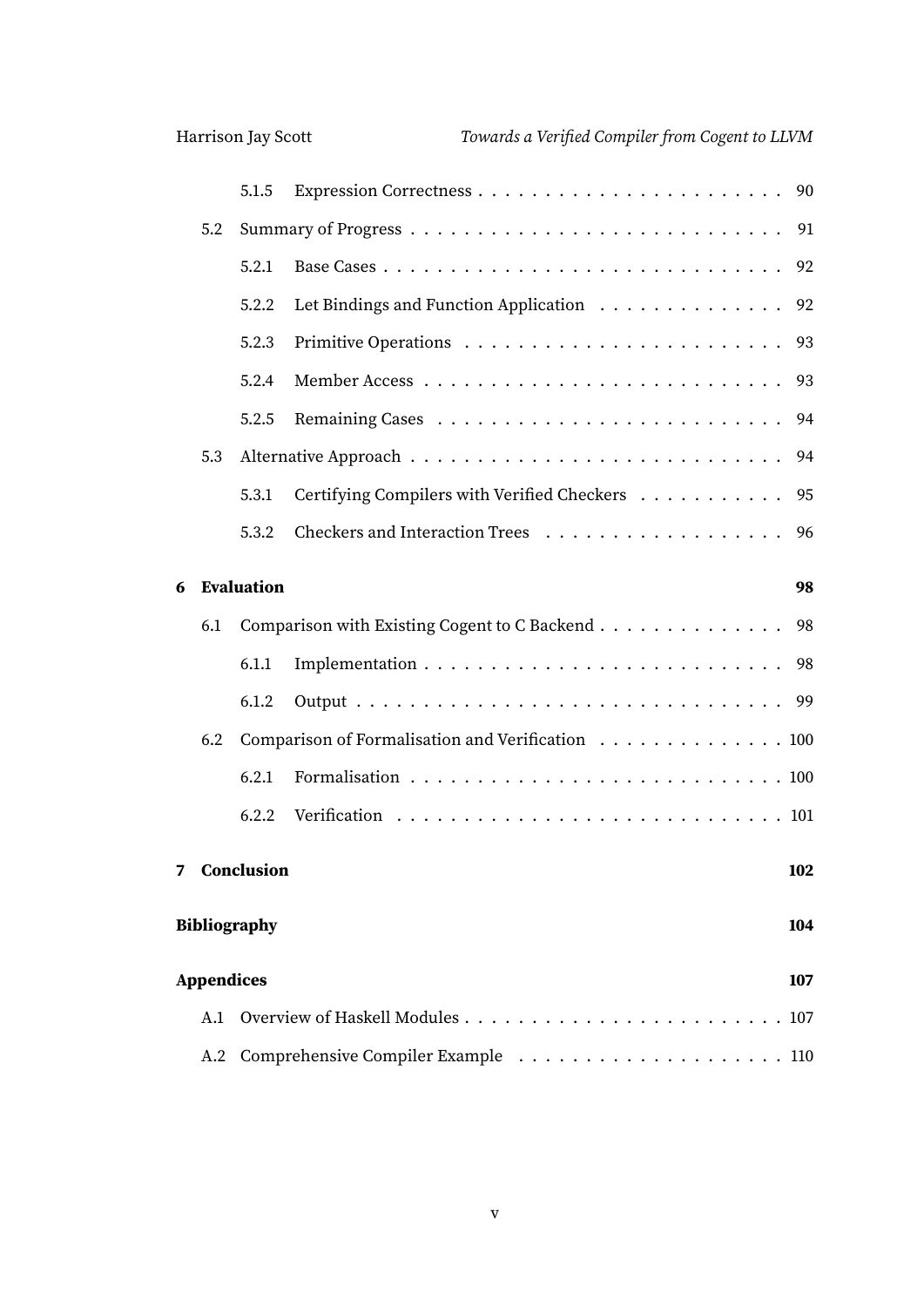### <span id="page-6-0"></span>**Chapter 1**

## **Introduction**

COGENT is a purely functional programming language aimed at reducing the cost of verifying systems code [\(O'Connor et al.,](#page-110-0) [2016\)](#page-110-0). It comes with a certifying compiler that co-generates low-level (C) code, a shallow embedding in Isabelle/HOL [\(Nipkow and](#page-110-1) [Klein,](#page-110-1) [2014\)](#page-110-1), and a refinement proof between the shallow embedding and the generated C code. Low-level systems such as file systems can be implemented in COGENT [\(Amani](#page-109-0) [et al.,](#page-109-0) [2016\)](#page-109-0). The functional correctness of these systems can be verified by reasoning about the shallow embedding. The refinement proof ensures that the verified properties carry over to the generated C code. By allowing reasoning about a HOL embedding rather than directly about C, COGENT reduces the cost of verifying systems.

COGENT is a higher level language than C that offers a greater level of abstraction, yet it remains practical for low-level systems development. Functional programming, variants, records, parametric polymorphism, and a rich linear type system are some of the high-level features of COGENT. In addition, COGENT programs may interoperate with C code via a foreign function interface (FFI), enabling lower-level systems development. COGENT is a restricted language, so the FFI allows parts of a COGENT system to be implemented in C. The FFI also enables a COGENT system to integrate with existing C systems.

While the current COGENT compiler targets C, a language that is familiar to systems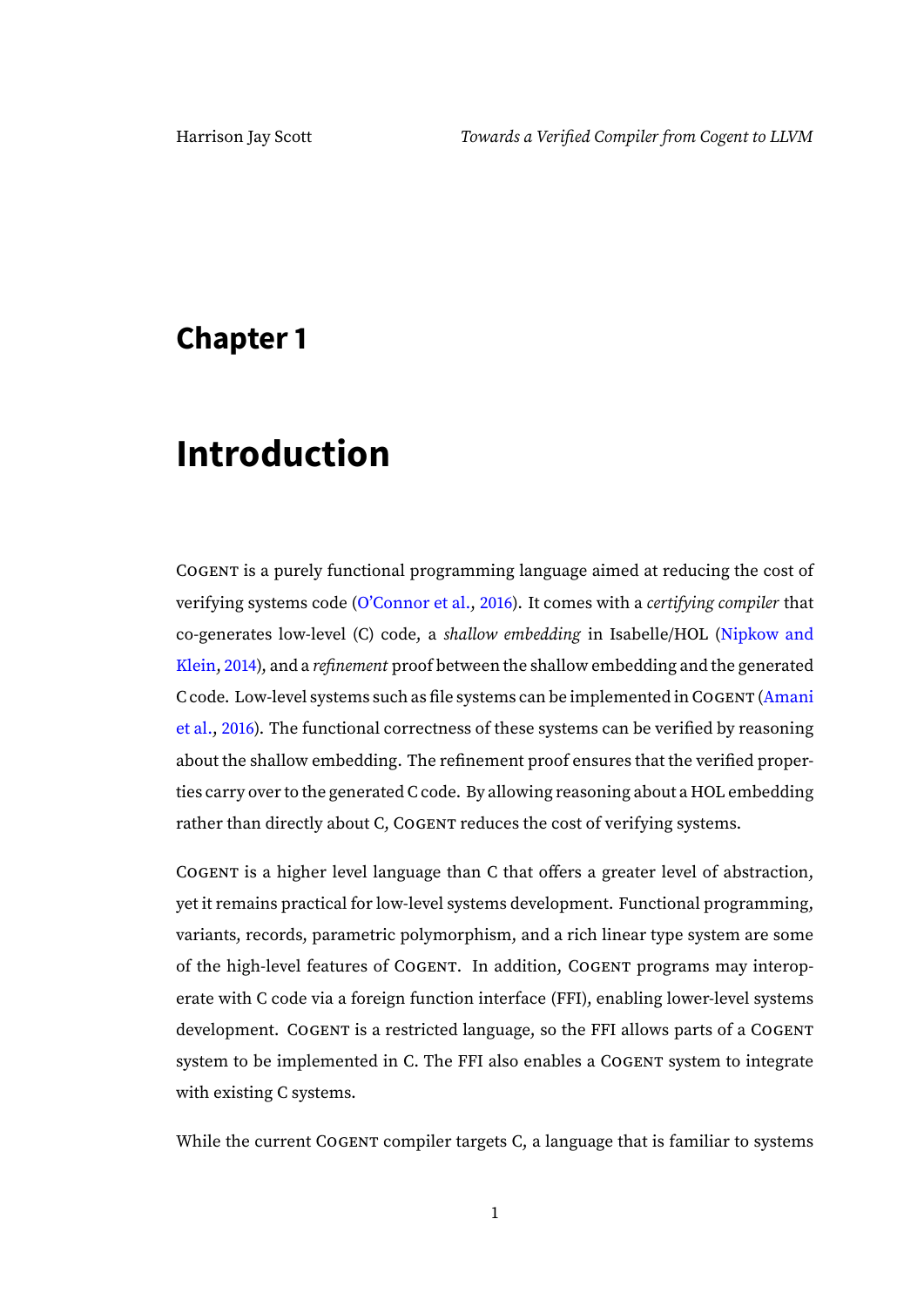engineers, the generated C code is unnecessarily complex and often less efficient than handcrafted C [\(O'Connor,](#page-110-2) [2019\)](#page-110-2). Existing C compilers such as GCC and Clang are primarily designed to optimise handwritten C, rather than compiler-generated C code. Thus, instead of targeting C code, COGENT would benefit from a backend that targets an intermediate compiler language.

The LLVM Compiler intermediate representation (LLVM-IR) [\(Lattner and Adve,](#page-110-3) [2004\)](#page-110-3) is developed specifically as an IR for compilers. It supports a Static Single Assignment (SSA) form [\(Rosen et al.,](#page-111-0) [1988\)](#page-111-0) that allows for better optimisations for both imperative and functional programming languages [\(Appel,](#page-109-1) [1998\)](#page-109-1). LLVM-IR has a rich ecosystem and is a popular backend for many modern languages, including C++, Java, Python, Scala, Haskell, Rust, and Swift. To improve the runtime efficiency of compiled COGENT code we have developed an LLVM backend for the entire core language which is simpler in design than the existing C backend.

Another aspect of COGENT we would also like to improve is the verification framework. For a given COGENT program, the certifying compiler produces a refinement proof relating the generated C code and the Isabelle/HOL shallow embedding. The proofs that are generated with each COGENT compilation are large and take a significant amount of time to check in Isabelle/HOL- we would like to avoid such overhead.

There are two popular approaches to establishing compiler assurance in an interactive theorem prover: directly verifying the compiler, as is the case for CakeML [\(Kumar](#page-110-4) [et al.,](#page-110-4) [2014\)](#page-110-4) and most of CompCert [\(Leroy,](#page-110-5) [2009\)](#page-110-5), or by developing certifying compilers, as is the case for COGENT [\(Rizkallah et al.,](#page-111-1) [2016\)](#page-111-1) and parts of CompCert [\(Rideau](#page-111-2) [and Leroy,](#page-111-2) [2010\)](#page-111-2). Verifying the COGENT compiler would relieve us of the overhead of checking a proof for each compilation, but compiler verification is costly to maintain.

We have formalised a denotational semantics for COGENT using the theory of Interaction Trees [\(Xia et al.,](#page-111-3) [2020\)](#page-111-3) to represent memory effects for a deep embedding of COGENT in the Coq proof assistant [\(Bertot and Castéran,](#page-109-2) [2013\)](#page-109-2). Our COGENT semantics can be related to VIR, a deep embedding of the LLVM-IR in Coq with Interaction Tree semantics building upon the proof techniques used for the HELIX to LLVM-IR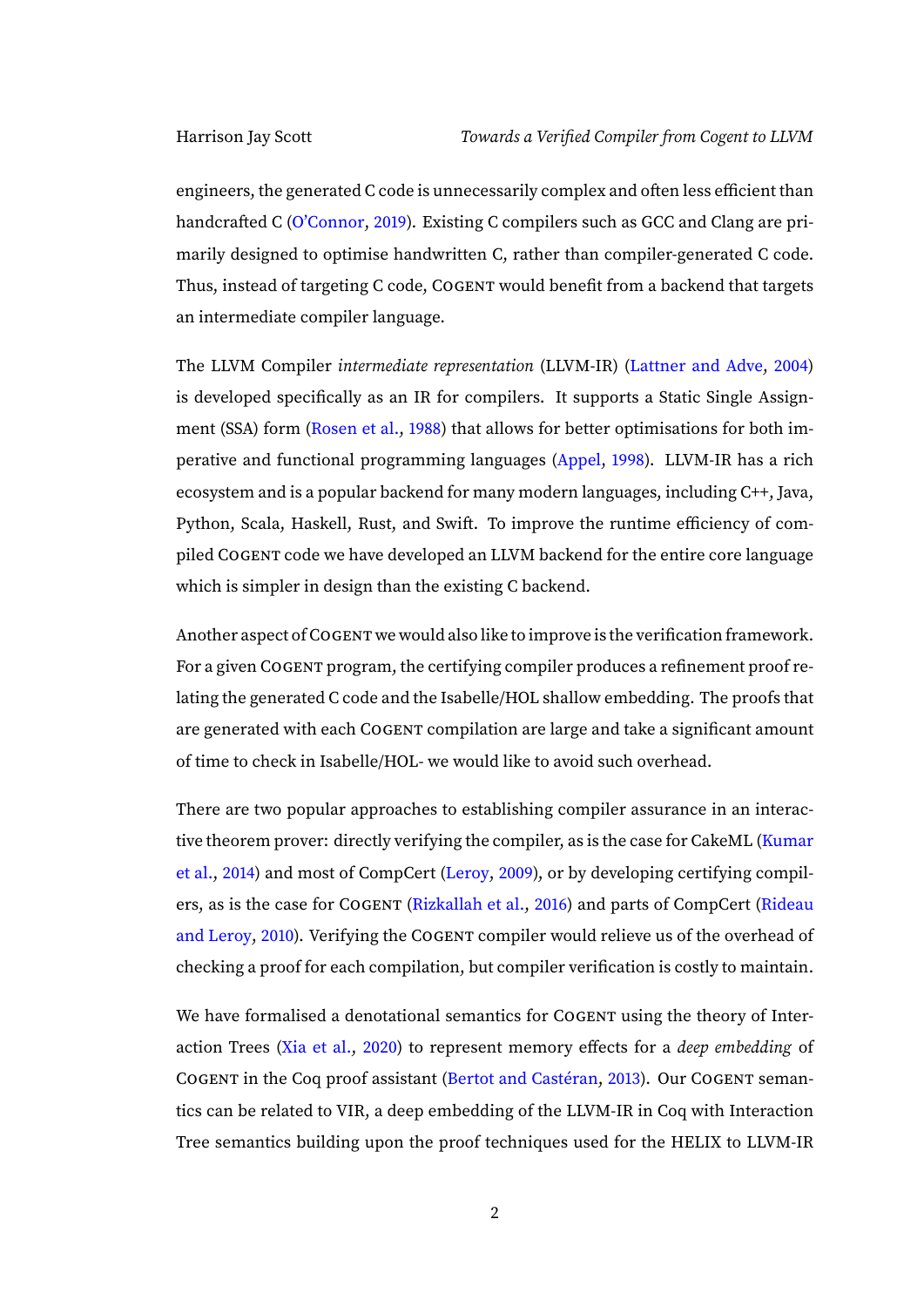compiler [\(Zaliva,](#page-111-4) [2020\)](#page-111-4).

Using the Interaction Tree semantics for both languages we have embarked on a compiler correctness proof for a substantial subset of our LLVM backend reimplemented in Coq. Using Coq's extraction feature we have generated Haskell code corresponding to this implementation and integrated it with the existing COGENT compiler toolchain. By opting for a compiler correctness proof, this backend can be verified once and forall to ensure the trustworthiness of COGENT to LLVM compilations. This approach alleviates the need for any proof generation or checking at compile time.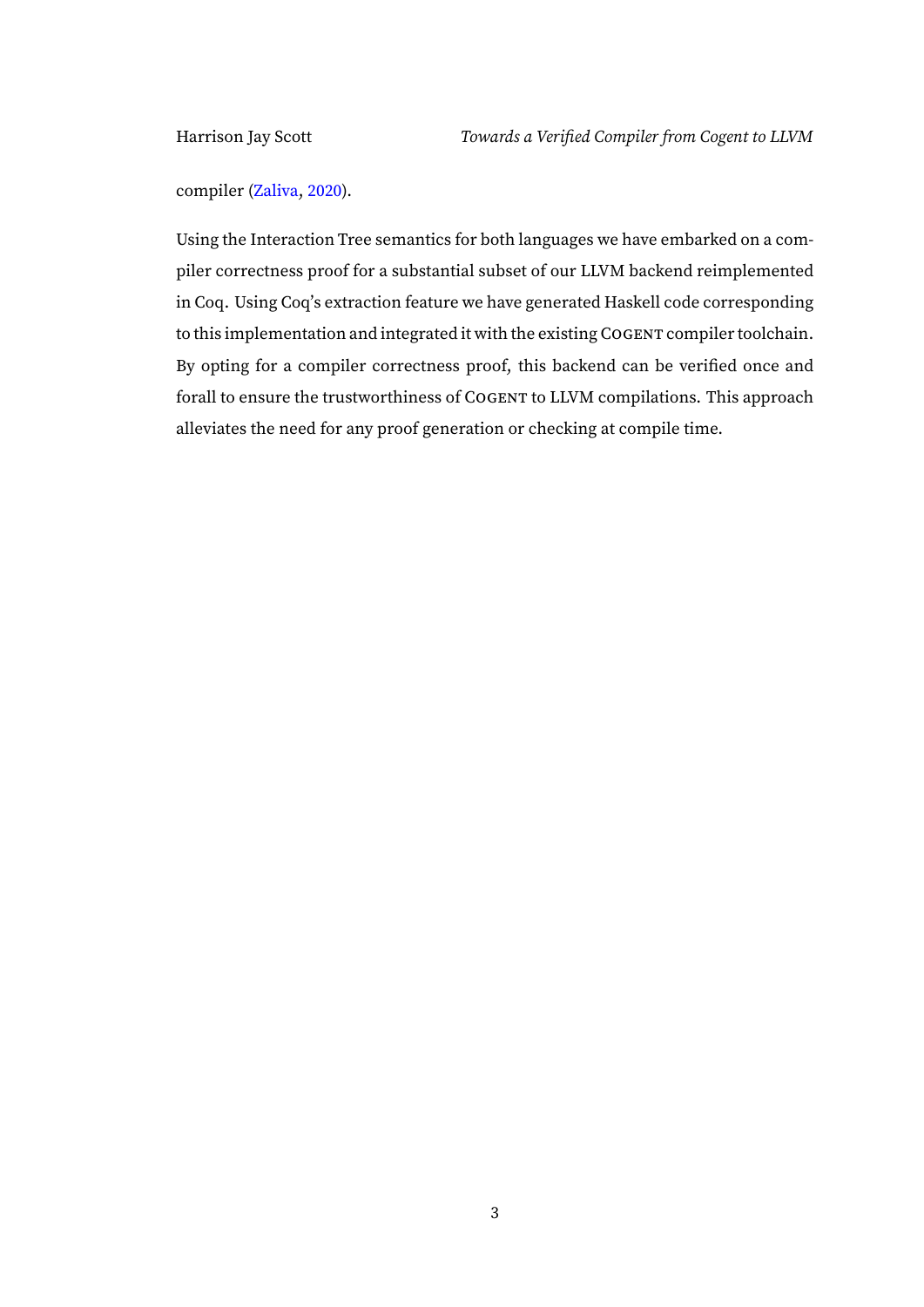### <span id="page-9-0"></span>**Chapter 2**

### **Background**

### <span id="page-9-1"></span>**2.1 Cogent**

COGENT is a purely functional language intended for systems programming [\(O'Con](#page-110-2)[nor,](#page-110-2) [2019\)](#page-110-2). It shares a similar syntax to Haskell and ML, but is heavily restricted functions must be total, and has limited support for recursion, so iteration must be done via the C FFI. Despite these restrictions, COGENT has been used to implement multiple Linux file systems including ext2 [\(Amani et al.,](#page-109-0) [2016\)](#page-109-0). In this section, we will briefly outline its syntax and semantics.

#### <span id="page-9-2"></span>**2.1.1 Core Language**

The COGENT type system supports rank-1 *polymorphism* [\(O'Connor et al.,](#page-110-0) [2016\)](#page-110-0), and includes records and variants as algebraic data types. The type system is based on uniqueness types, similar to linear types, with the restriction that under uniqueness, linear variables cannot have multiple references [\(De Vries et al.,](#page-109-3) [2007\)](#page-109-3). For our purposes, we are only concerned with the desugared, monomorphised type system which is summarised in Figure [2.1.](#page-10-0)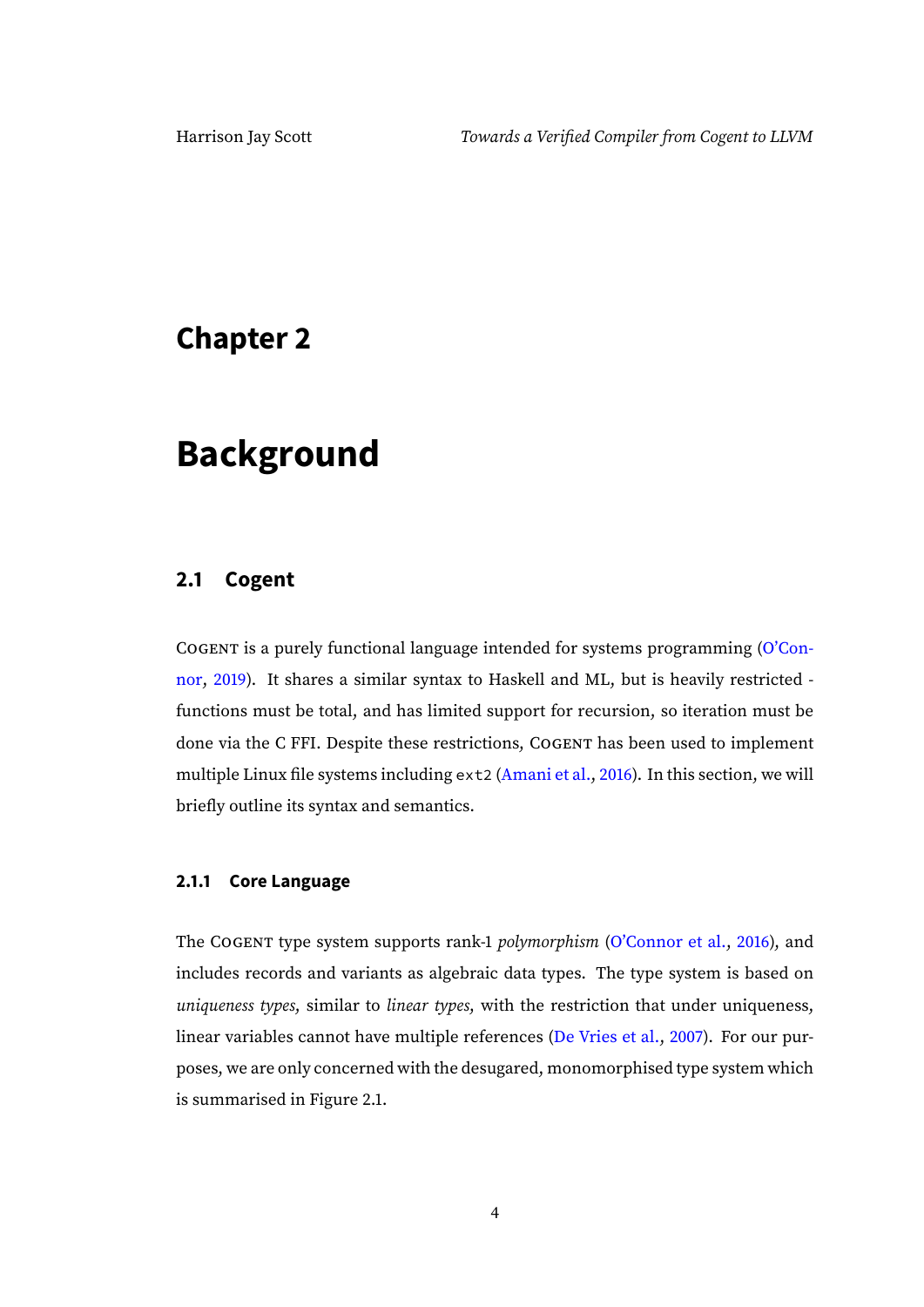Harrison Jay Scott Towards a Verified Compiler from Cogent to LLVM

| $\langle$ field $\rangle$         | $ ::= \langle name \rangle$                                                                                                                                                                                                                                              |
|-----------------------------------|--------------------------------------------------------------------------------------------------------------------------------------------------------------------------------------------------------------------------------------------------------------------------|
| $\langle \text{ctr} \rangle$      | $ ::= \langle name \rangle$                                                                                                                                                                                                                                              |
| $\langle primitive type \rangle$  | ::= Bool   U8   U16   U32   U64                                                                                                                                                                                                                                          |
| $\langle record type \rangle$     | $ ::= \{ \langle \text{field} \rangle : \langle \text{type} \rangle, \dots \}$                                                                                                                                                                                           |
| $\langle variant\ type \rangle$   | $\;\;::=\;\langle \langle \mathit{ctr} \rangle \langle \mathit{type} \rangle \;   \;  \; \rangle$                                                                                                                                                                        |
| $\langle$ function type $\rangle$ | $ ::= \langle type \rangle \rightarrow \langle type \rangle$                                                                                                                                                                                                             |
| $\langle abstract\ type\rangle$   | $ ::= \langle name \rangle (\langle type \rangle )$                                                                                                                                                                                                                      |
| $\langle type \rangle$            | $ ::= \langle primitive type \rangle   String   ()$<br>$\langle record type \rangle$   # $\langle record type \rangle$<br><abstract #="" <="" <abstract="" a="" type=""  =""><br/><math>\langle variant\ type \rangle   \langle function\ type \rangle</math></abstract> |

<span id="page-10-0"></span>Figure 2.1: Simplified COGENT type system

COGENT's primitive types correspond to booleans, 8-, 16-, 32-, and 64-bit integers. Record types are like C struct types, consisting of an ordered list of field names and their types. Variant types are a sum type consisting of a list of constructor names and their argument types. Function types consist of a single argument and return type. Abstract types are given a name and optionally, type parameters. Record and abstract types can be unboxed by a # prefix, otherwise they represent a heap allocated value.

The desugared COGENT syntax is laid out in Figure [2.2.](#page-11-0) There are primitive operators such as  $+$  or  $||$ , and literals such as 23 or True. Expressions may be variables, literals, binary/unary operators, let expressions for binding values, let! for read-only bindings, and if statements for branching. Additionally, there are cast and promote expressions for casting expressions. Expressions may also be record literals, variant constructions, or function applications. Member access can be done via . or the take construct. put constructs must be used to safely modify fields within records due to uniqueness types. case and esac expressions are the desugared syntax for pattern matching for variants. A COGENT program is simply a list of top-level concrete/abstract definitions of functions and types.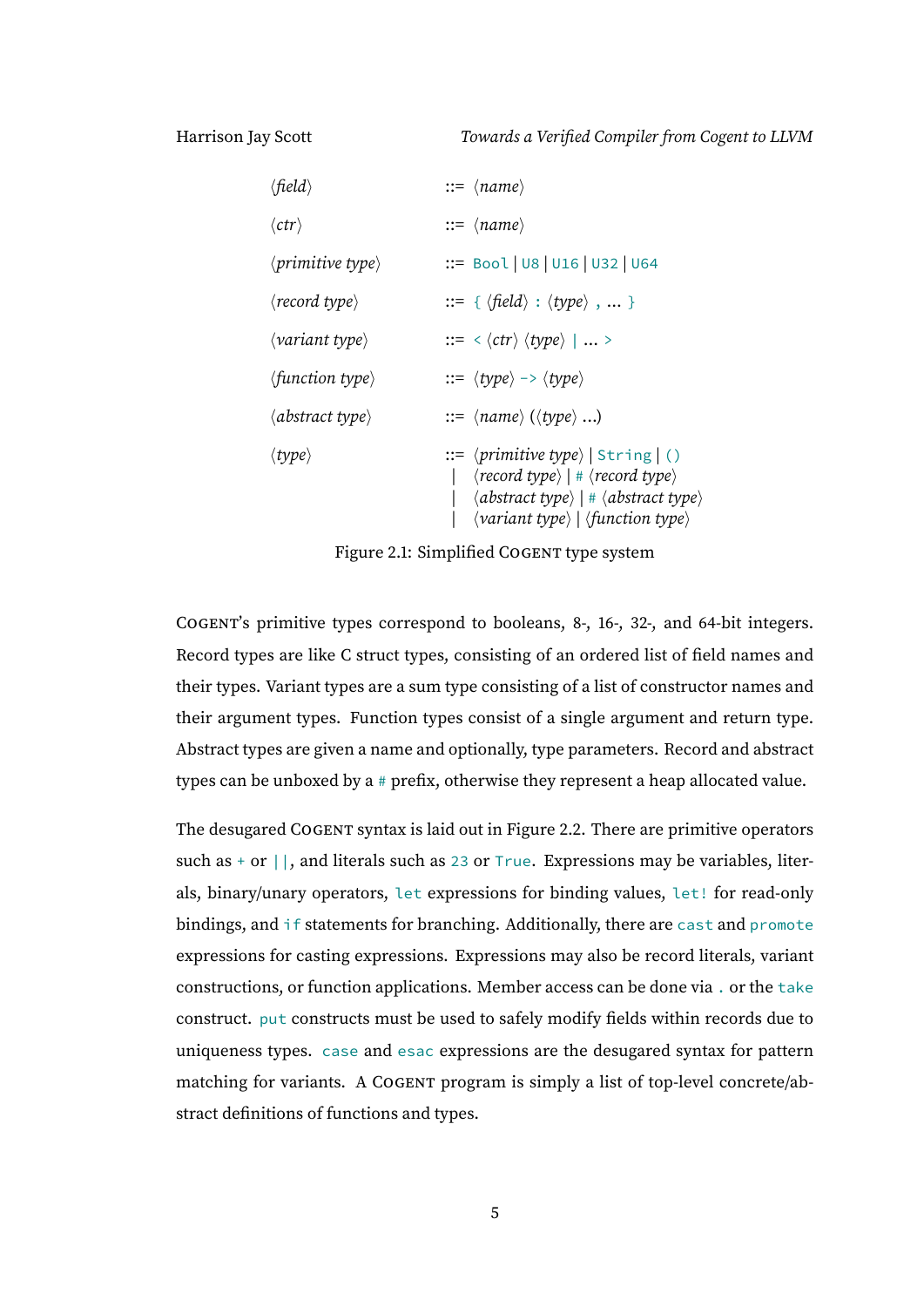| $\langle var \rangle$            | $ ::= \langle name \rangle$                                                                                                                                                                                                                                                                                                                                                                                                                                                                                                                                                                                                                                                                                                                                                                                                                                                                                                                                                                                                                                                                                                                                                                                                                                                        |
|----------------------------------|------------------------------------------------------------------------------------------------------------------------------------------------------------------------------------------------------------------------------------------------------------------------------------------------------------------------------------------------------------------------------------------------------------------------------------------------------------------------------------------------------------------------------------------------------------------------------------------------------------------------------------------------------------------------------------------------------------------------------------------------------------------------------------------------------------------------------------------------------------------------------------------------------------------------------------------------------------------------------------------------------------------------------------------------------------------------------------------------------------------------------------------------------------------------------------------------------------------------------------------------------------------------------------|
| $\langle lit \rangle$            | $ ::= ()   True   23   'hello'   $                                                                                                                                                                                                                                                                                                                                                                                                                                                                                                                                                                                                                                                                                                                                                                                                                                                                                                                                                                                                                                                                                                                                                                                                                                                 |
| $\langle binop \rangle$          | $ ::= +   -   *   /   %$                                                                                                                                                                                                                                                                                                                                                                                                                                                                                                                                                                                                                                                                                                                                                                                                                                                                                                                                                                                                                                                                                                                                                                                                                                                           |
| $\langle expr \rangle$           | $ ::= \langle var \rangle   \langle lit \rangle$<br>$\langle expr \rangle \langle binop \rangle \langle expr \rangle$<br>not $\langle expr \rangle$ complement $\langle expr \rangle$<br>let $\langle var \rangle = \langle expr \rangle$ in $\langle expr \rangle$<br>let! ( $\langle var \rangle$ ) $\langle var \rangle = \langle expr \rangle$ in $\langle expr \rangle$<br>if $\langle expr \rangle$ then $\langle expr \rangle$ else $\langle expr \rangle$<br>cast $\langle type \rangle$ $\langle expr \rangle$   promote $\langle type \rangle$ $\langle expr \rangle$<br>{ $\langle$ field $\rangle$ = $\langle expr \rangle$ ,  }<br>$\langle \text{ctr} \rangle$ $\langle \text{expr} \rangle$<br>$\langle expr \rangle \langle expr \rangle$<br>$\langle expr \rangle$ . $\langle field \rangle$<br>take $\langle expr \rangle$ { $\langle field \rangle = \langle var \rangle$ } = $\langle expr \rangle$ in $\langle expr \rangle$<br>$\langle expr \rangle \{ \langle field \rangle = \langle expr \rangle \}$<br>case $\langle \text{expr} \rangle$ of $\langle \text{ctr} \rangle$ $\langle \text{var} \rangle \rightarrow \langle \text{expr} \rangle$ else $\langle \text{var} \rangle \rightarrow \langle \text{expr} \rangle$<br>esac $\langle expr \rangle$ |
| $\langle$ function def $\rangle$ | $\mathcal{L} = \langle name \rangle : \langle function type \rangle, \langle name \rangle \langle var \rangle = \langle expr \rangle$<br>$\langle name \rangle : \langle function type \rangle$                                                                                                                                                                                                                                                                                                                                                                                                                                                                                                                                                                                                                                                                                                                                                                                                                                                                                                                                                                                                                                                                                    |
| $\langle type\ def \rangle$      | := type $\langle name \rangle = \langle type \rangle$   type $\langle abstract\ type \rangle$                                                                                                                                                                                                                                                                                                                                                                                                                                                                                                                                                                                                                                                                                                                                                                                                                                                                                                                                                                                                                                                                                                                                                                                      |
| $\langle definition \rangle$     | $:= \langle function \, def \rangle \mid \langle type \, def \rangle$                                                                                                                                                                                                                                                                                                                                                                                                                                                                                                                                                                                                                                                                                                                                                                                                                                                                                                                                                                                                                                                                                                                                                                                                              |
| $\langle program \rangle$        | $:= \langle definition \rangle \dots$                                                                                                                                                                                                                                                                                                                                                                                                                                                                                                                                                                                                                                                                                                                                                                                                                                                                                                                                                                                                                                                                                                                                                                                                                                              |
|                                  |                                                                                                                                                                                                                                                                                                                                                                                                                                                                                                                                                                                                                                                                                                                                                                                                                                                                                                                                                                                                                                                                                                                                                                                                                                                                                    |

Figure 2.2: COGENT core syntax

<span id="page-11-0"></span>Permissions in COGENT are used to denote the restrictions of a type within the uniqueness type system. Using these, we can relax the uniqueness type system for types that need not be linear/unique. The three permissions are:

- D discardable without being used
- S shareable to be used multiple times
- E bound in a let! expression, allowing read-only sharing of a linear value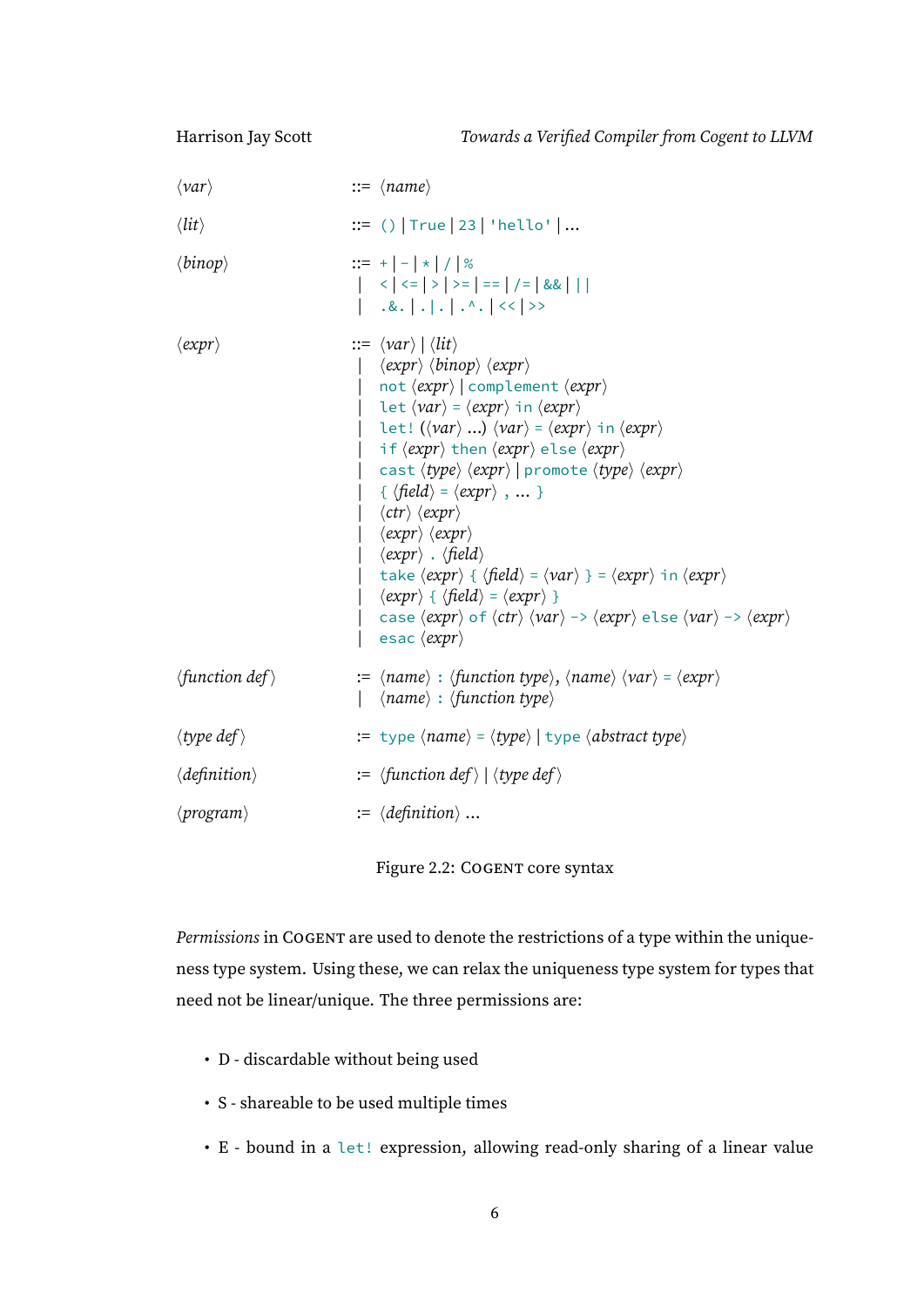within a restricted scope

Primitive types may have any kind as they are not linear, and are always unboxed [\(O'Connor,](#page-110-2) [2019\)](#page-110-2). Modes  $(r, w, and u)$  are used to control permissions on record fields and abstract types.

#### <span id="page-12-0"></span>**2.1.2 Update Semantics**

COGENT has two dynamic semantics: a functional style value semantics and an imperative style update semantics [\(O'Connor,](#page-110-2) [2019\)](#page-110-2). In terms of implementing an LLVM-IR backend, the imperative-style update semantics is of higher relevance. The update semantics of COGENT is defined using the big step semantics relation:

$$
\gamma \vdash (\sigma, e) \Downarrow (\sigma', u)
$$

The relation holds when, under the variable context  $\gamma$  an expression e evaluates to a value  $u$  and the mutable store  $\sigma$  (abstractly representing memory) is mutated to  $\sigma'$ . The value  $u$  may be a literal, function value, abstract function, variant, record, abstract value, or a pointer. We use a context  $\gamma$  that maps variables to values, and a mutable store  $\sigma$  that maps pointers to values. This relation is formalised in Isabelle/HOL as an inductive relation u\_sem. For each way to construct COGENT expressions, there is a corresponding rule to define the update semantics for that expression. For example, the update semantics for let expressions is given by the rule:

$$
\frac{\gamma \vdash (\sigma, a) \Downarrow (\sigma', a') \qquad (a' \ :: \ \gamma) \vdash (\sigma', b) \Downarrow st}{\gamma \vdash (\sigma, \texttt{Let } a b) \Downarrow st}
$$

The left premise states that in the context  $\gamma$ , the memory  $\sigma$  and expression a will evaluate to a new memory  $\sigma'$  and a value  $a'.$  The right premise states that in the updated context  $(a' \ :: \ \gamma)$ , the memory  $\sigma'$  and expression  $b$  will evaluate to  $st.$  If both premises hold, we can conclude that in the context  $\gamma$  the memory  $\sigma$  and expression Let a b will evaluate to st.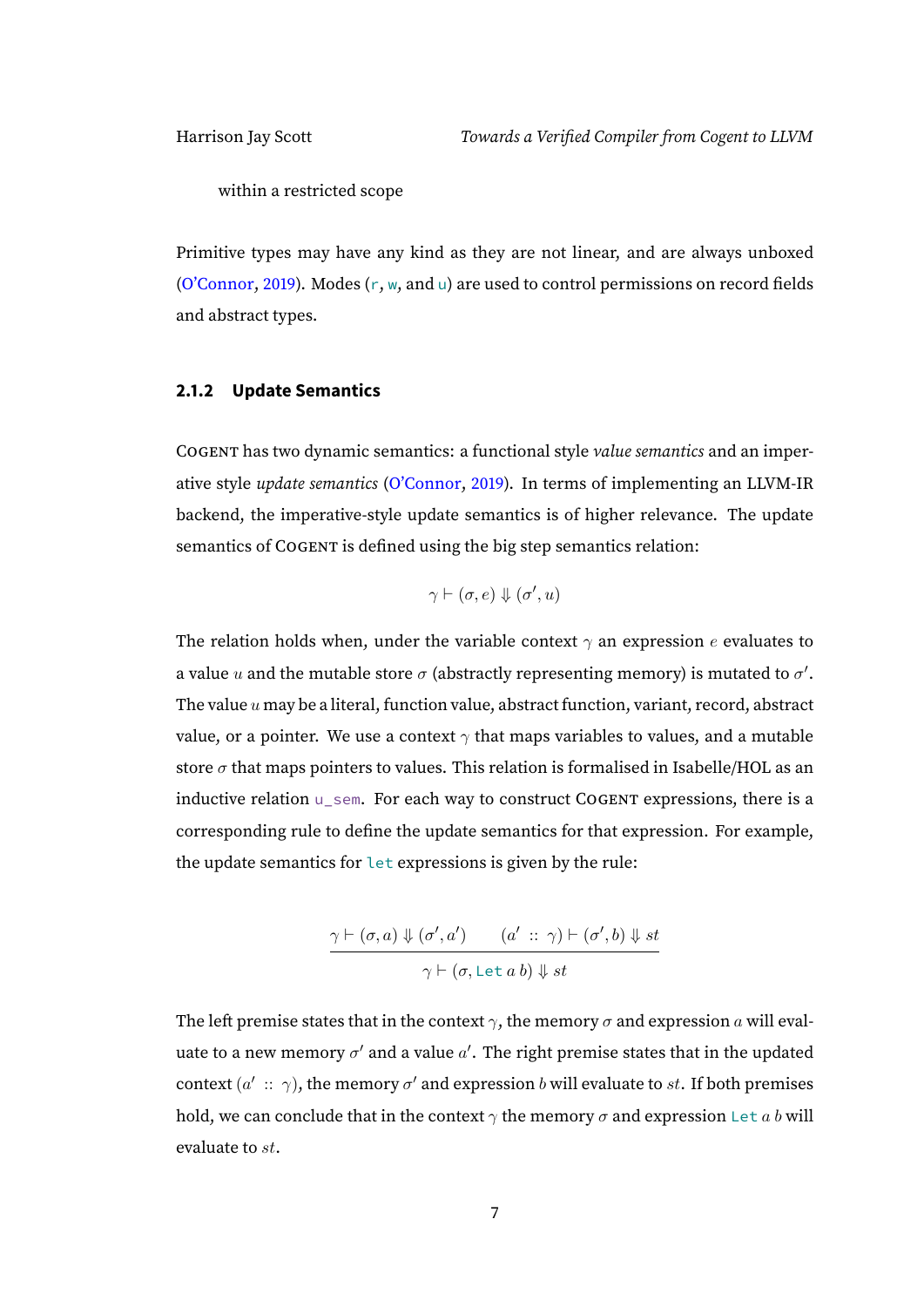A second example, the rule for member access for boxed records, can be stated as follows:

$$
\frac{\gamma \vdash (\sigma, e) \Downarrow (\sigma', \text{UPtr } p) \qquad \sigma'(p) = \text{URecord } r}{\gamma \vdash (\sigma, \text{Member } e \ f) \Downarrow (\sigma', r \, ! \, f)}
$$

For this rule, the left premise requires that in the context  $\gamma$ , the memory  $\sigma$  and expression  $e$  will evaluate to  $\sigma'$  and some pointer  $p.$  Our right premise is simply that the pointer p, when looked up in the memory  $\sigma'$ , points to some record containing a list of fields r. Then, if both premises hold, we conclude that under  $\gamma$ , the memory  $\sigma$  and the expression <code>Member</code>  $e$   $f$  will evaluate to  $\sigma'$  and  $r$  !  $f$  (the  $f$ th field of  $r$ ).

A full definition of COGENT's update semantics is given in [O'Connor](#page-110-2) [\(2019\)](#page-110-2).

#### <span id="page-13-0"></span>**2.1.3 Certifying Compiler to C**

COGENT is accompanied by a certifying compiler to C that generates a formal proof that the output C code is a refinement of a generated Isabelle/HOL embedding of the original COGENT code [\(Rizkallah et al.,](#page-111-1) [2016\)](#page-111-1). The proof relies on a once and forall language-level proof that the update semantics refines the value semantics as well as per-program translation validation phases proving the C code refines the update semantics and that the value semantics refines the Isabelle/HOL embedding. This means any behaviour of the C program is also a behaviour of the COGENT program (as modelled in HOL). A simplified overview of the COGENT refinement framework is given in Figure [2.3.](#page-14-1) In particular, this allows convenient equational reasoning on top of an Isabelle/HOL embedding rather than directly about low-level C code.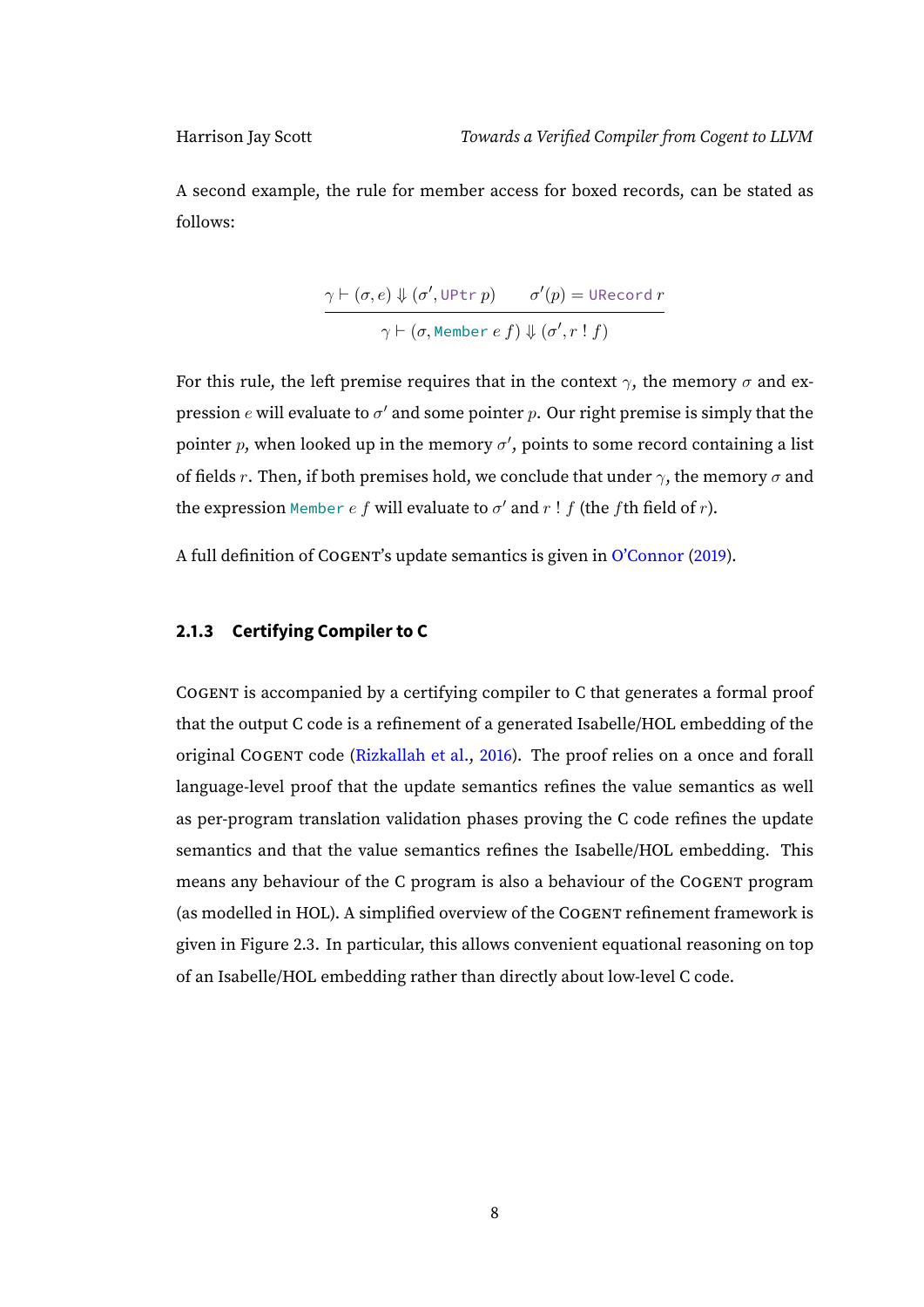

Figure 2.3: The core artifacts produced by the COGENT compiler

### <span id="page-14-1"></span><span id="page-14-0"></span>**2.2 Trusted Compilation**

As distinguished by [Leroy](#page-110-5) [\(2009\)](#page-110-5) there are three widely used methods of establishing trustworthiness for a compiler: *translation validation* [\(Pnueli et al.,](#page-111-5) [1998\)](#page-111-5) through ei-ther a verified validator or through proof-carrying code [\(Necula,](#page-110-6) [1997\)](#page-110-6), and compiler verification. All methods aim to assure that the source language semantics is preserved through compilation to the target language. For compiler verification, the compiler is formally verified once and forall, establishing that every compiler output is a refinement of its input. In contrast, translation validation establishes the correctness of a compilation on a per-program basis. So far, certifying compilers have produced proofs and can therefore be categorised under the proof-carrying code approach.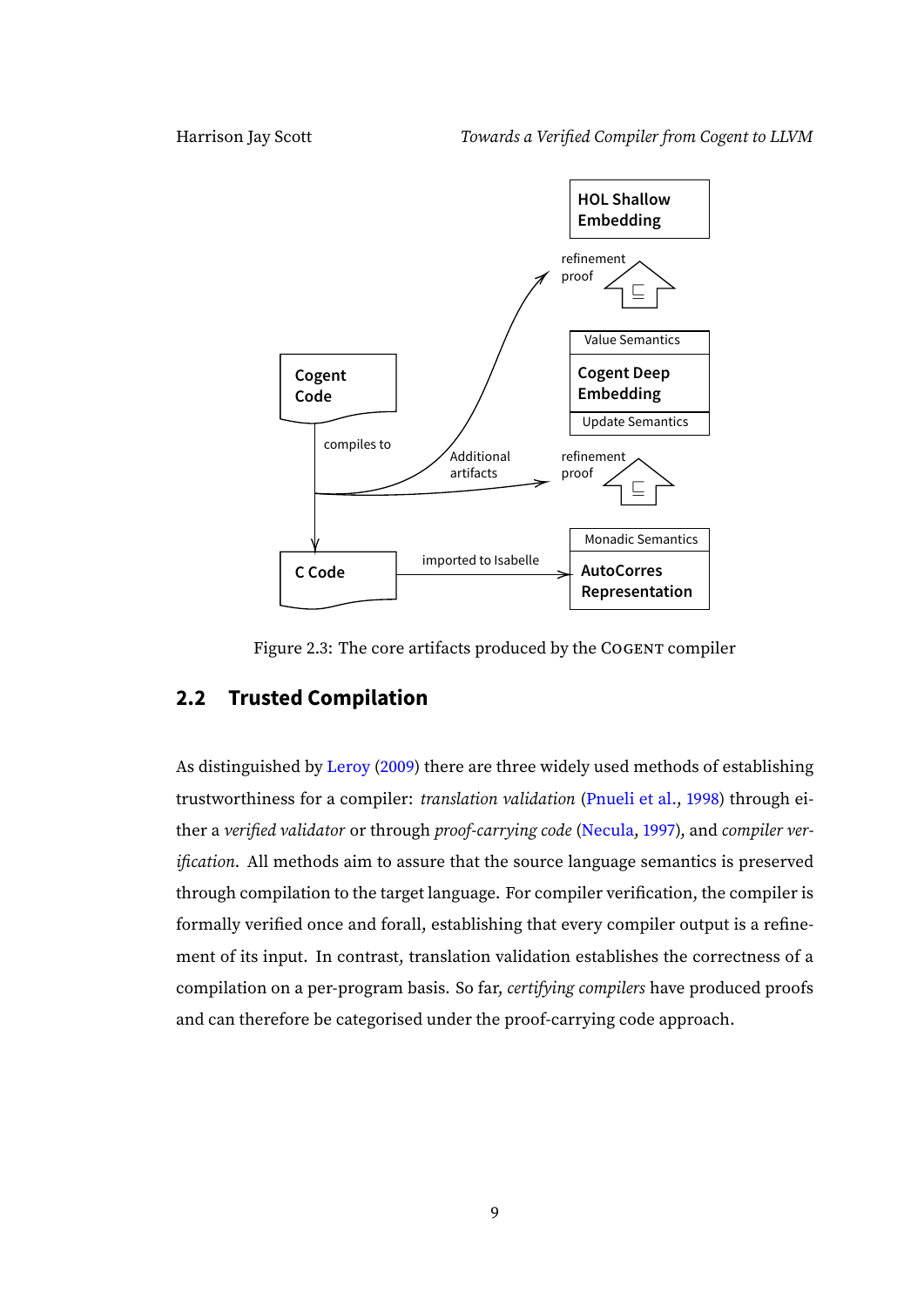#### <span id="page-15-0"></span>**2.2.1 Translation Validation**

#### **Verified Validators**

The method of translation validation does not require verification of the compiler, instead it relies on a validator, which is essentially a boolean-valued function Validate :  $S \times T \rightarrow$  (**Accept** | **Reject**), where S is the set of source code programs and T is the set of compiled programs in the target language. A validator will accept the tuple  $(S, T)$ if  $T$  is a valid compilation of  $S$ , and reject otherwise. A verified validator is accompanied by a formal proof of this requirement. Using verified validators to check instance correctness is often less work than compiler verification, although implementing a validator and verifying it is not always straightforward.

CompCert is an optimising compiler for Clight, a substantial subset of C [\(Leroy,](#page-110-5) [2009\)](#page-110-5). For CompCert, translation validation is used to validate the assembling and linking stages [\(Leroy et al.,](#page-110-7) [2016\)](#page-110-7), that are not yet verified alongside the semantic preservation steps. The tool, Valex, checks a fully linked, assembled executable for correctness against the internal abstract PowerPC representation of CompCert. CompCert also uses translation validation for certifying its register allocator [\(Rideau and Leroy,](#page-111-2) [2010\)](#page-111-2).

#### **Proof-Carrying Code**

Proof-carrying code is a variation of translation validation where for each input/output, the compiler produces a proof certifying its compilation. Conceptually, this is similar to using a validator, but in this case, the validator is an entire proof assistant such as Isabelle/HOL or Coq rather than a specialised validator program. Let Π be the domain of formal proofs. Then a certifying compiler can be modelled as a total function  $CComp : S \to (\mathbf{0k} \top | Error) \times \Pi$ , and a correct certifying compiler has the property  $\text{CComp}(S) = (\text{Ok } C, \pi) \Rightarrow \pi \models S \sqsubseteq C$ . In this case, the only thing that must be trusted is the tool used to check the compiler-generated proof  $\pi$ . This is why the technique was named proof-carrying code by [Necula](#page-110-6) [\(1997\)](#page-110-6), but  $\pi$  can also be called a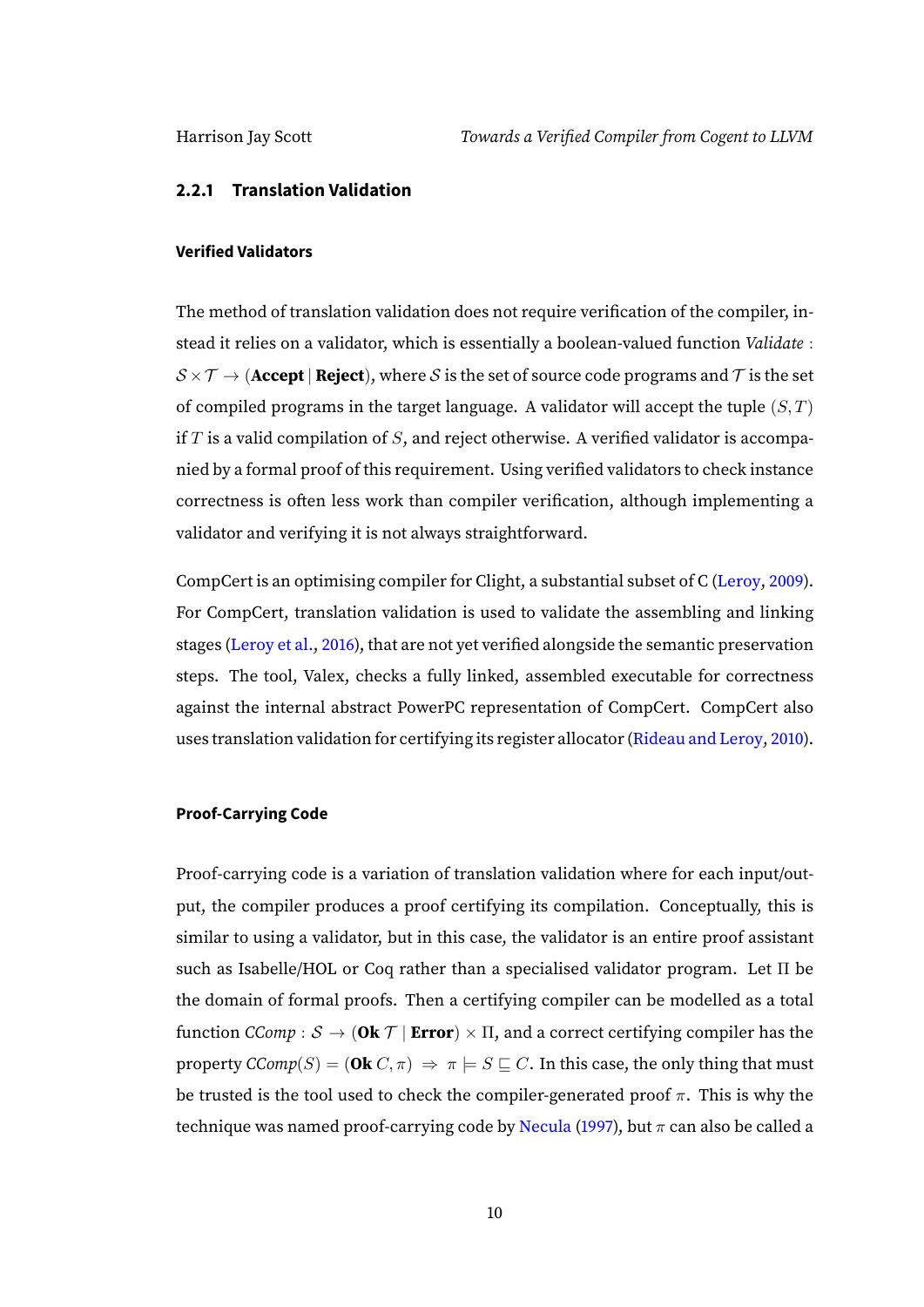certificate [\(Leroy,](#page-110-5) [2009\)](#page-110-5).

Moreover, this is the approach used by COGENT as a whole, generating a refinement proof of the COGENT to C semantic preservation [\(Rizkallah et al.,](#page-111-1) [2016\)](#page-111-1). This proof is supported by numerous theorems that relate the pure, functional semantics of the input COGENT code, to an imperative update semantics that can be related to the C produced by the compiler. The refinement proofs are conducted using the Isabelle/HOL proof assistant.

#### <span id="page-16-0"></span>**2.2.2 Compiler Verification**

By contrast, verification of a compiler entails producing a once and forall compiler correctness proof. A compiler can be modelled as a total function Comp :  $S \rightarrow$  **Ok**  $\mathcal{T}$  | **Error** [\(Leroy,](#page-110-5) [2009\)](#page-110-5). The compiler correctness proof must demonstrate  $\forall S \in S, T \in T$ . Comp(S) = **Ok**  $T \Rightarrow S \sqsubseteq T$ . That is, whenever the compiler is successful, the output code should refine the source code. Notably, an always failing compiler  $Comp(\cdot) = Error$  would vacuously satisfy this definition of correctness, but be useless in practice.

A downside to a once and forall correctness proof is that whenever the compiler changes, the proof must also be updated, and re-checked. As a result, verifying compilers in this way can be expensive, though this has not discouraged research in this area.

Firstly, CompCert's transformation from the Clight abstract syntax to PowerPC ab-stract syntax has been implemented and checked in Coq proof assistant [\(Bertot and](#page-109-2) [Castéran,](#page-109-2) [2013\)](#page-109-2). By implementing the compiler in Coq, semantic preservation proofs could be performed directly by equational reasoning and other Coq tactics.

Secondly, the CakeML system is a subset of Standard ML with a compiler end-to-end verified in the HOL4 theorem prover [\(Kumar et al.,](#page-110-4) [2014\)](#page-110-4). The first CakeML compiler implements a read-eval-print loop (REPL) with verified parsing, type inference and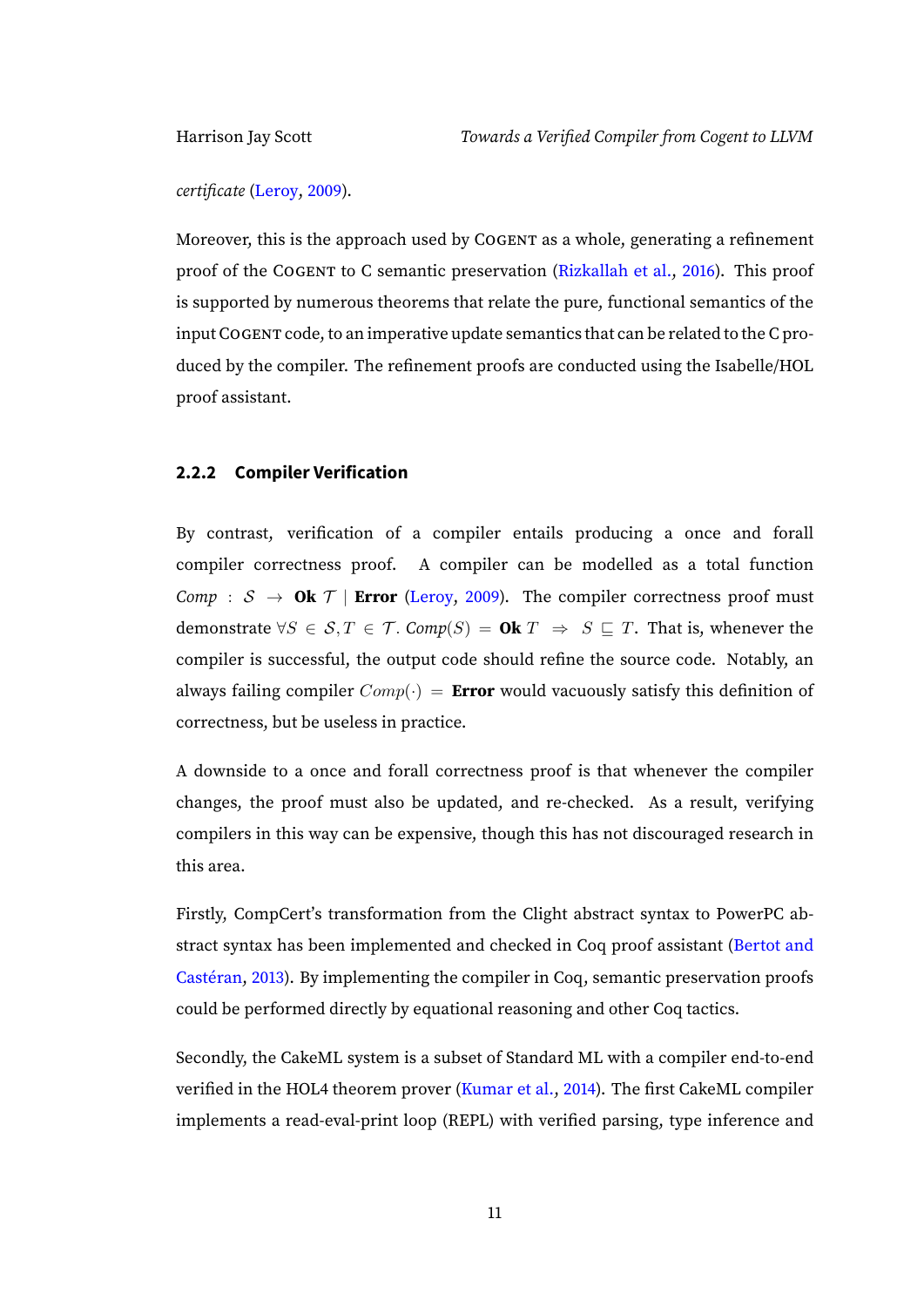compilation with verified x86-64 bytecode. The work on CakeML complements the optimisation-focused efforts of CompCert for imperative programming languages [\(Ku](#page-110-4)[mar et al.,](#page-110-4) [2014\)](#page-110-4). Following this, a new compiler backend for CakeML was developed, mimicking the structure of mainstream compilers, adding FFI support as well as new compilation targets and optimisations [\(Tan et al.,](#page-111-6) [2016\)](#page-111-6).

#### <span id="page-17-0"></span>**2.3 LLVM**

The LLVM project comprises an intermediate representation (LLVM-IR), several backends that transform IR code to various instruction sets, and frontends that generate IR from source code languages. To clarify, a COGENT frontend for LLVM is the same as an LLVM backend for COGENT. The IR is an abstract RISC-like instruction set with static types, explicit Control Flow Graphs (CFGs), and explicit dataflow via SSA with an infinite set of registers [\(Lattner and Adve,](#page-110-3) [2004\)](#page-110-3).

#### <span id="page-17-1"></span>**2.3.1 IR Syntax**

We will briefly outline a subset of the syntax of LLVM-IR as a reference for the remainder of this thesis.

An LLVM-IR program consists of multiple modules, each containing function definitions, forward declarations, and global variable definitions [\(LLVM Project,](#page-110-8) [2020\)](#page-110-8). From now on we will consider only single LLVM-IR modules on their own. A function definition contains one or more blocks of instructions. LLVM instructions manipulate a set of virtual registers which can be numeric (%0) or named (%a). Each instruction and register must have an associated type, and strict type rules can be checked for code written in the IR.

LLVM-IR's structural type system is similar to the C type system [\(LLVM Project,](#page-110-8) [2020\)](#page-110-8), consisting of base types (integers, floats, etc.) and derived types (vectors, structures, arrays). Integer types are represented by in for a given bit width (up to  $2^{23} - 1$ ) e.g.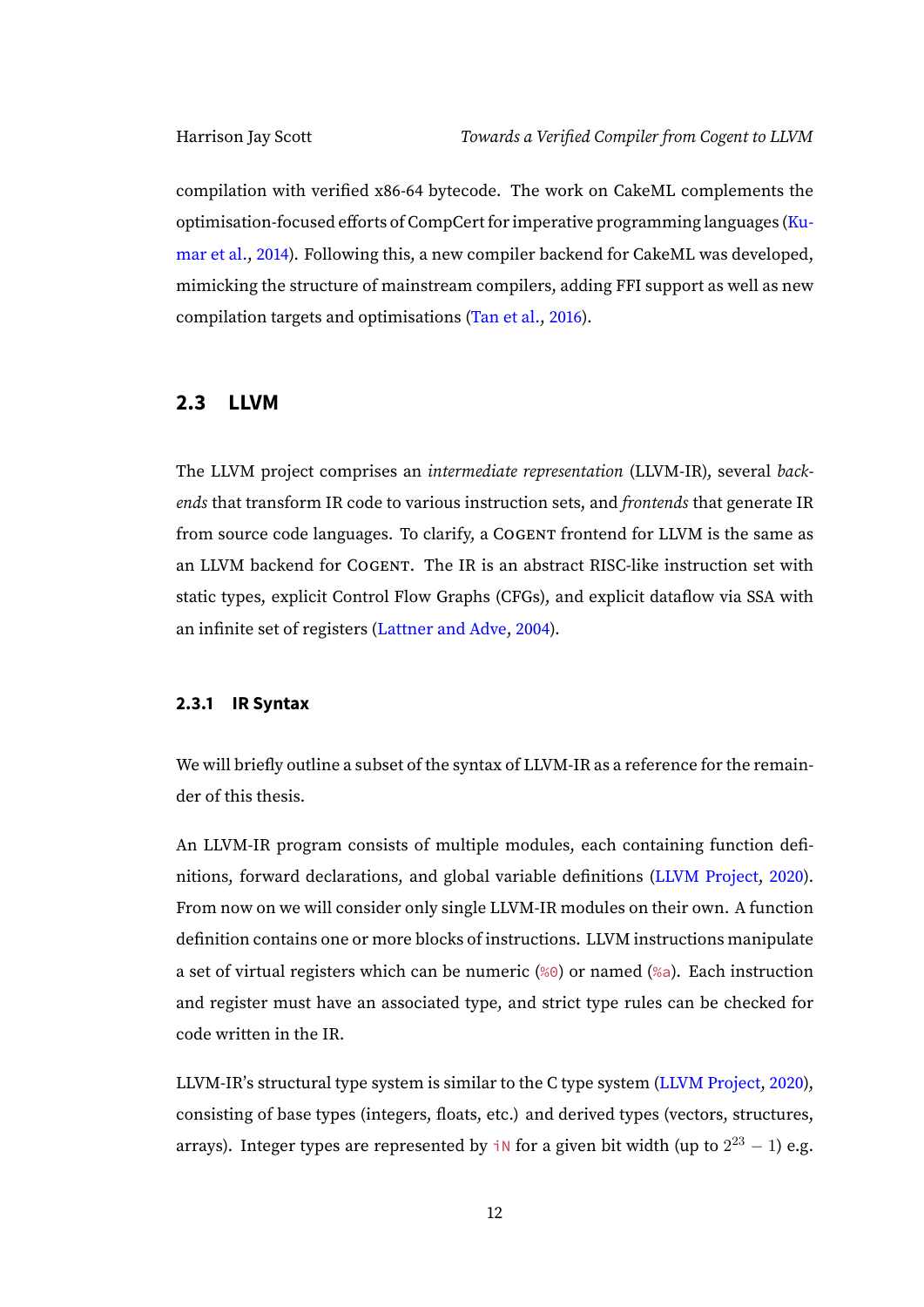i64 will represent 64-bit integers. Pointer types specify memory locations of a specific type, for example,  $i32*$  is a pointer to a 32-bit integer. Function types correspond to function signatures, with a return type and parameter types, e.g. i64 (i32, i32) is the type of a function that takes in two 32-bit integers and returns a 64-bit integer. Structure types consist of one or more ordered fields, similar to C structs but without field names, for example  $\{-132, 18* \}$  is the structure type containing a 32-bit integer and a pointer to an 8-bit integer. Lastly, opaque types can represent types with an unknown body, e.g. %Foo = type opaque forward declares a type %Foo with an unspecified body.

Instructions in the IR include arithmetic binary operations, such as add, sub, mul, udiv, urem and bitwise binary operations shl, lshr, and, or, xor. There are also instructions for modifying aggregate values: extractvalue retrieves a field from a structure and insertvalue inserts a value into the specified field of a structure. To work with structures not stored in registers, it may be necessary to allocate stack memory, this can be done via the alloca instruction. load and store retrieve and write the contents of the memory at a specified address. The getelementptr allows for address calculation within an aggregate data structure. LLVM-IR also contains many conversion instructions to cast operands, such as zext for zero-extending an integer operand to a new bit size, and bitcast for performing arbitrary type casts without changing any bits. To compare integer operands, the icmp operand is used, which takes a mode such as eq, ne, ugt, uge, ult, or ule to use for the comparison. Lastly, calls to other functions can be made using the call instruction.

LLVM-IR blocks conclude with a special type of instruction called a terminator. The ret terminator will end control flow for the current function, returning a value or void. Another useful terminator is br which transfers control flow to another block in the current function. It is possible to branch to different blocks based on the result of a condition by specifying a condition register and two destination blocks, one to take if the condition register contains true and one for false. The phi instruction takes a pair of predecessor labels and values to assign based on the path taken to the current block. phi instructions may only appear at the beginning of a block, as per the SSA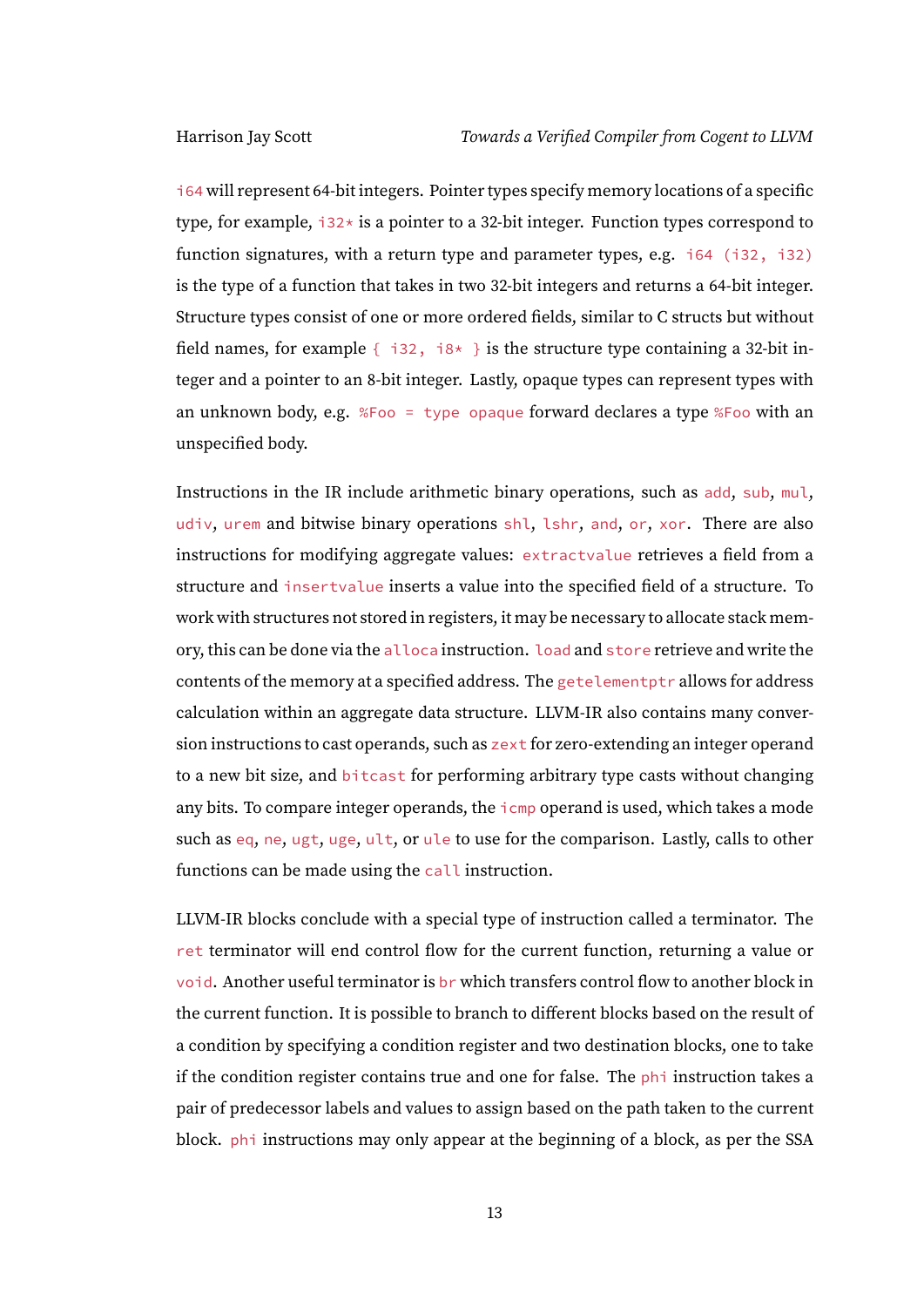form of LLVM code.

Constants such as integer literals (e.g. i32 23) can be used in an LLVM-IR program. The undef constant represents an undefined value. Other than constants, previously used registers e.g. %3 or global variables @foo can be used as operands to LLVM instructions.

An example LLVM-IR program is given in Listing [2.1.](#page-19-1) The program contains a function @add which accepts two 32-bit arguments. After adding the arguments, it checks if the result has overflown and sets the first field of the return value appropriately. Conditional branching is used to set the second field only if no overflow has occurred. In the done block, the result is chosen via a phi instruction and returned from the function.

```
Listing 2.1: An LLVM-IR program to add unsigned integers and check for overflow
```

```
1 define {i1, i32} @add(i32 %a, i32 %b) {
 2 entry:
 3 \mid 80 = add i32 %a, %b
 4 %1 = icmp ult i32 %0, %a
 5 %2 = icmp ult i32 %0, %b
 6 \frac{83}{10} = or i1 %1, %2
 7 br i1 %3, label %overflow, label %ok
 8 overflow:
 9 %4 = insertvalue { i1, i32 } undef, i1 0, 0
10 br label %done
11 ok:
12 \begin{array}{|l} \n\text{85} = \text{insertvalue} \{ i1, i32 \} \n\end{array} undef, i1 1, 0
13 %6 = insertvalue { i1, i32 } %5, i32 %0, 1
14 br label %done
15 done:
16 %7 = phi { i1, i32 } [ %4, %overflow ], [ %6, %ok ]
17 ret { i1, i32 } %7
18|}
```
#### <span id="page-19-0"></span>**2.3.2 GHC's LLVM Backend**

A noteworthy LLVM backend in the area of functional programming languages is that of the Glasgow Haskell Compiler (GHC) [\(Jones et al.,](#page-109-4) [1993\)](#page-109-4) The GHC LLVM backend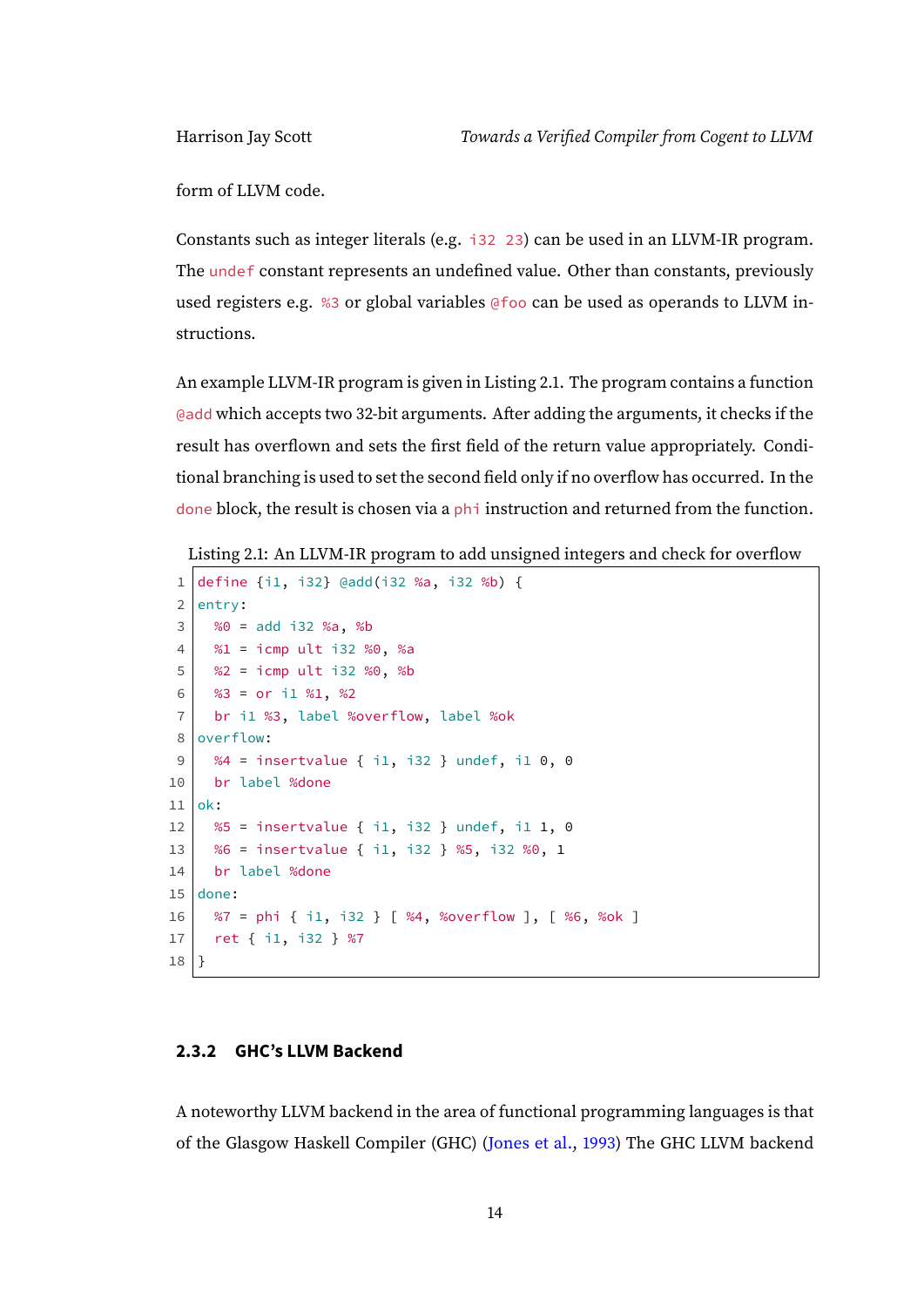was introduced by [Terei and Chakravarty](#page-111-7) [\(2010\)](#page-111-7), and similar to the case of COGENT, LLVM was chosen as an alternative to C code generation. In the case of GHC, using LLVM removed the dependence on GNU C compiler extensions, improving portability. Moreover, similarly to COGENT, the GHC C backend generates large C files that are difficult to optimise, motivating LLVM as an alternative backend. The GHC pipeline is illustrated in Figure [2.4.](#page-20-1)



<span id="page-20-1"></span>Figure 2.4: GHC backend pipelines [\(Terei and Chakravarty,](#page-111-7) [2010\)](#page-111-7)

In particular, the authors mention a lower maintenance effort, as well as the LLVM framework and its community as other advantages gained by replacing the C backend with an LLVM one. The GHC LLVM backend reuses the existing GHC pipeline, which transforms Haskell code to the intermediate imperative language Cmm. For our new COGENT backend, we produce LLVM-IR directly from desugared COGENT code.

#### <span id="page-20-0"></span>**2.3.3 LLVM Backend for MLton**

Similarly to the case of GHC, LLVM was chosen as an alternative target to the existing C and native code generators for MLton, a Standard ML compiler [\(Leibig,](#page-110-9) [2013\)](#page-110-9). Like COGENT, the LLVM backend for MLton supports an FFI to C. As is the case for GHC, the LLVM MLton backend resulted in a simpler implementation than the existing backends. Furthermore, the binaries produced through the LLVM pipeline are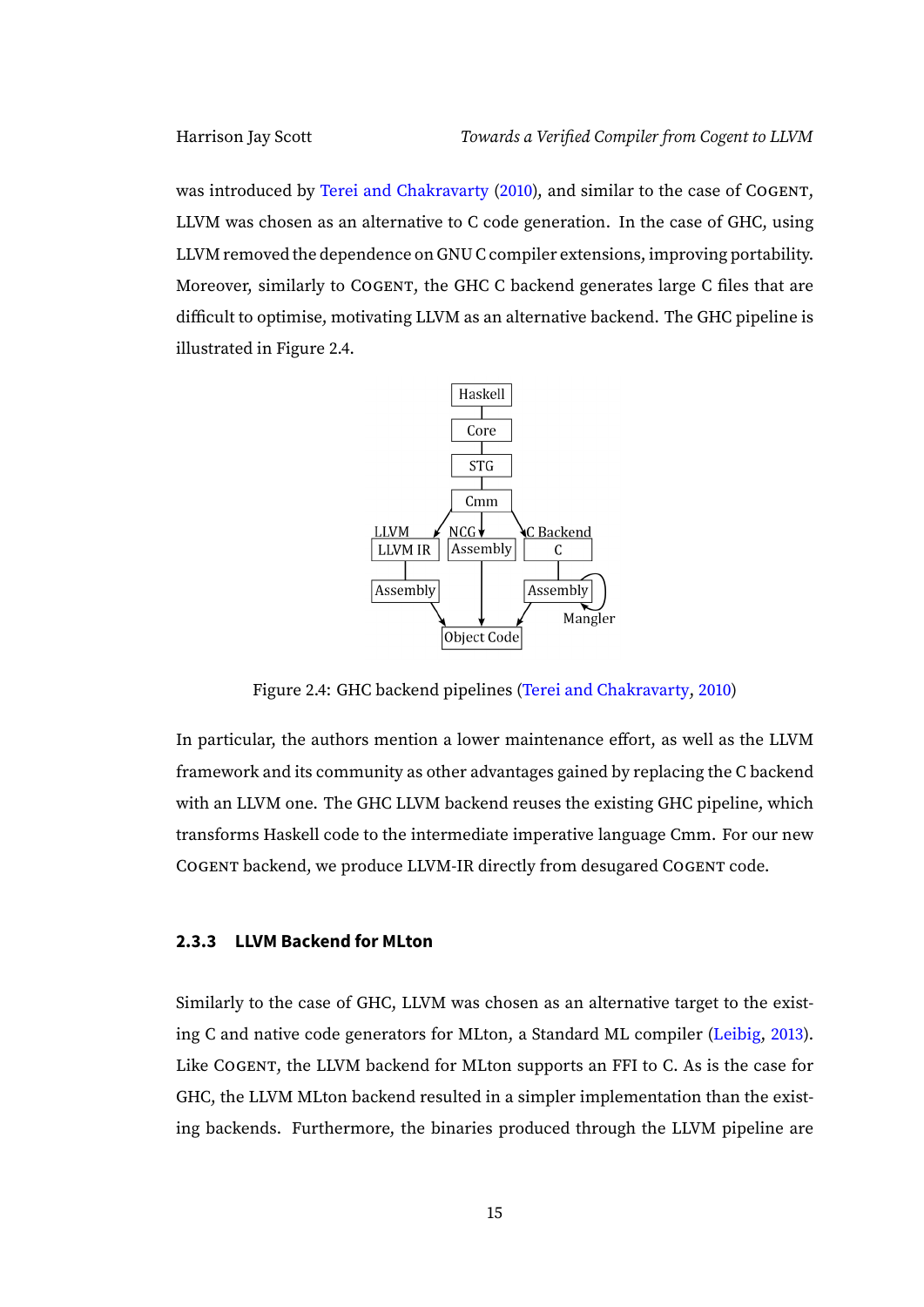comparably smaller than the binaries produced from the C and NCG backends. The MLton pipeline is similar to that of GHC.

#### <span id="page-21-0"></span>**2.3.4 Existing Prototype LLVM Backend of Cogent**

Before our work, [Shang](#page-111-8) [\(2020\)](#page-111-8) implemented a prototype LLVM backend as a drop-in replacement for the existing COGENT C backend, for a subset of COGENT. The prototype uses llvm-hs [\(Cowley et al.,](#page-109-5) [2019\)](#page-109-5), an LLVM-IR binding for Haskell, providing the basis for our work. In the prototype, COGENT types are first translated to equivalent types in the IR, and then expressions are compiled to IR expressions via pattern matching.

Though the prototype includes no associated verification, Shang has taken care to restrict the use of LLVM-IR to the subset formalised by the Vellvm project [\(Shang,](#page-111-8) [2020,](#page-111-8) [Zhao et al.,](#page-111-9) [2012\)](#page-111-9).

#### <span id="page-21-1"></span>**2.3.5 LLVM Formalisations**

A deep embedding is a representation of a program via an abstract data type modelling the syntax of the language. Conversely, a shallow embedding represents a program directly using functions in the logic of the proof assistant [\(Myreen,](#page-110-10) [2012\)](#page-110-10).

#### **Isabelle-LLVM**

Isabelle-LLVM is a refinement framework to generate verified LLVM-IR from within Isabelle/HOL [\(Lammich,](#page-110-11) [2019\)](#page-110-11). It uses a new imperative language shallowly embedded in Isabelle/HOL that translates to actual LLVM code. There is little overhead with the compiled code compared with native unverified C code. Additionally, the project includes a separation logic-based verification condition generator.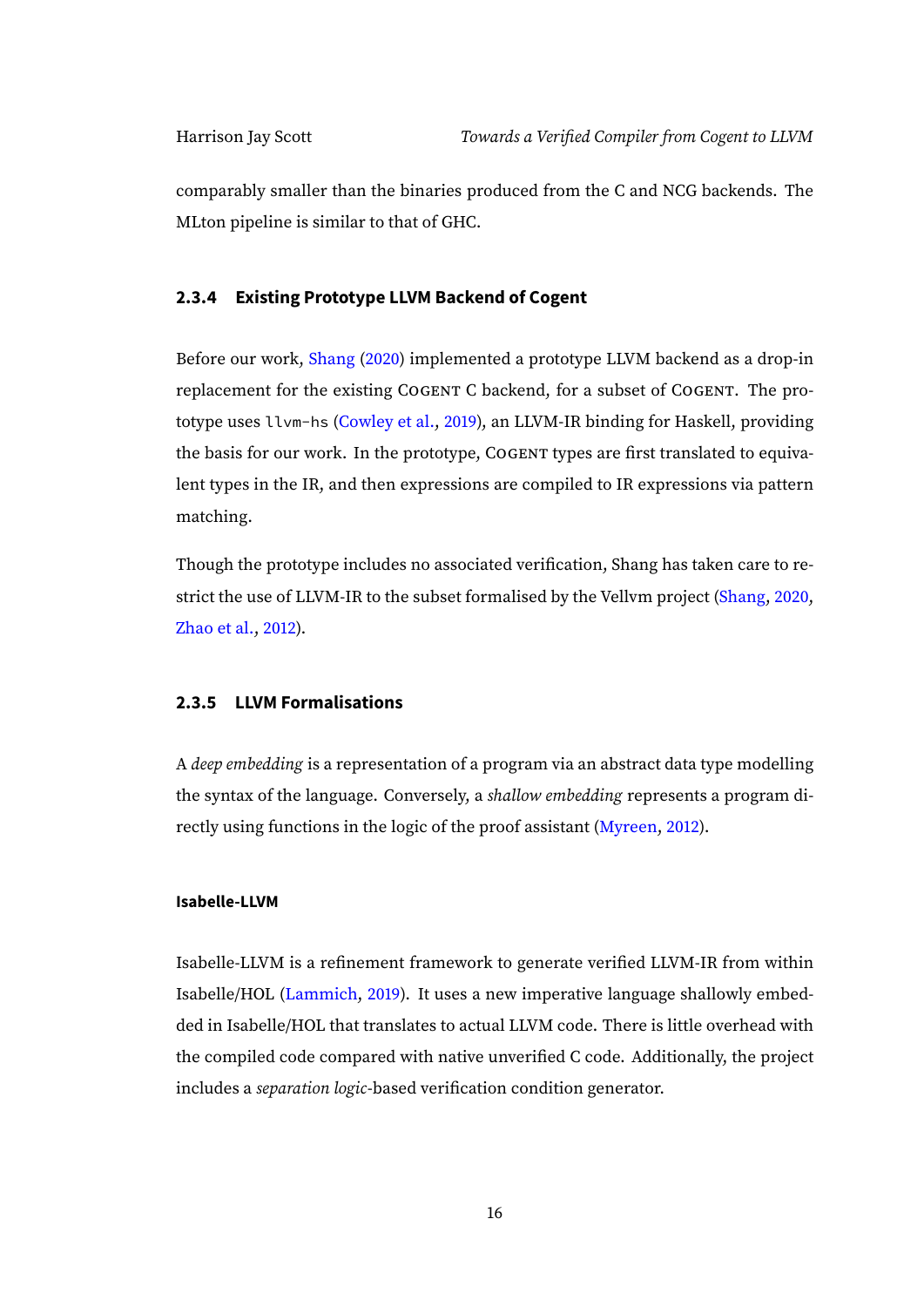#### **Vellvm**

Alternatively, Vellvm [\(Zhao et al.,](#page-111-9) [2012\)](#page-111-9) is a framework for reasoning about LLVM-IR programs within the Coq proof assistant. It provides a deep embedding of a core subset of LLVM in Coq. With this, LLVM-IR code can be imported into the proof assistant to be reasoned about. Vellvm gives an operational semantics for the IR and its SSA form. These semantics are parametrised by a memory model.

The features of LLVM that are not modelled by Vellvm are [\(Zhao et al.,](#page-111-9) [2012\)](#page-111-9):

- Intrinsic functions, used for extending LLVM or representing library functions
- Attributes, for denoting linkage types, calling conventions, and more
- The invoke & unwind instructions, which are for modelling exception handling
- Variadic functions and vector types

#### **VIR**

To avoid confusion between the legacy Vellvm project [\(Zdancewic et al.,](#page-111-10) [2014\)](#page-111-10) and the latest Vellvm work [\(Zakowski et al.,](#page-111-11) [2021\)](#page-111-11), we hereafter refer to the most recent Vellvm development as VIR. VIR is a newer Coq formalisation of LLVM-IR using a similar deep embedding to legacy Vellvm. However, it gives a denotational semantics based on the theory of Interaction Trees [\(Xia et al.,](#page-111-3) [2020\)](#page-111-3), which we will discuss in Chapter [4.1.](#page-68-1) The VIR semantics for LLVM admit an executable interpreter, allowing for differential testing using the QuickChick [\(Dénès et al.,](#page-109-6) [2014\)](#page-109-6) property-based testing framework for Coq.

VIR has been used in the verification of the HELIX compiler [\(Zaliva,](#page-111-4) [2020\)](#page-111-4) which produces VIR code as part of its LLVM backend. HELIX translates a mathematical formula to LLVM-IR via a series of intermediate languages. A correctness proof for the final compilation step, from FHCOL to LLVM-IR is underway using equational reasoning between an Interaction Tree semantics for FHCOL, and the VIR semantics [\(Zaliva,](#page-111-4)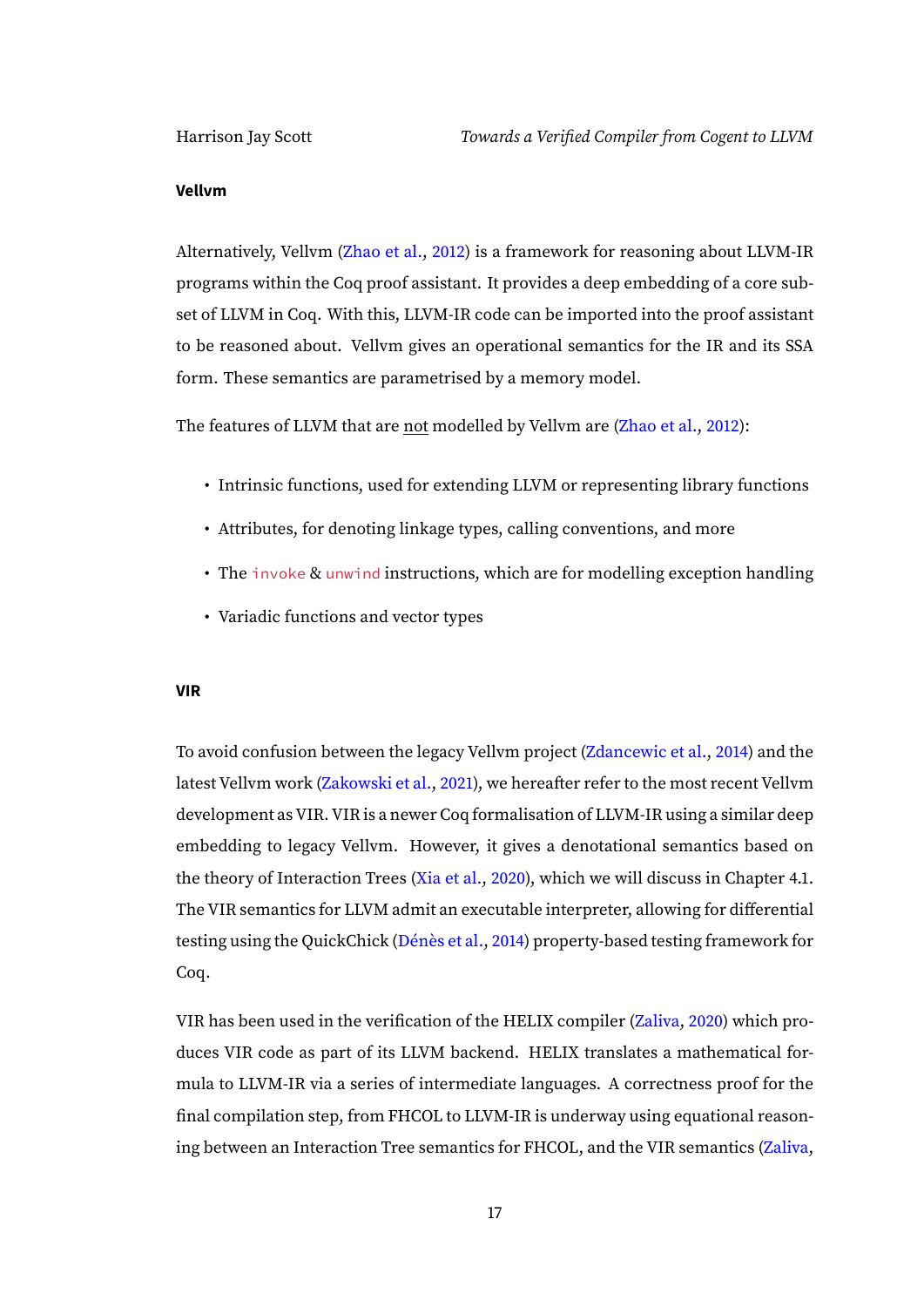[2020\)](#page-111-4). We chose to follow in the footsteps of HELIX with our COGENT to LLVM verification story.

The syntax of VIR is very similar to LLVM-IR [\(Zakowski et al.,](#page-111-11) [2021\)](#page-111-11). At the top level, a VIR module is an MCFG, a mutually recursive collection of control-flow-graphs (CFGs). Each CFG has a name, a list of arguments, a list of blocks, and a block label to enter from. Blocks consist of an entry label, phi-nodes, a list of instructions, and a terminator. The phi-nodes correspond directly to LLVM-IR phi instructions that can occur at the start of a block, allowing for an SSA form. VIR Instructions directly correspond to all the supported LLVM-IR instructions, such as load or add. A block's terminator is also the same as in LLVM-IR, affecting control flow after a block such as ret or br.

The VIR representation for the LLVM-IR program in Listing [2.1](#page-19-1) as embedded in Coq is given in Listing [2.2.](#page-24-0) We will discuss the semantics of VIR in Section [4.4.](#page-88-0)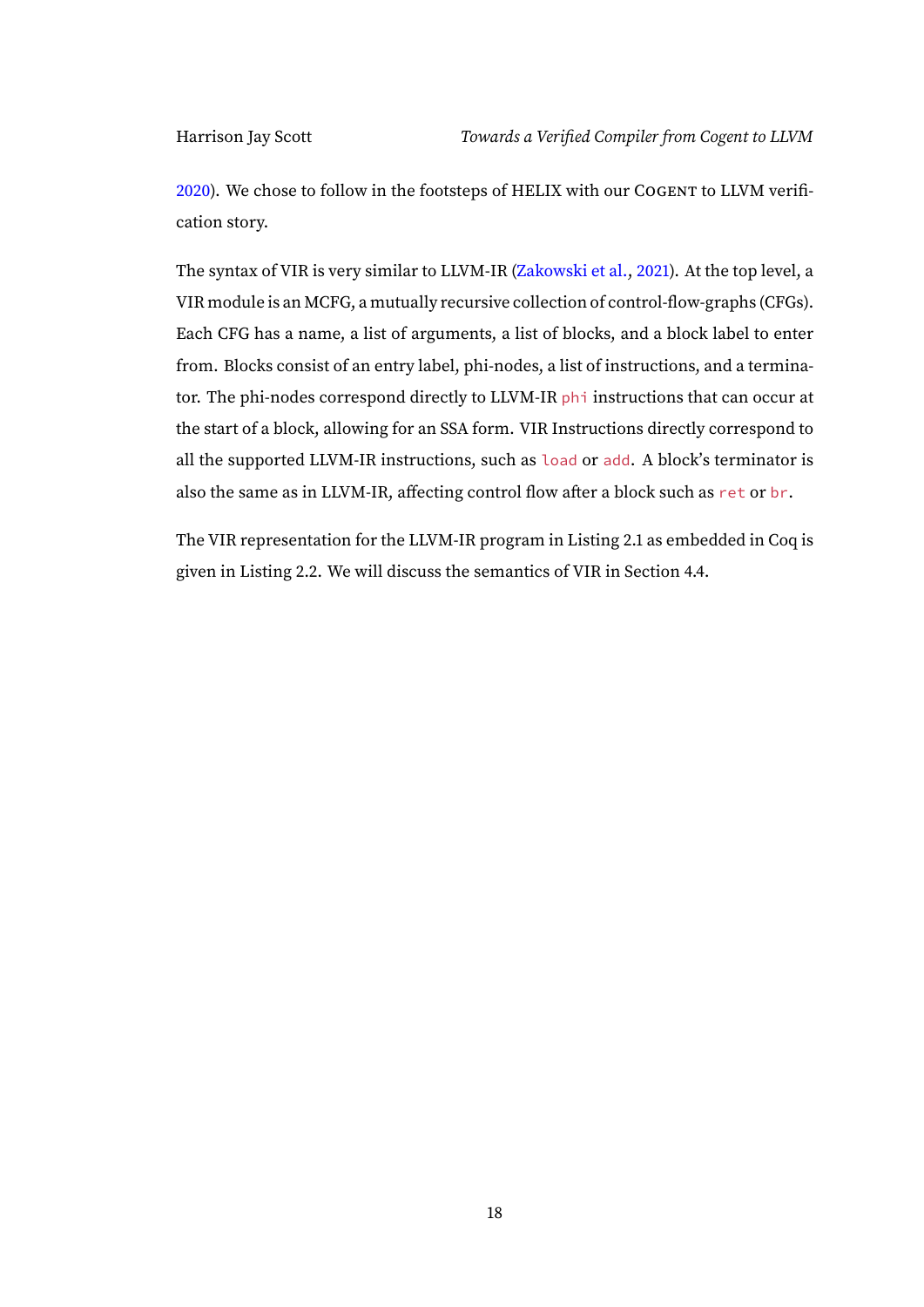Listing 2.2: Deep embedding of LLVM-IR program in Coq as a VIR AST

```
1 Definition prog := [TLE_Definition {|<br>
df_prototype := {|<br>
dc_name := (Name "add");<br>
dc_type := (TYPE_Function (TYPE_S<br>
dc_param attrs := ([1, [1);
               df\_prototype := \{dc_name := (Name "add");
                   4 dc_type := (TYPE_Function (TYPE_Struct [(TYPE_I 1); (TYPE_I 32)]) [(TYPE_I 32); (TYPE_I 32)]);
   \begin{array}{c} 5 \ 6 \ 6 \ \end{array} dc_param_attrs := ([], []);<br>
\begin{array}{c} 6 \ 7 \ \end{array} dc_attrs := []; dc section :
                  6 dc_linkage := None; dc_visibility := None; dc_dll_storage := None; dc_cconv := None;
   7 \mid dc_attrs := []; dc_section := None; dc_align := None; dc_gc := None<br>8 | |}:
   \begin{array}{c|c} 8 & 13 \\ 9 & 46 \end{array}9 df_args := [(Name "a"); (Name "b")];
               df instrs := (\begin{array}{c|c} 11 & \cdots \\ 12 & \cdots \end{array}\begin{array}{c|c} 12 & \text{blk_id := (Name "entry");} \\ 13 & \text{blk\_phi := []}; \end{array}\begin{array}{c|c}\n 13 & \text{blk}_\text{phys} := \text{[]};\n 14 & \text{blk}_\text{code} := \text{[]} \n \end{array}\begin{array}{c|c|c|c} 14 & \text{blk\_code} := [ \\ \hline 15 & & \text{(Id. (Area))} \end{array}15 (IId (Anon 0%Z), (INSTR_Op (<br>16 0P_IBinop (Add false false
16 OP_IBinop (Add false false) (TYPE_I 32)<br>17 (EXP Ident (ID Local (Name "a")))
17 (EXP_Ident (ID_Local (Name "a")))<br>18 (EXP_Ident (ID_Local (Name "b")))
\frac{18}{19} (EXP_Ident (ID_Local (Name "b"))))));<br>(EXP_Ident (ID_Local (Name "b"))))));
\begin{array}{c|c}\n 19 & \text{(IId (Anon 1%2), (INSTR\_Op (1%2))} \\
 \hline\n 0 \text{P} & \text{ICmp Ult (TYPE I 32)}\n \end{array}20 OP_ICmp Ult (TYPE_I 32)<br>21 (EXP Ident (ID Local (A
21 (EXP_Ident (ID_Local (Anon 0%Z)))<br>22 (EXP_Ident (ID_Local (Name "a")))<br>23 (IId (Anon 2%Z), (INSTR_Op (
                              (FXP Ident (ID Local (Name "a"))))));
23 (IId (Anon 2%Z), (INSTR_Op (<br>24 0P ICmp Ult (TYPE I 32)
24 OP_ICmp Ult (TYPE_I 32)<br>25 (EXP_Ident (ID_Local (A
25 (EXP_Ident (ID_Local (Anon 0%Z)))<br>
26 (EXP_Ident (ID_Local (Name "b")))<br>
27 (IId (Anon 3%Z), (INSTR_Op (<br>
0P_IBinop Or (TYPE_I 1)
                              26 (EXP_Ident (ID_Local (Name "b"))))));
                          27 (IId (Anon 3%Z), (INSTR_Op (
28 OP_IBinop Or (TYPE_I 1)<br>29 (EXP Ident (ID Local (A)
\begin{bmatrix} 29 \\ 30 \end{bmatrix} (EXP_Ident (ID_Local (Anon 1%Z)))<br>(EXP_Ident (ID_Local (Anon 2%Z)))
                               30 (EXP_Ident (ID_Local (Anon 2%Z))))))
\frac{31}{32}32 blk_term := TERM_Br ((TYPE_I 1), (EXP_Ident (ID_Local (Anon 3%Z)))) (Name "overflow") (Name "ok");
\begin{array}{c|c}\n 33 & \text{blk\_comments} := \text{None} \\
 34 & \text{I},\n \end{array}|,
\begin{array}{c|c} 35 & \begin{array}{c} 1 \end{array} \\ 0 & 1 \end{array}\begin{array}{c|c}\n 36 & \text{if} \\
 37 & \text{if}\n \end{array}\begin{array}{c|c} 37 & \text{blk_id := (Name "overflow");} \\ 38 & \text{blk\_phi := []}; \end{array}\begin{array}{c|c|c|c|c} 38 & \text{blk}_\text{phys} & \text{:} & \texttt{[]}; \\ 39 & \text{blk}_\text{code} & \text{:} & \texttt{[]} \end{array}\begin{array}{c|c} 39 & \multicolumn{1}{c}{}{\text{blk\_code}} := \left[ \right. \ \end{array}40 (IId (Anon 4%Z), (INSTR_Op (<br>41 OP_InsertValue ((TYPE_Struc
41 OP_InsertValue ((TYPE_Struct [(TYPE_I 1); (TYPE_I 32)]), EXP_Undef)<br>((TYPE_I 1), (EXP_Integer (0)%Z)) [0%Z]%Z)))
                                  42 ((TYPE_I 1),(EXP_Integer (0)%Z)) [0%Z]%Z)))
\begin{array}{c|c}\n 43 & 13 \\
 44 & 15\n \end{array}44 blk_term := TERM_Br_1 (Name "done");<br>45 blk comments := None
\begin{array}{c|c}\n 45 & \text{blk\_comments} := \text{None} \\
 46 & \text{I}; \text{I}\n \end{array}\begin{array}{c|c|c|c|c|c} 46 & & & & \text{if } & \text{if } & \text{if } & \text{if } & \text{if } & \text{if } & \text{if } & \text{if } & \text{if } & \text{if } & \text{if } & \text{if } & \text{if } & \text{if } & \text{if } & \text{if } & \text{if } & \text{if } & \text{if } & \text{if } & \text{if } & \text{if } & \text{if } & \text{if } & \text{if } & \text{if } & \text{if } & \text{if } & \text{if } & \text{if } & \text{if } & \text{if } & \text{if\begin{array}{c|c} 47 & \text{blk_id := (Name "ok");} \\ 48 & \text{blk phi}: \end{array}48 blk_phis := [];<br>49 blk_code := [
\begin{array}{c|c} 49 & \multicolumn{1}{c}{\text{blk\_code}} := 0 \\ \hline 50 & & & \text{(IId (Anon.)} \end{array}50 (IId (Anon 5%Z), (INSTR_Op (51)
51 OP_InsertValue ((TYPE_Struct [(TYPE_I 1); (TYPE_I 32)]), EXP_Undef)<br>52 ((TYPE I 1), (EXP Integer (1)%Z)) [0%Z]%Z)));
52 ((TYPE_I 1),(EXP_Integer (1)%Z)) [0%Z]%Z)));<br>53 (IId (Anon 6%Z), (INSTR_Op (
53 (IId (Anon 6%Z), (INSTR_Op (<br>54 0P_InsertValue ((TYPE_Struc
                                   54 OP_InsertValue ((TYPE_Struct [(TYPE_I 1); (TYPE_I 32)]),(EXP_Ident (ID_Local (Anon 5%Z))))
                           ((TYPE_I 32), (EXP_Ildent (ID\_Local (Anon 0%Z)))) [1%Z]%Z))]:
55<br>56<br>57
57 blk_term := TERM_Br_1 (Name "done");<br>58 blk comments := None
\begin{array}{c|c}\n 58 & \text{blk\_comments} := \text{None} \\
 \hline\n 59 & \text{I} : \text{II}\n \end{array}\begin{array}{c|c|c|c|c|c} 59 & & & & \text{B}; & \text{C} \\ \hline 60 & & & & & \text{D} & \end{array}\begin{array}{c|c}\n60 & \text{blk_id} := (\texttt{Name "done"});\n61 & \text{blk bits} := \lceil \end{array}61 blk_phis := [<br>62 ((Anon 7%Z)
62 ((Anon 7%Z), Phi (TYPE_Struct [(TYPE_I 1); (TYPE_I 32)]) [<br>63 ((Name "overflow"), (EXP Ident (ID Local (Anon 4%Z))));
63 ((Name "overflow"), (EXP_Ident (ID_Local (Anon 4%Z))));<br>64 ((Name "ok"), (EXP Ident (ID Local (Anon 6%Z))))
                              ((Name "ok"), (EXP_Ident (ID_Local (Anon 6%Z))))<br>])
65
\begin{array}{c|c}\n 66 & 15 \\
 67 & 616\n \end{array}67 blk_code := [];<br>68 blk term := TER
68 blk_term := TERM_Ret ((TYPE_Struct [(TYPE_I 1); (TYPE_I 32)]), (EXP_Ident (ID_Local (Anon 7%Z))));<br>69 blk_comments := None
                       blk\_comments := Non<br>|}
70 |}
 71 ]
 72 )
           |3].
```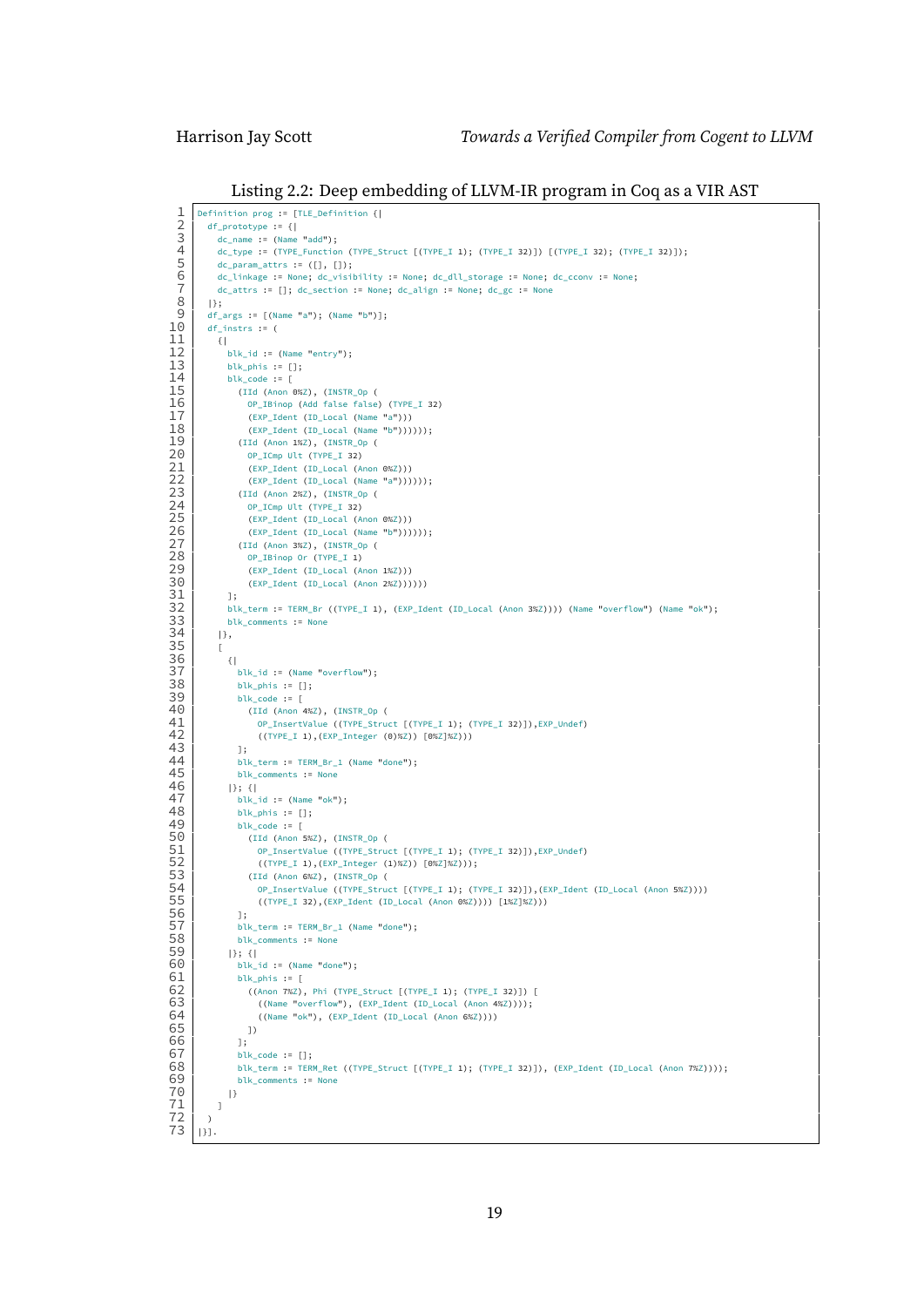### <span id="page-25-0"></span>**Chapter 3**

# **Compiler Implementation**

Our first contribution is the construction of an LLVM backend for COGENT. We developed two implementations of the COGENT to LLVM compiler. Both backends transform a desugared, monomorphised COGENT AST into a corresponding LLVM-IR module. The first, building upon the prototype by Shang [\(Shang,](#page-111-8) [2020\)](#page-111-8), is a Haskell implementation that covers the entire core COGENT language and allows for interfacing with C (Section [3.1\)](#page-25-1). The second implementation of the COGENT to LLVM compiler is developed in Coq's Gallina language for the purpose of verification (Section [3.2\)](#page-58-0). The Gallina implementation is extracted into Haskell using Coq's code extraction features. It supports many key features of the COGENT core language including arithmetic (except U16), record, and variant operators, but does not currently support abstract functions, abstract types, strings, unary operators, or a C FFI.

#### <span id="page-25-1"></span>**3.1 Haskell Implementation of the LLVM Backend**

The Haskell implementation of the compiler supports all features, types, and expressions in the core COGENT language. The backend has been designed with compatibility with C code in mind, supporting a primitive C foreign function interface can be supported.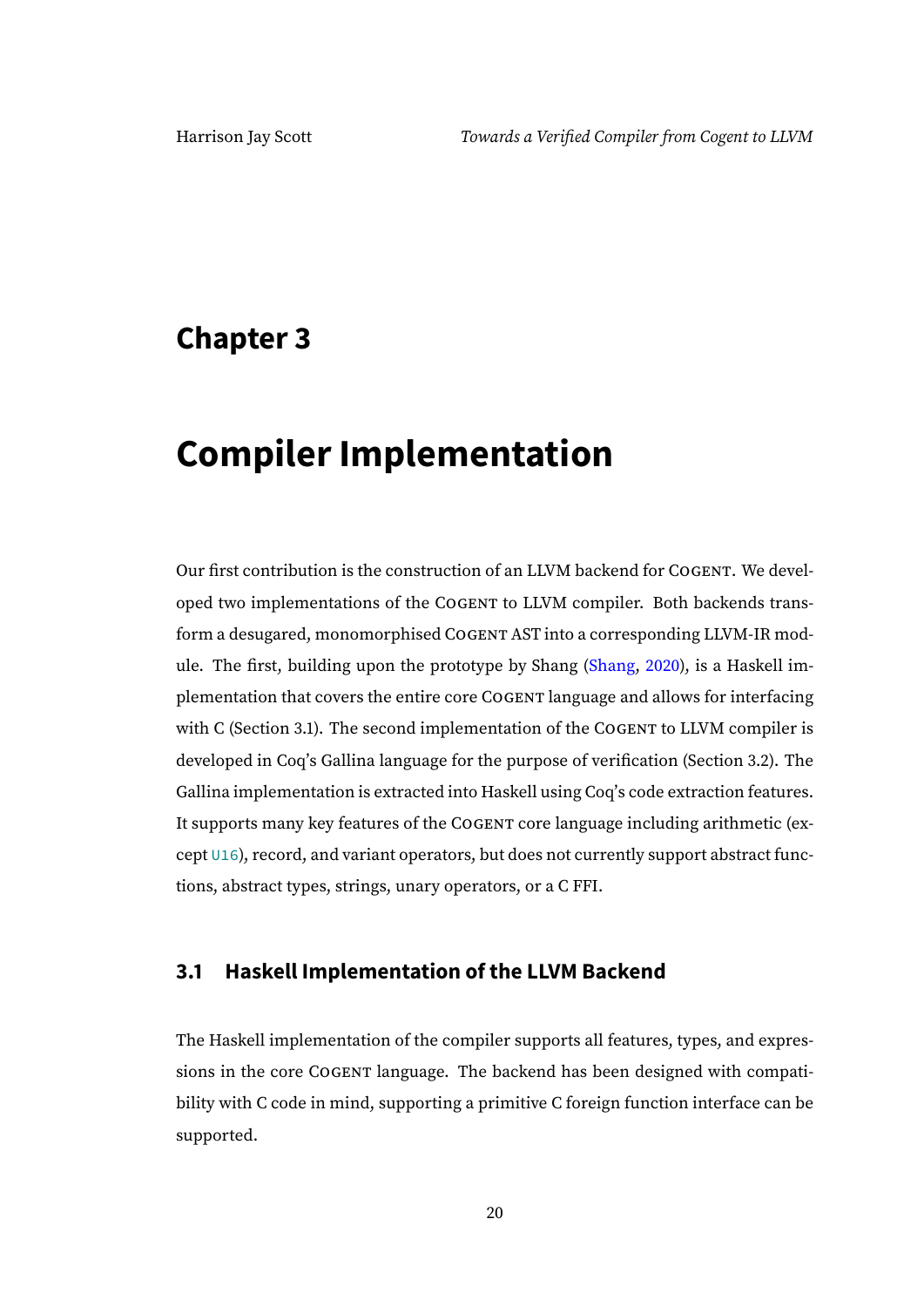#### <span id="page-26-0"></span>**3.1.1 Design**

The backend is convenient to implement since LLVM's structural type system is similar to the C type system which the existing COGENT compiler targets. Secondly, since COGENT code is strict and functional, we can generate the LLVM-IR SSA form easily by traversing a COGENT AST and emitting instructions for each sub-expression as per the evaluation order defined by COGENT's update semantics. We split the compilation task across various Haskell functions to translate definitions, types, and expressions to their LLVM equivalents, using cases for each piece of the abstract syntax.

The implementation is split across multiple Haskell modules for ease of future maintainability. Appendix [A.1](#page-112-1) describes the role of each module; this will be useful for future maintainers of the code. The LLVM backend is enabled via the  $-\text{lvm}$  flag of the COGENT compiler, which will emit a . LL file for the input program.

#### **The llvm-hs Library**

llvm-hs provides bindings for the LLVM API and a representation of the LLVM-IR AST, allowing us to implement the LLVM backend in Haskell [\(Cowley et al.,](#page-109-5) [2019\)](#page-109-5). We utilise the IRBuilder module to avoid boilerplate when generating the AST, which consists of various monadic functions for each LLVM Instruction such as add or insertValue. These functions manipulate Operands that correspond to LLVM operands such as constants or references to virtual registers. The IRBuilder monad keeps track of operands and blocks for us, and instructions will yield an Operands in this monad corresponding to their result. By using do-notation, the Haskell code resembles the structure of the LLVM-IR we wish to represent. For example, in Listing [3.1](#page-26-1) we can build the LLVM-IR module from Listing [2.1](#page-19-1) using various functions from llvm-hs's IRBuilder and AST modules.

Listing 3.1: Building an LLVM-IR module using llvm-hs

```
1 example :: Module
```

```
2 example = buildModule "example" \oint do
```

```
let rt = StructureType False [i1, i32]
```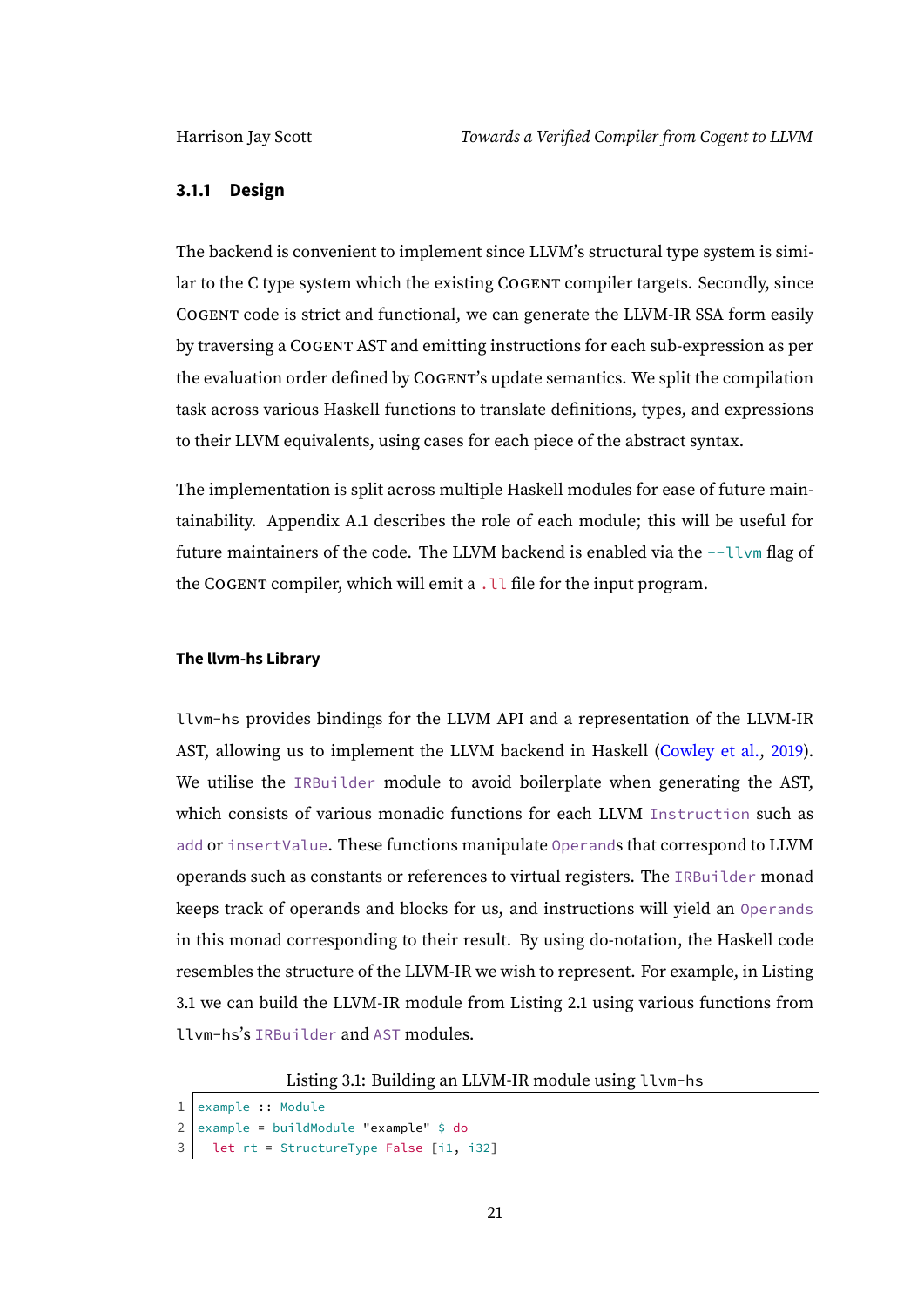```
4 | function "add" [(i32, "a"), (i32, "b")] rt $ \[a, b] -> mdo
5 entry <- block `named` "entry"
6 \mid r0 \leq add a b
7 r1 <- icmp ULT r0 a
8 r2 <- icmp ULT r0 b
9 r3 <- or r1 r2
10 condBr r3 overflow ok
11 overflow <- block `named` "overflow"
12 r4 <- insertValue (ConstantOperand (C.Undef rt))
13 (ConstantOperand (C.Int 1 0)) [0]
14 br done
15 ok <- block `named` "ok"
16 r5 <- insertValue (ConstantOperand (C.Undef rt))
17 (ConstantOperand (C.Int 1 1)) [0]
18 r6 <- insertValue r5 r0 [1]
19 br done
20 done <- block 'named' "done"
21 \vert r7 <- phi [(r4, overflow), (r6, ok)]22 ret r7
```
#### **Compiler State**

llvm-hs provides ModuleBuilderT and IRBuilderT, which are state transformer monads that allow us to easily generate LLVM-IR like in Listing [3.1](#page-26-1) without managing our register, block, and definition state [\(Cowley et al.,](#page-109-5) [2019\)](#page-109-5). We augment the state with our own Env state containing the following additional structures:

- vars a De Bruijn indexed list of operands for each in-scope COGENT variable
- tags a global list of variant constructor names
- typedefs an associative map from COGENT type definitions to LLVM types

<span id="page-27-0"></span>For any monad wrapping our Env state, we can define the bind wrapper in Listing [3.2.](#page-27-0)

Listing 3.2: Helper for binding during compilation (CodeGen.hs)

```
40 bind :: MonadState Env m => Operand -> m a -> m a
41 bind var action = do42 vars <- gets vars
43 modify \frac{1}{5} \s -> s {vars = var : vars}
```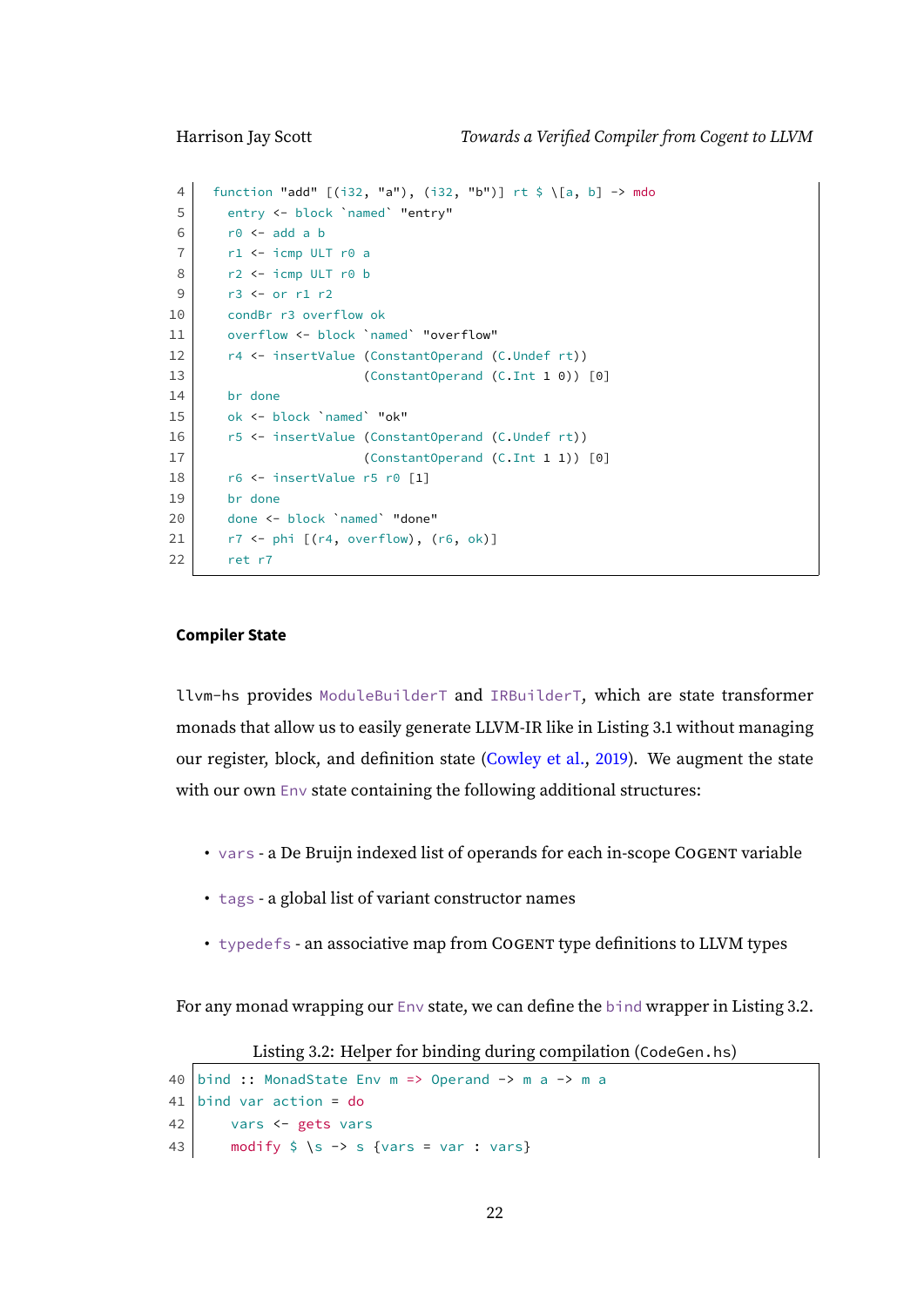```
44 res <- action
45 modify \frac{1}{5} \s -> s {vars = vars}
46 pure res
```
This function allows us to perform a monadic operation action inside a context where an operand var has been bound as a new variable, and then restore the variable state after the action is complete and the scope of the variable has ended. This approach hides the underlying variable state management so we can focus on code generation in our expression compilation function.

#### <span id="page-28-0"></span>**3.1.2 Types**

All core COGENT types are supported by the Haskell implementation of the LLVM backend, including abstract types. This section aims to detail the translation of each COGENT type to its LLVM-IR equivalent. Thanks to LLVM's C-like structural type system, most COGENT types have straightforward translations, examples of each are given in Table [3.1.](#page-28-1)

<span id="page-28-1"></span>

| <b>Type</b>  | <b>Cogent example</b>     | <b>LLVM IR</b>    |
|--------------|---------------------------|-------------------|
| Integer      | <b>U64</b>                | 164               |
| Bool         | Bool                      | 18                |
| Unit         | $\left( \right)$          | $\overline{18}$   |
| String       | String                    | $i8*$             |
| Record       | #{a: U32, b: U8}          | $\{132, 18\}$     |
| Boxed Record | ${p: U16}$                | $\{116\}$ *       |
| Variant      |                           | $\{132, 116\}$    |
| Function     | $(US, US) \rightarrow US$ | i8 $({i8, i8})$ * |
| Abstract     | Foo                       | %Foo              |

Table 3.1: A summary of the backend's type translation

The conversion from core COGENT types to LLVM-IR types is performed by the toLLVMType function, which traverses a type and recursively converts it to an llvm-hs type. The forthcoming sections examine each type translation case in more detail.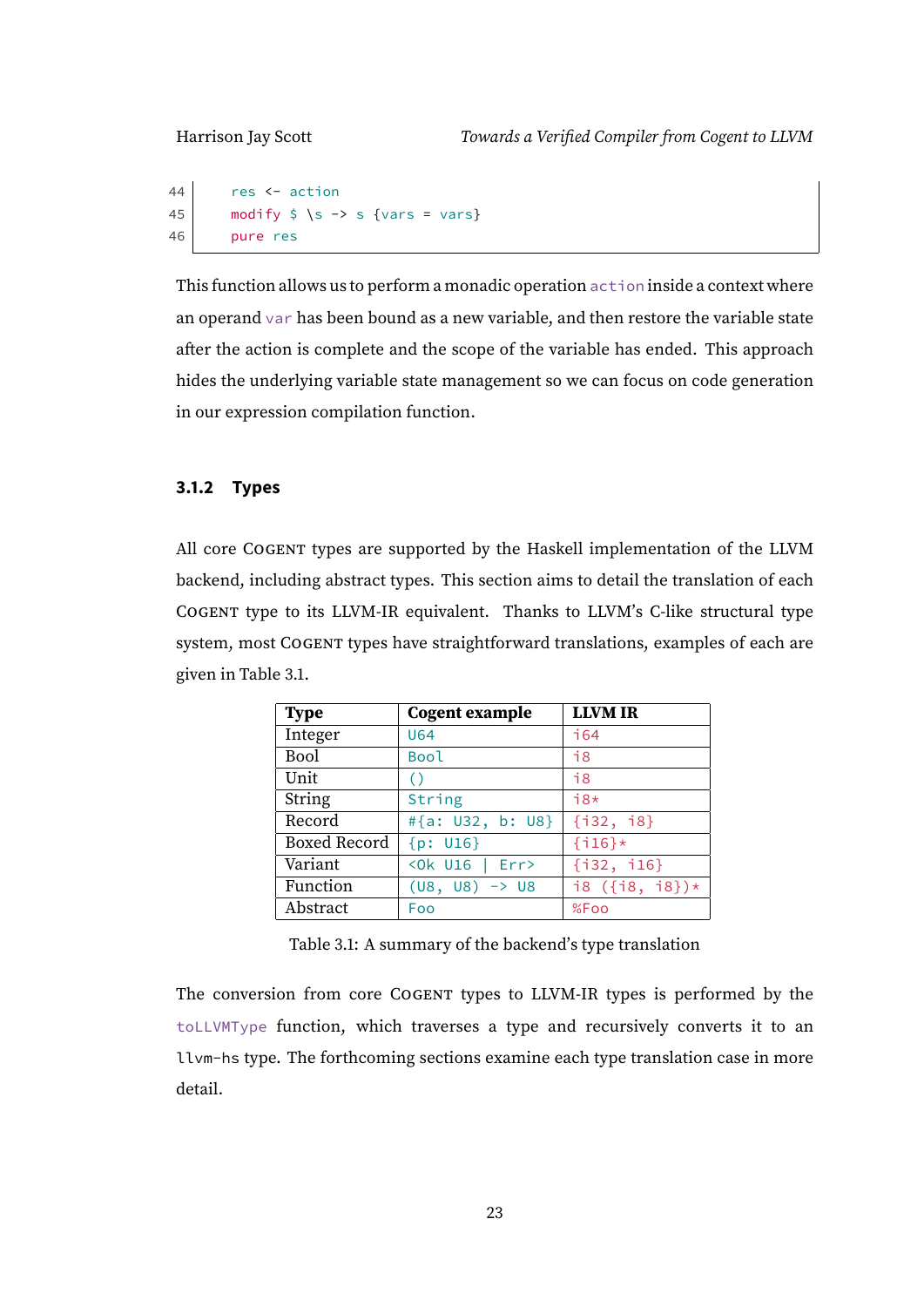#### **Primitive Types**

The LLVM type system provides us with integers of arbitrary size. In Listing [3.3](#page-29-0) COGENT's integer types are translated as  $\frac{1}{10}$  by defining the number of bits for each type in a primIntSizeBits function. For example, U8 becomes i8 and U64 becomes i64. This is consistent with the existing C backend. Bool is represented as an i8 rather than an i1. This choice was made to preserve compatibility with the C bool type which is defined as an 8-bit type.

Listing 3.3: Conversion from COGENT to LLVM-IR types (Types.hs)

```
39 toLLVMType (TPrim p) =
40 pure $ IntegerType $ fromInteger $ primIntSizeBits p
```
#### **Unit Type**

LLVM provides a void type but it is not a first-class type, it may only be used for function return types, so instead, we must choose an alternate representation for COGENT's unit type. In our implementation below, () is translated to an  $\overline{18}$ , but alternate representations are possible, such as i32, so long as the type can be represented equivalently in C.

45 | toLLVMType TUnit = pure i8

#### **String Type**

The String type of COGENT can be represented as a byte pointer i8\* inside LLVM-IR via the following case. By choosing this representation, compatibility with C strings comes for free.

 $47$  toLLVMType TString = pure \$ ptr i8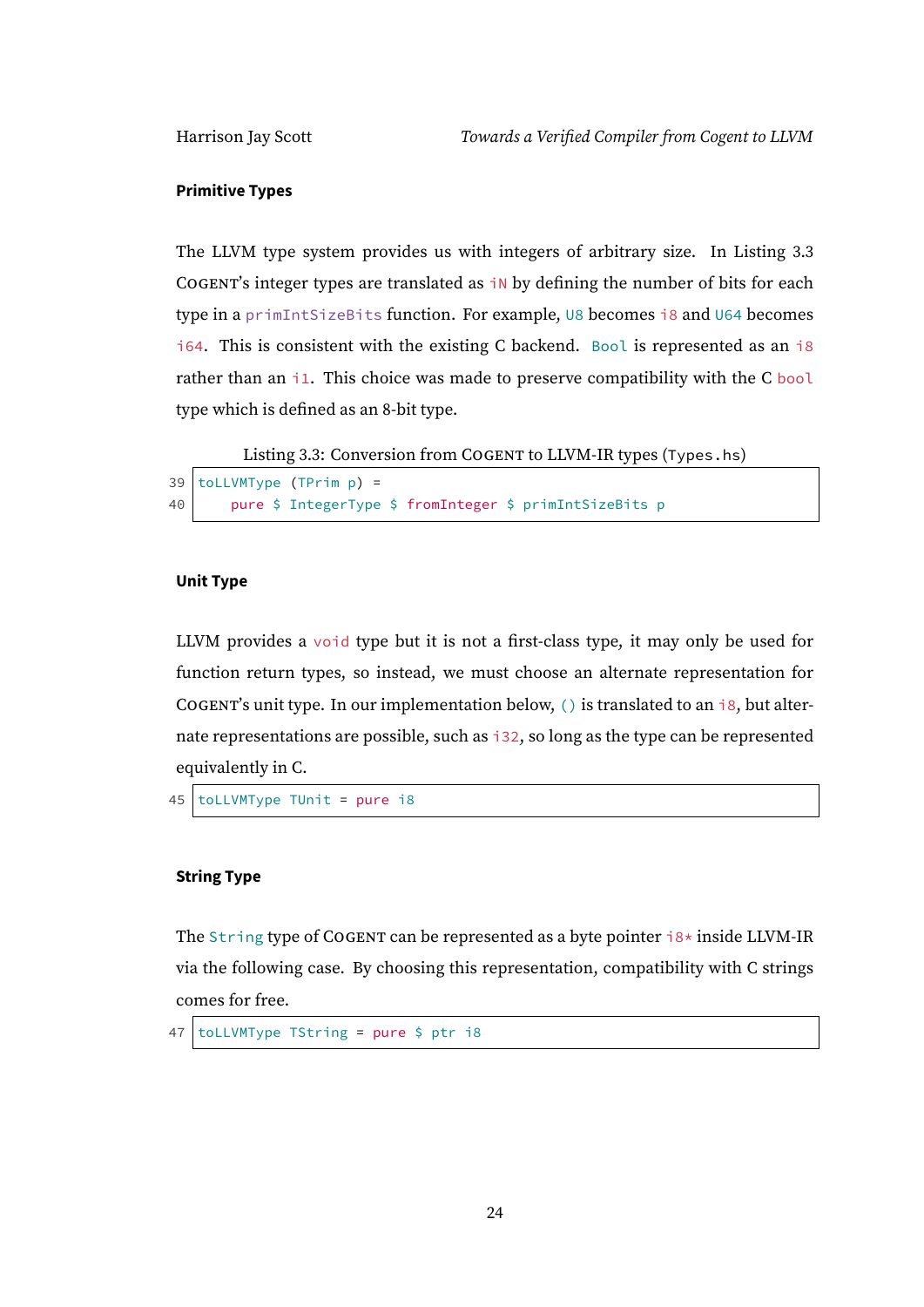#### **Record Types**

We translate COGENT's records to non-packed structure types, for which padding is inserted between fields according to a data layout. To enable C compatibility, we choose not to define our own layout rules and instead use the default. For each field of the record type, we can translate it to an LLVM-IR type and construct a structure type containing those fields. For example,  $#{ a : 032, b : 08 }$  becomes  ${ i32, i8 }$ . In the implementation below, mapM performs the traversal over a COGENT record's field types.

```
41 | toLLVMType (TRecord \quad ts Unboxed) =
42 StructureType False <$> mapM toLLVMType (fieldTypes ts)
```
Boxed records can also be represented natively in LLVM by taking a pointer to the unboxed representation, for instance  $\{p: \cup 16\}$  gets translated as  $\{i16\}$ \*.

```
43 toLLVMType (TRecord r ts (Boxed )) =
44 ptr <$> toLLVMType (TRecord r ts Unboxed)
```
#### **Variant Types**

Variant types are the most complex type to translate to LLVM-IR as the type system does not provide sum types or unions. Instead, we must simulate the variant type as a tagged union, which is a structure type containing a tag field and a value field. In our implementation, tags are 32-bit integers that we base on the lexicographic ordering of all constructor names in a COGENT program.

The value field takes on the shape of the *maximal type* for the variant. The maximal type for a variant is the largest type (in terms of memory layout size) of all its different payloads, with earlier types breaking ties. For example, the maximal type of < A U16 | B U32 > is U32.

For example the variant  $\langle$  Success U16 | Failure ()  $>$  is represented as { i32, i16 }. The first i32 is for the tag, and the second field is an i16 since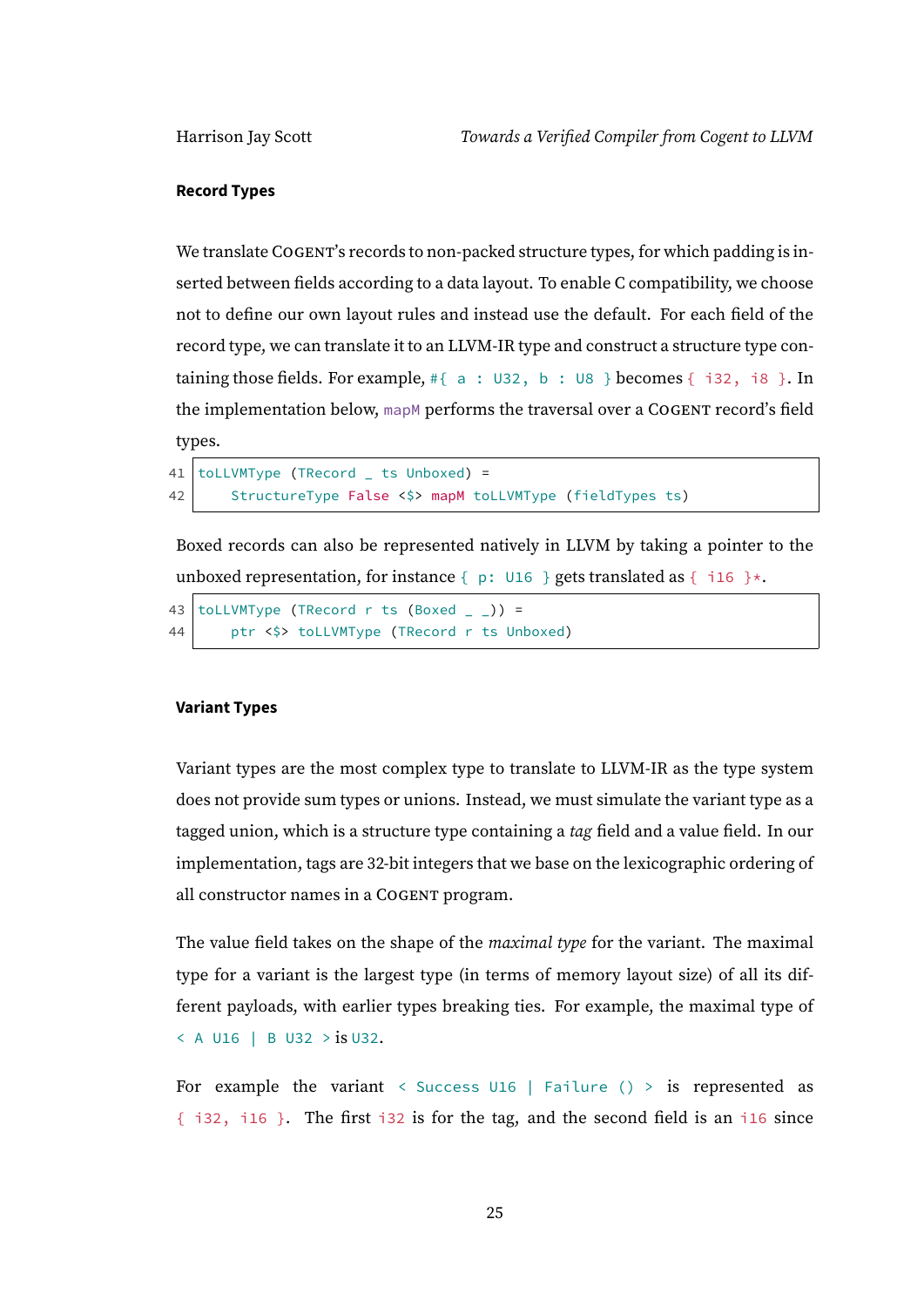the U16 argument to Success has a larger representation (16 bits) than the () argument to Failure (8 bits). In the implementation below, we calculate the maximal type with maxMember before constructing a structure type containing i32 and it.

```
50 toLLVMType (TSum ts) = do
51 | f <- toLLVMType (maxMember ts)
52 pure $ StructureType False [i32, f]
```
Though our representation is efficient, when retrieving the value field, the result must afterwards be casted to the correct inhabitant type (based on the current tag). Conversely, when setting the value field, the payload must be first casted to the maximal type. Our treatment of variant expressions correctly performs both types of casts when necessary.

#### **Function Types**

A COGENT function type is translated to a pointer to an LLVM function type using code that follows. For example,  $U64 \rightarrow U32$  becomes i32 (i64)\*. Currently, all COGENT functions take exactly one argument but were the core language to change we could easily translate argument lists to a list of LLVM types.

```
52 toLLVMType (TFun t1 t2) = do
53 at <- toLLVMType t1
54 rt <- toLLVMType t2
55 | pure $ ptr $ FunctionType rt [at] False
```
#### **Abstract Types**

COGENT permits abstract types which may be boxed or unboxed, which in LLVM-IR can be forward declared using type opaque. Our implementation emits the required global declaration when an abstract type is encountered in the AST. The names of the opaque types are generated based on their COGENT name, including the instantiation of type parameters for polymorphic abstract types.

57 toLLVMType t@(TCon  $\angle$   $\angle$  Unboxed) = abstractType t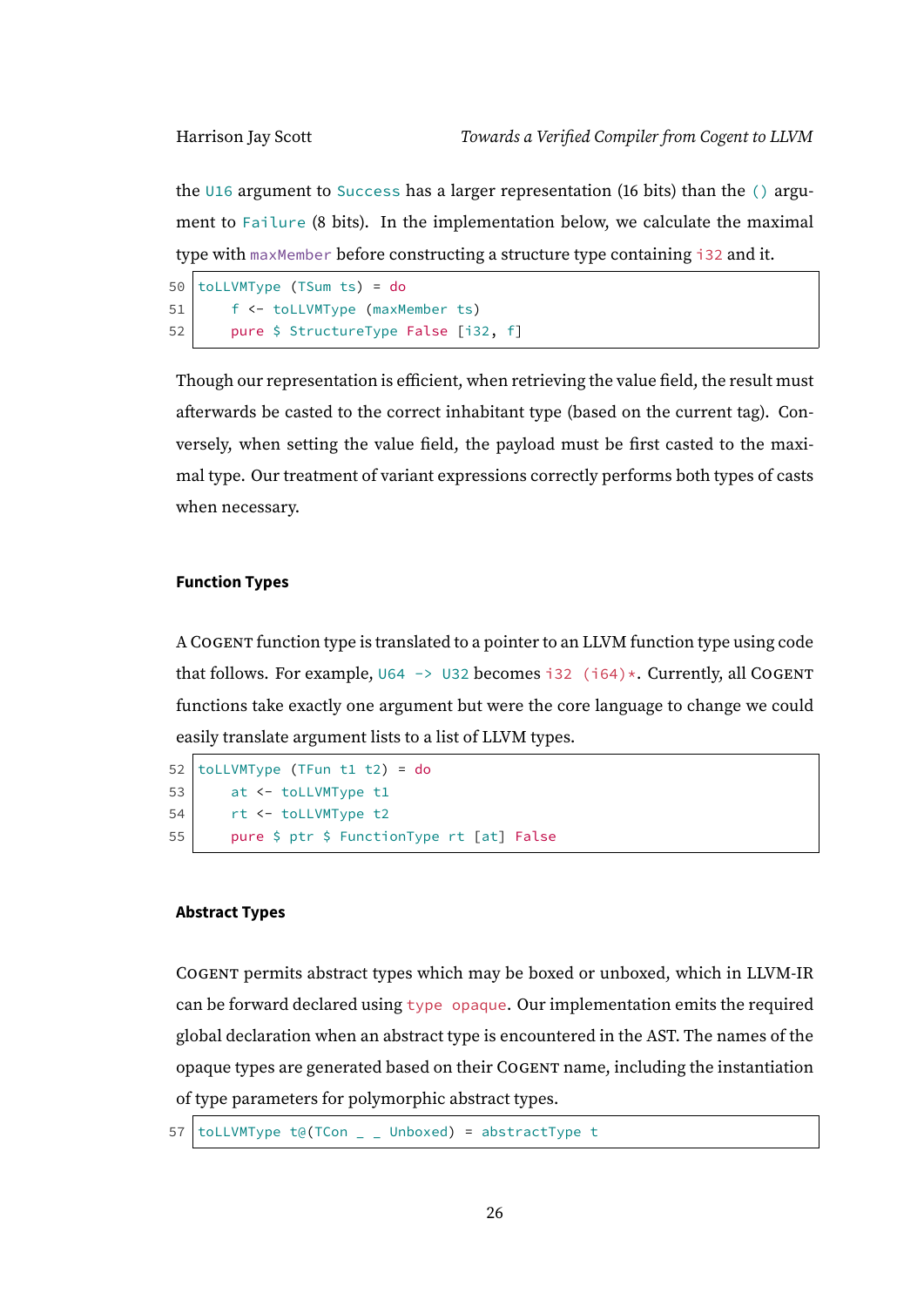The case above handles unboxed abstract types, where abstractType is a function defined in Listing [3.4](#page-32-1) that interacts with the compiler's Env state to retrieve/set a type definition so that duplicate definitions are avoided:

Listing 3.4: Handling abstract type definitions (Types.hs)

```
202 abstractType t = do203 mt <- gets (Map.lookup name . typedefs)
204 case mt of
205 Just td -> pure td
206 Nothing -> do
207 td <- typedef (mkName name) Nothing
208 modify \frac{1}{5} \rightarrow s {typedefs = Map.insert name td (typedefs s)}
209 pure td
210 where
211 | name = nameType t
```
As with records, boxed abstract types can be represented in LLVM by taking a pointer to the unboxed representation of the same type, as shown in Listing [3.5.](#page-32-2)

Listing 3.5: Conversion from COGENT to LLVM-IR types (Types.hs)

```
59 | toLLVMType (TCon tn ts (Boxed _ _ )) =
60 ptr <$> toLLVMType (TCon tn ts Unboxed)
```
#### <span id="page-32-0"></span>**3.1.3 Expressions**

All of COGENT's core expression language is supported by the Haskell implementation of the LLVM backend. Despite being quite minimal, the LLVM-IR language is expressive enough to allow us to implement most COGENT expressions in a single instruction. Table [3.2](#page-33-0) provides a summary and small examples demonstrating the LLVM-IR instructions each COGENT expression is translated into. The rest of this section provides a detailed explanation of the translation of COGENT expression into corresponding instructions.

<span id="page-32-3"></span>To compile a COGENT expression we have the exprToLLVM function with the signature given in Listing [3.6.](#page-32-3)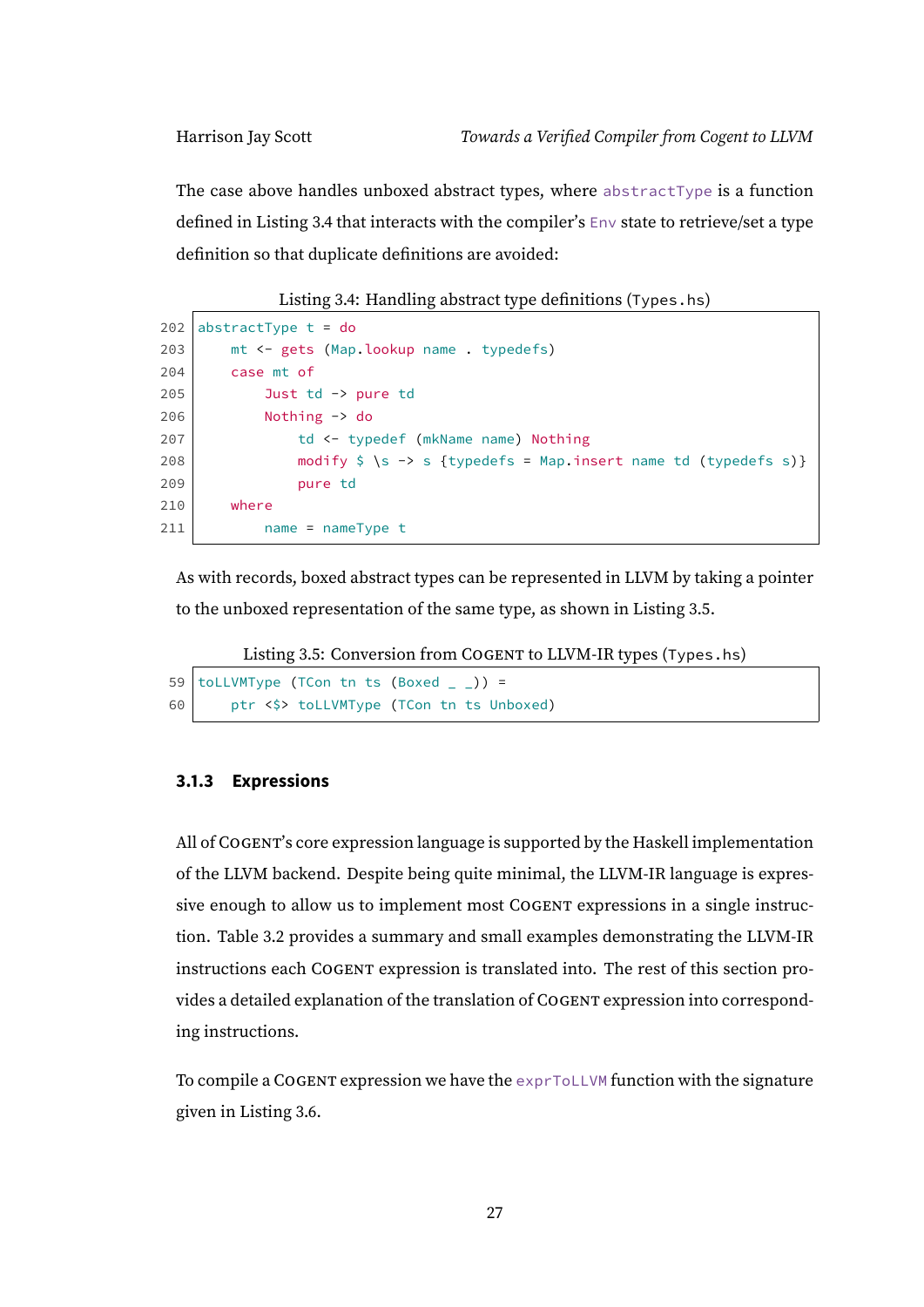Harrison Jay Scott Towards a Verified Compiler from Cogent to LLVM

| <b>Expression</b> | <b>Cogent example</b> | <b>LLVM IR</b>                       |
|-------------------|-----------------------|--------------------------------------|
| Unit              | $\left( \right)$      | $\Theta$                             |
| Integer           | 23                    | 23                                   |
| String            | "Cogent"              | address to const array               |
| Arithmetic ops    | $1 + 2$               | add 1, 2                             |
| Logical ops       | True && False         | and $1, 0$                           |
| Comparison ops    | 7 > 4                 | icmp ugt 7, 4                        |
| Bitwise operators | 1 < 3                 | $shl$ 1, 3                           |
| Unary ops         | not 23                | xor $-1$ , 23                        |
| Casting           | upcast $9:U16$        | zext i8 9 to i16                     |
| Promotion         | promote               | no-op                                |
| Variable bindings | let a in b            | in-scope vars threaded via Env state |
| Branching         | if  then  else        | br and phi                           |
| Case analysis     | case  esac            | br and phi                           |
| Record literals   | $\{a: 2\}$            | insertvalue undef, 2, 0              |
| Member access     | x.a                   | extractvalue/getelementptr, load     |
| Take              | $b'$ {a = x} = b      | extractvalue/getelementptr, load     |
| Put               | $x{a = 3}$            | insertvalue/getelementptr, store     |
| Con               | Success <sub>2</sub>  | insertvalue                          |
| Functions         | f <sub>3</sub>        | $call$ $(f(3))$                      |

Table 3.2: A summary of the backend's expression translation

<span id="page-33-0"></span>Listing 3.6: COGENT expression compilation (Expr.hs)

```
40 exprToLLVM :: TypedExpr t v a b -> Codegen Operand
```
Since COGENT is a functional programming language, each expression produces a value. The return value of the exprToLLVM function indicates that this is a Codegen computation with the result being an Operand. Hence when compiling an expression, we must return the operand corresponding to the register (or constant) containing the final result of the expression. The llvm-hs library provides utility functions for each LLVM-IR instruction that yield operand results inside our Codegen monad.

#### **Literals**

To start, the simplest pieces of syntax are COGENT's literals which correspond to constant operands in LLVM-IR. Firstly, the unit literal could be given an arbitrary value but in the following excerpt of our implementation, it is compiled to zero.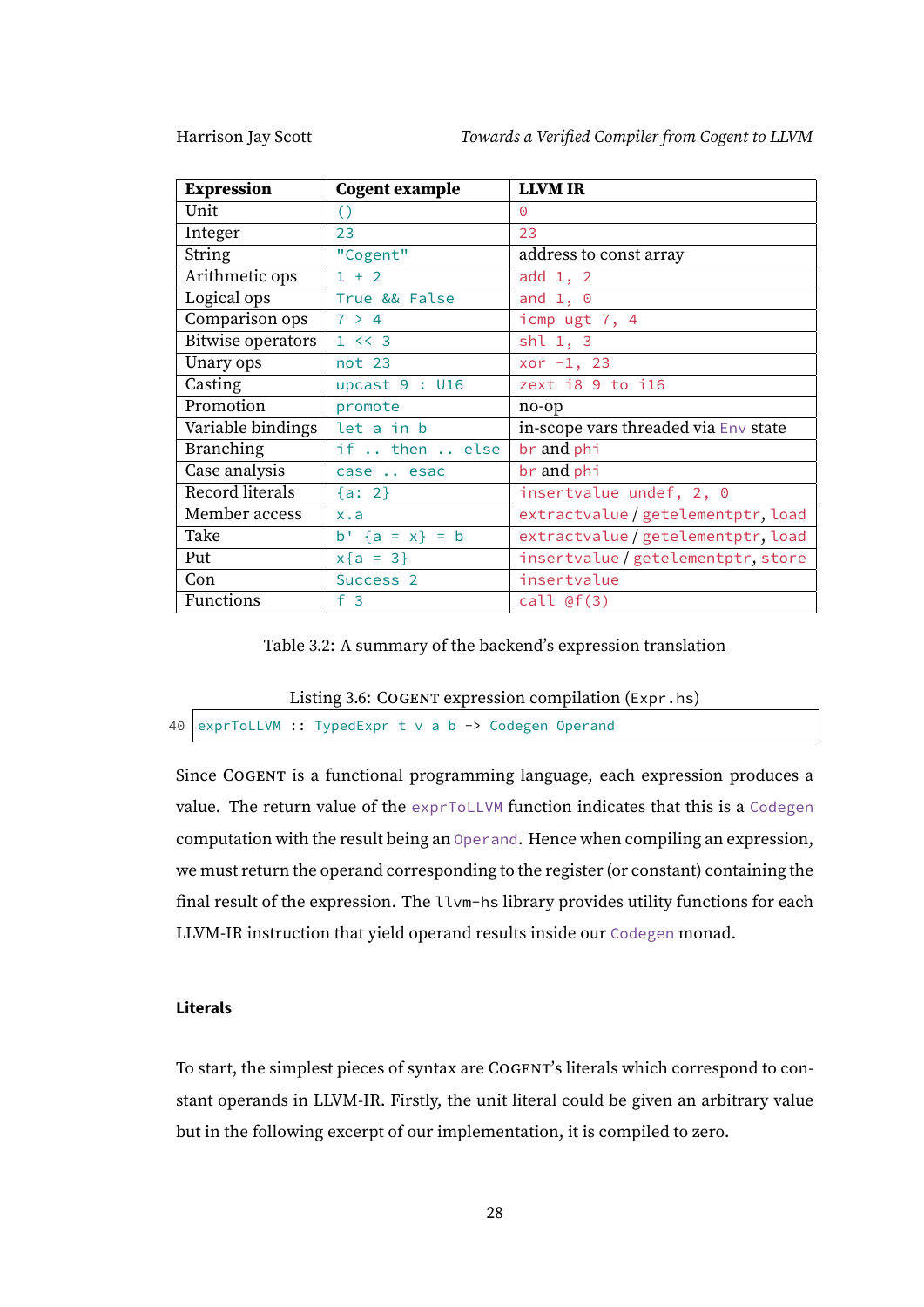```
42 exprToLLVM (TE \mu Unit) = pure $ int8 0
```
Next, integer literals consist of a size (in bits) and an unsigned value.

```
44 exprToLLVM (TE (It is a set of the image) = pure $ constant (primIntSizeBits $z$)val
```
The above case uses constInt, a helper for generating integer constants defined in Listing [3.7.](#page-34-0)

```
Listing 3.7: Constructing llvm-hs integer constants
```

```
232 constInt :: Integer -> Integer -> Operand
233 constitut n i =
234 ConstantOperand C.Int {integerBits = fromInteger n, integerValue = i}
```
The last kind of literals, string literals, are also constant operands, but their value is the address to a constant array containing the characters of the string. llvm-hs provides a globalStringPtr helper for generating these arrays, provided we supply it with a fresh name to use for the global variable. Listing [3.8](#page-34-1) continues our implementation.

Listing 3.8: COGENT expression compilation (Expr.hs)

```
46 exprToLLVM (TE (Shift str)) =
47 freshName "str" >>= (fmap ConstantOperand . globalStringPtr str)
```
#### **Binary Operators**

Continuing, COGENT binary operator expressions consist of an operator and two subexpression to apply the operator to. Each operator corresponds to a single LLVM-IR instruction. All COGENT binary operators are supported. In the llvm-hs library, operators are represented by binary functions (of the same name) that wrap the result in a monad. The full mapping from COGENT operators to LLVM operators is given in Listing [3.9.](#page-35-0)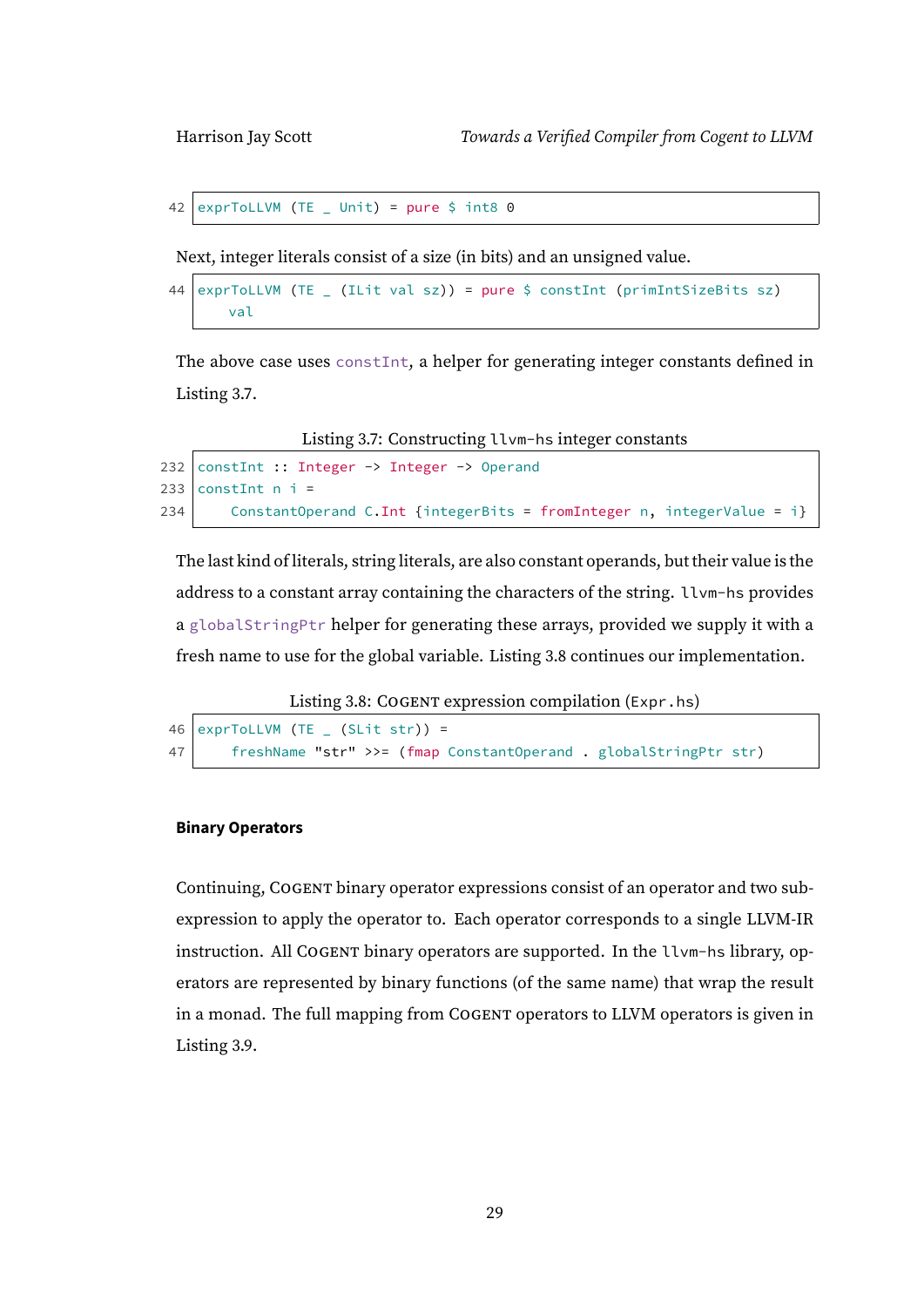<span id="page-35-0"></span>

|     | $\sigma$ and the $\sigma$ and $\sigma$ is the set of $\sigma$ is the set of $\sigma$ |
|-----|--------------------------------------------------------------------------------------|
| 181 | toLLVMOp :: Sy.Op -> (Operand -> Operand -> Codegen Operand)                         |
| 182 | $tolLVMOp Sy.Plus = add$                                                             |
| 183 | $tolLVMOp Sy.Minus = sub$                                                            |
| 184 | $tolLVMOp Sy.Times = mul$                                                            |
| 185 | $totLVMOp Sy.Divide = udiv$                                                          |
| 186 | toLLVMOp Sy.Mod = urem                                                               |
| 187 | $\text{tolLVMOp}$ Sy. And = IR. and                                                  |
|     | $188$   toLLVMOp Sy.Or = IR.or                                                       |
| 189 | toLLVMOp Sy.Gt = icmp UGT                                                            |
| 190 | toLLVMOp Sy.Lt = icmp ULT                                                            |
| 191 | $ $ to LLVMOp Sy. Le = icmp ULE                                                      |
| 192 | toLLVMOp Sy.Ge = icmp UGE                                                            |
| 193 | $tolLVMOp Sy.Eq = icmp P.EQ$                                                         |
| 194 | $tolLVMOp Sy.NEq = icmp NE$                                                          |
| 195 | $tolLVMOp Sy.BitAnd = IR.$ and                                                       |
| 196 | $tolLVMOp Sy.BitOr = IR.or$                                                          |
| 197 | $tolLVMOp Sy.BitXor = xor$                                                           |
| 198 | toLLVMOp Sy.LShift = shl                                                             |
|     | 199 toLLVMOp Sy.RShift = \a b -> emitInstr (typeOf a) \$ LShr False a b []           |
|     |                                                                                      |

Listing 3.9: Mapping COGENT operators to LLVM-IR (Expr.hs)

The final case is handled manually to set the exact flag for lshr to False, allowing non-zero bits to be shifted out.

With a mapping for each operator, what remains is to provide a translation for the actual a op b expression. Our approach is to compile each operand (a and b), and then emit code for the operator op using the above translation. Our chosen representation of booleans requires us to zero-extend boolean results to an i8 value rather than keeping them as an i1. It should be noted that the LLVM optimiser is likely to remove these unnecessary casts, except when a boolean value is directly returned from a function, where the final cast to *i8* will be retained.

Haskell's do-notation is used in Listing [3.10](#page-36-0) to implement the above process as an effectful computation inside the Codegen monad, in which the final result res is the operand corresponding to the result of the binary operation.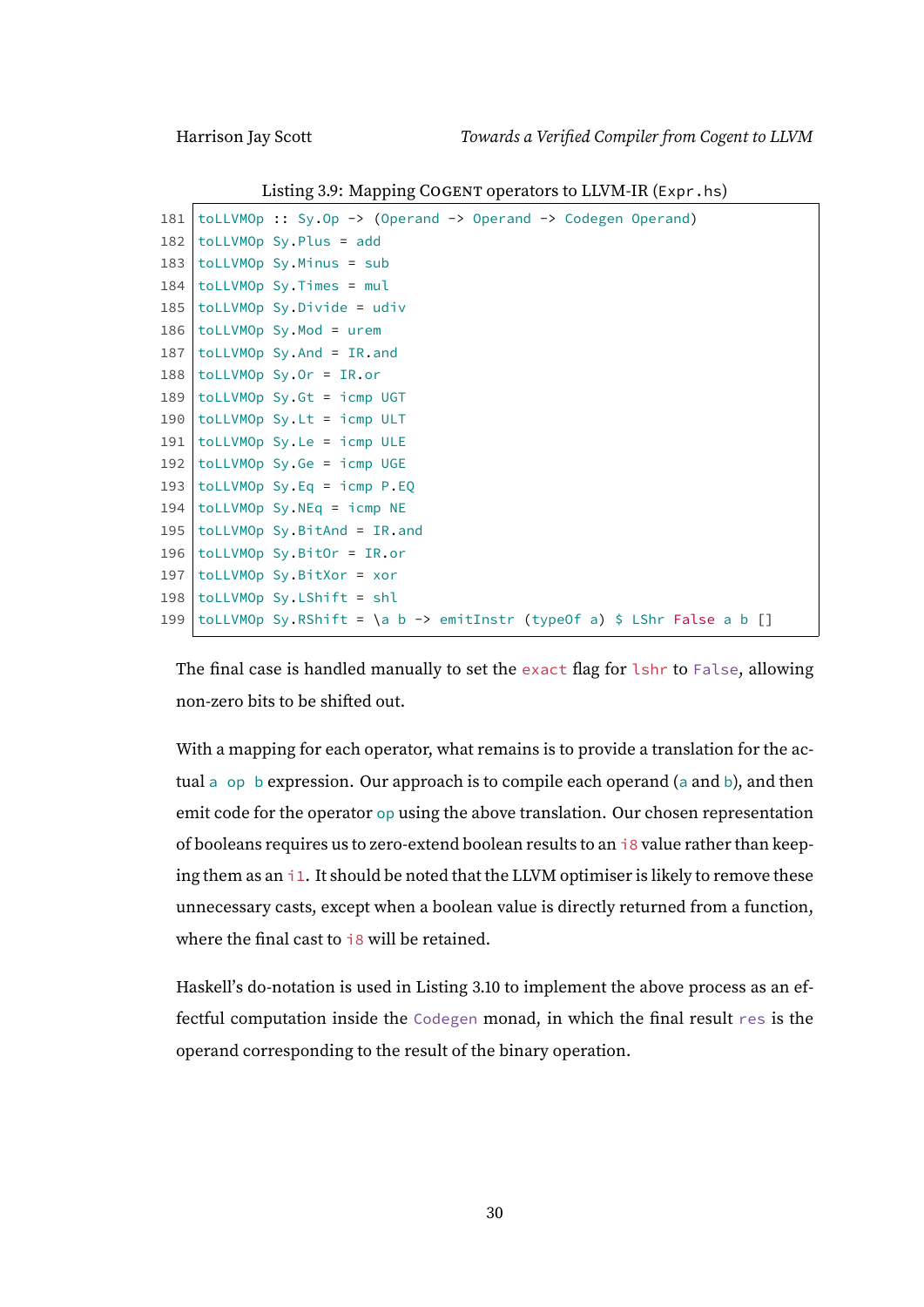Listing 3.10: COGENT expression compilation (Expr.hs)

```
48 exprToLLVM (TE t (Op op [a, b]) = do
49 oa <- exprToLLVM a
50 ob <- exprToLLVM b
51 res <- toLLVMOp op oa ob
52 case t of
53 -- Coerce boolean results back to a full byte
54 TPrim Boolean -> if typeOf res == i8 then pure res
55 else zext res i8
56 \vert -> pure res
```
#### **Unary Operators**

As well as binary operators, COGENT includes two unary operators, not and complement. However, LLVM-IR doesn't contain instructions directly implementing these unary operators. Instead, we must emulate each using the existing binary operators. The bitwise not operator can be implemented as follows using the xor instruction with the -1 literal which represents all 1s in an unsigned format. This equivalence follows from the definition of both operators.

```
48 exprToLLVM (TE t (Op Sy.Complement [a])) = do
49 oa <- exprToLLVM a
50 xor oa (constInt (typeSize t) (-1))
```
For complement, the logical not operator, we can check if the boolean argument is equal to the  $\theta$  literal using icmp eq (icmp P.EQ in llvm-hs) in the following code. We do this to mimic C semantics, treating all non-zero values as true and only zero as false. As above, we must also remember to convert the  $i_1$  result back to an  $i_8$  using zext.

```
48 \text{ exprTolLVM} (TE (Op Sv.Not [a])) = do
49 oa <- exprToLLVM a
50 res <- icmp P.EQ oa (int8 0)
51 zext res i8
```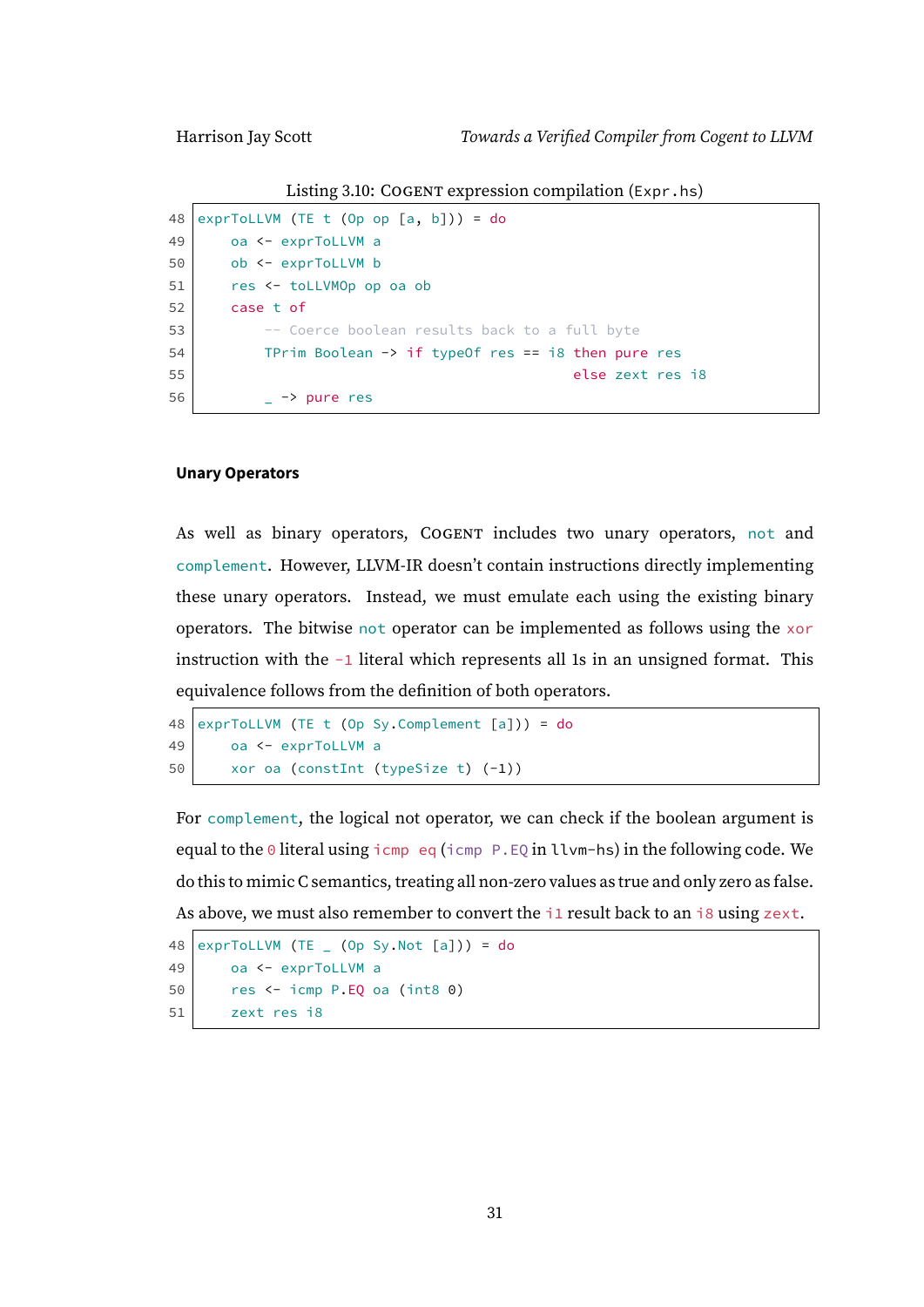#### **Bindings and Variables**

Next, we deal with the let syntax of COGENT and the resultant bound variables. Recall that inside the Codegen monad we maintain a list of in-scope variables during code generation. Hence, for a let binding, we can evaluate the bound expression, and then temporarily add it to the front of the variable list when evaluating the body of the binding. Our concise way to do this is given below, using the bind helper defined earlier in Listing [3.2.](#page-27-0)

```
88 exprTolLVM (TE _ (Let _ val body)) =
89 exprToLLVM val >>= flip bind (exprToLLVM body)
```
let! bindings have identical dynamic semantics to regular let bindings, meaning they can be compiled as their non-exclamatory counterparts - this is handled as follows.

```
90 \text{exprTolLVM} (TE t (LetBang _ a val body)) =
91 exprToLLVM (TE t (Let a val body))
```
#### **Casts**

The first type of cast permitted in COGENT is an integer upcast. We can translate this directly to LLVM-IR's zext, which we have already seen used for our boolean conversion, in the below case.

```
94 exprToLLVM (TE ( Cast t e)) = do
95 | v <- exprToLLVM e
96 toLLVMType t >>= zext v
```
The other type of cast in COGENT is variant promotion, which is a no-op in the dynamic semantics. This means we can compile the sub-expression directly as shown here.

```
92 \text{exprTolLVM} (TE \text{c} (Promote \text{c} e)) = exprToLLVM e
```
The COGENT language does not allow unsafe casts to any type, but the operation defined in Listing [3.11](#page-38-0) is useful when compiling variant expressions. Our unsafe cast is achieved by using the bitcast operation on a temporary piece of stack memory.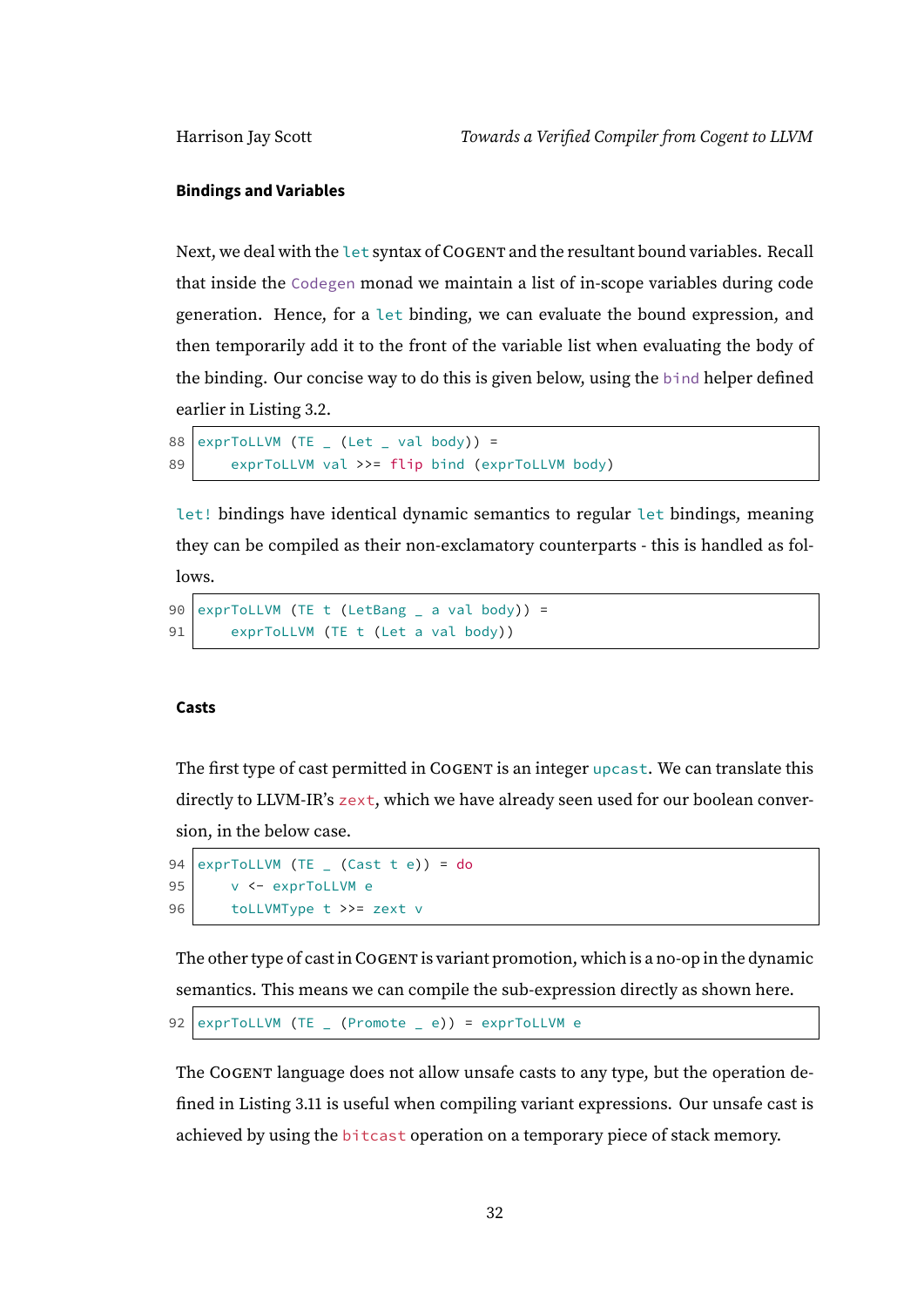Listing 3.11: Helper for arbitrary downcasting (Expr.hs)

```
204 castVal :: Operand -> AST.Type -> Codegen Operand
205 castVal o t = do
206 ptr_o <- alloca (typeOf o) Nothing 4
207 ptr_t <- bitcast ptr_o (ptr t)
208 store ptr_o 1 o
209 load ptr_t 1
```
This implementation is unsafe when doing a cast to a larger type since the stack memory is allocated for the current type of o. For upcasts, we instead allocate stack memory for the larger type t first, shown in Listing [3.12.](#page-38-1)

Listing 3.12: Helper for arbitrary upcasting (Expr.hs)

```
212 upcastVal :: Operand \rightarrow AST. Type \rightarrow Codegen Operand
213 upcastVal \circ t = do
214 ptr_t <- alloca t Nothing 4
215 ptr_o <- bitcast ptr_t (ptr (typeOf o))
216 store ptr_o 1 o
217 load ptr_t 1
```
#### **Records**

COGENT allows the construction of record literals by providing an expression for each field. To do this in LLVM-IR we must evaluate the sub-expressions to insert into each field of the record, whilst building up the record using successive insertvalue instructions. We can elegantly perform this operation using a monadic fold. To have access to each field's index during compilation, we construct a zipped list containing the record's sub-expressions and their index in the record to fold over.

```
Listing 3.13: COGENT expression compilation (Expr.hs)
```

```
156 exprToLLVM (TE t (Struct flds)) = do
157 t' < - to LLVMType t
158 foldlM
159 (\struct(i, v) \rightarrow exprTolLVM v)160 \rightarrow \rightarrow \rightarrow insertValue struct value [i])
161 (constUndef t')
162 [ [ ] [ ] [ ] [ ] [ ] [ ] [ ] [ ] [ ] [ ] [ ] [ ] [ ] [ ] [ ] [ ] [ ] [ ] [ ] [ ] [ ] [ ] [ ] [ ] [ ] [ ] [
```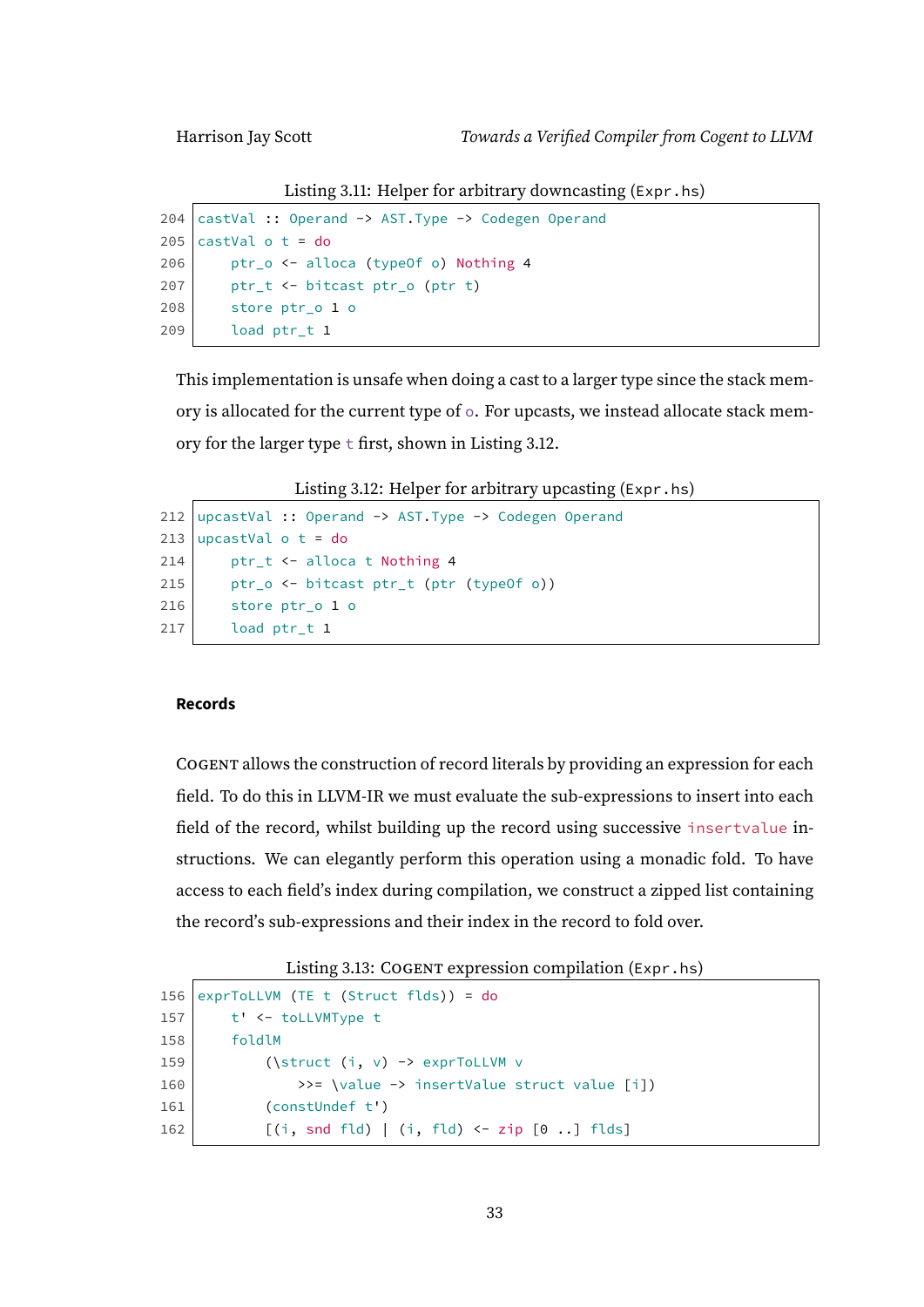In Listing [3.13](#page-38-2) the constUndef helper is used to construct a constant operand of the LLVM-IR undef value. This undefined value can be used to represent an empty struct of the desired type which is our starting point before inserting each field.

The next record operation in COGENT is the ability to access record members. For unboxed records, this is doable with a single extractvalue instruction, but for boxed records, we must first calculate the correct memory offset with getelementptr and then load the value from memory. Our compilation case looks deceptively simple:

67 exprToLLVM (TE  $\angle$  (Member recd fld)) = snd <\$> loadMember recd fld

<span id="page-39-0"></span>The loadMember helper defined in Listing [3.14](#page-39-0) is doing the heavy lifting for this case.

```
222 loadMember :: TypedExpr t v a b \rightarrow Int \rightarrow Codegen (Operand, Operand)
223 loadMember recd fld = do
224 recv <- exprToLLVM recd
225 fldy \leftarrow226 if isUnboxed (exprType recd)
227 then extractValue recv [toEnum fld]
228 else gep recv [int32 0, \text{ int32} (toEnum fld)]
229 \rightarrow \frac{1}{10} \rightarrow load fldp 0
230 pure (recv, fldv)
```
loadMember not only computes an operand corresponding to the accessed field, but it also yields the operand corresponding to the whole record expression. This decision allows us to implement the take expression with ease. In addition to loading the member, this COGENT expression binds both the field and record as variables. In Listing [3.15](#page-39-1) we demonstrate the use the bind helper function from earlier to help with this case.

Listing 3.15: COGENT expression compilation (Expr.hs)

```
70 exprToLLVM (TE \_ (Take \_ recd fld body)) = do
71 (recv, fldv) <- loadMember recd fld
72 foldr bind (exprToLLVM body) [recv, fldv]
```
The final COGENT expression involving records is the put expression which corresponds to field insertion. First, we need to compile the expression to be inserted, then

Listing 3.14: Helper for member operations (Expr.hs)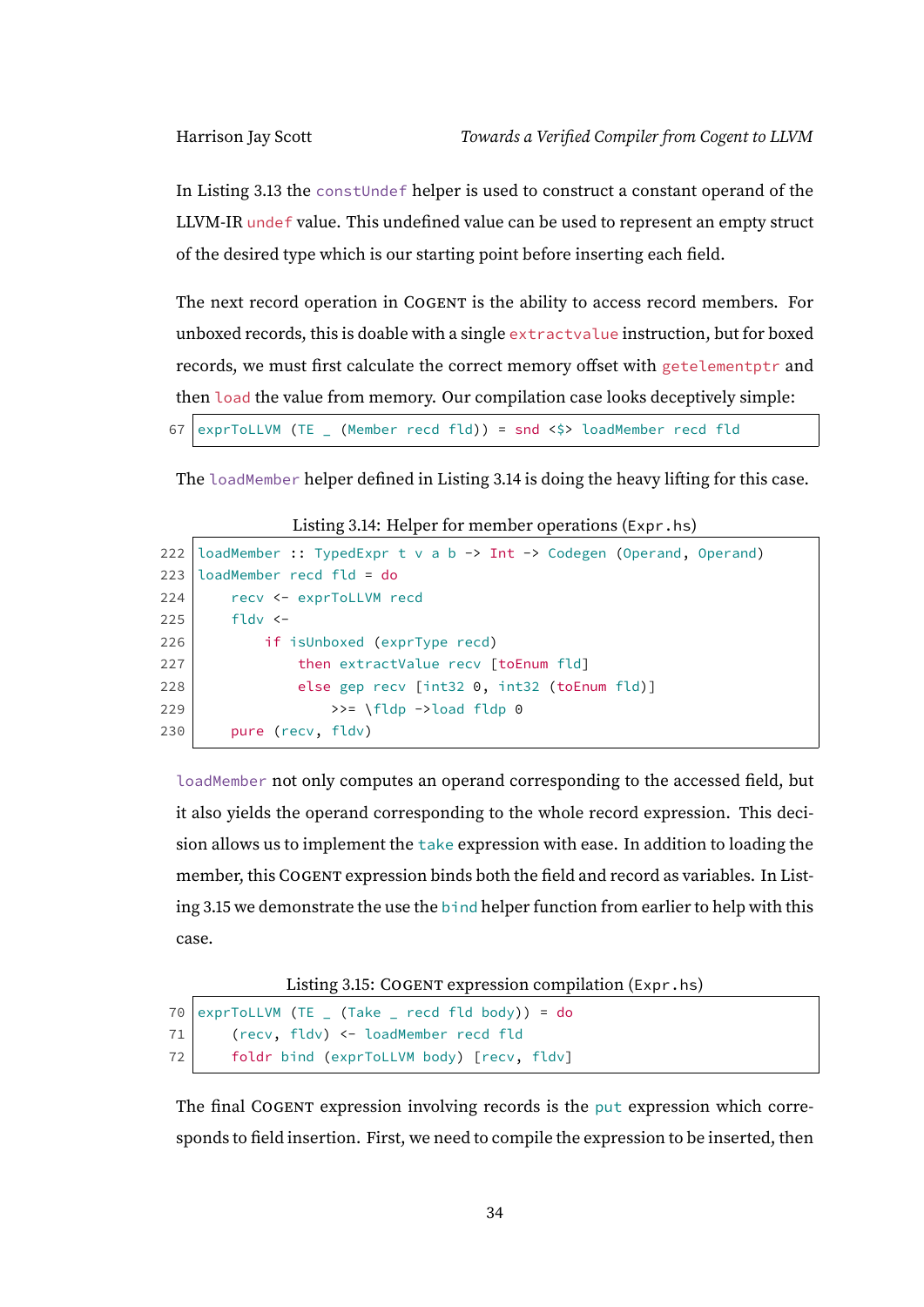for unboxed records, we produce a single insertvalue instruction, and for boxed records, we need to do a getelementptr before then using store to modify the field in memory. The Haskell implementation which follows for this case resembles the structure of the loadMember helper above.

```
77 exprToLLVM (TE (Put recd fld val)) = do
78 recv <- exprToLLVM recd
79 v <- exprToLLVM val
80 if isUnboxed (exprType recd)
81 then insertValue recv v [toEnum fld]
82 else do
83 fldp <- gep recv [int32 0, int32 (toEnum fld)]
84 store fldp 0 v
85 pure recv
```
#### **Variants**

Next, we consider the COGENT expression for constructing a variant literal. This case is similar to a put expression, except we must also insert a value corresponding to the tag for the chosen variant constructor in the first field before inserting the argument into the second field. In the following case, insertvalue is used to set both fields in the structure. For our LLVM-IR program to be type-correct, we need to cast the payload to the maximal type of the variant before inserting it into the field. However, for variant constructors with no parameter, which are desugared to constructors accepting a unit, we can skip casting and inserting altogether since setting the tag field is sufficient in this case.

```
99 exprToLLVM (TE t (Con tag e (TSum ts))) = do
100 tagv <- tagIndex tag
101 t' \le to LLVMType t
102 tagged <- insertValue (constUndef t') tagv [0]
103 v <- exprToLLVM e
104 case e of
105 -- Don't bother doing anything for constructors with no arguments
106 TE TUnit _ -> pure tagged
107 \rightarrow do
108 casted <- toLLVMType (maxMember ts) >>= upcastVal v
109 insertValue tagged casted [1]
```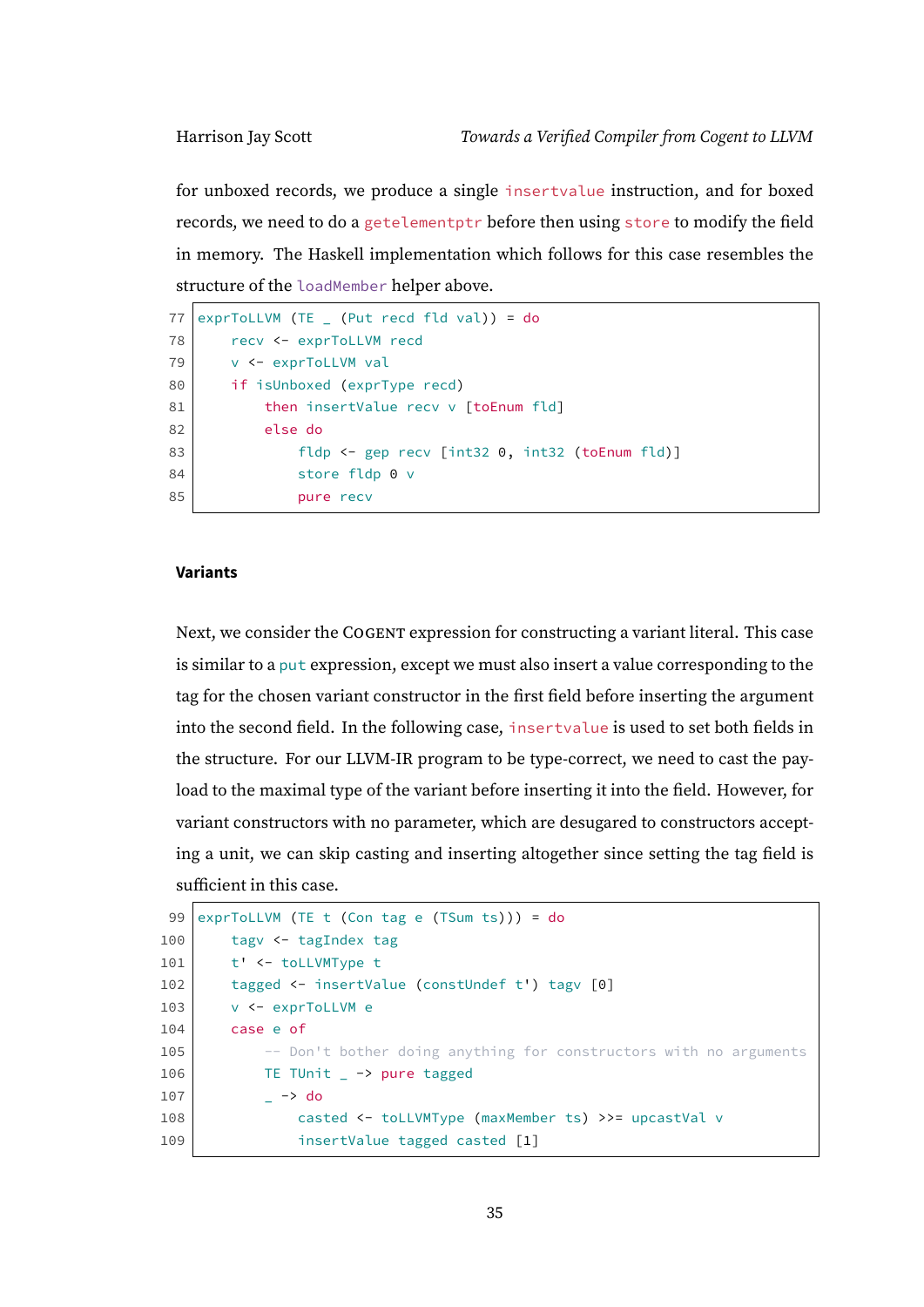#### **Cases**

Since LLVM-IR does not support a form of if or switch statements like in C, conditional expressions must be implemented via explicit branching between blocks. Recall that the phi instruction of LLVM-IR allows a program to assign a value based on the predecessor block. Hence to implement COGENT's if c then t else f expressions we can jump to one of two new blocks containing compiled code for each subexpression  $t$  and  $f$  depending on whether the condition  $c$  is true or false. Then, at the end of each block, we can jump to a third block containing a phi instruction which will recover the final result from either branch, depending on the execution path taken.

Moreover, some complexity is introduced by the fact that the compilations for the if statement's sub-expressions may themselves contain further branching. Hence, we must inspect the current block label before terminating each block, otherwise, we may refer to the wrong predecessor block in our phi instruction. Haskell's recursive do-notation (named mdo-notation after its mdo syntax) allows us to create bindings that are visible to prior instructions in the mdo group, provided our monad belongs to the MonadFix class which defines a fixed-point operator (our Codegen does thanks to llvm-hs). This mdo-notation simplifies code generation involving branches as it allows us to 'time travel' [\(Fancher,](#page-109-0) [2017\)](#page-109-0) and lazily emit branch instructions before we have named the blocks to jump to. For the condition, we can check the truthiness of a  $\frac{18}{18}$  boolean by checking that it is not equal to zero, thus permitting any non-zero value as truthy, as in C. Lastly, in the phi node we provide a value to return depending on which predecessor branch was used. Line 142-144 in the following listing compute the condition, 145-148 handle the true case, 149-152 handle the false case, and 153-154 recover the result from either branch.

```
141 exprToLLVM (TE ( If cd tb fb)) = mdo
142 v <- exprToLLVM cd
143 cond \leq icmp NE v (int8 0)
144 condBr cond brTrue brFalse
145 brTrue <- block `named` "if.true"
146 valTrue <- exprToLLVM tb
147 | brTrue' <- currentBlock
148 br brExit
```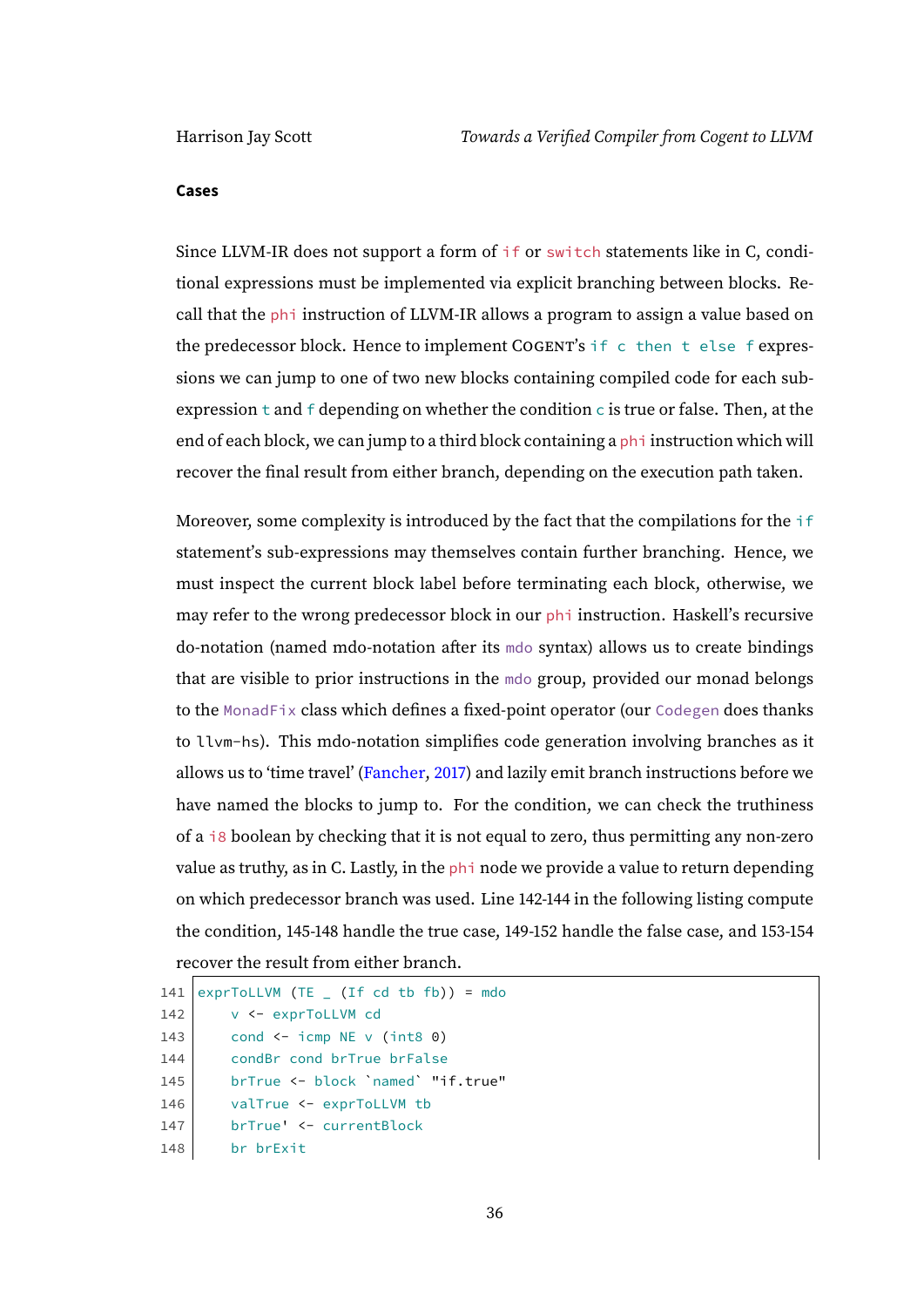```
149 brFalse <- block `named` "if.false"
150 valFalse <- exprToLLVM fb
151 brFalse' <- currentBlock
152 br brExit
153 brExit <- block `named` "if.done"
154 phi [(valTrue, brTrue'), (valFalse, brFalse')]
```
Furthermore, the other form of conditional branching in COGENT is variant case analysis via pattern matching. The upstream compilation desugars COGENT's case expressions into simpler binary Case expressions. The only difference between these expressions and the if expressions we just dealt with is that instead of evaluating a boolean expression, we must retrieve the current tag for the variant and see if matches the current case, and secondly, in line with COGENT's semantics, we must bind variables in each branch. If the variant matches, we bind a casted version of the value inhabiting the variant. If it does not match, we bind the variant itself. As used previously, the bind helper allows us to temporarily modify the variable state for the compiler.

```
116 exprToLLVM (TE (Case e@(TE rt ) tag (\_, \_, \ tb) (\_, \_, \text{fb}))) = \text{mdo}117 variant <- exprToLLVM e
118 tagv <- extractValue variant [0]
119 cond <- tagIndex tag >>= icmp P.EQ tagv
120 condBr cond brMatch brNotMatch
121 brMatch <- block 'named' "case.true"
122 v <- extractValue variant [1]
123 casted <- toLLVMType (tagType rt tag) >>= castVal v
124 valTrue <- bind casted $ exprToLLVM tb
125 brMatch' <- currentBlock
126 br brExit
127 brNotMatch <- block `named` "case.false"
128 valFalse <- bind variant $ exprToLLVM fb
129 brNotMatch' <- currentBlock
130 br brExit
131 brExit <- block `named` "case.done"
132 phi [(valTrue, brMatch'), (valFalse, brNotMatch')]
```
Note that lines 120-121, 125-127, and 129-132 in the above code are semantically equivalent to their corresponding lines in the compilation of if expressions.

A final operation for variants, the esac expression, arises at the end of variant case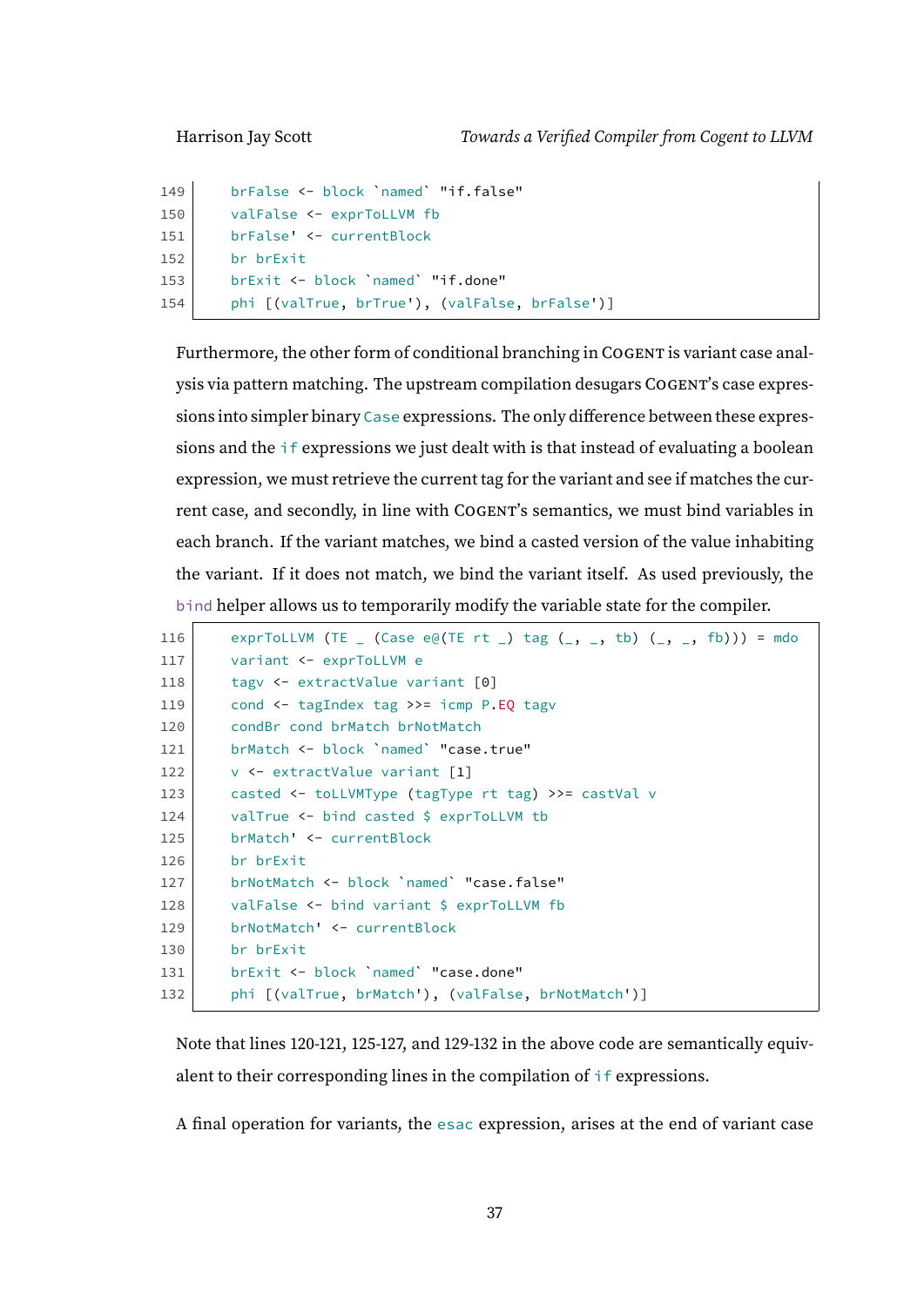analysis. It indicates a guaranteed tag match when all alternatives have been checked. For this expression, all we must do is extract the value from the variant's second field and cast it to the expected type. Since the COGENT AST is type-correct, this cast is safe.

```
134 exprToLLVM (TE t (Esac e)) = do
135 variant <- exprToLLVM e
136 v <- extractValue variant [1]
137 toLLVMType t >>= castVal v
```
#### **Functions**

Function expressions in COGENT are just references to top-level functions and can be compiled directly to constant operands containing a global reference to that function. The name of the function is used when constructing the global reference. To ensure this function expression refers to the LLVM-compatible wrapper/implementation of the function, .llvm is appended to the name of all functions which are safely callable from LLVM-IR code, and the definitions without .  $l lvm$  appended are reserved for being called from C. Our implementation below firstly converts the COGENT function type to an LLVM-IR type, before constructing a constant operand containing the global function reference.

```
165 exprToLLVM (TE t (Fun f _ _ _ _ )) = do
166 ft <- toLLVMType t
167 pure $ ConstantOperand $ C.GlobalReference ft
168 ((mkName . (++ ".llvm") . toCName . unCoreFunName) f)
```
To compile a function application, we need to first compile the argument expression, the function expression, and then produce an LLVM-IR call instruction to call the function with that argument, shown in the following case. Since the COGENT program is type-correct, we need not worry about the type of function or argument, but even if it were somehow wrong, the LLVM compiler would report the error during linking.

```
174 exprToLLVM (TE (App f a)) = do
175 arg <- exprToLLVM a
176 | fun <- exprToLLVM f
177 call fun [(arg, [])]
```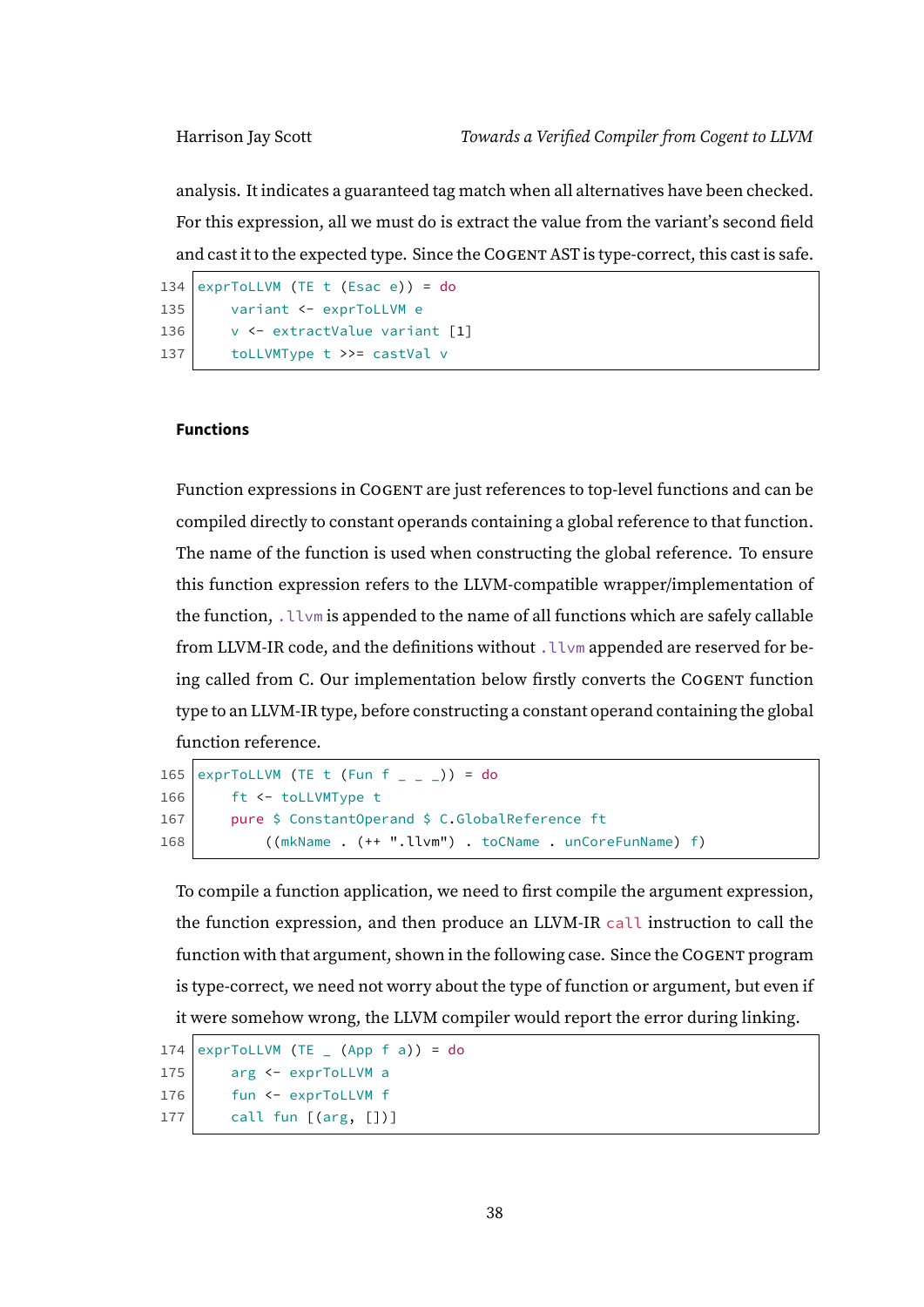#### **3.1.4 Program Definitions**

COGENT functions are not first-class citizens, instead, they are given top-level definitions in a program (like in C and LLVM-IR). Also at the top level resides abstract function declarations, and type definitions. Function definitions correspond directly to LLVM function definitions (define in LLVM-IR). Abstract function declarations can be also defined in LLVM-IR using declare and are given no body. Abstract type definitions correspond to LLVM-IR's forward type declarations (type opaque) which are emitted when their usages occur in the AST. Lastly, COGENT's non-abstract type definitions, such as named aliases for record and variant types, are removed in an earlier stage of compilation and require no corresponding LLVM-IR type definitions.

For example, an abstract type definition such as type Heap would be compiled to %Heap = type opaque in LLVM-IR. On the other hand, the abstract function definition exit : U16 -> () is compiled to declare i8 @exit(i16 %a\_0).

### **3.1.5 C Foreign Function Interface**

Since COGENT is such a restricted language, it is difficult to program entirely within it and many functions are instead implemented in C. Another reason to support compatibility is that COGENT systems need to interact with surrounding systems that are typically implemented in C. By allowing for compatibility with external C code, our LLVM backend becomes significantly more useful. However, even though the Clang compiler will happily compile C code to LLVM-IR and link it with ours, we must take care in ensuring the generated IR is compatible with the LLVM-IR our COGENT backend generates.

In most simple cases, this compatibility comes for free by virtue of our chosen representations of primitive types - these are directly compatible with C code. Our representation of unboxed aggregate types such as records and variants should also be equivalent, however, this is not the case.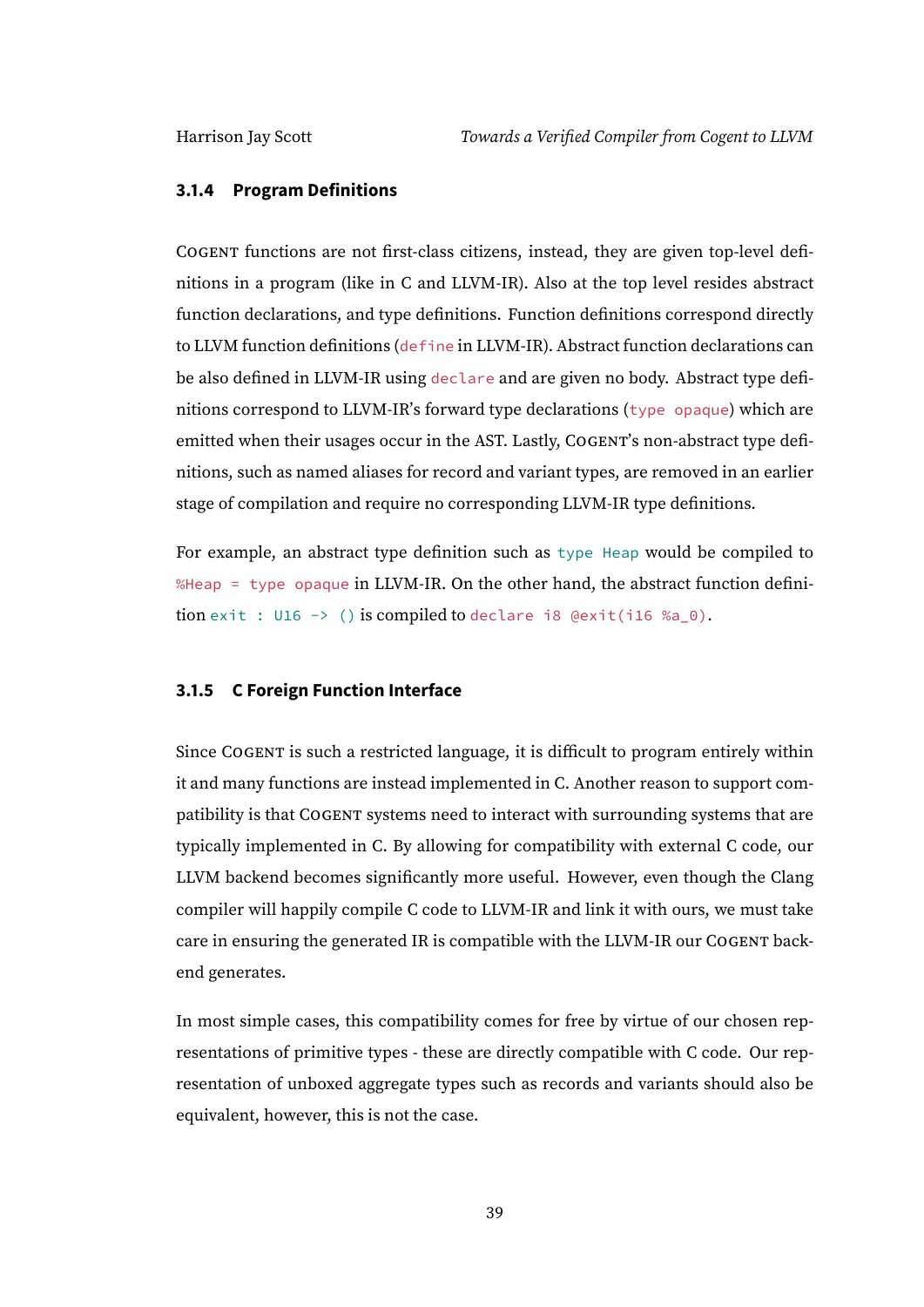#### **A Motivating Example**

To understand the complexity, consider the following functions implemented for five

C structs of increasing size:

```
1 typedef struct {int f1; } s1;
2 typedef struct {int f1; int f2; } s2;
3 typedef struct {int f1; int f2; int f3; } s3;
4 typedef struct {int f1; int f2; int f3; int f4; } s4;
5 typedef struct {int f1; int f2; int f3; int f4; int f5; } s5;
6
7 \mid s1 \text{ id}(s1 x) \text{ } return x; }
8 \mid s2 \text{ id2}(s2 \times) \{ \text{ return } x; \}9 |s3 \text{ id3}(s3 x) \{ return x; \}10 s4 id4(s4 x) { return x; }
11 |s5 \text{ id}5(s5 x) \{ return x; }
```
If we concern ourselves with the LLVM-IR function declarations generated by clang x86-64 for these functions, the argument and return types do not correspond to the canonical LLVM translations for the C struct types.

```
1 \%struct.s5 = type { i32, i32, i32, i32, i32 }
2
3 define i32 @id1(i32 %0) { ... }
4 define i64 @id2(i64 %0) { ... }
5 define { i64, i32 } @id3(i64 %0, i32 %1) { ... }
6 define { i64, i64 } @id4(i64 %0, i64 %1) { ... }
7 define void @id5(%struct.s5* noalias sret(%struct.s5) %0, %struct.s5*
      byval(%struct.s5) %1) { ...}
```
The compiler has instead attempted to pack aggregate type arguments into one or two arguments during the translation to LLVM-IR. It would rather pass s1 as an i32 rather than a  $\{-132\}$ . Moreover, it is very happy to pass s2, a struct with two 32-bit fields, as a single 64-bit argument. When it is impossible to fit the aggregate type into two arguments, a stack pointer is used instead, such as for s5. Similarly, for return types, when the 2x64-bit limit is reached, the aggregate value is returned by populating a pointer passed into the function as an additional argument. Problematically, the C compiler performs this optimisation manually during the conversion to LLVM-IR, so we cannot rely on the LLVM compiler to do the same for us. Instead, we are at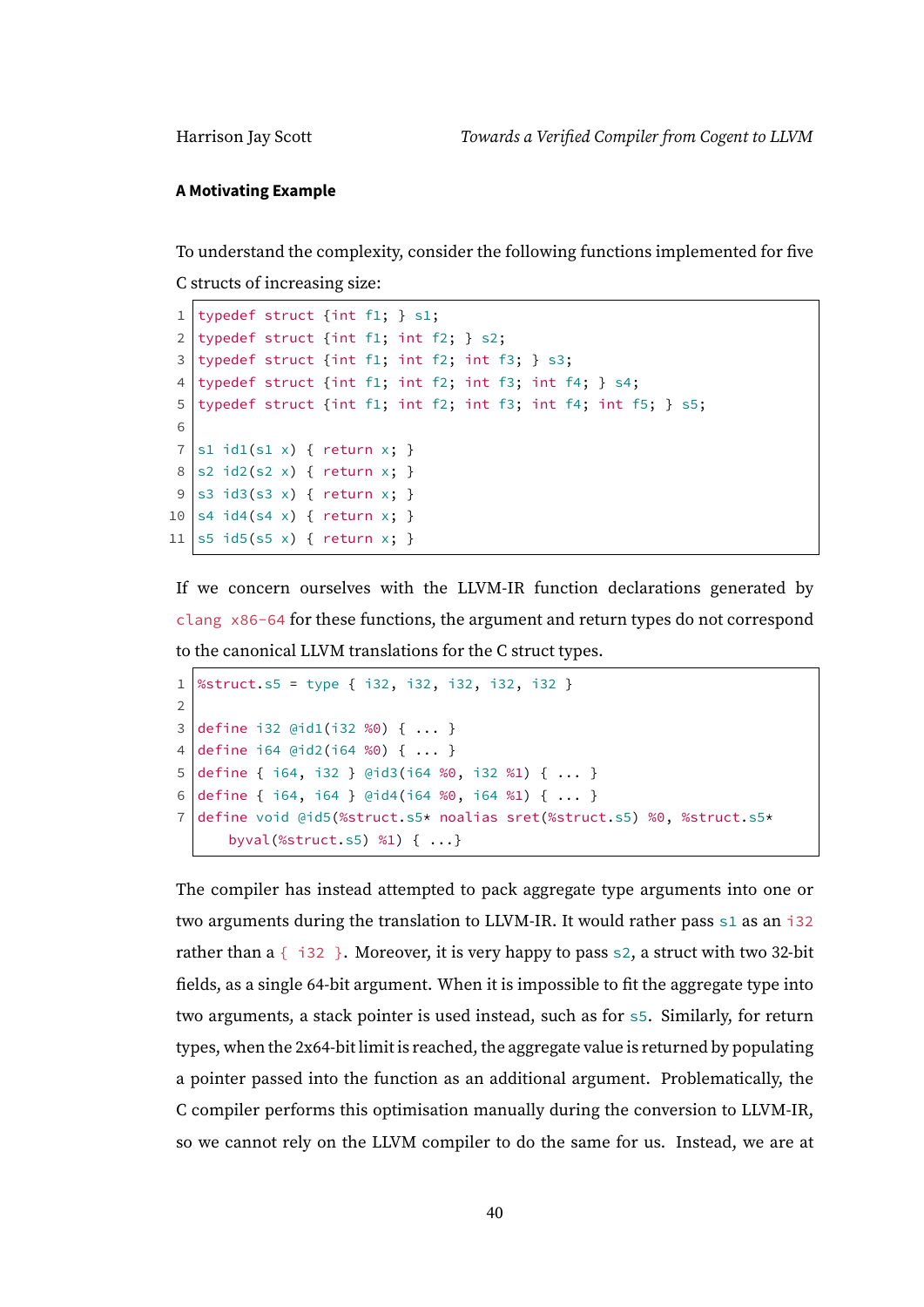the mercy of the compiler's implementation of the platform ABI, which specifies how argument and return value marshalling is performed, and we have no choice but to try and match it in our LLVM backend.

Therefore, if we are to generate LLVM-IR from our COGENT backend which can be called from compiled C code, we must design glue code generators to wrap our concrete functions. Furthermore, if we would like to call external C code in our generated LLVM-IR, we need to generate similar wrappers for abstract functions.

#### **Aggregate Layout Rules**

Before proceeding with the details of the wrapper generator implementations, it is worth demystifying the aggregate layout rules that the compiler is using. Unfortunately, these rules differ by compiler and architecture, and since developing a platform-independent FFI was beyond the scope of this thesis, we will concern ourselves with the particular rules of x86-64 only.

To convert a COGENT type into a compatible layout we need to start with how the type should be laid out in memory according to C's standard struct alignment rules. In List-ing [3.16](#page-46-0) we define an abstract *C layout* with respect to the *C* type system with pointers, immediate values, structs and unions.

Listing 3.16: Definition of possible abstract C layouts (Types.hs)

```
131 data Clayout t b = Ptr (Core. Type t b)
132 | Im Size
133 | St [CLayout t b]
134 | Un [CLayout t b]
```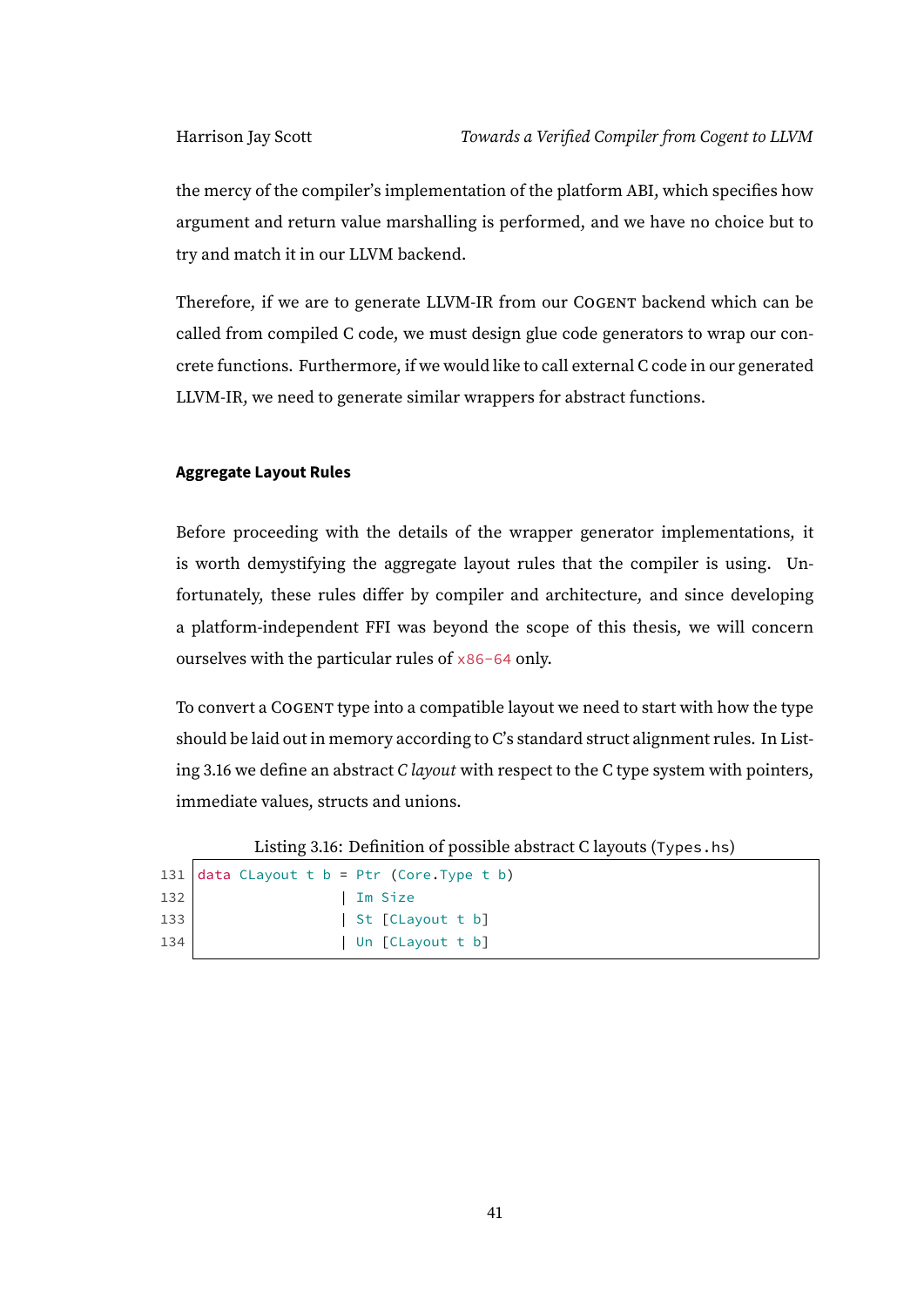<span id="page-47-0"></span>In Listing [3.17,](#page-47-0) given a COGENT type, we compute a CLayout for that type:

```
Listing 3.17: Conversion from COGENT types to C layouts (Types.hs)
```

```
134 typeLayout :: Core. Type t b -> CLayout t b
135 typeLayout (TPrim p) = Im (primIntSizeBits p)
136 typeLayout TUnit = Im 8
137 typeLayout (TRecord _ ts Unboxed) = St (typeLayout \langle \hat{y} \rangle fieldTypes ts)
138 typeLayout (TSum ts) = St [Im 32, Un (typeLayout \langle \rangle fieldTypes ts)]
139 typeLayout t = Ptr t
```
Next, in Listing [3.18](#page-47-1) we define a concrete *memory layout* that includes padding, values, pointers, and invalid memory.

Listing 3.18: Definition of fields in a memory layout (Types.hs)

```
155 data Field t b = Padding
156 | Value
157 | Pointer (Core.Type t b)
158 | Invalid
159 type MemLayout t b = [(Field t b, Size)]160
161 -- Convert a C-like layout to a memory layout including padding
162 | flatLayout :: CLayout t b -> (Size, MemLayout t b)
```
We can convert our abstract CLayout to a tuple of its total size and corresponding MemLayout by a 'flattening' function. Listing [3.19](#page-47-2) shows the simple cases for this function. Pointers are easy to store in memory, they are a single field occupying the system's pointerSizeBits, which is 64 bits for x86-64. Immediate values are also straightforward, occupying whatever number of bits they require for their type. Unions are more complex; we need to calculate the flattened layouts of each possible field in the union and take whatever layout has the largest overall size.

Listing 3.19: Conversion from C layouts to memory layouts (Types.hs)

```
160 flatLayout (Ptr t) = (pointerSizeBits, [(Pointer t, pointerSizeBits)])
161 | flatLayout (Im i) = (i, [(Value, i)])162 flatLayout (Un ts) = maximumBy (compare `on` fst)
163 (reverse (flatLayout \langle \rangle ts))
```
Lastly, the most complex case is structs which include padding between fields to align fields based on their type. Thankfully, we can take a CLayout and determine its desired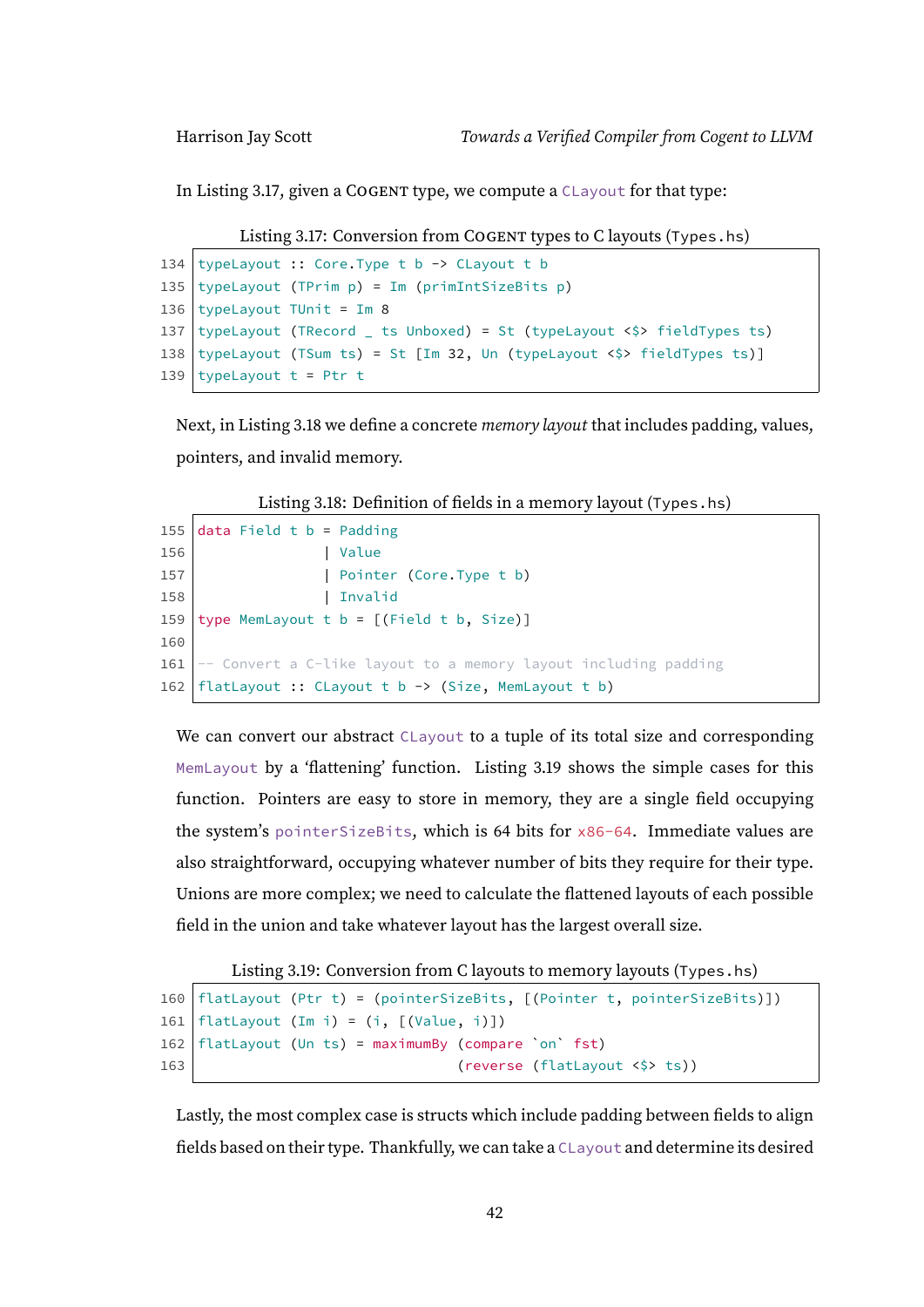<span id="page-48-0"></span>alignment quite easily using the code in [3.20.](#page-48-0)

```
Listing 3.20: Calculating alignments for a C layout (Types.hs)
```

```
142 typeAlignment :: CLayout t b -> Size
143 typeAlignment (Ptr _) = pointerSizeBits
144 typeAlignment (Im i) = min i pointerSizeBits
145 typeAlignment (St ts) = maximum (typeAlignment <$> ts)
146 typeAlignment (Un ts) = maximum (typeAlignment \langle \rangle ts)
```
Using this alignment function, we can compute a flattened memory layout for structs by calculating the alignment for each field and including padding between fields, as necessary. The Haskell code implementing this case is given in full in Listing [3.21](#page-48-1)

Listing 3.21: Conversion from C layouts to memory layouts (Types.hs)

<span id="page-48-1"></span>

| 163 | flatLayout (St ts) = foldl flatLayout' $(0, []$ ) ts          |
|-----|---------------------------------------------------------------|
| 164 | where                                                         |
| 165 | flatLayout' :: (Size, MemLayout t b) -> CLayout t b -> (Size, |
|     | MemLayout t b)                                                |
| 166 | flatLayout' (offset, layout) $t =$                            |
| 167 | $let$ $l$ ayout' = $flat$ Layout $t$                          |
| 168 | $alignment = typeAlignment$ t                                 |
| 169 | $offset' = roundUp$ offset alignment                          |
| 170 | $padding = offset' - offset$                                  |
| 171 | in ( offset' + fst layout'                                    |
| 172 | , layout ++ $\lceil$ (Padding, padding)   padding > 0] ++ snd |
|     | layout'                                                       |
| 173 |                                                               |

For a concrete memory layout, we can look up a particular offset and see what inhabits that space using the function in Listing [3.22.](#page-48-2) If the offset does not line up exactly, we can return the Invalid field which is reserved for this purpose.

Listing 3.22: Looking up a field in a memory layout (Types.hs)

```
180 memLookup :: Size -> MemLayout t b -> Field t b
181 | memLookup \begin{bmatrix} 1 & 0 \\ 0 & -1 \end{bmatrix} = Invalid
182 memLookup offset ((m, s) : ms)183 | offset == 0 = m
184 | \int offset < 0 = Invalid
185 | otherwise = memLookup (offset - s) ms
```
The final piece of the puzzle is to then take one of these flattened memory layouts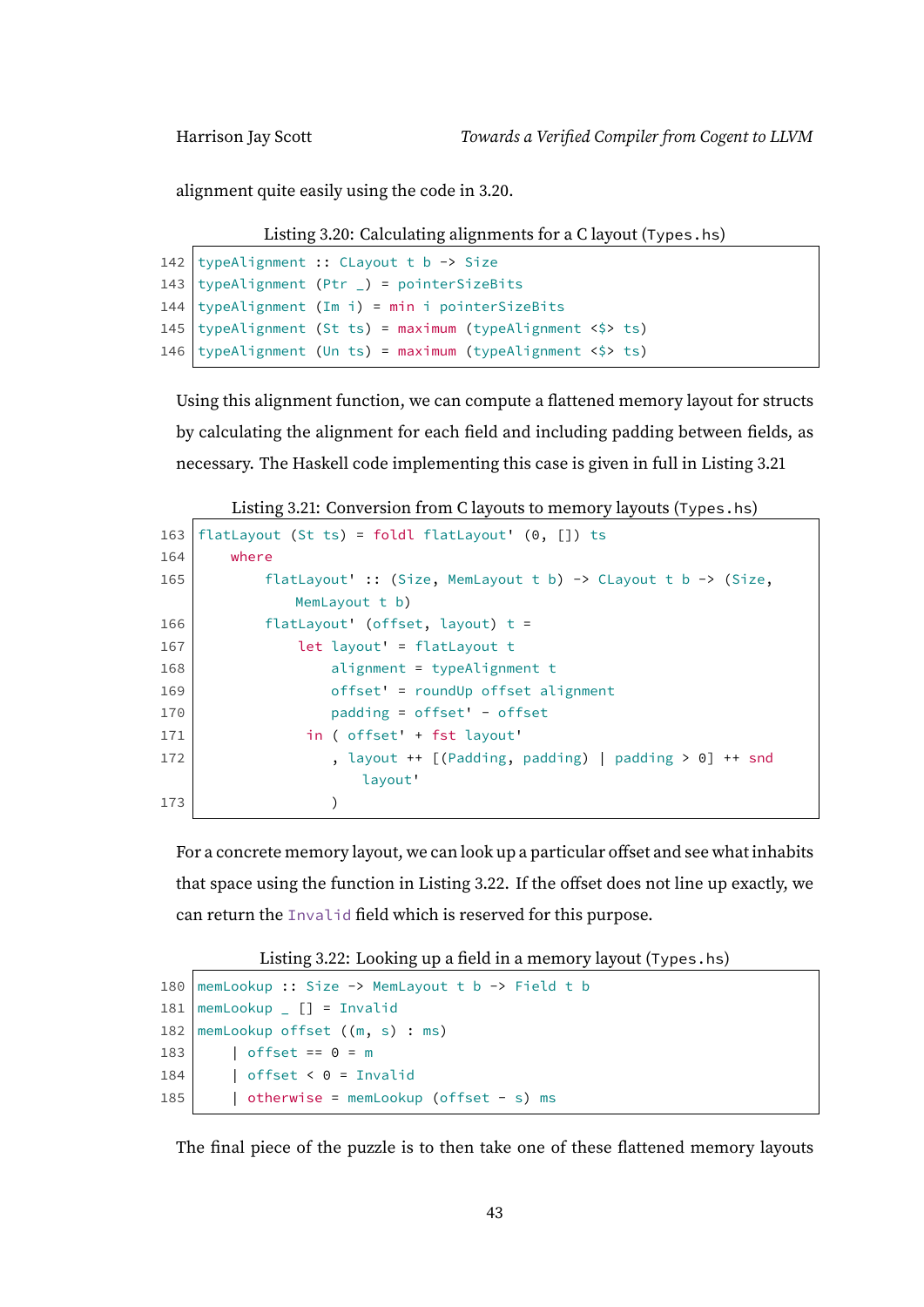and convert it to an LLVM-IR layout that is compatible with clang  $\times 86-64$ . As we saw illustrated in the C example, there are three different virtual register layouts for an aggregate defined as a data type in Listing [3.23:](#page-49-0) passing it as a single virtual register, two virtual registers, or by reference.

Listing 3.23: Definition of register layouts (CCompat.hs)

<span id="page-49-0"></span>

|    | $37$ data RegLayout = One AST. Type |       |                         |  |
|----|-------------------------------------|-------|-------------------------|--|
| 38 |                                     |       | Two AST. Type AST. Type |  |
| 39 |                                     | l Ref |                         |  |

We start by converting a memory layout into a single register argument in Listing [3.24](#page-49-1) using a wrapper around the memLookup which additionally takes a register size. If our memory lookup gives us a pointer, then it will occupy a single register, otherwise, we use the provided register size.

<span id="page-49-1"></span>Listing 3.24: Converting a memory layout to an LLVM-IR type (CCompat.hs)

```
54 toReg :: Size -> MemLayout t b -> Integer -> LLVM AST.Type
55 toReg offset layout regSize = case memLookup offset layout of
56 Pointer pt -> toLLVMType pt
57 | _ -> pure $ IntegerType $ fromInteger regSize
```
Putting this all together is the reglayout function in Listing [3.25](#page-49-2) which, given a COGENT type, produces a suitable register layout to pass that type as. If the computed size in memory of the type is less than what would fit in one register (64 bits), or it is a primitive type, then the correct choice is to pass this type via a single virtual register. If the type cannot fit in one register but could fit in two, we split the memory layout into two 64-bit sections and compute suitable LLVM types for each half. Lastly, if the type exceeds the two-register limit, it should be passed by reference.

<span id="page-49-2"></span>Listing 3.25: Choosing a register layout for a COGENT type (CCompat.hs)

```
44 | regLayout :: Core. Type t b -> LLVM RegLayout
45 regLayout t
46 | size <= p || isPrim t = One <$> toReg 0 layout size
47 | size \leq 2 \times p = \text{liftM2 Two} (toReg 0 layout p) (toReg p layout (size
            - p))
48 | otherwise = pure Ref
49 where
50 p = pointerSizeBits
```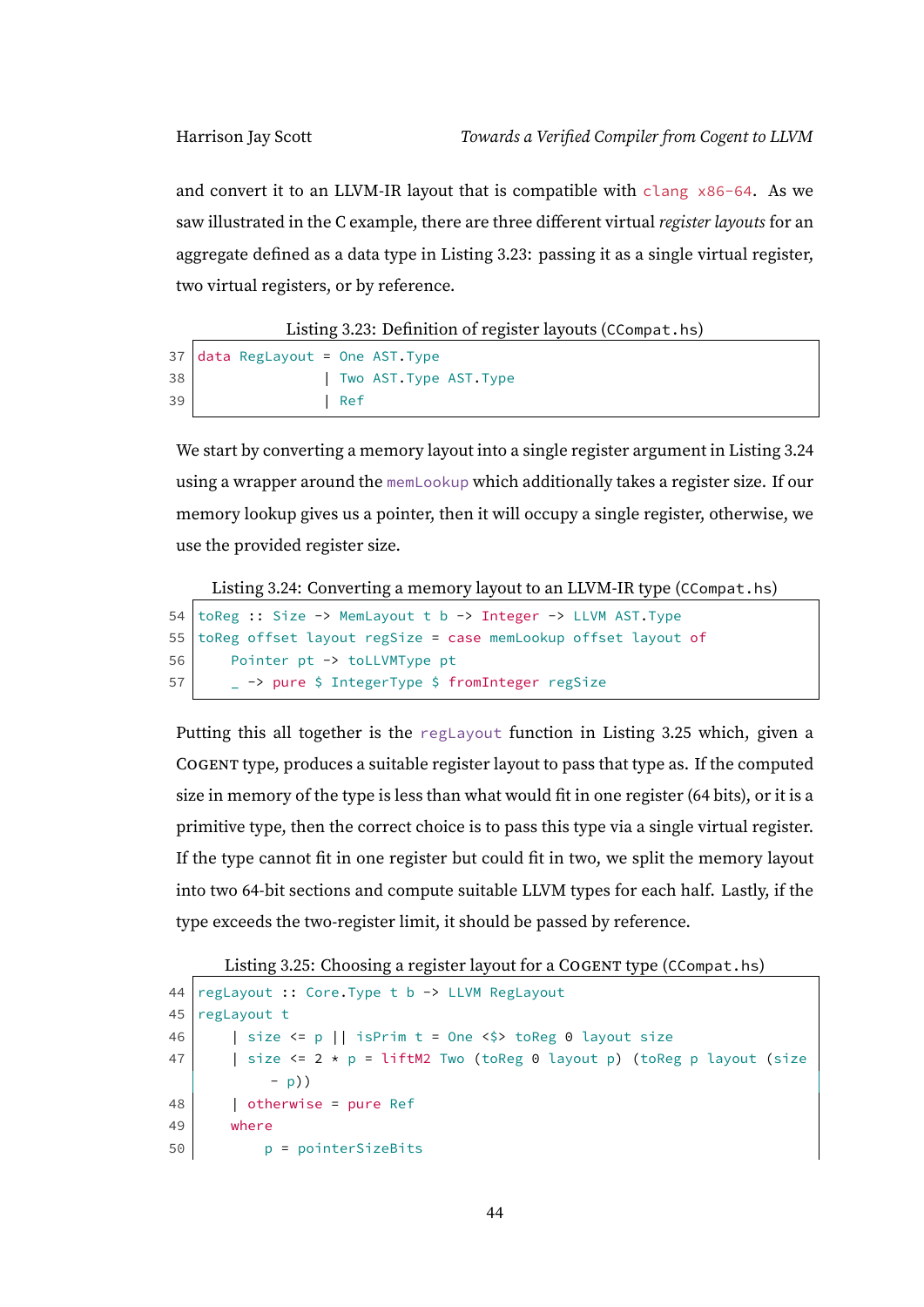51 (size, layout) = (flatLayout . typeLayout) t

This approach is not directly applicable to other architectures such as ARM which for example will pass structs as array arguments instead. It will also need adaptation to support Dargent, which is COGENT's own data layout specification mechanism. However, it is still suitable for use in the generation of glue code which can be used to test the LLVM backend of COGENT with C code compiled with clang x86-64. Using the above layout rules, we can generate glue code to wrap COGENT and C functions that manipulate aggregate types.

#### **Wrappers for Cogent Functions**

The LLVM backend for COGENT produces wrappers that allow COGENT functions to be called from C code. It is only necessary to create wrappers for functions that accept or return variants or unboxed records, as every other type fits into a single argument or return virtual register. The anatomy of a COGENT wrapper is as follows:

1. If the COGENT function requires argument type marshalling:

- If the argument was passed by reference, load it from memory
- Else if a single argument was passed, cast it to the expected type
- Otherwise, two arguments were passed, store them in a structure type and then cast the entire structure to the expected type
- 2. Call the inner COGENT function
- 3. If the COGENT function requires return type marshalling:
	- If the return value should be passed by reference, store it in the correct memory location, and then return void
	- Otherwise, the return value should be by value, cast it to the expected type and return it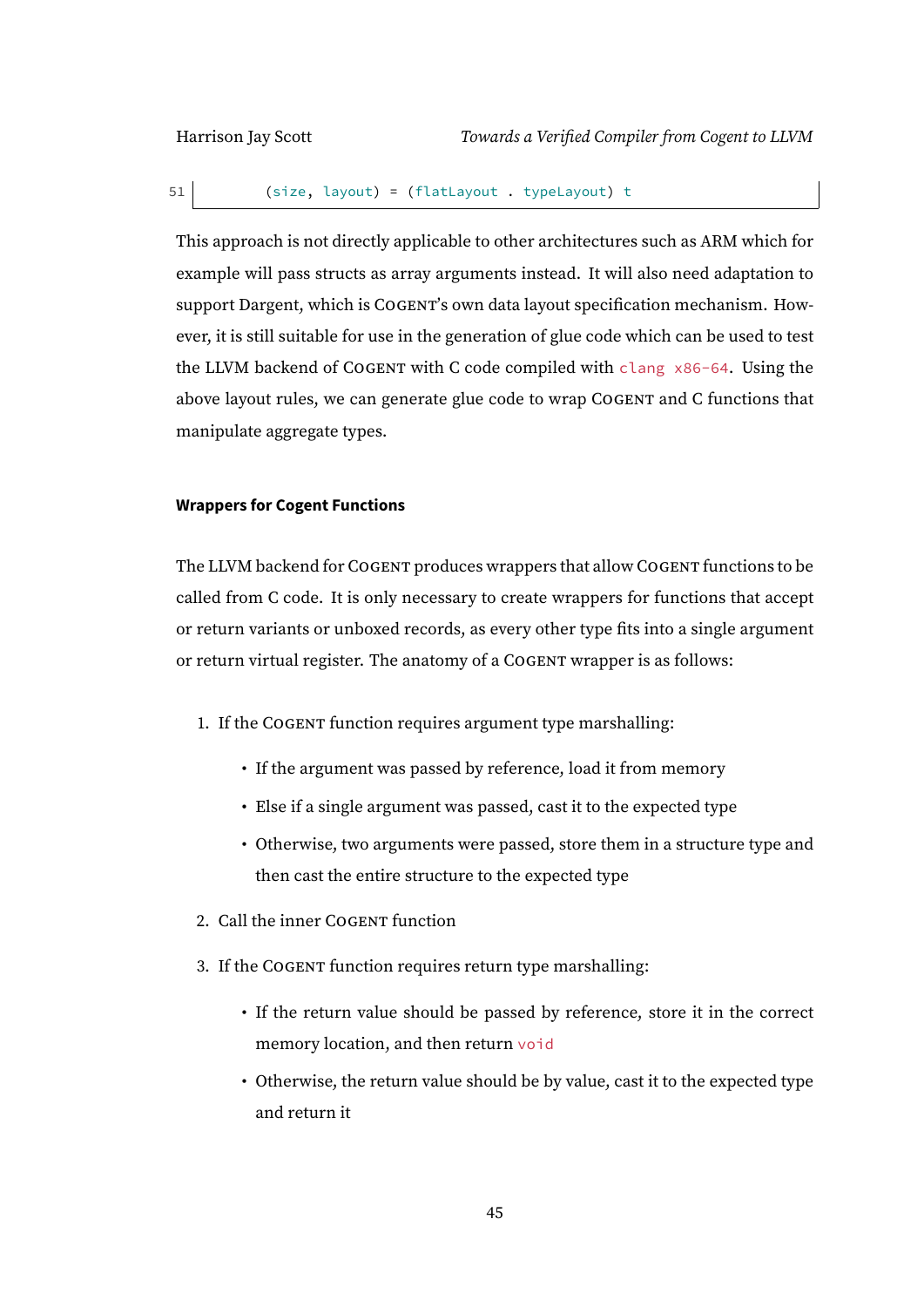We use a convention that COGENT functions generated by the LLVM backend have the suffix .llvm appended to their function name to denote that they are safe to be called from other LLVM functions but not from C code. The generated wrapper does not include the suffix - it is the function expected to be called by external C functions.

### **Wrappers for Abstract C Functions**

We also need to create 'un-wrappers' that do the same kind of marshalling before a COGENT function calls an external C function. The anatomy of a C wrapper is the inverse of a COGENT wrapper:

- 1. If the C function requires argument type marshalling:
	- If the argument should be passed by reference, allocate stack memory for it, and store the argument
	- Else if a single argument should be passed, cast the argument to the expected type
	- Otherwise, two arguments should be passed, cast the argument to a structure type containing a field for each argument type, and then extract the two fields
- 2. If the C function's return value is passed by reference:
	- Allocate stack memory for the return value and pass this pointer as an additional argument
- 3. Call the inner C function
- 4. If the C function requires return type marshalling:
	- If the return value was passed by reference, load the value from that address
	- Otherwise, the return value was by value, cast it to the expected type and return it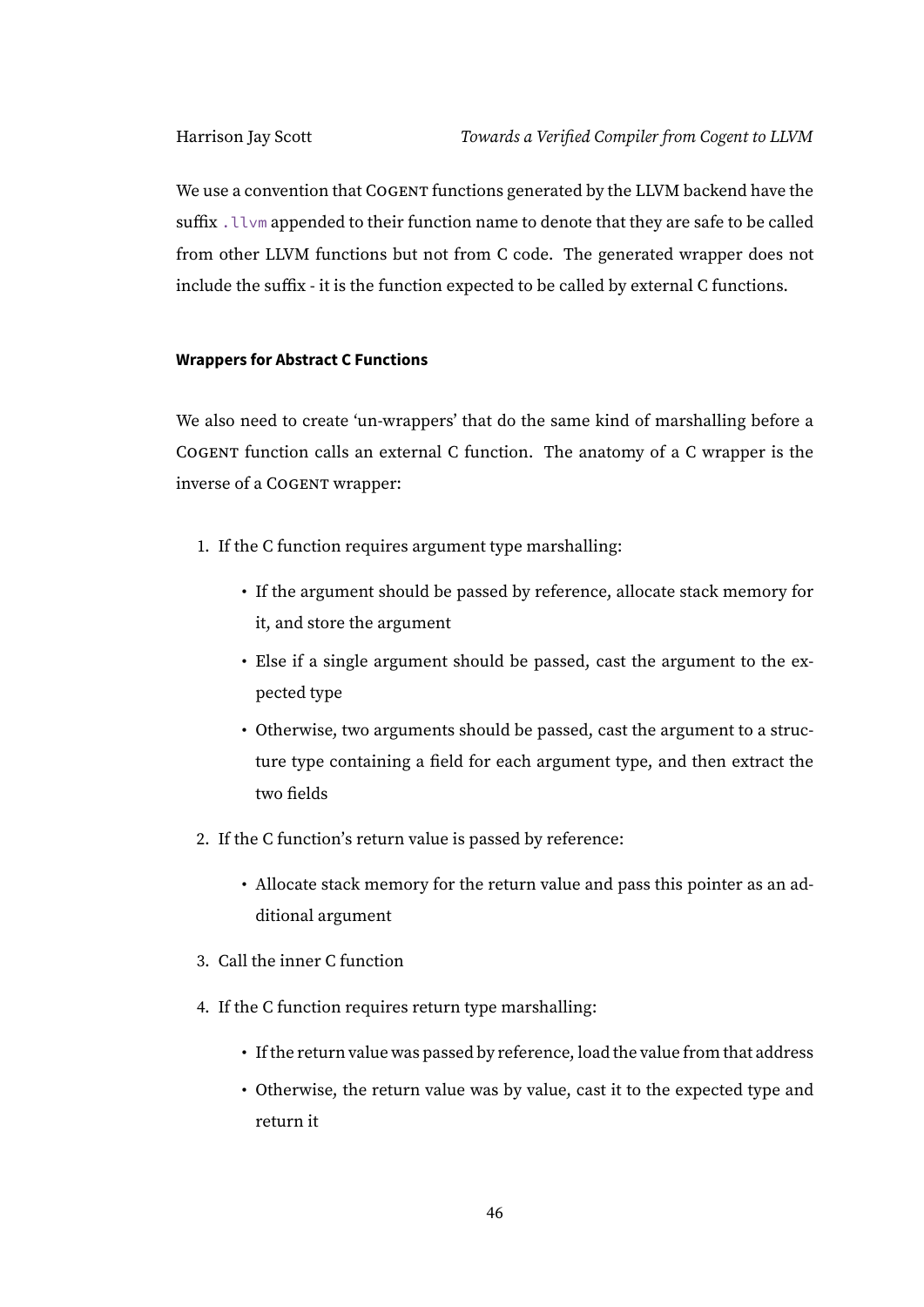The generated wrappers for external C functions have the suffix .  $l l v m$  appended to their function name, representing they can be called from COGENT functions which have been compiled to LLVM-IR.

#### **Header File Generation**

Ultimately, to link an LLVM-IR COGENT program with C code we need to provide header files containing function prototypes and type definitions. It is a simple task to produce these during compilation if we are not too concerned about their readability.

Our generated header files will contain the following sections:

- A header guard to prevent multiple inclusion of this header
- An import for the common COGENT definitions
- An enum containing each variant tag name in the correct order
- A list of type definitions for each structurally different type in the COGENT program
- A list of convenient type aliases for each argument and return type
- A list of function prototypes for each function in the COGENT program

Firstly, the header guard is trivial to generate using an #ifndef macro based on the COGENT program's file name. Next, the common COGENT definitions can also be included via a standard #include statement in the generated header file. Our definitions, shown in Listing [3.26](#page-53-0) give aliases that allow the programmer to refer to COGENT's primitive types rather than C types, as well as enums for boolean and unit values.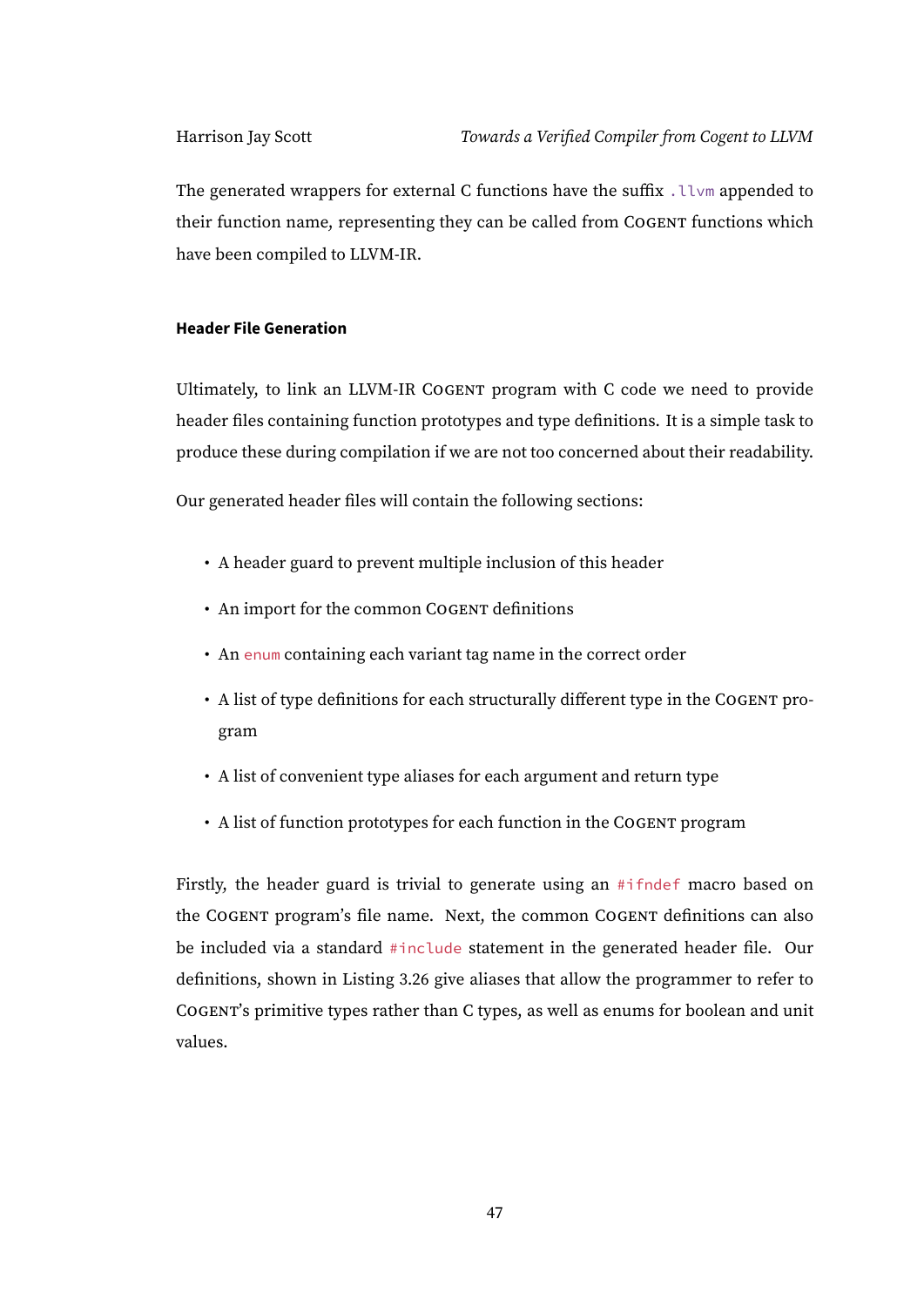Listing 3.26: Common FFI definitions (cogent-llvm-defns.h)

```
1 typedef unsigned char u8;
2 typedef unsigned short u16;
3 typedef unsigned int u32;
4 typedef unsigned long long u64;
5 typedef u8 bool_t;
6 typedef u8 unit_t;
7
8 enum { false, true };
9 enum { unit };
```
In order to generate an enum for variant tags, we need to walk the AST and collect all the unique tag names mentioned in the COGENT program's types. This can be done by the collectTags function in Listing [3.27.](#page-53-1)

Listing 3.27: Collection of all tags mentioned in a program (Types.hs)

```
188 collectTags :: Core. Definition TypedExpr VarName VarName -> Set TagName
189 collectTags (FunDef \angle \angle \angle \angle t rt \angle) =
190 collectTags' t `union` collectTags' rt
191 collectTags (AbsDecl _ - _ - _ + t rt) =
192 collectTags' t `union` collectTags' rt
193 collectTags (TypeDef = = mt) = maybe empty collectTags' mt
194
195 collectTags' :: Core. Type t b -> Set TagName
196 collectTags' (TRecord _ ts _) = unions $ collectTags' <$> fieldTypes ts
197 collectTags' (TSum ts) = fromList (fst <$> ts) 'union' unions (
        collectTags' <$> fieldTypes ts)
198 collectTags' (TFun t1 t2) = collectTags' t1 `union` collectTags' t2
199 collectTags' (TCon _ ts _) = unions $ collectTags' \langle \rangle ts
200 collectTags' = = empty
```
Once this has been done, the list of all tag names can be retrieved from the set as an ascending order list using Haskell's elems function. With this list, it is simple to intercalate them into an enum definition for inclusion in the header.

<span id="page-53-2"></span>Next, we would like to collect all type definitions, aliases, and function prototypes for the COGENT program. It is possible to use the state monad to collect all these in various associative lists. The chosen approach to represent the collected definitions via strings drastically simplifies the implementation given in Listing [3.28.](#page-53-2)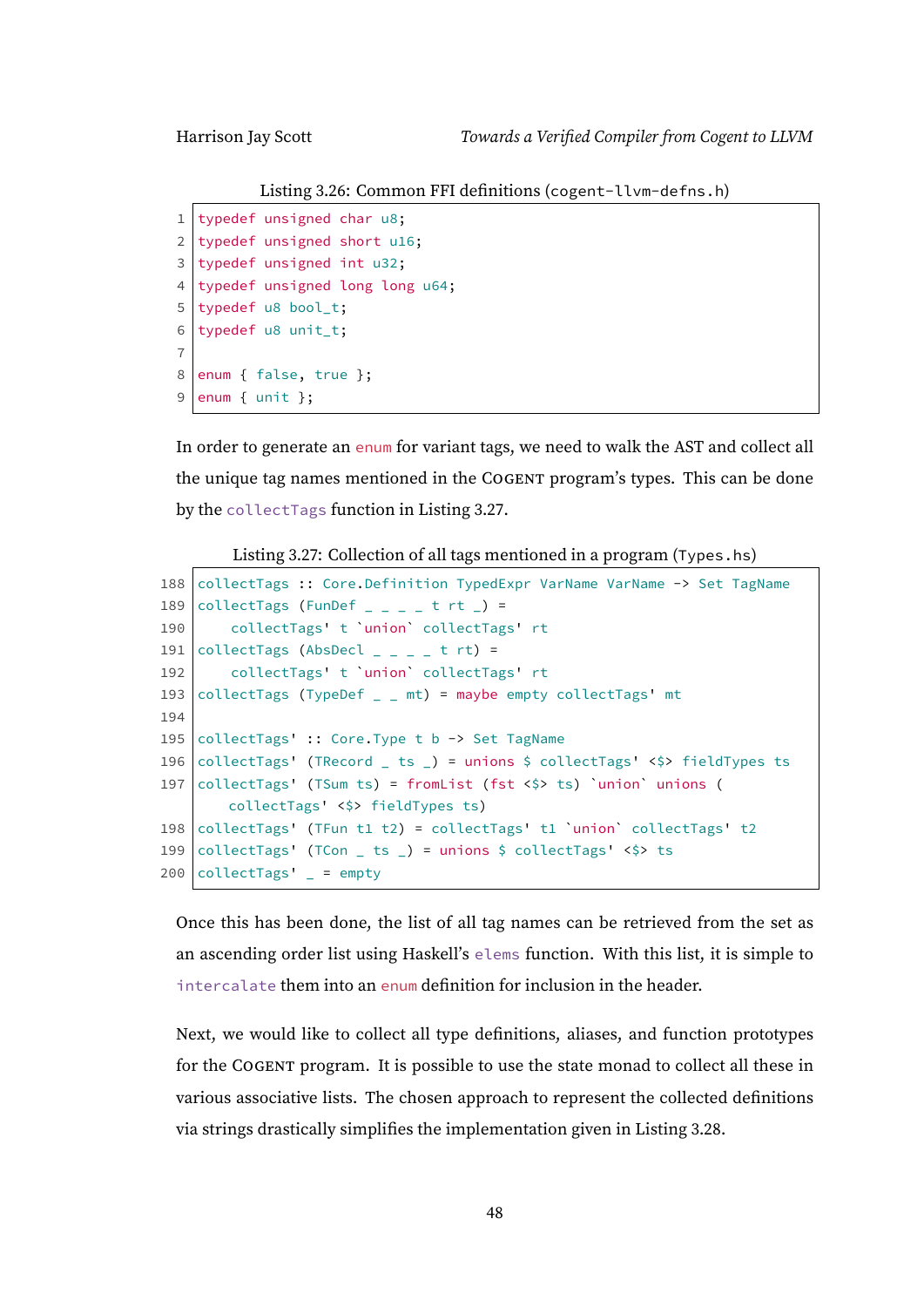Listing 3.28: Header generation state (CCompat.hs)

```
30 type CType = String
31 type CIdent = String
32 data TypeDef = Fn CType CType | Ty CType deriving (Eq)
33
34 data HGen = HGen
35 { typeDefs :: [(TypeDef, CIdent)]
36 , typeAliases :: [(CIdent, CIdent)]
37 , funProtos :: [(CType, CType, CIdent)]
38 }
```
At this point, it is important to highlight the distinction made here between type aliases and type definitions, even though both are compiled to typedef declarations in C. A type definition is a structurally unique definition of a COGENT aggregate type (record, variant, or function) in C. Meanwhile, a type alias is another name given to a COGENT type, which may be an aggregate or primitive type.

For each definition in the COGENT program, we will emit some C definitions using the function in Listing [3.29.](#page-54-0) COGENT function definitions will have C prototypes associated with them, and COGENT's type definitions will translate to C type aliases.

Listing 3.29: C definition generation (CCompat.hs)

```
69 define :: Core.Definition TypedExpr VarName VarName -> State HGen ()
70 define (FunDef _ name _ _ t rt _) = toCProto name t rt
71 define (AbsDecl _ name _ _ _ t rt) = toCProto name t rt
72 define (TypeDef name (Just t)) =
73 toCType t >>= typeAlias (toCName name) . filter (/= '*')
74 define = = pure ()
```
In Listing [3.30](#page-55-0) we dig deeper into the toCProto function - to create a C function prototype we must convert the argument and return types of the function and then emit a suitable function prototype. In addition, argument and return type aliases are emitted as it is often nicer to use these aliases when writing C code. For higher-order functions, aliases are generated as normal, but these aliases will refer to additional type definitions for the function-type argument and/or result.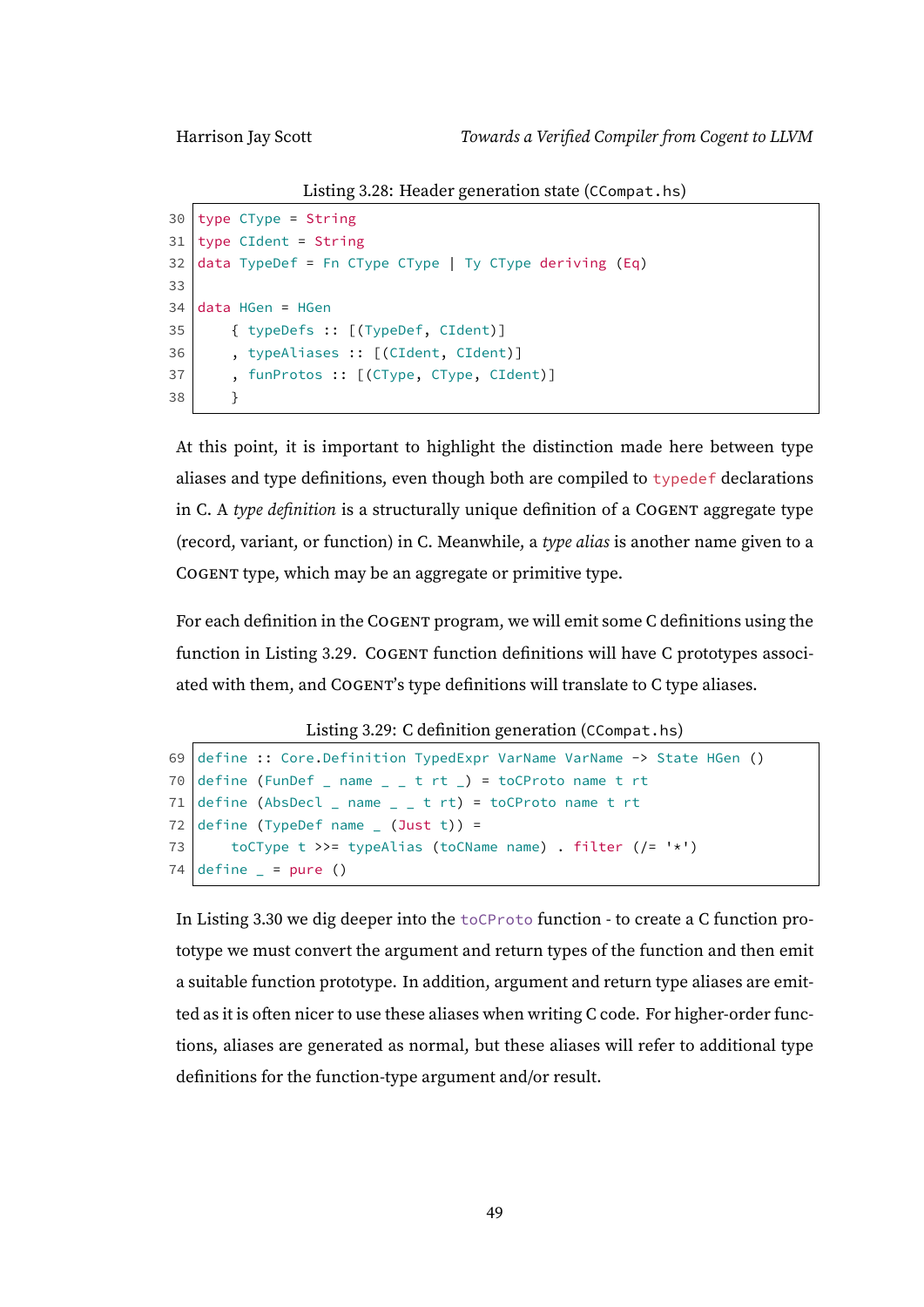Listing 3.30: Function prototype generation (CCompat.hs)

```
76 toCProto :: FunName -> Core. Type t b -> Core. Type t b -> State HGen ()
77 \text{ toCProto name } t \text{ rt} = do78 arg <- toCType t
79 ret <- toCType rt
80 let cName = toCName name
81 modify \S \ > s {funProtos = (arg, ret, cName) : funProtos s}
82 typeAlias (cName ++ " arg") arg
83 typeAlias (cName ++ "_ret") ret
```
The toCType function, used above, converts a COGENT type to a C type name. When converting aggregate types, a new type definition is created only if the desired aggregate type has not yet been defined. If the type already exists it is retrieved from the HGen state, otherwise a new typedef is added with a fresh identifier. Whilst deterministic, these identifier names are unstable and will likely change when the COGENT program is modified, so in most cases, it is less painful to use the argument and return type aliases.

Finally, after running the define computation over each definition in the COGENT program, we can retrieve all the necessary type definitions, aliases, and function prototypes from the HGen state and print them in the header file.

#### **3.1.6 Example**

#### **Cogent Program**

The following COGENT program in Listing [3.31](#page-56-0) is similar to the LLVM-IR example introduced in Listing [2.1.](#page-19-0) It adds two U32 values which are passed to the function as a tuple. After adding the arguments, it checks if the result has overflown, and returns an appropriate variant value, either an Error or the result inside a Success.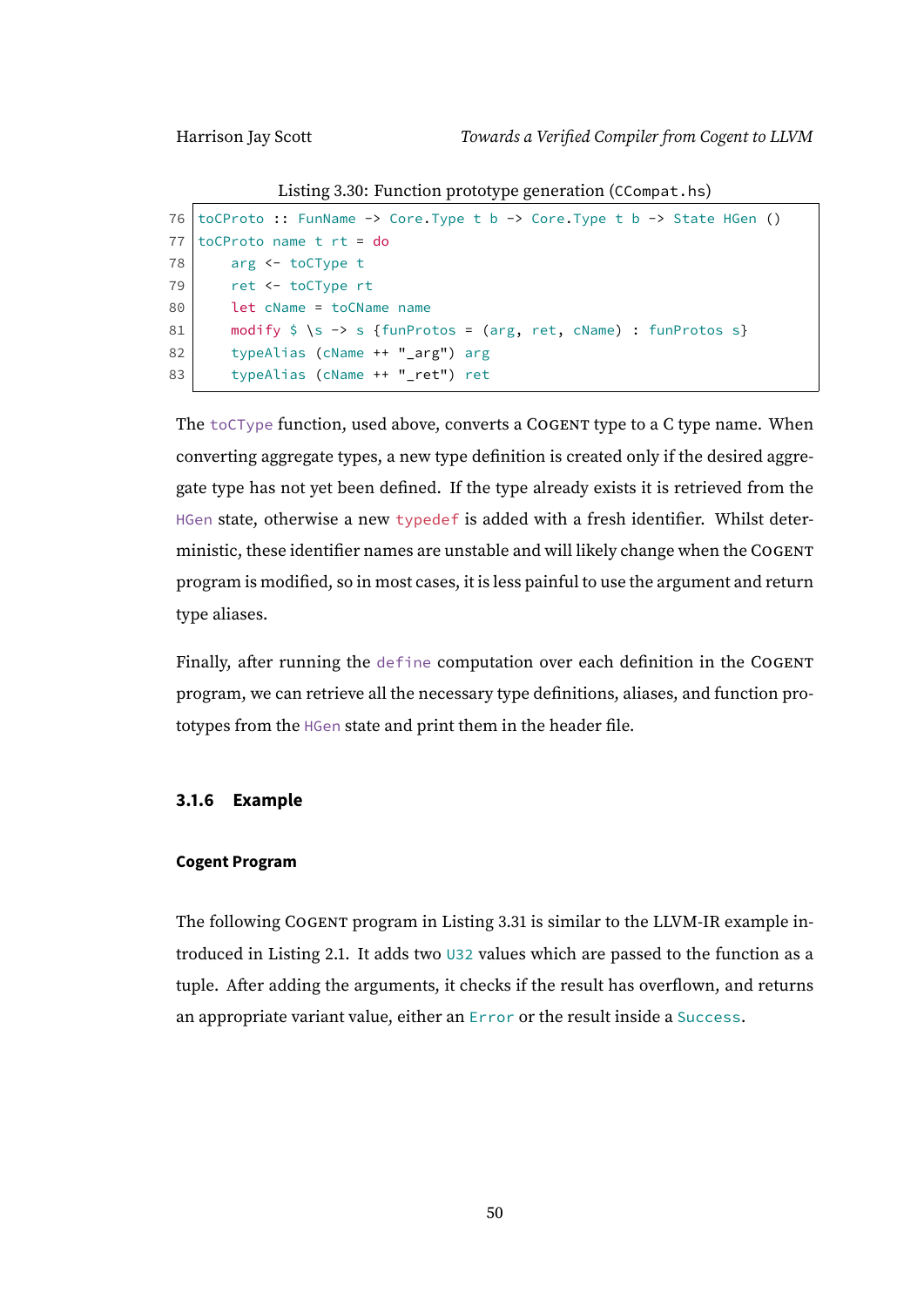Listing 3.31: A simple COGENT program (adder.cogent)

```
1 add : (U32, U32) -> < Success U32 | Error >
2 add (x, y) =3 let sum = x + y
4 in if (sum < x) || (sum < y)
5 then Error
6 else Success sum
```
#### **LLVM-IR Translation**

The only definition in this program to compile is the add function. Listing [3.33](#page-57-0) shows the output of our compiler next to the COGENT input. The function has been spaced out in Listing [3.32](#page-57-1) so that its sub-expressions roughly correspond to the generated LLVM-IR on each line. In the output, the tuple argument type  $(U32, U32)$  is compiled to a structure type  $\{-i32, i32\}$ . Lines 4 and 5 use extractvalue to unpack the two fields in this structure. COGENT addition translates directly to an add instruction in LLVM on line 6. The two logical comparisons are performed with icmp ult. Because our representation of booleans is i8 rather than i1, lines 8 and 10 zero extend the results of each comparison. The COGENT or expression is implemented via LLVM-IR's  $or$ , but again we cast the result to  $i8$ . To check the boolean condition, the result is compared to  $\theta$  on line 12. In the true branch, the tag field of the variant is set to  $\theta$ using insertvalue (line 15) and we jump to the done branch, in the false branch the tag field is set as 1 (line 18). To store the sum inside the constructed variant we first cast it to the maximal type for the variant over lines 19-22. Since i32 is already the maximal type for the variant, this is a no-op and will be optimised out. Lastly, in the done branch, the phi on line 26 picks the value to return based on whether the true or false path was taken.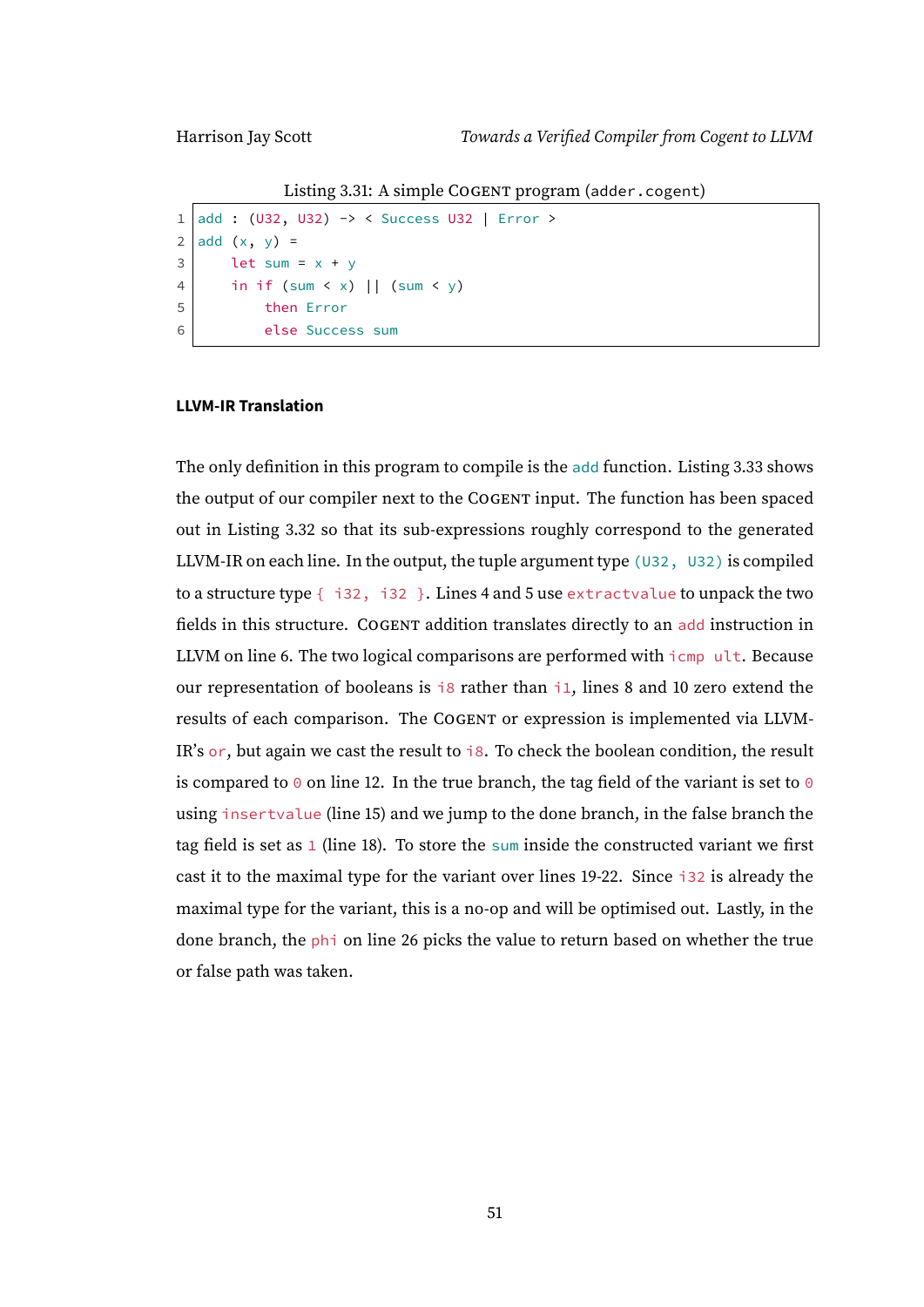```
Listing 3.32: Input
```

```
Listing 3.33: Output (adder.ll)
```

```
1 \vert add : (U32, U32) ->
 2 < Success U32 | Error >
 3 add (
 4 \times x5 | y) =6 let sum = x + y7 in if (sum < x)
 8
 9 || (sum < y)
10
11
12
13
14 then
15 Error
16
17 else
18 Success
19
2021
2223 sum
2425
26
27
28
                              define { i32, i32 } @add.llvm({ i32, i32 } %a_0) {
                              entry_0:
                               %0 = extractvalue { i32, i32 } %a_0, 0
                               %1 = extractvalue { i32, i32 } %a_0, 1
                               %2 = add i32 %0, %1
                               %3 = icmp ult i32 %2, %0
                               %4 = zext i1 %3 to i8
                               %5 = icmp ult i32 %2, %1
                               %6 = zext i1 %5 to i8
                               %7 = or i8 %4, %6
                               %8 = icmp ne i8 %7, 0
                               br i1 %8, label %if.true_0, label %if.false_0
                              if.true_0: ; preds = %entry_0
                               %9 = insertvalue { i32, i32 } undef, i32 0, 0
                               br label %if.done 0
                              if.false_0: \qquad \qquad ; \text{ <i>preds</i> = %entry_0%10 = insertvalue { i32, i32 } undef, i32 1, 0
                               %11 = alloca i32
                               %12 = bitcast i32* %11 to i32*
                                store i32 %2, i32* %12, align 1
                               %13 = load i32, i32* %11, align 1
                               %14 = insertvalue { i32, i32 } %10, i32 %13, 1
                               br label %if.done_0
                              if.done_0: \qquad \qquad ; \text{ pres} = % \text{Sif} = 0, % \text{Sif} = 0.5%15 = phi { i32, i32 } [%9, %if.true_0], [%14, %if.false_0]
                                ret { i32, i32 } %15
                              }
```
#### **LLVM-IR Optimisation**

As mentioned, the various casting instructions used in the generated code are inconsequential for this program, so the LLVM optimiser happily removes them for us. Listing [3.34](#page-57-2) shows the optimised version of adder. It using opt  $-01$ .

Listing 3.34: Optimised LLVM IR for adder

```
1 define { i32, i32 } @add.llvm({ i32, i32 } %a_0) {
2 \begin{array}{|l} \n\text{2} & \text{30} \\
\text{30} & \text{21} \\
\text{41} & \text{42} \\
\text{52} & \text{53} \\
\text{63} & \text{64} \\
\text{75} & \text{76} \\
\text{86} & \text{87} \\
\text{97} & \text{98} \\
\text{108} & \text{11} \\
\text{129} & \text{130} \\
\text{130} & \text{130} \\
\text{140} & \text{140} \\
\text{150} & \text{150} \\
\text{160} & \text{160} \\
\text3 %1 = extractvalue { i32, i32 } %a_0, 1
4 \frac{1}{2} %2 = add i32 %0, %1
5 %3 = icmp ult i32 %2, %0
6 \frac{1}{4} %4 = icmp ult i32 %2, %1
7 \mid  %5 = or i1 %3, %4
8 %6 = insertvalue { i32, i32 } { i32 1, i32 undef }, i32 %2, 1
```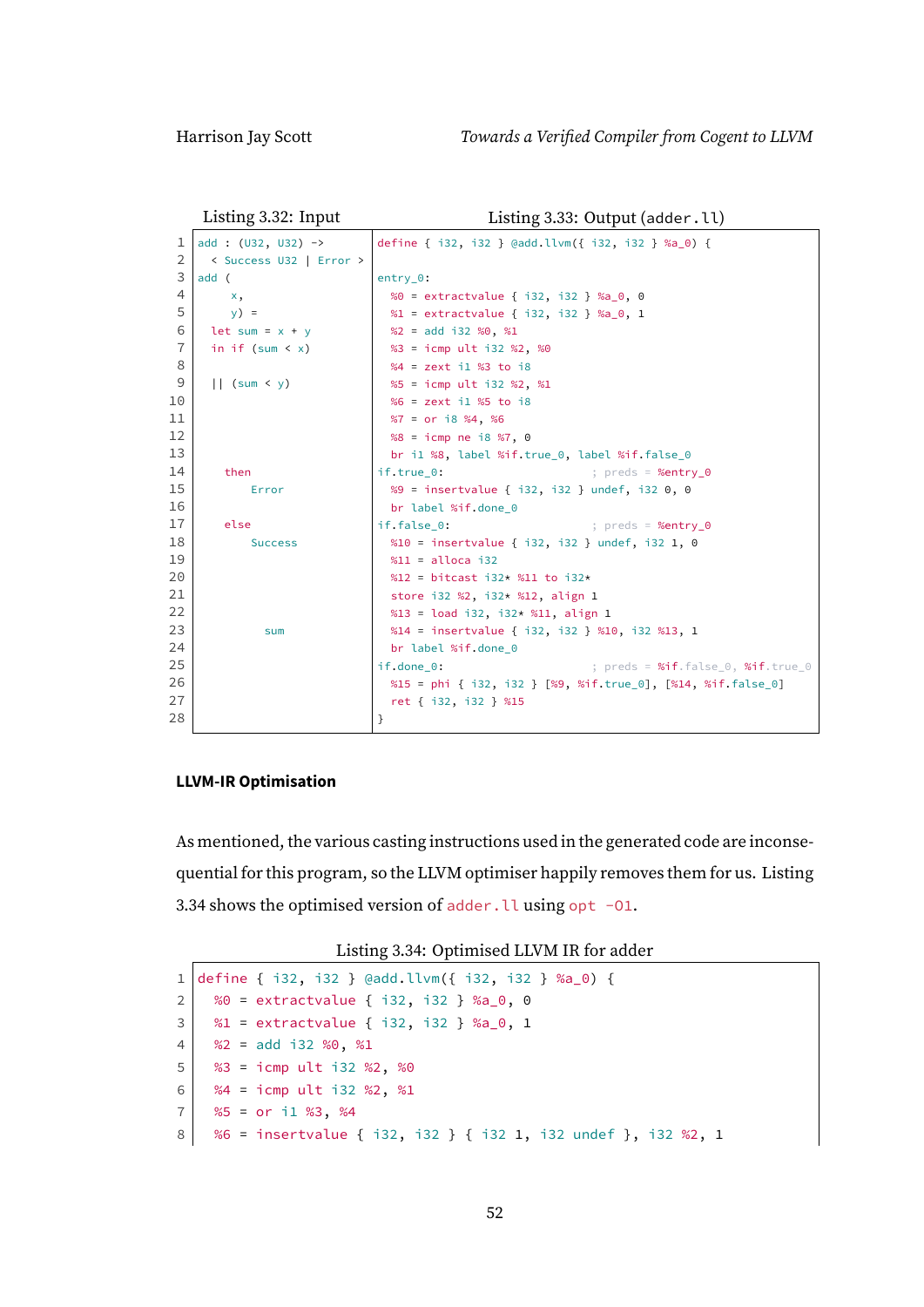```
9 %7 = select i1 %5, { i32, i32 } { i32 0, i32 undef }, { i32, i32 } %6
10 ret { i32, i32 } %7
11 }
```
As well as taking care of the redundant zexts and bitcast, the optimiser has replaced our block-based handling of the COGENT if statement with a single select instruction. Not all conditional expressions can be handled in such a way, which is why we generate block-based control flow and leave it up to the LLVM optimiser to discover these optimisations for us.

This example provides a good intuition of our implementation but fails to demonstrate many of the complex cases handled by our LLVM backend. Appendix [A.2](#page-115-0) contains a detailed explanation of compilation for a more comprehensive example involving abstract functions and types, as well as the C FFI, which are omitted by our introductory example.

# **3.2 Coq Implementation of the LLVM Backend**

The Coq implementation of the COGENT LLVM backend began as part of work to develop a separate validator for the Haskell implementation, called a checker (see Chapter [5.3](#page-99-0) for more detail on this approach). It was observed that for simple programs, a checker could simply compile the program and verify the output is consistent with the provided output. Therefore, to build a checker in Coq we would start by reimplementing the compiler for an increasing subset of COGENT. Currently, the Coq implementation supports almost all features of the Haskell implementation. The decision to proceed with a compiler implementation was motivated by the promising progress of the HELIX compiler's verification, which targets LLVM using VIR [\(Zaliva,](#page-111-0) [2020\)](#page-111-0). Since the mapping from COGENT types and expressions to LLVM has been explained in depth in the previous section, this section will focus exclusively on the design and differences in the Coq implementation of the backend.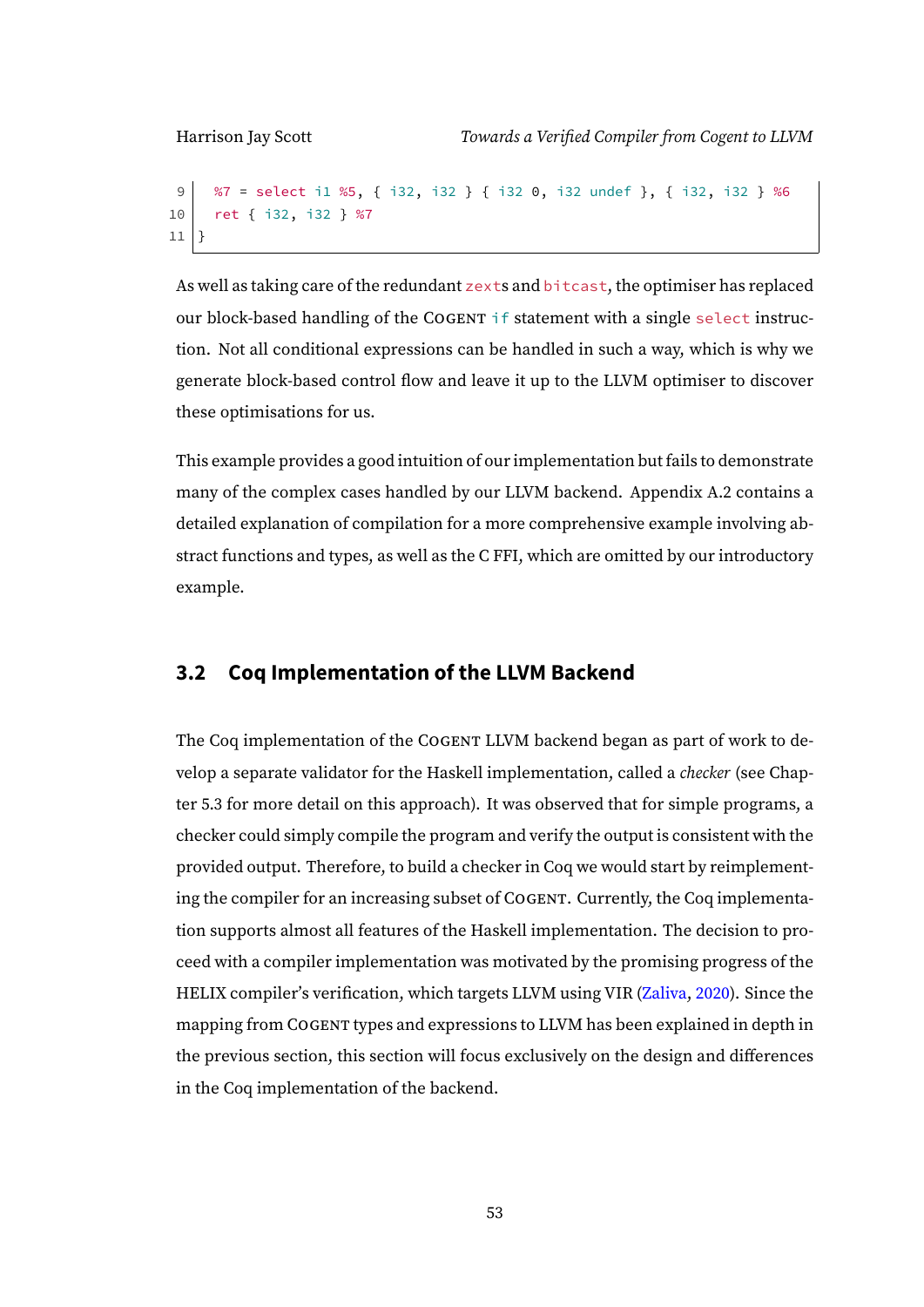### **3.2.1 Design**

The Coq implementation takes as input a simplified COGENT AST and produces a VIR AST as output. The COGENT AST is based on the existing deep embedding in Isabelle/HOL. Since we do not have an llvm-hs equivalent for Coq we must generate the VIR AST manually. Our implementation borrows the cerr monad from the HELIX compiler which threads an IRState through our compiler [\(Zaliva,](#page-111-0) [2020\)](#page-111-0) containing counters for blocks, locals, and void instructions, though it is much more primitive than the IRBuilder state of llvm-hs. Additionally, we maintain a list of VIR expressions (registers or constants) corresponding to in-scope variables. To compile a COGENT program, each function definition is compiled independently. Functions each correspond to a TLE Definition in VIR and their bodies consist of the CFG of blocks resulting from compiling the COGENT function body to a list of VIR blocks and then finally we append a block to return the final result of the function.

#### **Reusable VIR Codegen and Theorems from Helix**

Much of the infrastructure of the FHCOL to VIR compiler developed as part of HELIX is not specific to the language and can be useful when implementing any VIR backend. Some of these common functions, types, and lemmas have been collected as a library ('HelixLib') which assists with our implementation of the VIR backend in Coq. cerr and IRState both form part of the Codegen.v module which also includes helper functions to add variables, local registers, and blocks.

#### **Destination-Passing Style**

To construct a compiler where the compilation of expressions can be easily broken down into a compilation of sub-expressions independent of the block state, we use a destination-passing style (DPS) like HELIX [\(Zaliva,](#page-111-0) [2020\)](#page-111-0). DPS requires that for each expression to compile, we provide a destination block ID to jump to after the code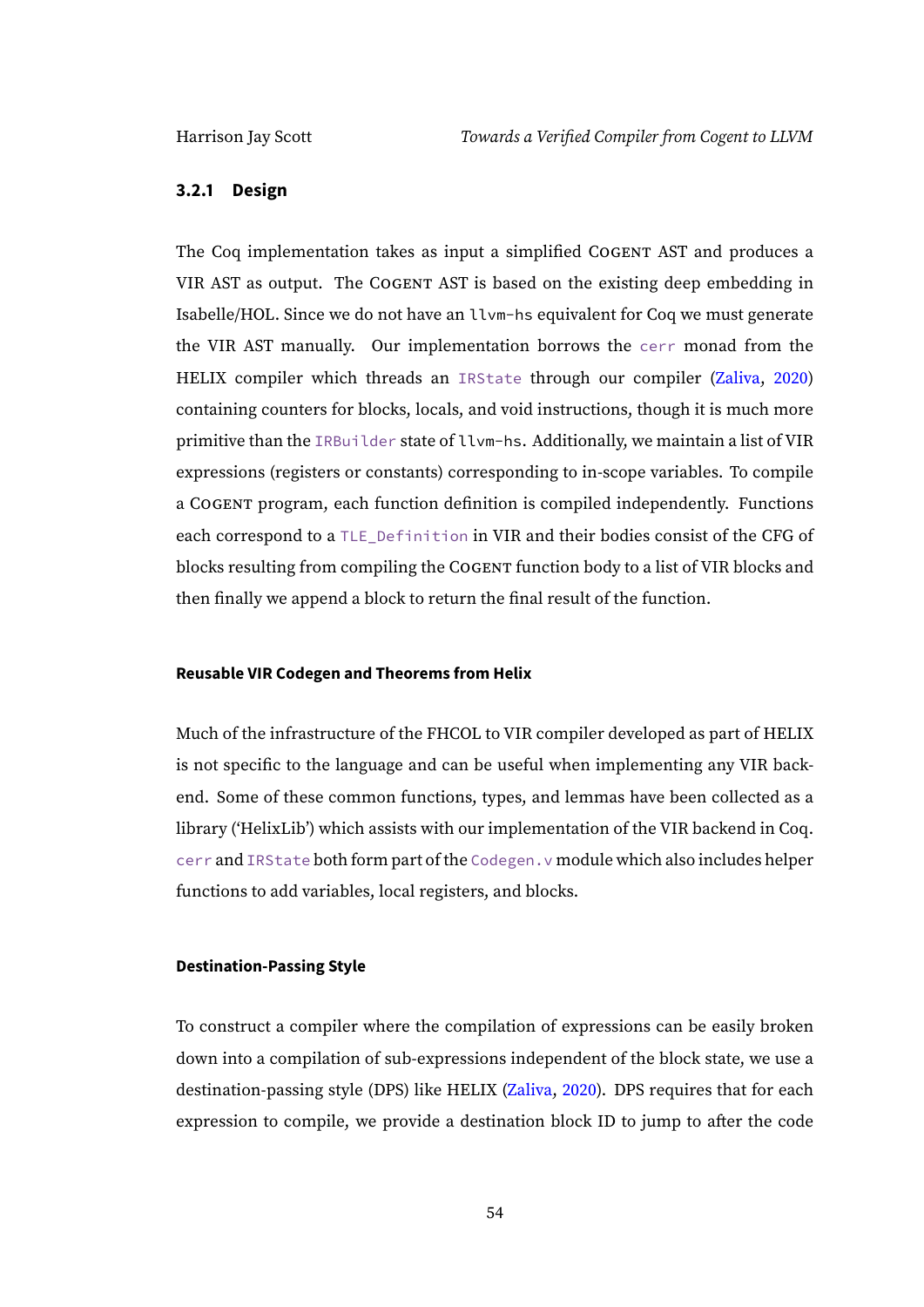corresponding to the expression has been generated. The output of our expression compilation function is a VIR typed expression corresponding to the result of the expression, a block ID to enter from, and a list of blocks that compute the expression. Listing [3.35](#page-60-0) gives the Coq definition for our expression compilation function.

Listing 3.35: Expression compilation function

<span id="page-60-0"></span>

|  | Fixpoint compile_expr (e : expr) (next_bid : block_id)      |
|--|-------------------------------------------------------------|
|  | : cerr (texp typ $\star$ block_id $\star$ list (block typ)) |

DPS works best when we can compile expressions in reverse order since we need to use the entry block ID of the second sub-expression as the destination block when compiling the first sub-expression. This proves to be problematic for expressions such as Let e b where the compilation of b depends on e. To solve this problem, intermediate linking blocks are created. A linking block contains no regular instructions, only a terminator that jumps immediately to another block. The notation  $b1 \rightsquigarrow b2$  defines a linking block with ID b1 that immediately jumps to block ID b2. Therefore, to compile the let expression (with next\_bid as our final destination):

- 1. We first reserve a block ID let\_bid
- 2. Then, compile e using let\_bid as the destination, yielding a result e', entry e\_bid, and code e\_blks
- 3. Push e' to the variable context to represent e bound
- 4. Compile b using  $next\_bid$  as the destination, yielding a result b', entry b\_bid, and code b blks
- 5. Pop e' from the variable context
- 6. Create a linking block let\_bid  $\rightsquigarrow$  b\_bid
- 7. The final result of this compilation should be  $b^{\dagger}$ , the entry point will be e\_bid, and our code is the code for both sub-expressions as well as the linking block

Coq code implementing the above case of compile\_expr is given in Listing [3.36.](#page-61-0)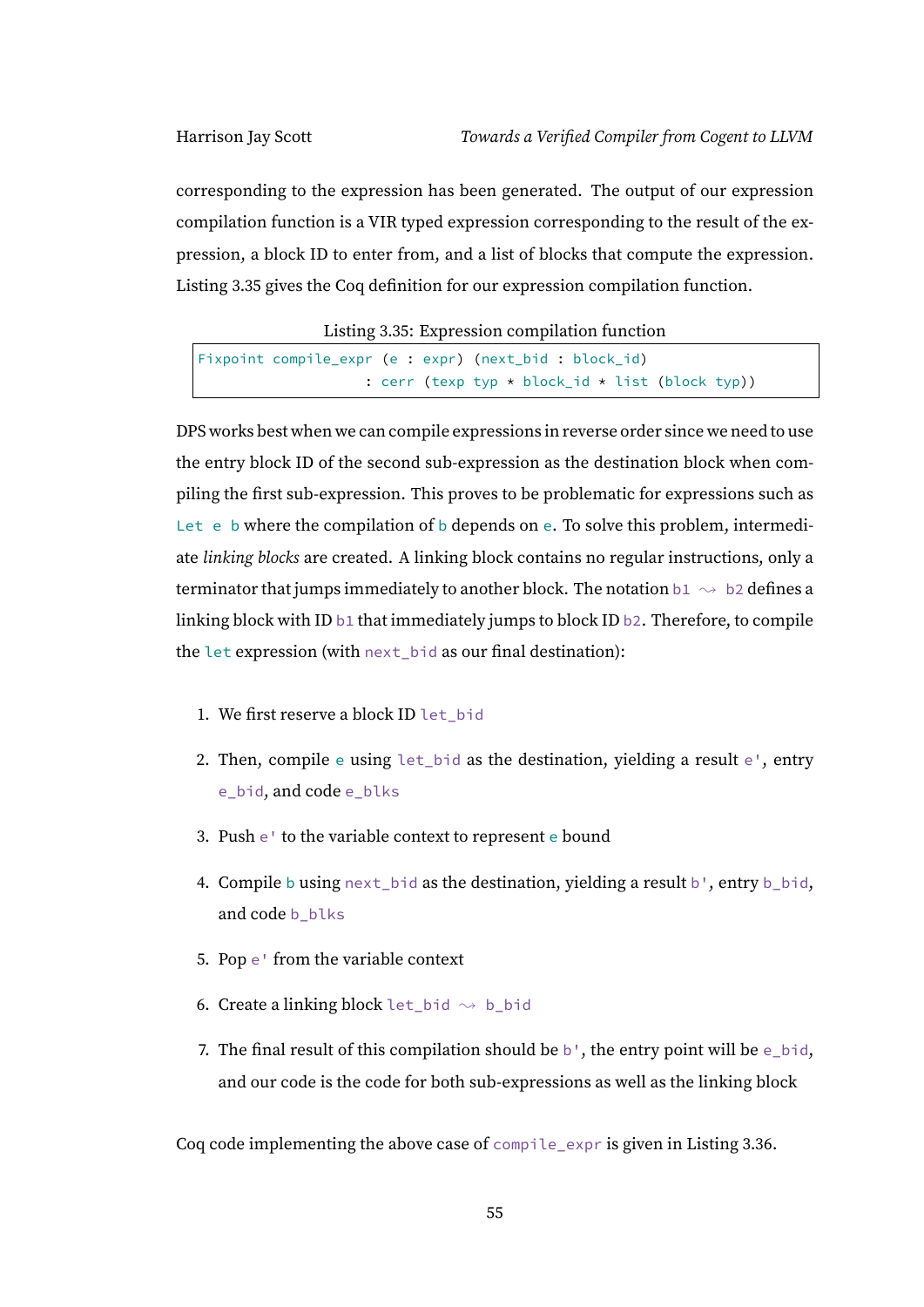Listing 3.36: Compiling let (Compiler.v)

```
177 | Let e b =>
178 let_bid <- incBlockNamed "Let" ;;
179 | '(e', e_bid, e_blks) <- compile_expr e let_bid ;;
180 addVars [e'] ;;
181 \vert '(b', b_bid, b_blks) <- compile_expr b next_bid ;;
182 dropVars 1 ;;
183 ret (b', e_bid, e_blks + t let_bid \rightarrow b_bid + b_blks)
```
In VIR the order of blocks does not matter, but the convention used in our implementation is to construct the list of blocks such that jumps to earlier blocks are avoided.

#### **3.2.2 Extraction**

Coq's extraction feature allows us to generate Haskell code corresponding to the definitions which implement the compiler [\(Bertot and Castéran,](#page-109-1) [2013\)](#page-109-1). The extracted Haskell module contains definitions for the COGENT AST, the VIR AST, and the compilation functions. This module can be integrated into the existing COGENT compiler code as an alternative to the LLVM backend implemented directly in Haskell.

To make use of the extracted compilation function, we first need to convert the original Haskell representation for a COGENT AST to the simplified representation that was defined for the Coq implementation. The conversion is straightforward by simple recursion, traversing and converting each part of the old AST and omitting information not required in the new AST.

Likewise, to render the resulting LLVM module for the COGENT program, we take the VIR output of the extracted compiler and transform this into an llvm-hs AST. This conversion only needs to support the subset of VIR that the compiler produces, though many extra features of VIR are already supported in our conversion function so the compiler can be extended in the future.

Using both conversion functions, the compiler's new flag --llvm-coq invokes the extracted implementation to compile a COGENT program to an LLVM module.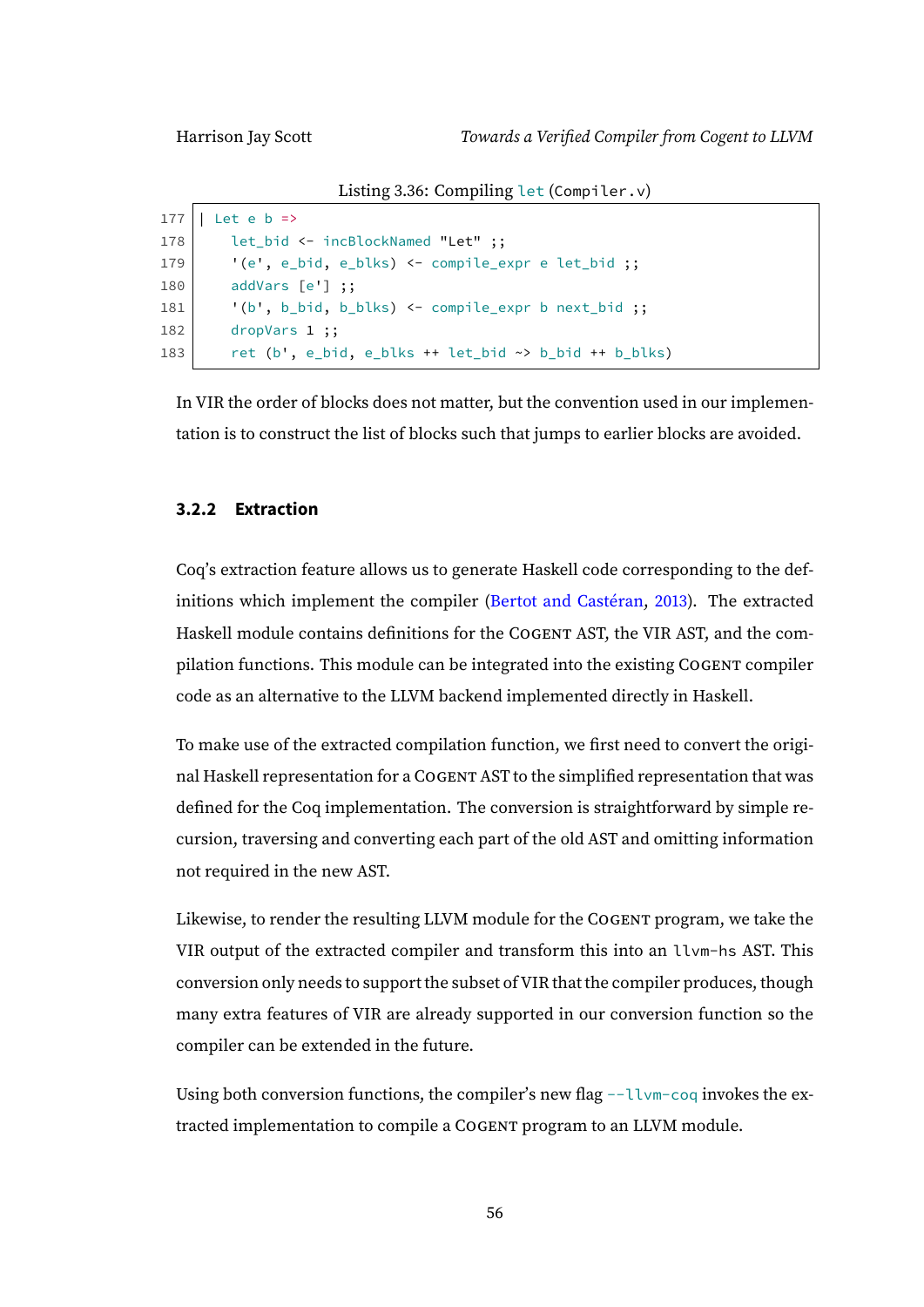#### **3.2.3 Differences from the Haskell Implementation**

There are a few key differences in the Coq implementation of the LLVM backend for COGENT. Currently, variants are stored less efficiently, and function calls are inlined in order to simplify verification. Furthermore, there are various features of the COGENT language that are not yet supported. The implementation supports COGENT's arithmetic (except U16), record, and variant operators, but does not currently support abstract functions, abstract types, String, unary operators, or a C FFI. Lastly, the destination-passing style results in LLVM-IR output that differs from the Haskell implementation by including unnecessary extra blocks in each function, however, this can be optimised out.

#### **Variants**

Unlike their compact union-based representation in the Haskell implementation of the backend, the Coq implementation's treatment of COGENT's variant types is similar to the existing C backend. Each variant corresponds to a structure type containing a tag field and then a field for each possible constructor rather than a tag and a single field. When building a variant, the tag is set and the corresponding field is set, with all other values left undefined.

For example, the variant <Foo U32 | Bar U8 > is represented as a  $\{$  i32, i8, i32  $\}$ (i8 comes before i32 due to lexicographic ordering of constructor names), rather than  $\{$  i32, i32  $\}$  as it would be using the Haskell implementation of the LLVM backend.

This avoids the need to port the complicated type-size calculations from the Haskell implementation that were used to determine the maximal type for a variant. It also avoids casting variant values since each field is already of the correct LLVM-IR type for that alternative. With a bit more time, it would be possible to use the more efficient representation if desired.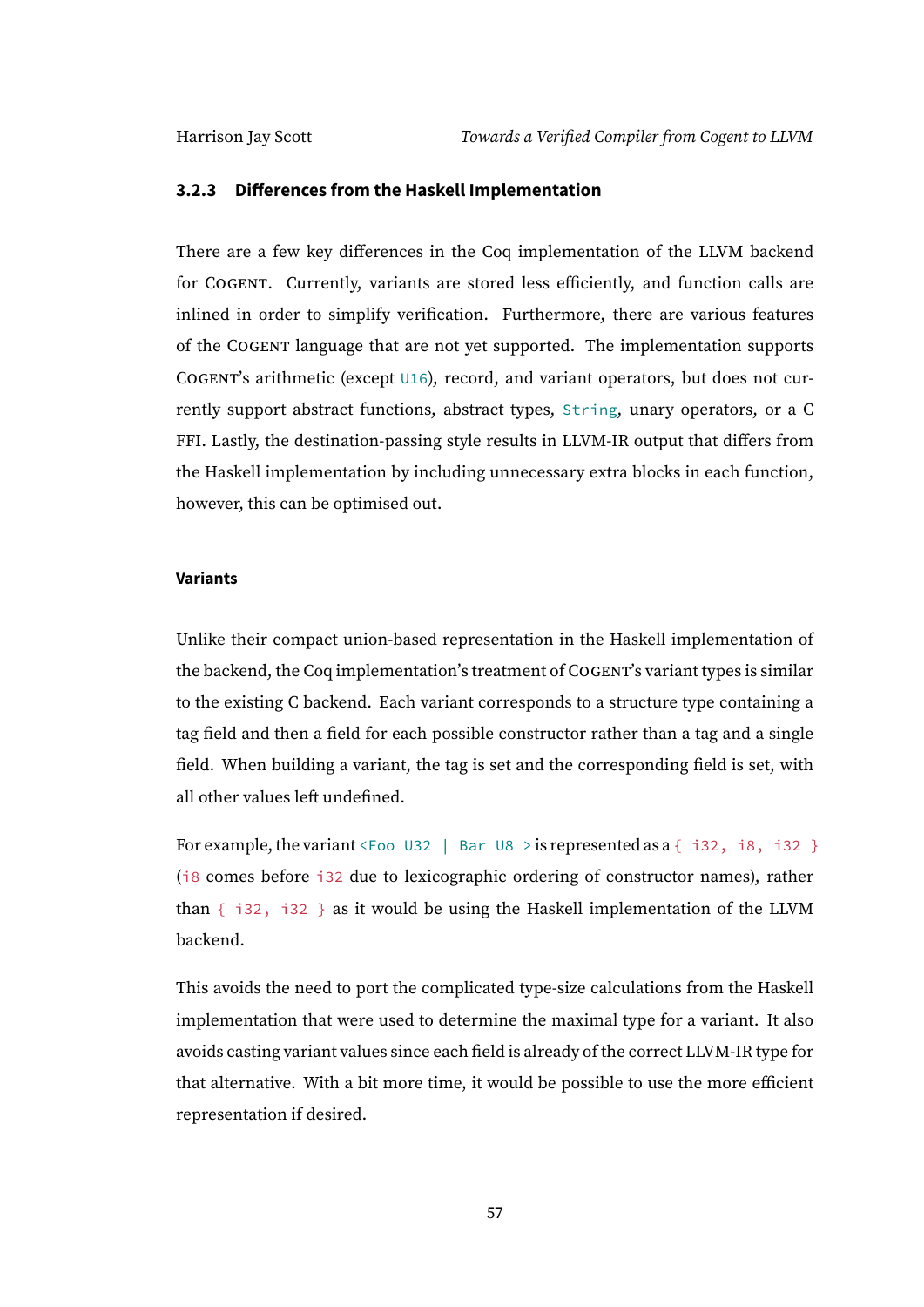#### **Function Calls**

The next difference from Haskell is that COGENT function calls have been inlined in the Coq implementation to match the semantics defined for them in Section [4.2.](#page-70-0) Section [4.3](#page-85-0) presents an extension to the semantics that would encourage us to compile our function calls to proper LLVM function calls as in the Haskell implementation. The following [snapshot](https://github.com/NICTA/cogent/tree/f88f43c46c4f94ddcc78ec3f56997199fafadbed/cogent/llvm/checker) of the COGENT repository contains an older implementation that did not inline function calls. The current implementation translates function calls into code similar to let bindings.

#### **Unsupported Features**

As mentioned, abstract types are not currently supported by this compiler. This is because they are not yet supported by our denotational semantics of COGENT, nor are opaque types yet formalised by VIR. String literals are also not supported but could easily be supported in a similar manner to the Haskell implementation. COGENT's U16 type is unsupported as the VIR formalisation does not currently support i16, but all other integer types are still supported. Unary operators are unsupported but could be supported using the same implementation as the Haskell version. Lastly, since abstract functions are not supported, wrapper functions for the C FFI are not generated by the Coq implementation of the compiler.

#### **Code Style**

One minor difference in code style is that the generated register names differ from the Haskell implementation, due to the way the Codegen. v functions generate fresh names. This behaviour could be adjusted to match register names from Haskell if required.

The main difference in the style of the LLVM-IR, alluded to previously, is the addition of many redundant linking blocks due to the DPS style of code generation. For ex-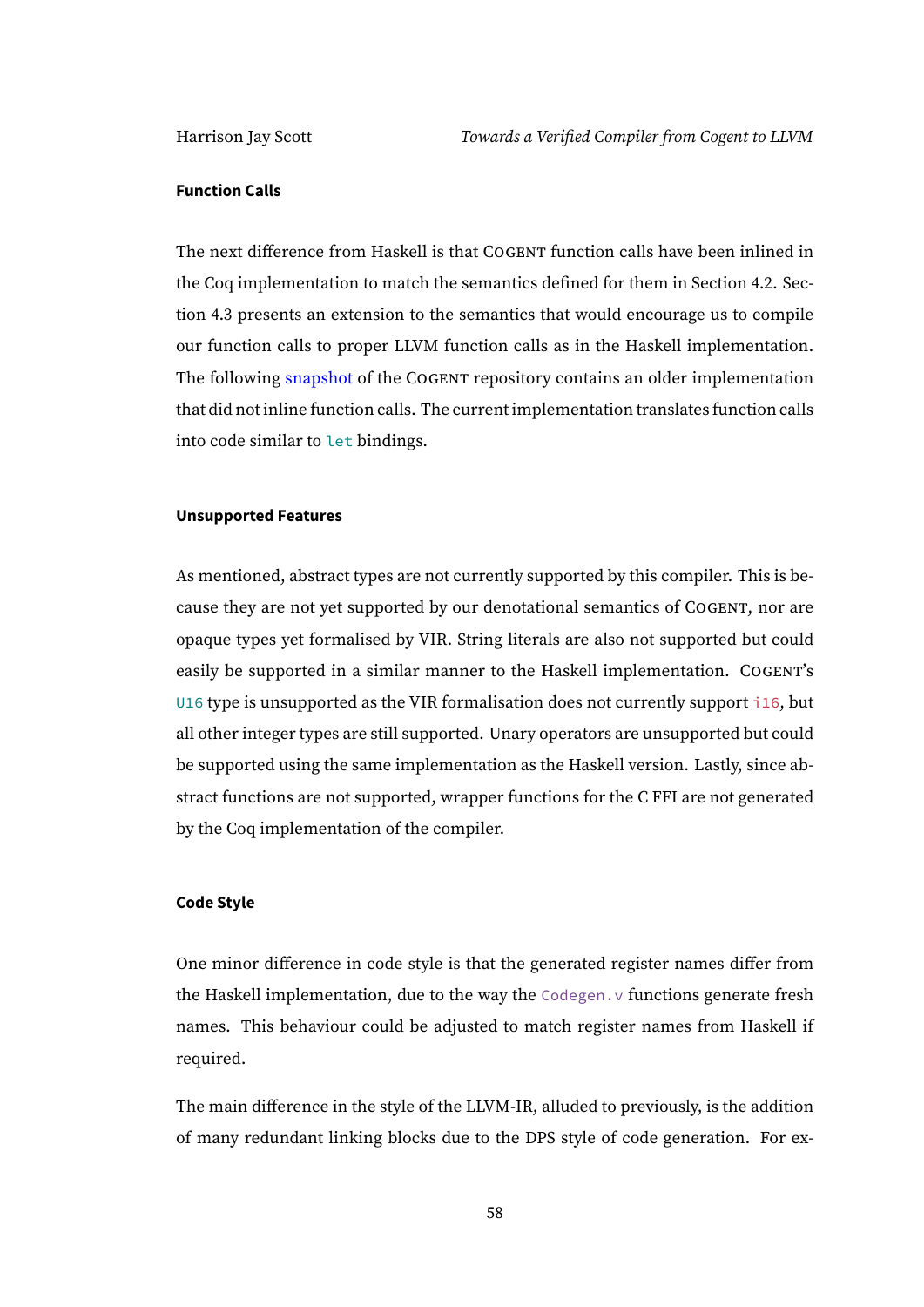ample, the simple COGENT adder program from Listing [3.31](#page-56-0) produces the following LLVM-IR after compilation:

| Listing 3.37: Coq implementation output (adder.11) |  |  |  |  |  |
|----------------------------------------------------|--|--|--|--|--|
|----------------------------------------------------|--|--|--|--|--|

<span id="page-64-0"></span>

| 1                   | define { i32, i8, i32 } @add({ i32, i32 } %a0) {                         |
|---------------------|--------------------------------------------------------------------------|
| $\overline{2}$      | Field2:                                                                  |
| 3<br>$\overline{4}$ | %l0 = extractvalue { i32, i32 } %a0, 0                                   |
|                     | br label %Take1                                                          |
| 5                   | Take1:                                                                   |
| 6<br>7              | br label %Field4                                                         |
|                     | Field4:                                                                  |
| 8                   | %l1 = extractvalue { i32, i32 } %a0, 1                                   |
| 9                   | br label %Take3                                                          |
| 10                  | Take3:                                                                   |
| 11                  | br label %Prim6                                                          |
| 12                  | Prim6:                                                                   |
| 13                  | %l2 = add i32 %l0, %l1                                                   |
| 14                  | br label %Let5                                                           |
| 15                  | Let5:                                                                    |
| 16                  | br label %Prim8                                                          |
| 17                  | Prim8:                                                                   |
| 18                  | %l3 = icmp ult i32 %l2, %l0                                              |
| 19                  | br label %Let7                                                           |
| 20                  | Let7:                                                                    |
| 21                  | br label %Prim10                                                         |
| 22                  | Prim10:                                                                  |
| 23                  | %l4 = icmp ult i32 %l2, %l1                                              |
| 24<br>25            | br label %Let9<br>Let9:                                                  |
| 26                  |                                                                          |
| 27                  | br label %Prim12<br>Prim12:                                              |
| 28                  | $%15 = or i1 %13, %14$                                                   |
| 29                  | br label %Let11                                                          |
| 30                  | Let 11:                                                                  |
| 31                  | br label %If13                                                           |
| 32                  | If 13:                                                                   |
| 33                  | br il %l5, label %Let15, label %Con20                                    |
| 34                  | Let 15:                                                                  |
| 35                  | br label %Con17                                                          |
| 36                  | Con17:                                                                   |
| 37                  | %16 = insertvalue { i32, i8, i32 } undef, i32 1, 0                       |
| 38                  | %l7 = insertvalue { i32, i8, i32 } %l6, i8 0, 1                          |
| 39                  | br label %Let16                                                          |
| 40                  | Let16:                                                                   |
| 41                  | br label %Then_Post14                                                    |
| 42                  | Con20:                                                                   |
| 43                  | %l8 = insertvalue { i32, i8, i32 } undef, i32 2, 0                       |
| 44                  | %l9 = insertvalue { i32, i8, i32 } %l8, i32 %l2, 2                       |
| 45                  | br label %Let19                                                          |
| 46                  | Let 19:                                                                  |
| 47                  | br label %Else_Post18                                                    |
| 48                  | Then_Post14:                                                             |
| 49                  | br label %If_Post21                                                      |
| 50                  | Else_Post18:                                                             |
| 51                  | br label %If_Post21                                                      |
| 52                  | If Post21:                                                               |
| 53                  | %l10 = phi { i32, i8, i32 } [ %l7, %Then_Post14 ], [ %l9, %Else_Post18 ] |
| 54                  | br label %Return0                                                        |
| 55                  | Return0:                                                                 |
| 56<br>57            | ret { i32, i8, i32 } %l10                                                |
|                     | }                                                                        |

As we can see, in Listing [3.37](#page-64-0) there are many instances of br instructions terminating a block that lead directly onto the next block. If that next block has no other predecessors, the two blocks can be fused via block fusion. Block fusion does not affect the semantics of the LLVM-IR code but can reduce its length. If we apply block fusion to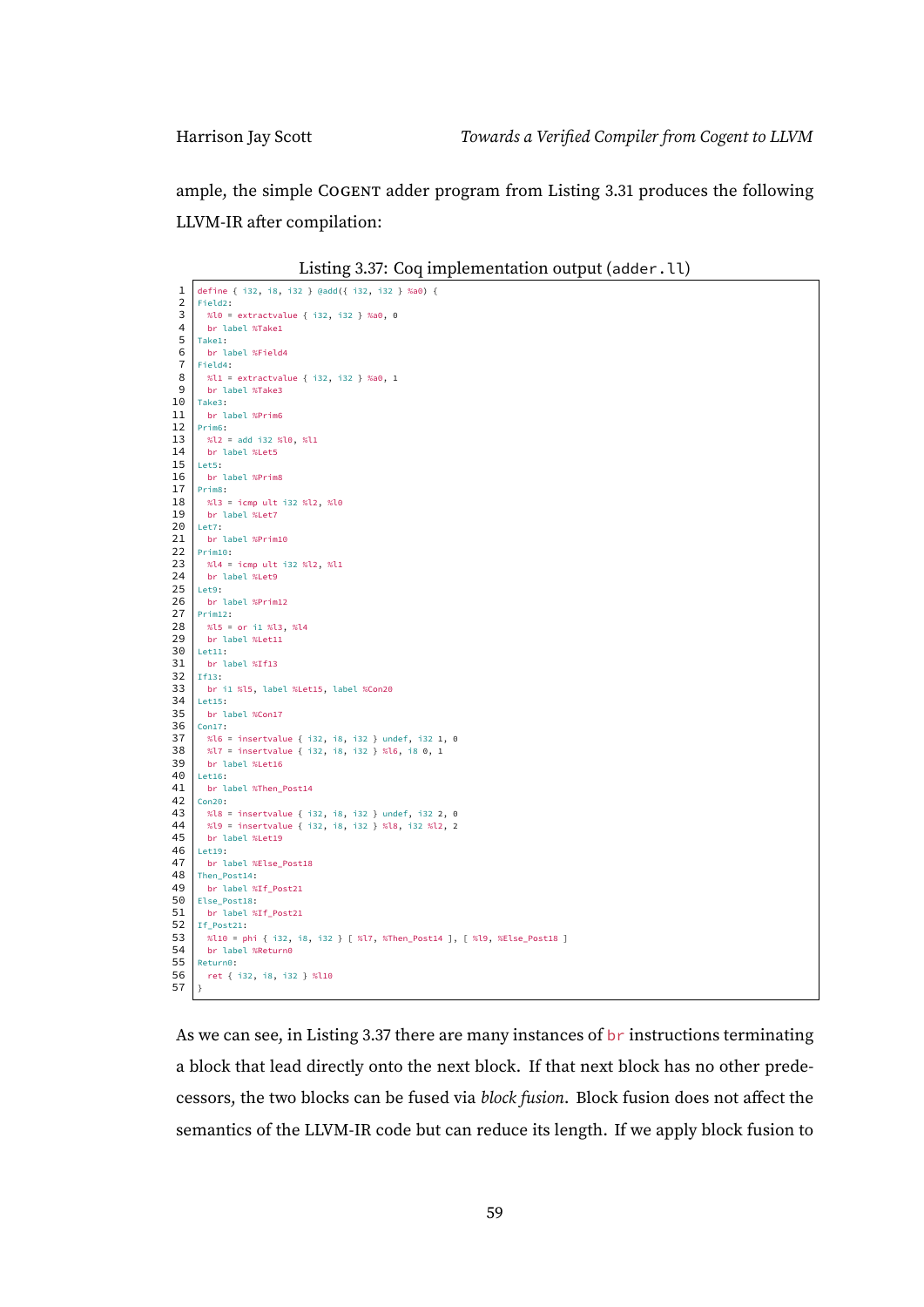<span id="page-65-0"></span>this LLVM-IR code, the result is much shorter.

Listing 3.38: adder.ll after block fusion

```
1 define { i32, i8, i32 } @add({ i32, i32 } %a0) {
 2 Field2:
 3 \mid %l0 = extractvalue { i32, i32 } %a0, 0
 4 %l1 = extractvalue { i32, i32 } %a0, 1
 5 \mid %l2 = add i32 %l0, %l1
 6 %l3 = icmp ult i32 %l2, %l0
 7 %l4 = icmp ult i32 %l2, %l1
 8 %l5 = or i1 %l3, %l4
 9 br i1 %l5, label %Let15, label %Con20
10 Let15:
11 | %16 = insertvalue { i32, i8, i32 } undef, i32 1, 0
12 %l7 = insertvalue { i32, i8, i32 } %l6, i8 0, 1
13 br label %If Post21
14 Con20:
15 %l8 = insertvalue { i32, i8, i32 } undef, i32 2, 0
16 %l9 = insertvalue { i32, i8, i32 } %l8, i32 %l2, 2
17 br label %If Post21
18 If Post21:
19 %l10 = phi { i32, i8, i32 } [ %l7, %Let15 ], [ %l9, %Con20 ]
20 ret { i32, i8, i32 } %l10
21 | }
```
The LLVM optimiser will happily perform block fusion for us as part of more general CFG optimisations. Comparing Listing [3.38](#page-65-0) to the output of the Haskell implementation in Listing [3.33,](#page-57-0) as expected the generated IR differs in three aspects only: the naming of blocks/registers, our representation of booleans, and our representation of variants.

# **3.2.4 Comparison with the HELIX Compiler**

The main source of inspiration for the current Coq implementation of the COGENT compiler is the FHCOL to LLVM-IR compiler. FHCOL consists of various operators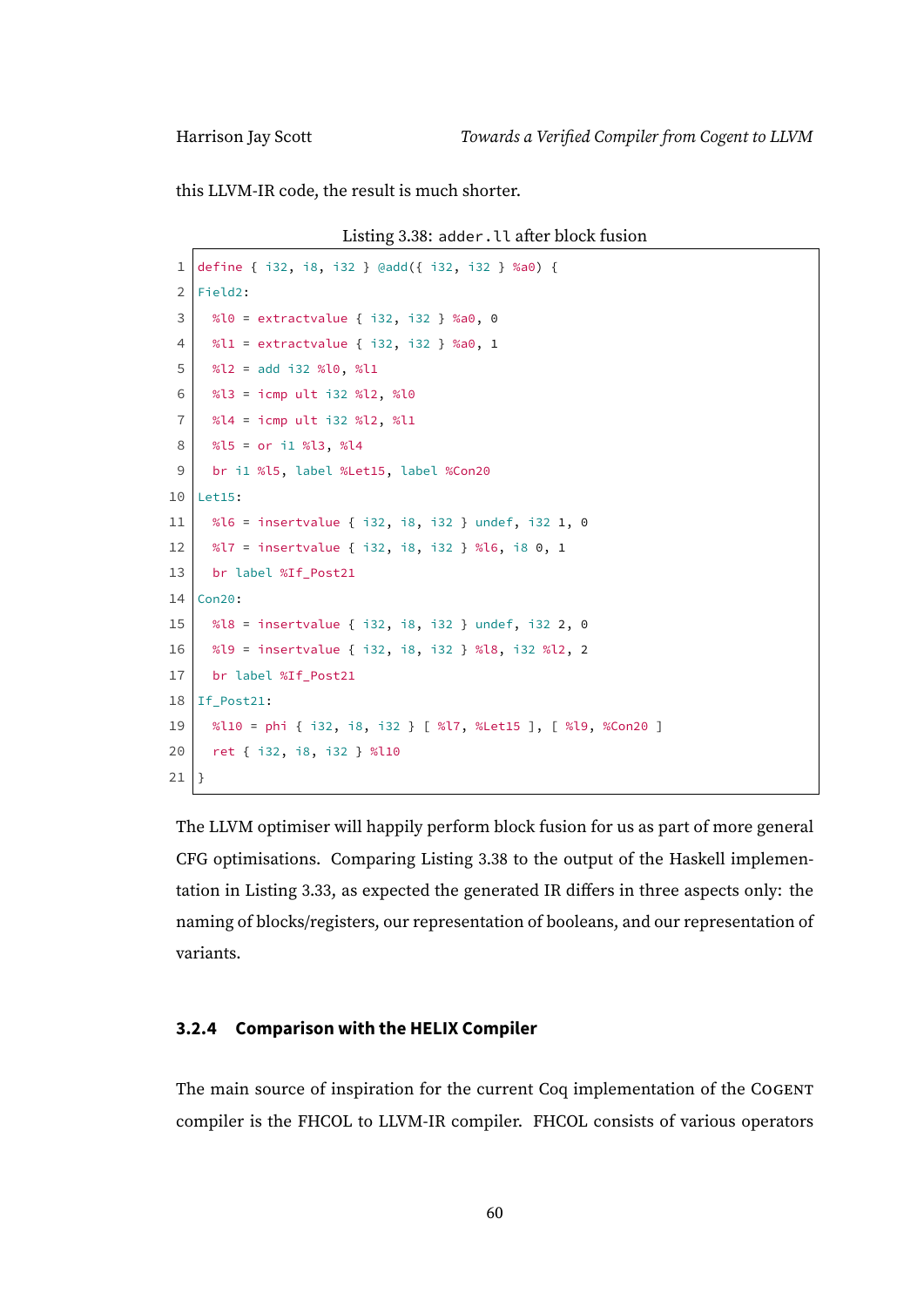(instructions), including assignment, mapping, binary operators, loops, and sequential composition [\(Zaliva,](#page-111-0) [2020\)](#page-111-0). These operators manipulate various expression types: integers (NExpr), pointers (PExpr), memory blocks (MEXpr), and scalars (AExpr).

Our treatment of COGENT expressions is a hybrid approach between the compilation of NExprs and the compilation of operators. In the HELIX compiler, NExprs are translated to a list of VIR instructions and a result. A list of instructions is used rather than a list of blocks since NExprs do not require code that uses branching. Furthermore, the HELIX compiler produces a list of blocks when compiling an FHCOL operator, but for these, it does not produce a result as FHCOL operators have side effects only. For COGENT expressions we must output blocks for expressiveness, as well as a result in order to implement the functional value semantics of the language. Our top-level function compilation is done similarly to how a top-level FHCOL operator is compiled to LLVM-IR.

Our compilation of each COGENT expression differs drastically from the HELIX compiler. COGENT does not support the imperative (loop, alloc, seq, etc.) operators of FH-COL, our only similar pieces of syntax are at the expression level for arithmetic expressions and such. Our linking blocks are unnecessary when compiling FHCOL expressions since they result in instructions rather than whole blocks. We cannot compile COGENT expressions to a list of instructions since there is no way to implement if and case expressions without branching, requiring us to use linking blocks to maintain a DPS style. Meanwhile, at the FHCOL operator level, sub-expressions/operators can be compiled in reverse order without forward dependencies, for example, FHCOL's sequential composition DSHSeq f g differs from our treatment of Let e b expressions since the compilation of g has no dependency on the result of f.

# **3.3 Future Compiler Work**

A direct next step in terms of compiler development is to extend the Coq implementation to cover all of the features supported by the Haskell implementation. It is cumber-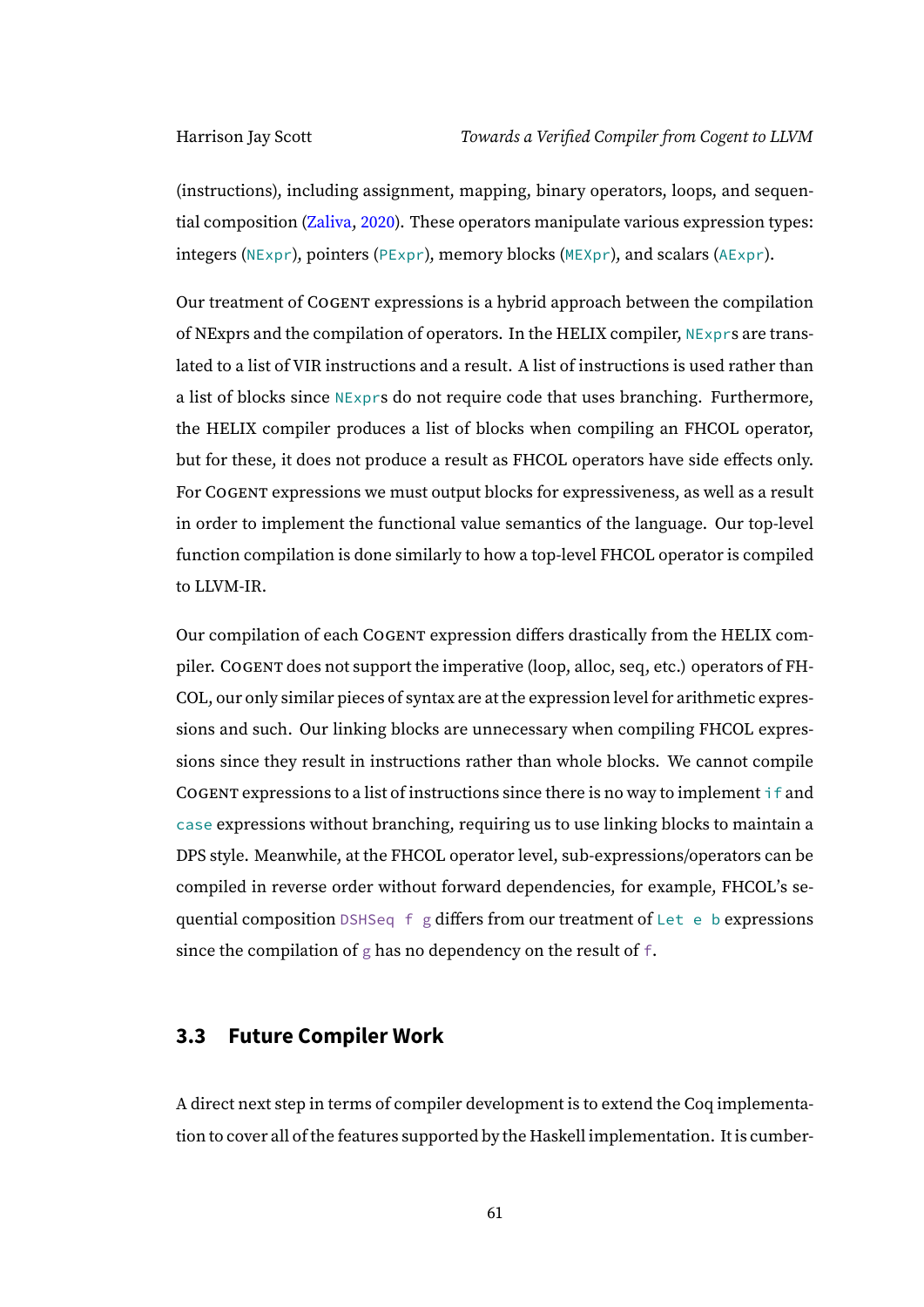some to maintain two compiler implementations, so it would make sense to prioritise development on the Coq implementation going forward.

There is also work to be done in terms of packaging the common code generation helpers from HELIX and extending this into a reusable llvm-hs-like VIR compiler framework for Coq. The higher level of abstraction, perhaps via custom Notation and similar monads to llvm-hs, would reduce boilerplate when generating VIR/LLVM-IR, and would ease implementing an LLVM backend in Coq.

Another area to be explored is the C FFI support offered by the LLVM backend. The approach used in the Haskell implementation only supports x86-64 so far and the approach may not even be sustainable for more complicated register marshalling rules. It should be easy to add support for  $\times 86-32$  to the current implementation but supporting armv7 will require more changes. Alternatively, it may be possible to define a custom ABI for use in Clang to forbid it from modifying C function signatures during LLVM-IR compilation, so that we do not have to support each architecture's ABI. A different solution for the C FFI, prototyped by Shang [\(Shang,](#page-111-1) [2020\)](#page-111-1), would be to define our own interface for calling COGENT code from C and vice versa, such as by passing all aggregate arguments and return types as pointers.

Additionally, some quality-of-life features could be added to the LLVM backend for COGENT, such as LLVM-IR annotations (via metadata) that could enable sourcedebugging or more optimisations. Also, antiquoted C, which allows embedding COGENT syntax inside a C source file, is not yet supported by the LLVM backend's C FFI, it would be worthwhile integrating this feature to improve the experience for integrating a COGENT-LLVM program with handwritten C code. Lastly, there is now a myriad of COGENT language extensions that could be supported by the LLVM backend as well, for example native array types, Dargent for describing data layouts [\(O'Connor et al.,](#page-110-0) [2018,](#page-110-0) [Kerr,](#page-110-1) [2020\)](#page-110-1), or recursive types [\(Murray,](#page-110-2) [2019,](#page-110-2) [Qiu,](#page-111-2) [2020\)](#page-111-2) and functions.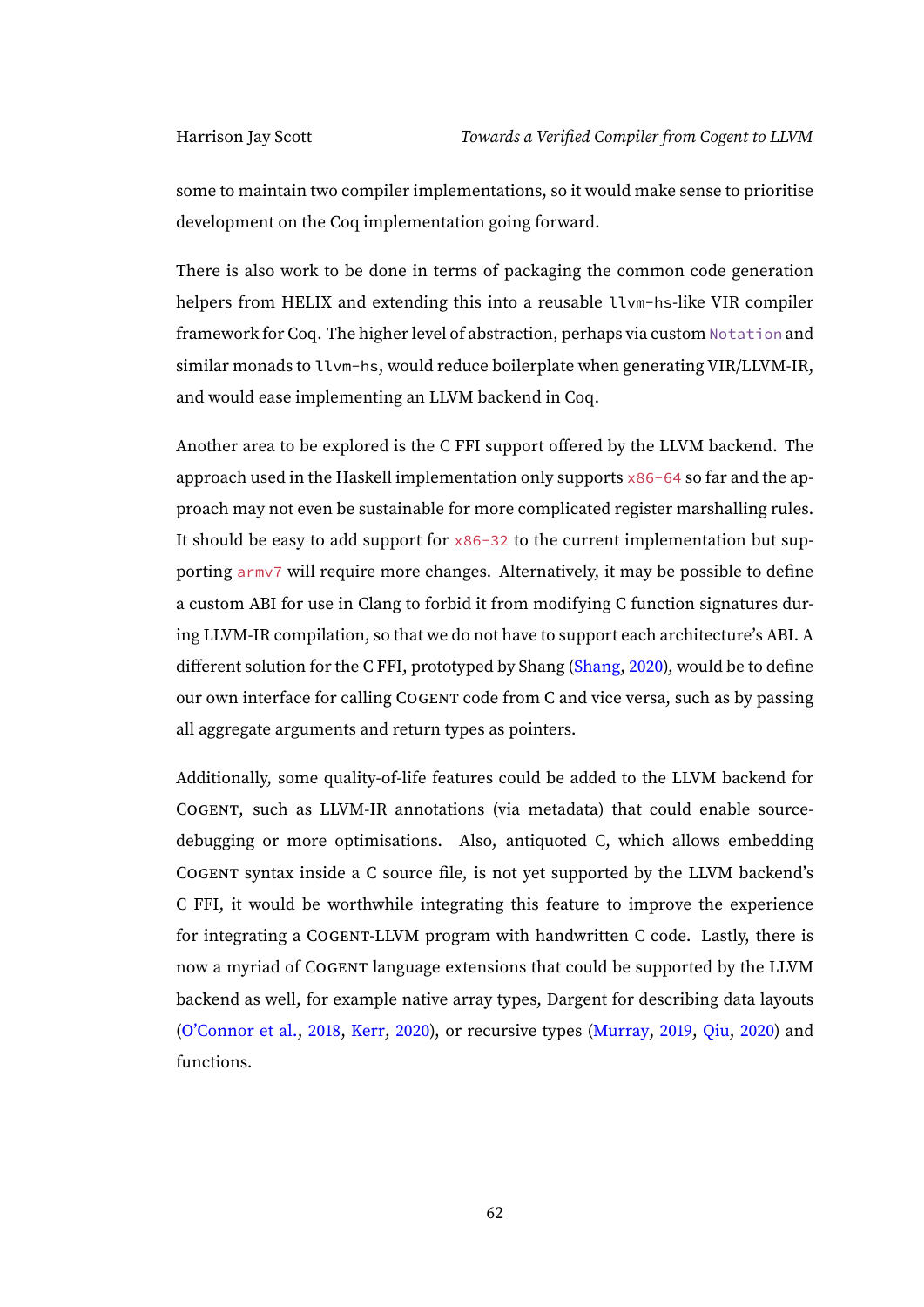# **Chapter 4**

# **Formalisation**

In this chapter, we introduce a denotational semantics for COGENT using the Interaction Trees (ITrees) library for the Coq proof assistant. Firstly, the necessary background for ITrees will be introduced, before proceeding to outline an ITree-based denotational semantics of COGENT. Lastly, VIR, an ITree semantics for LLVM, will be presented as this is a crucial part of the verification strategy for COGENT's LLVM backend.

# **4.1 Introduction to Interaction Trees**

ITrees are a co-inductive data structure to represent program behaviours via events and their continuations [\(Xia et al.,](#page-111-3) [2020\)](#page-111-3). The events of an ITree can be interpreted by handlers to give the semantics for each type of event. ITrees may be related to each other and are considered equivalent by weak bisimulation. The ITree library for Coq provides an interface to easily construct ITrees, and allows clients to reason about ITrees without dealing with the co-inductive implementation.

An ITree consists of three types of nodes: Ret r nodes are terminating computations of a particular value r, Tau t nodes are internal computation steps with successor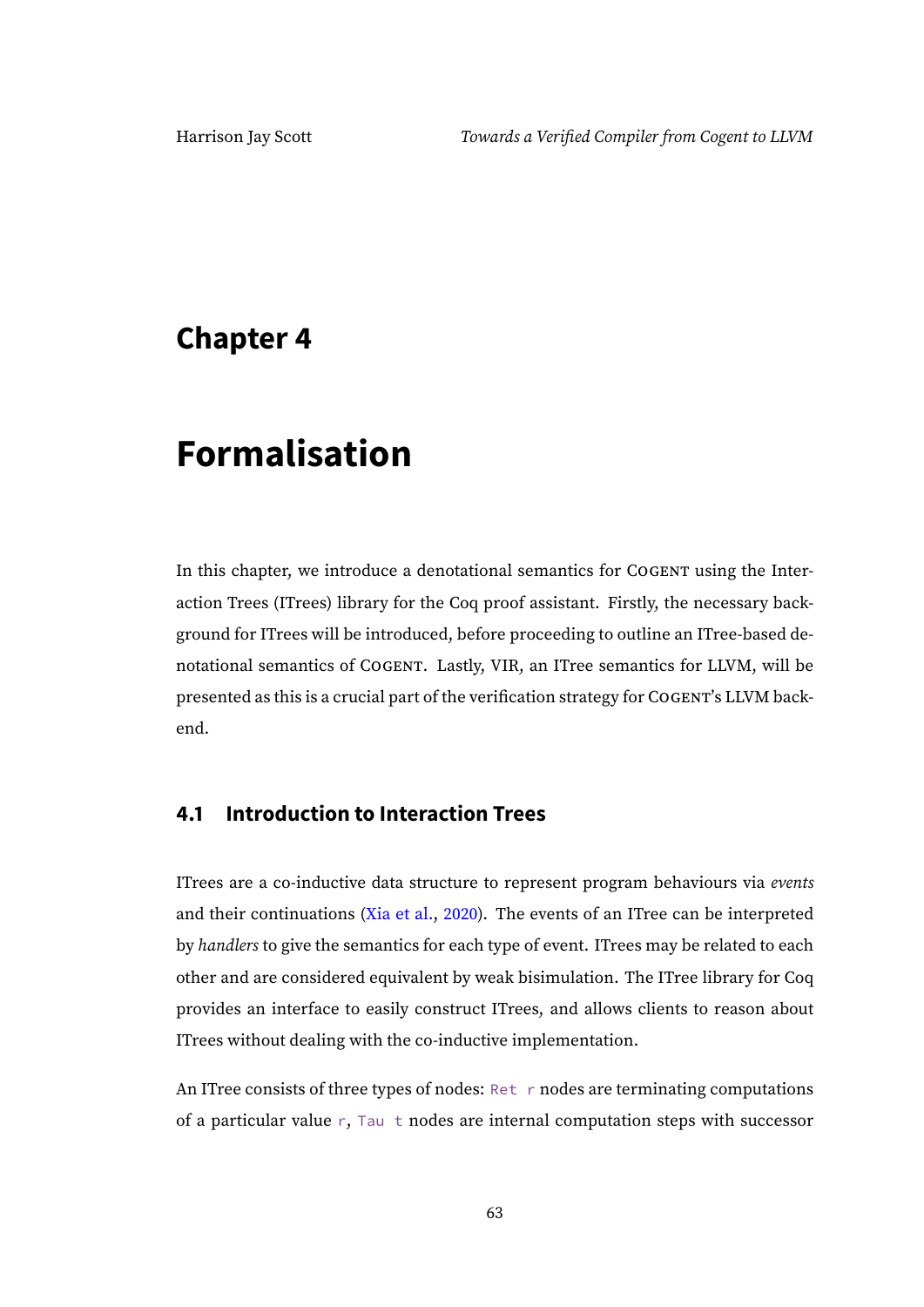t, and Vis e k models an external computation consisting of a visible effect e and the continuation  $k$  that receives the answer of type A following the external event [\(Xia](#page-111-3) [et al.,](#page-111-3) [2020\)](#page-111-3). Listing [4.1](#page-69-0) defines ITrees as a co-inductive type in Coq.

Listing 4.1: ITree definition in Coq [\(Xia et al.,](#page-111-3) [2020\)](#page-111-3)

```
1 CoInductive itree (E : Type \rightarrow Type) (R : Type) : Type :=
2 | Ret (r : R)
3 | Tau (t : itree E R)
4 | | Vis {A : Type} (e : E A) (k : A \rightarrow itree E R).
```
The ITree library provides an implementation of bind (and its  $x \leq -e$ ; k notation) and ret for the data structure, making it possible to construct ITrees using donotation. Additionally, the trigger function provides a clean way to dispatch an external event and yield the result [\(Xia et al.,](#page-111-3) [2020\)](#page-111-3).

Events are inductive types indexed by the answer type for each of their various interactions. Each constructor for an event has arguments corresponding to the data sent externally for that interaction. For example, an IO event type could consist of two interactions, Input and Output. A Coq definition for this event is given in Listing [4.2.](#page-69-1)

Listing 4.2: Example event definition [\(Xia et al.,](#page-111-3) [2020\)](#page-111-3)

```
1 | Inductive IO : Type \rightarrow Type :=
2 | Input : IO nat
3 \mid 0utput : nat \rightarrow IO unit.
```
For this event, the Input interaction requires no data but provides a nat answer, and the Output interaction accepts a nat yet provides a useless (unit) answer.

Handlers for a single event E are given the notation E  $\sim$ > X which corresponds to the type forall  $X$ ,  $E X \rightarrow M X$ , mapping interactions in E to computations in some monad M. The library provides an interp function which takes an E handler and ap-plies it to any E events in a given ITree [\(Xia et al.,](#page-111-3) [2020\)](#page-111-3). The ITree library also formalises an algebra of events, defining  $E + \square$  F as the disjoint union of events E and F. We can combine handlers for single events into a handler for the union using the case\_ helper.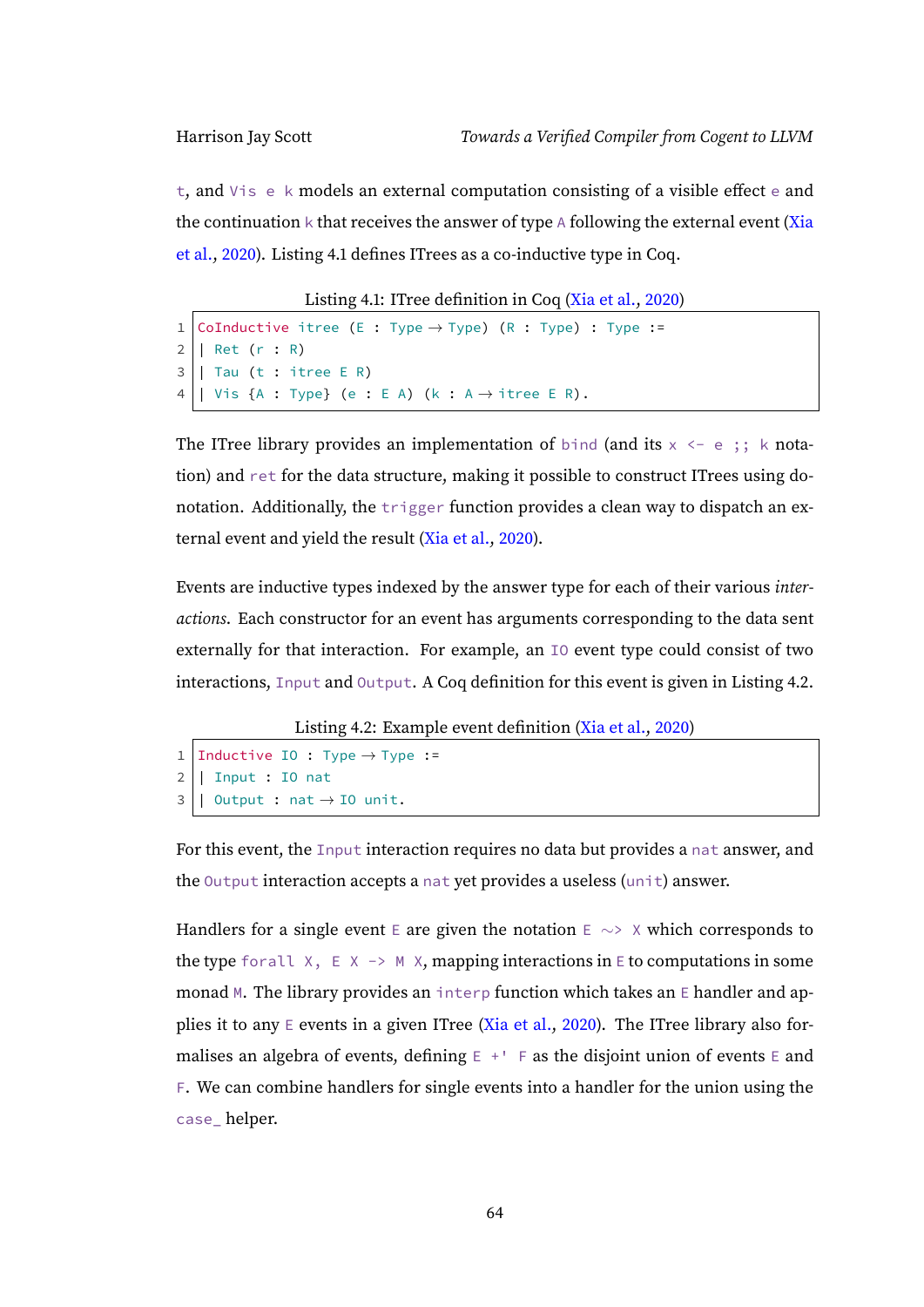One included event type from the ITree library that we will make use of is the exceptE event with a single Throw interaction which can be used to throw exceptions parametrised by a given type. The throw function produces a visible Throw action specialised to any return type.

# <span id="page-70-0"></span>**4.2 Interaction Tree Update Semantics for Cogent**

The motivation behind defining a denotational semantics for COGENT using ITrees is that it can be easily related to VIR's ITree semantics [\(Zakowski et al.,](#page-111-4) [2021\)](#page-111-4). The goal of our new semantics is to closely match the existing update semantics for COGENT, whilst also making use of ITree events and handlers.

This section first explains the approach that was taken to develop the denotational semantics by referring to the existing update semantics. Next, we proceed to define the various components that comprise the ITree semantics for COGENT, starting with values and events, the denotation function, and finally handlers and interpreters for the events.

#### **4.2.1 Methodology**

COGENT's big-step update semantics, which was briefly introduced in Section [2.1.2,](#page-12-0) is represented as a relation u\_sem formalised in Isabelle/HOL [\(O'Connor et al.,](#page-110-3) [2016\)](#page-110-3). Each rule for this relation handles an inductive or base case for COGENT's expression syntax. These rules were directly used to create a case in our denotation function for the ITree semantics.

Our denotation function returns an ITree for the universe of COGENT events. We use this universe of events to trigger memory interactions when required rather than by explicitly passing around a mutable store. Thus, we separate the pure aspects of COGENT's semantics from the effectful interpretation of the memory interactions. The monadic structure of ITrees has been used to implement the denotation function as a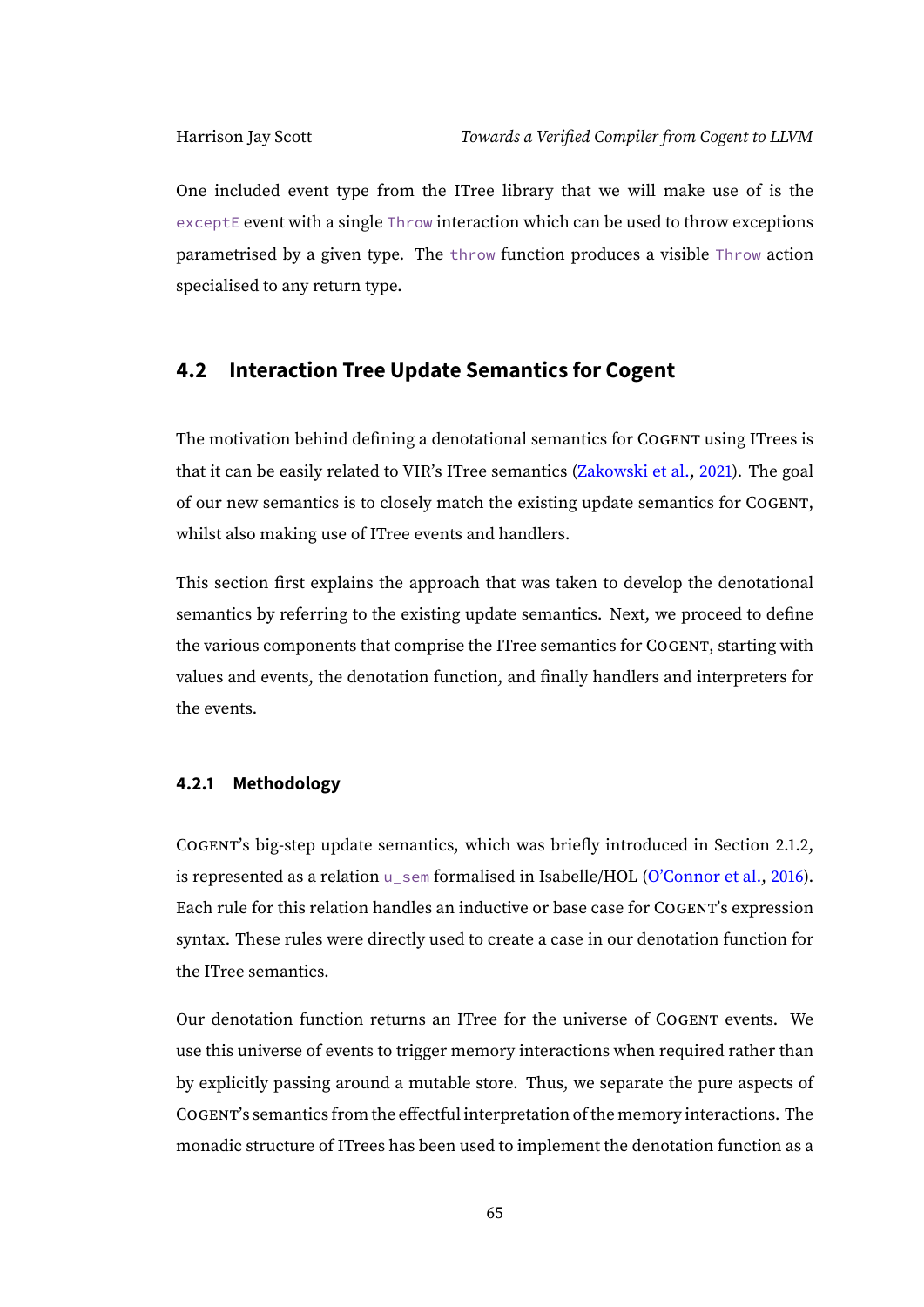function denote\_expr which binds ITrees for a sub-expression and returns an appropriate ITree that denotes the entire COGENT expression.

#### **Example: From a big-step semantics to a denotational semantics**

The process of transforming a case of the semantic relation to a case for the denotation function is best illustrated via an example. Recall the u\_sem\_let rule which defines the big-step update semantics for COGENT let expressions:

$$
\frac{\gamma\vdash(\sigma,a)\Downarrow(\sigma',a')\qquad (a'\ ::\ \gamma)\vdash(\sigma',b)\Downarrow st}{\gamma\vdash(\sigma,\texttt{Let}\ a\ b)\Downarrow st}
$$

There are three key things to notice in this example. Firstly, the 'flow' of memory from  $\sigma$  to  $\sigma'$  dictates the order in which the sub-expressions of Let  $a$  b should be executed. Since the right premise requires the final memory state of the left premise, we must evaluate  $a$  before  $b$ . Second, the context for evaluating  $b$  depends on the output from the first premise. Finally, note that the output  $st$  of the conclusion is equal to the output from the right premise.

This corresponds to the following case of the denote\_expr which gives a denotation for COGENT expressions:

```
| Let a b ⇒
   a' <- denote_expr γ a ;;
   denote_expr (a' :: γ) b
```
Based on the inference rule, we first denote the sub-expression a. Then, the subexpression b is denoted using the updated context (a' ::  $\gamma$ ). Finally, the result of denoting this expression is implicitly returned. There is no explicit passing of updated memory states like  $\sigma$ , instead our denotation function returns an ITree containing Vis nodes for memory events that are hidden via the ITree monad. The let syntax doesn't trigger any memory events, but its sub-expressions may, and their resulting ITrees are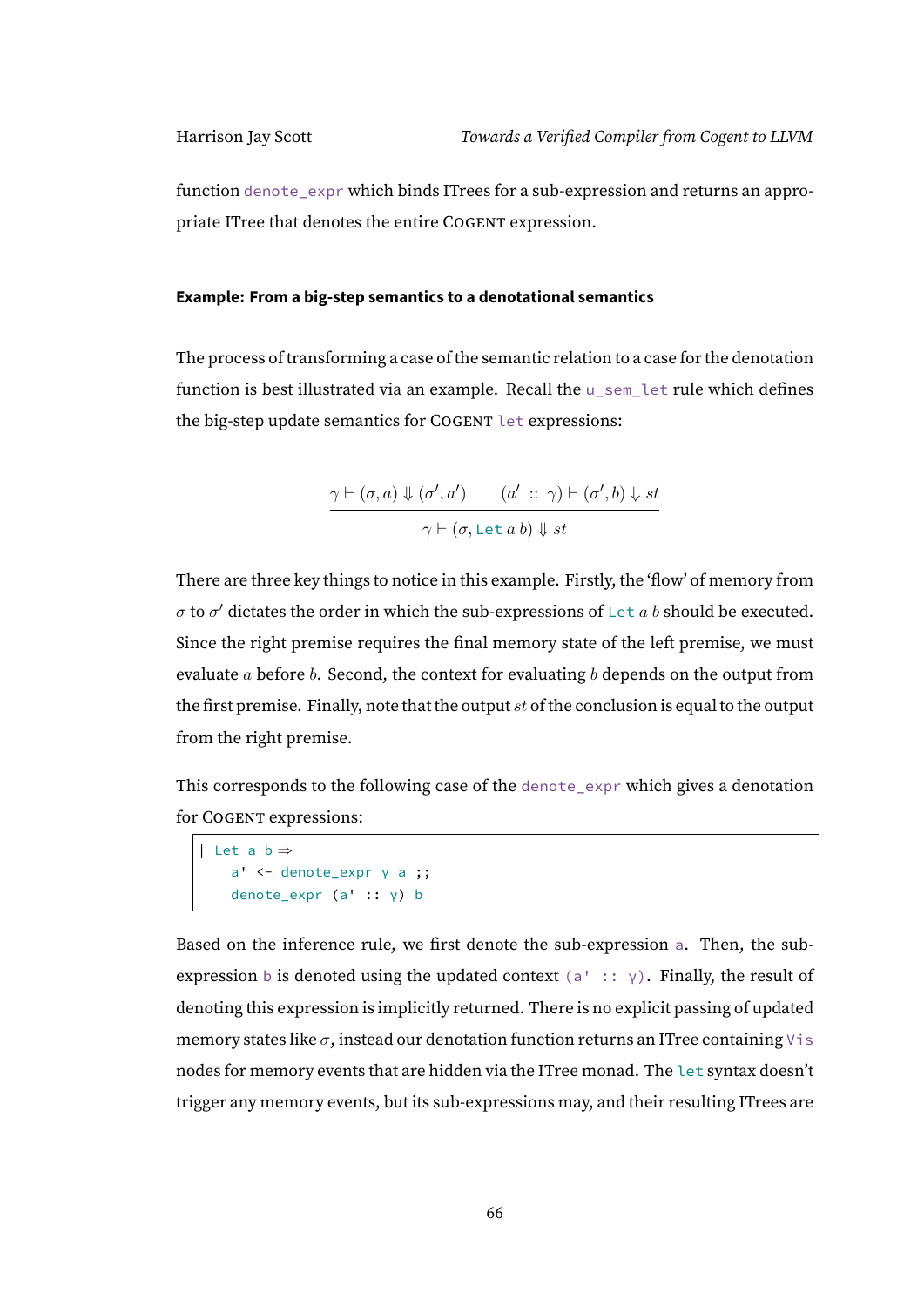bound together in this case without having to manually thread the memory state ourselves.

#### **4.2.2 Semantics**

Now we are well equipped to cover the complete ITree semantics for COGENT. Our semantics consists of the following components: a definition of COGENT's values, the external events we will use, the denotation of COGENT syntax into an ITree, and finally an interpretation of COGENT ITrees via handlers for each event type.

#### **Values**

This representation of COGENT values in Listing [4.3](#page-72-0) is based on the existing Isabelle/HOL update semantics values [\(O'Connor,](#page-110-0) [2019\)](#page-110-0), however, it currently omits abstract functions and types, and for address types, the VIR memory model is used [\(Zakowski et al.,](#page-111-0) [2021\)](#page-111-0).

Listing 4.3: Update values for COGENT (Denotation.v)

```
24 Inductive uval : Set :=
25 | UPrim (l : lit)
26 | URecord (us : list (uval * repr))
27 | USum (t : name) (u : uval) (rs : list (name * repr))
28 | UUnit
29 | UPtr (a : addr) (r : repr).
```
This inductive type represents every possible result of a fully evaluated COGENT expression. repr is a representation type identical to the existing Isabelle/HOL formalisation which abstractly describes the memory representation for aggregates and pointers.

<span id="page-72-1"></span>In Listing [4.4](#page-72-1) the variable context for COGENT is represented via a Coq list of values.

Listing 4.4: Variable context representation (Denotation.v)

```
31 Definition ctx : Type := list uval.
```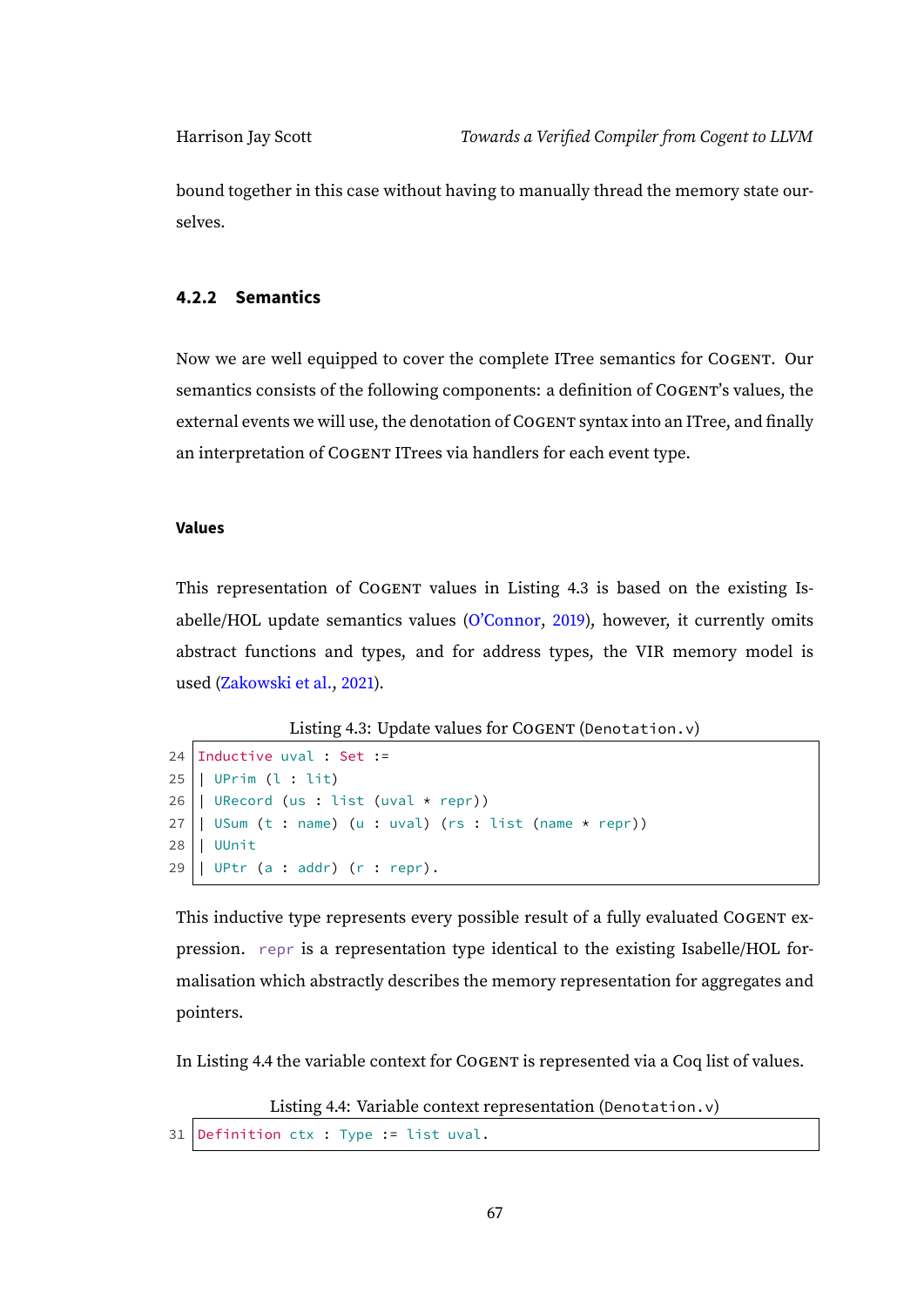#### **Events**

The main difference between this new ITree semantics of COGENT and the existing Isabelle/HOL update semantics is that memory interactions are dispatched via ITree events inside our denotation function rather than by explicitly passing a memory store in the semantics relation. Our memory event MemE defined in Listing [4.5](#page-73-0) consists of two interactions, loading and storing from memory, which both require an address parameter. The LoadMem interaction returns an optional value depending on what is contained at that address, and the StoreMem takes a value to store at the provided address, but yields only a unit result, meaning we assume all writes to memory are successful.

Listing 4.5: COGENT memory event (Denotation.v)

```
37 Variant MemE : Type \rightarrow Type :=
38 | LoadMem (a : addr) : MemE (option uval)
39 | StoreMem (a : addr) (u : uval) : MemE unit.
```
Since our denotation function must be total, we also require a FailE to throw in absurd cases, such as if we were to denote a program that is not type-correct. In Listing [4.6](#page-73-1) we use the included exceptE event from the ITree library to throw error messages in such cases.

```
Listing 4.6: COGENT failure event (Denotation.v)
```

```
41 Definition FailE := exceptE string.
```
Additionally, we introduce a notion of interpretation levels for COGENT at which different event families have been interpreted away. As shown in Listing [4.7,](#page-73-2) at level 0 both memory and failure events are present, but at level 1 only failure events remain. If more events are added to COGENT's ITree semantics, we can add further interpretation levels as necessary.

Listing 4.7: COGENT interpretation levels (Denotation.v)

```
43 Definition CogentL0 := MemE +' FailE.
44
45 Definition CogentL1 := FailE.
```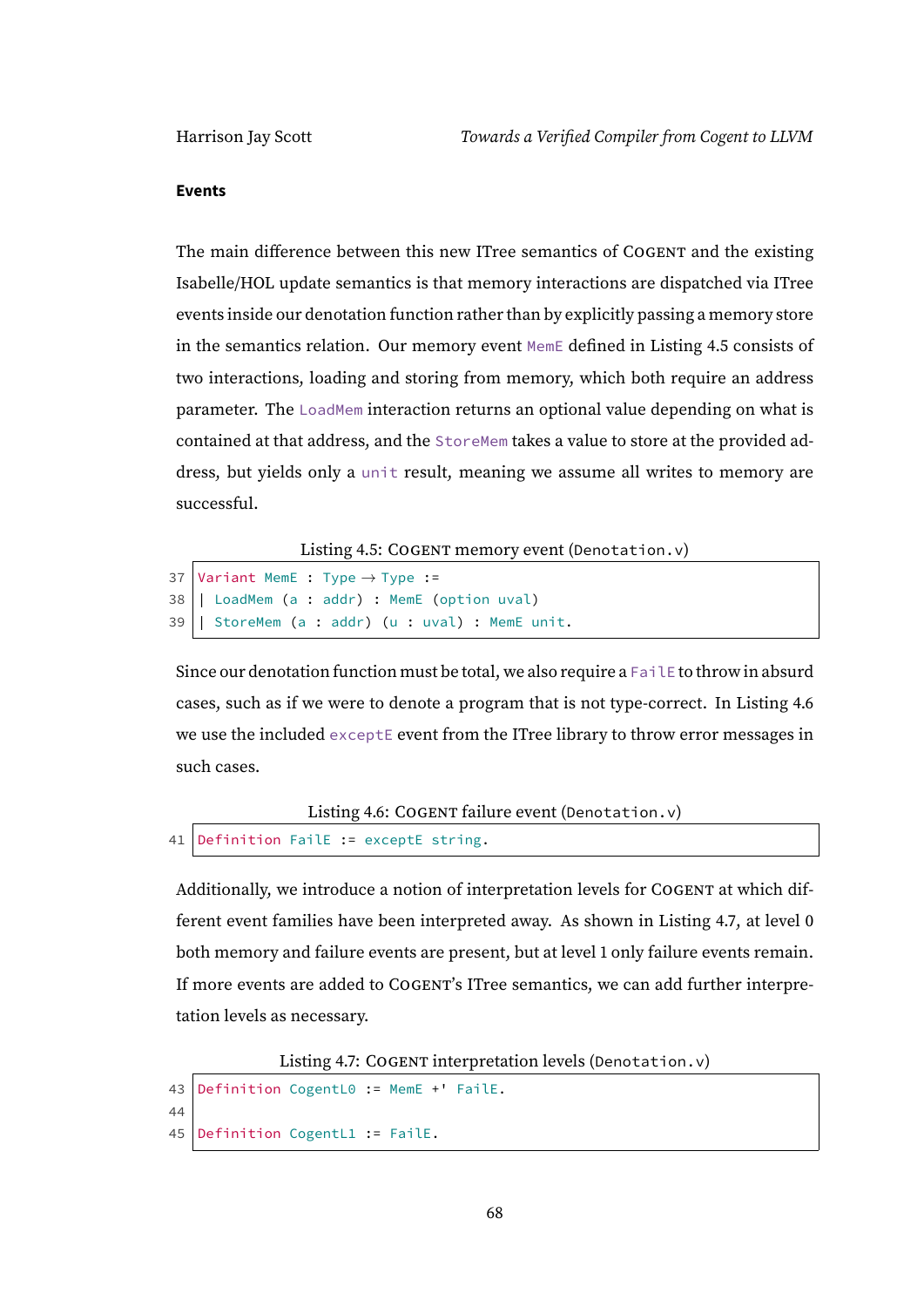#### **Denotation**

The expression level denotation function for COGENT is of the form:

Listing 4.8: Denotation of COGENT expressions (Denotation.v)

```
78 Fixpoint denote_expr (γ : ctx) (e : expr) {struct e}
79 | The CogentL0 uval :=
80 match e with
81 (* cases *)
82 end.
```
The type signature of this denotation function means that for a given context and a COGENT expression, we construct an ITree containing CogentL0 events that results in a uval.

The simple cases (Unit and Lit) are denoted by ITrees immediately returning the corresponding uval.

```
94 | Unit ⇒ ret UUnit
95 | Lit l \Rightarrow ret (UPrim l)
96 | Var i \Rightarrow match nth_error γ i with
97 | Some v \Rightarrow ret v98 | None \Rightarrow throw "unknown variable"
99 end
```
Var is complicated by its use of the nth\_error function which will return None if the requested variable is not in the context  $\gamma$  - in this case, we trigger a Fail E event using the throw function, otherwise, we ret the retrieved value.

As seen in Section [4.2.1,](#page-71-0) to denote a Let a b expression the binding a must be denoted before the body b can be denoted with the new binding added to the variable context.

```
97 | Let a b \Rightarrow98 \vert a' <- denote_expr \vert \gamma \vert a;
99 denote_expr (a' :: γ) b
```
Here, the  $a \leftarrow f$ ; b notation has been used to bind the ITree for a to the ITree for b, resulting in an ITree to denote the whole Let a b expression.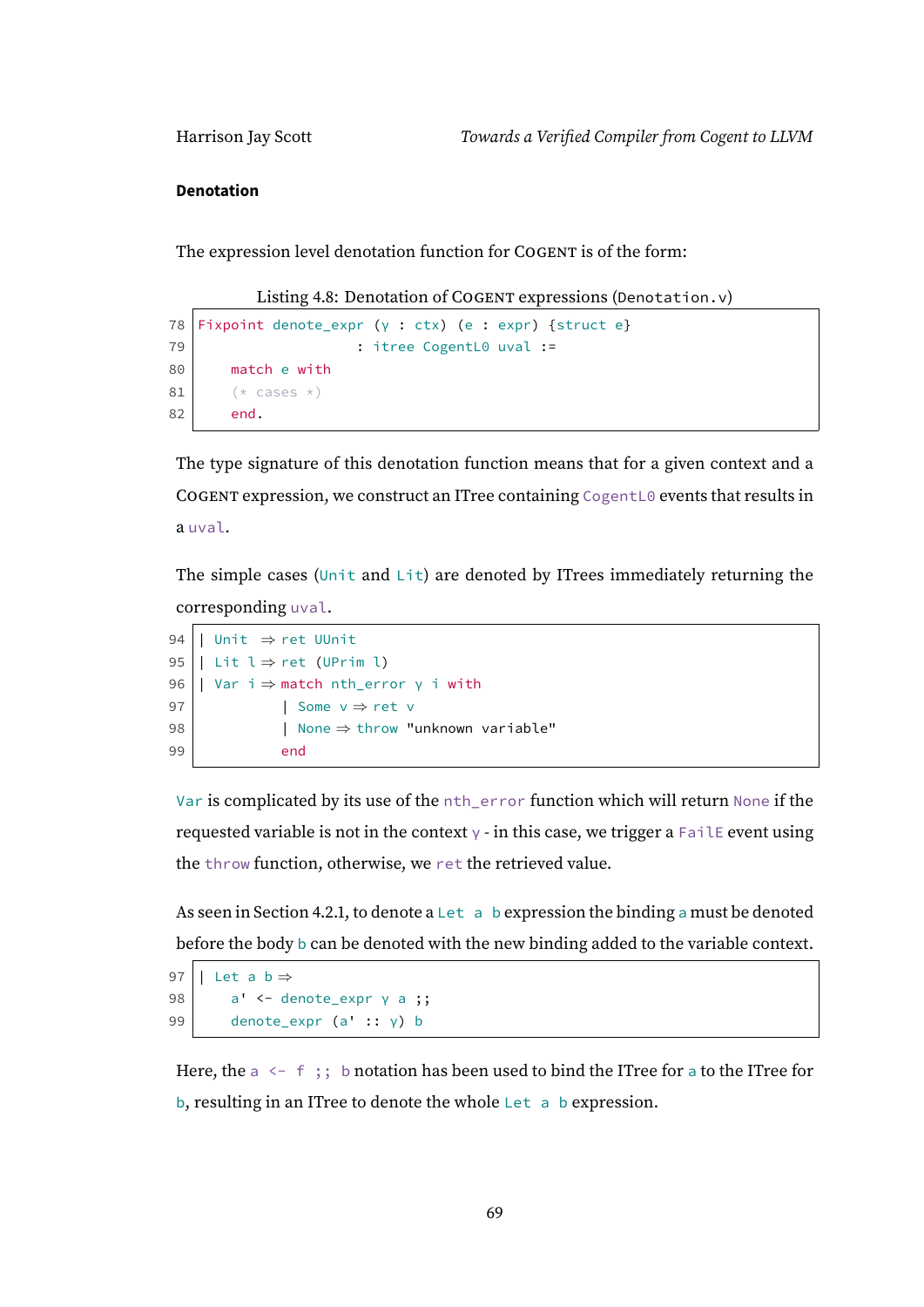We can denote primitive operations (such as arithmetic expressions) in a similar way. The arguments to the expression are denoted first and then the operator is denoted:

```
100 | Prim p xs \Rightarrow101 xs' <- map_monad (denote_expr \gamma) xs;
102 denote_prim p xs'
```
In the above implementation, map monad is used to denote each argument in the list  $x \s$ and bind the resulting ITrees together in sequence. denote\_prim is a helper function to take a COGENT operator and a list of uvals and perform a concrete arithmetic or logical operation on those values. For example, the Plus operator corresponds to an addition operation modelled for the desired number of bits.

For  $If \times t$  e expressions we must denote the condition  $\times$  before then denoting either the t or e sub-expression depending on the result from the ITree of  $x$ :

```
103 | If x t e \Rightarrow104 x' <- denote_expr \gamma \times;
105 match x' with
106 | UPrim (LBool b) \Rightarrow denote_expr \gamma (if b then t else e)
107 \vert \quad \vert \quad \Rightarrow throw "expression is not a boolean"
108 end
```
We resolve the absurd case, where the result from the ITree of  $\times$  is not boolean, by triggering a FailE event via throw.

Cast  $\tau$  e expressions are denoted by first denoting an ITree for e, and then casting the value that results to type  $\tau$ .

```
109 | Cast τ e ⇒
110 e' \leftarrow denote_expr \gamma e;
111 match e' with
112 | UPrim l \Rightarrow option_throw (cast_to τ l) UPrim "invalid cast"
113 | \Box | \Box \Rightarrow throw "invalid cast"
114 end
```
We make use of a few helper functions here: option\_throw  $\times$  f m attempts to apply a function f to an optional value x and throws the message  $m$  if x is None. In the case of casting, cast\_to  $\tau$  l is a function that returns None if and only if the cast is invalid, and otherwise, a casted literal, which we wrap inside UPrim.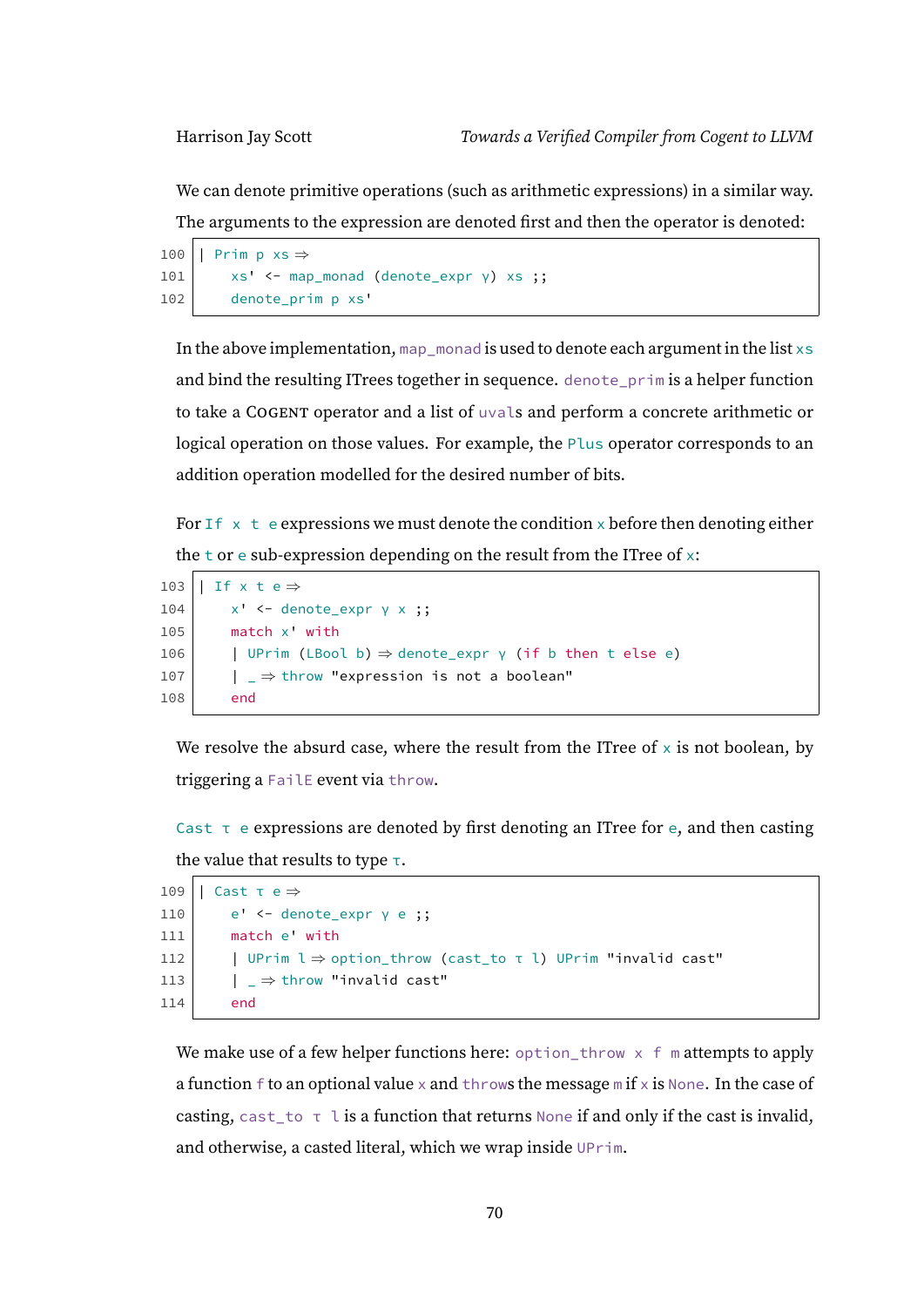Struct literals correspond to a URecord containing a uval for each field.

```
115 | Struct ts xs \Rightarrow116 vs <- map_monad (denote_expr \gamma) xs ;;
117 ret (URecord (combine vs (map type_repr ts)))
```
Each field in  $x$ s is denoted and the resulting ITrees are bound together, as with  $Prim$ . Finally, we build a URecord containing the list of uvals and their type representations.

For memory-based expressions, we handle both unboxed and boxed representations within the same case. The Member and Take operations have similar denotations that make use of a denote\_member helper that returns a uval for the record and a uval for the field.

```
118 | Member e f ⇒ snd <$> denote_member γ e f
119 | Take x f e \Rightarrow120 \vert '(r, m) <- denote_member \gamma \times f;
121 denote_expr (m :: r :: \gamma) e
```
For Member we only care about the second uval, which is the requested field. However, for Take  $x \text{ f}$  e the sub-expression e must be denoted in a new context where the uval corresponding to the record and member are now bound. Now we can look to the implementation of the denote\_member function in Listing [4.9.](#page-76-0)

Listing 4.9: Helper for member denotation (Denotation.v)

```
80 let denote_member (γ : ctx) (e : expr) (f : nat)
81 : itree CogentL0 (uval * uval) :=
82 | r <- denote_expr γ e ;;
83 m \leftarrow match r with
84 | URecord fs \Rightarrow access\_member fs f
85 | UPtr p r \Rightarrow86 m <- trigger (LoadMem p) ;;
87 match m with
88 | Some (URecord fs) ⇒ access_member fs f
89 | \Box \Rightarrow throw "invalid memory access"
90 end
91 | \ \ |\ \ \Rightarrow throw "expression is not a record"
92 end ;;
93 ret (r, m)
```
Like the expression denotation function, this denotation function returns a CogentL0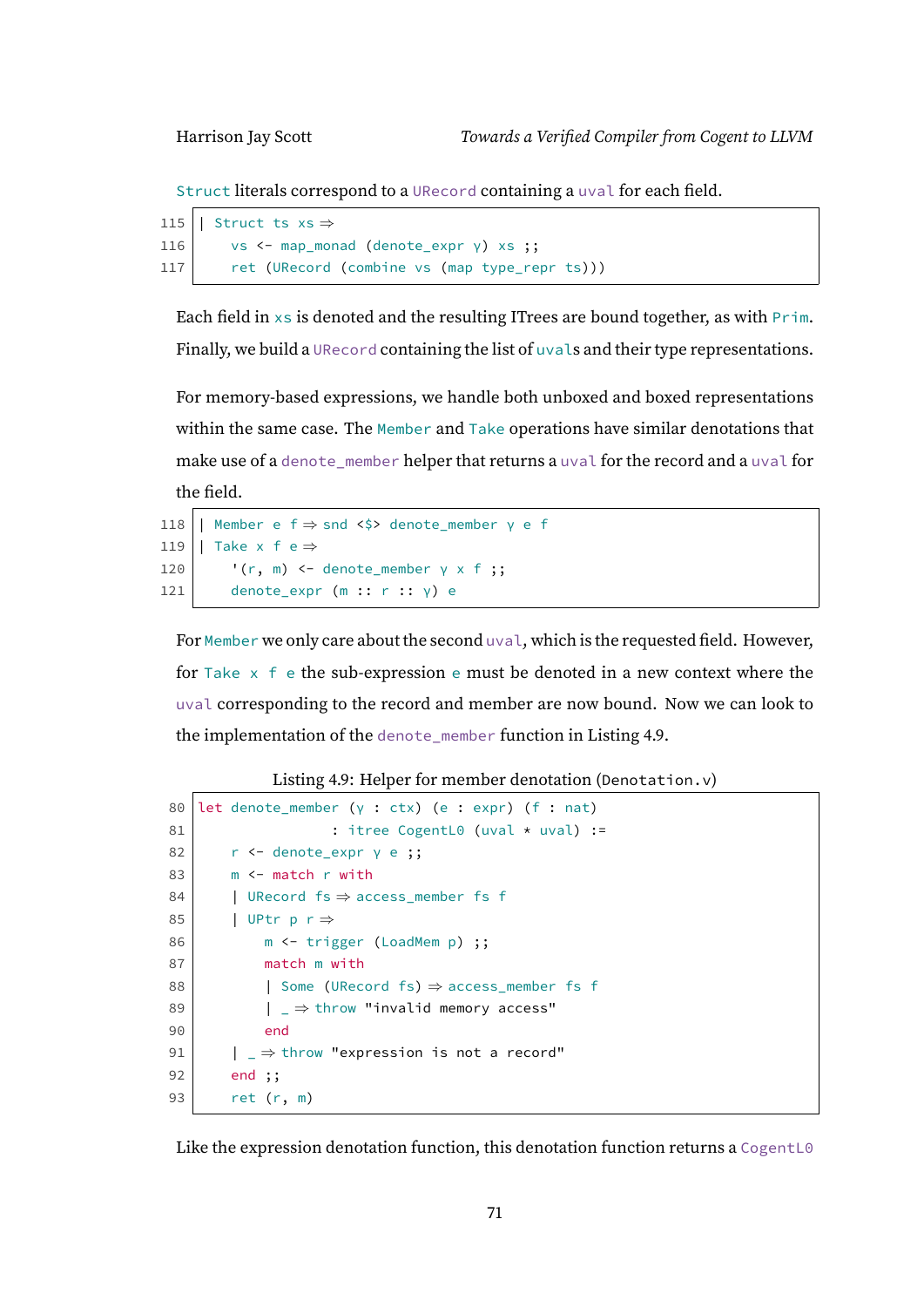ITree, but its result type is a tuple of uval, one for the record and one for the member. First, the record is denoted, and then depending on the form of the result, either unboxed or boxed semantics are used. In the unboxed URecord fs case, we can simply access the member from the list of fields fs. In the boxed UPtr p r case we first trigger a memory event, the LoadMem interaction, to retrieve data at the address p. If the result is a URecord fs we can access the member like in the unboxed case, otherwise we trigger an exception. Finally, the pair of uvals can be returned from the computation.

In Listing [4.10](#page-77-0) we provide the denotation for Put  $x \in \mathbb{R}$  which has a similar structure to denote\_member, dealing with both unboxed and boxed cases.

<span id="page-77-0"></span>

| 122 | Put x f $e \Rightarrow$                                             |
|-----|---------------------------------------------------------------------|
| 123 | $x'$ <- denote_expr $y$ x ;;                                        |
| 124 | $e'$ <- denote_expr $\gamma$ e ;;                                   |
| 125 | $match \times$ with                                                 |
| 126 | URecord $fs \Rightarrow$                                            |
| 127 | rep <- option_throw (nth_error fs f) snd "invalid member access" ;; |
| 128 | ret (URecord (list_upd fs f (e', rep)))                             |
| 129 | UPtr p r ⇒                                                          |
| 130 | $m \leftarrow \text{trigger}$ (LoadMem p) ;;                        |
| 131 | match m with                                                        |
| 132 | Some (URecord fs) $\Rightarrow$                                     |
| 133 | rep <- option_throw (nth_error fs f) snd "invalid member access" ;; |
| 134 | trigger (StoreMem p (URecord (list_upd fs f (e', rep)))) ;;         |
| 135 | $ret$ (UPtr $p r$ )                                                 |
| 136 | $ \Rightarrow$ throw "invalid memory access"                        |
| 137 | end                                                                 |
| 138 | $ \ \_\Rightarrow$ throw "expression is not a record"               |
| 139 | end                                                                 |

Listing 4.10: Denotation of COGENT expressions (Denotation.v)

Before insertion, we need to denote both the record  $\times$  and  $e$ , the value to insert. In the unboxed URecord fs case, insertion is done via using the list\_upd function on fs with the new uval for e. In the boxed case, the record must first be loaded with a LoadMem memory interaction, and then after the field is updated, it is stored by triggering a StoreMem interaction using the new uval, then the pointer uval is returned.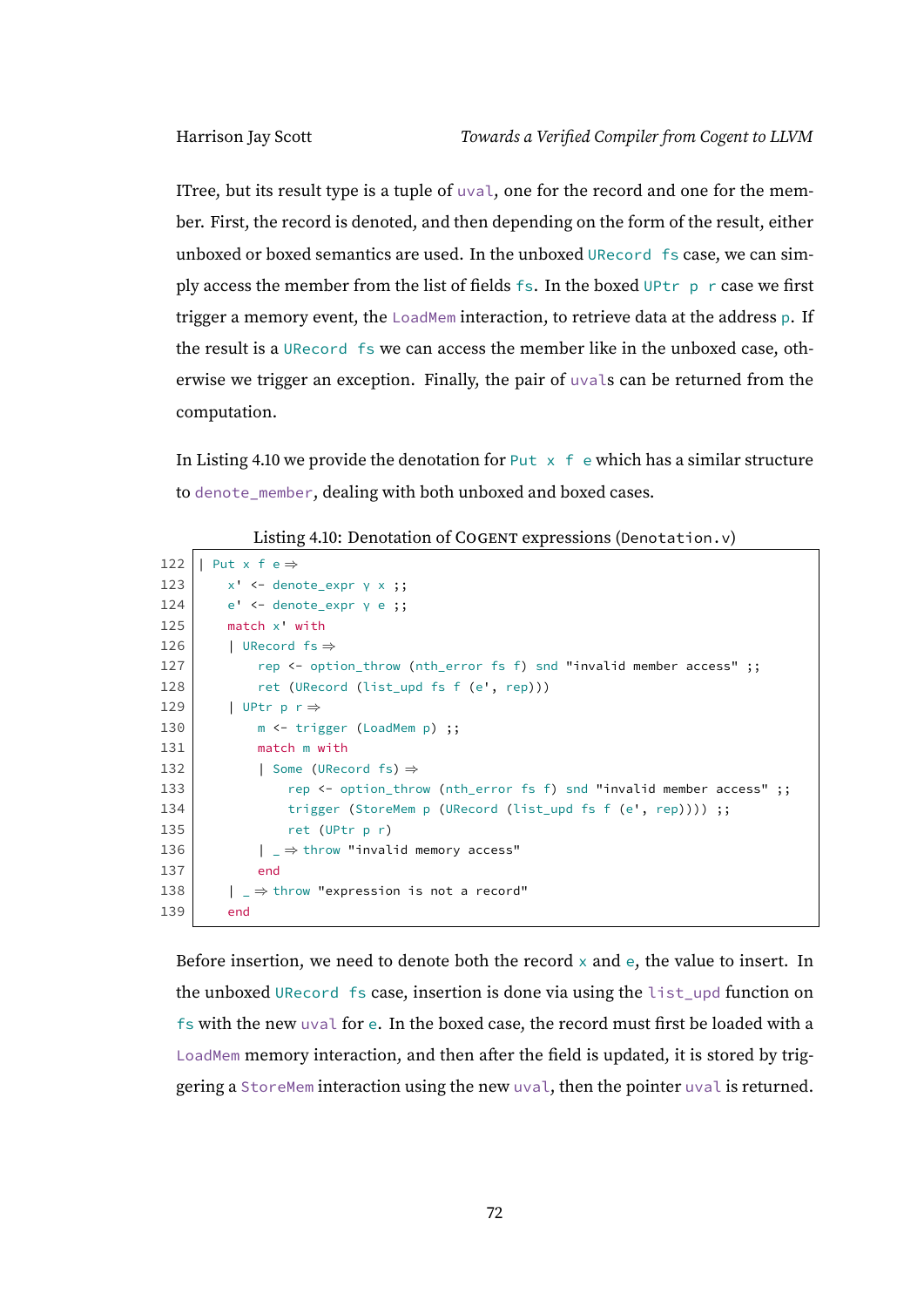Constructing a variant literal is denoted as follows:

```
141 | Con ts t x \Rightarrow142 x' \leftarrow denote_expr \gamma \times ;143 ret (USum t x' (map (fun '(n, t, _) \Rightarrow (n, type_repr t)) ts))
```
The argument  $\times$  is denoted and then some massaging is done to include the correct type representation list for the variant uval.

To promote a variant, we do not need to do anything at all, as it is a no-op in the dynamic semantics of COGENT.

144 | Promote t e  $\Rightarrow$  denote\_expr γ e

Esac and Case have a similar structure, both will denote the sub-expression  $x$  and proceed only if it is a variant uval.

```
145 | Esac \overline{\phantom{a}} x \Rightarrow146 x' \leftarrow denote_expr \gamma \times ;147 match x' with
148 | | USum t v rs \Rightarrow ret v
149 | \Box \Rightarrow throw "expression is not a variant"
150 end
151 | Case x \text{ t m } n \Rightarrow152 x' \leftarrow denote_expr \gamma \times ;153 match x' with
154 | USum t' v rs \Rightarrow155 if t = ? + 1156 then denote_expr (v :: \gamma) m
157 else denote_expr (x' :: y) n
158 \vert \quad \vert = \Rightarrow throw "expression is not a variant"
159 end
```
For Esac if the value is a variant USum  $t \vee$  rs its inhabitant  $\vee$  can be returned directly. With Case, the sub-expression  $m$  is denoted if the tag matches and  $n$  is instead denoted if the tag does not match the variant. In both cases, the context is augmented to bind the inhabitant or the entire variant respectively.

Lastly, function application denotation is done similarly to that of let bindings. For simplicity, we handle the case where a function value is applied directly rather than adding a function uval to wrap un-applied functions inside.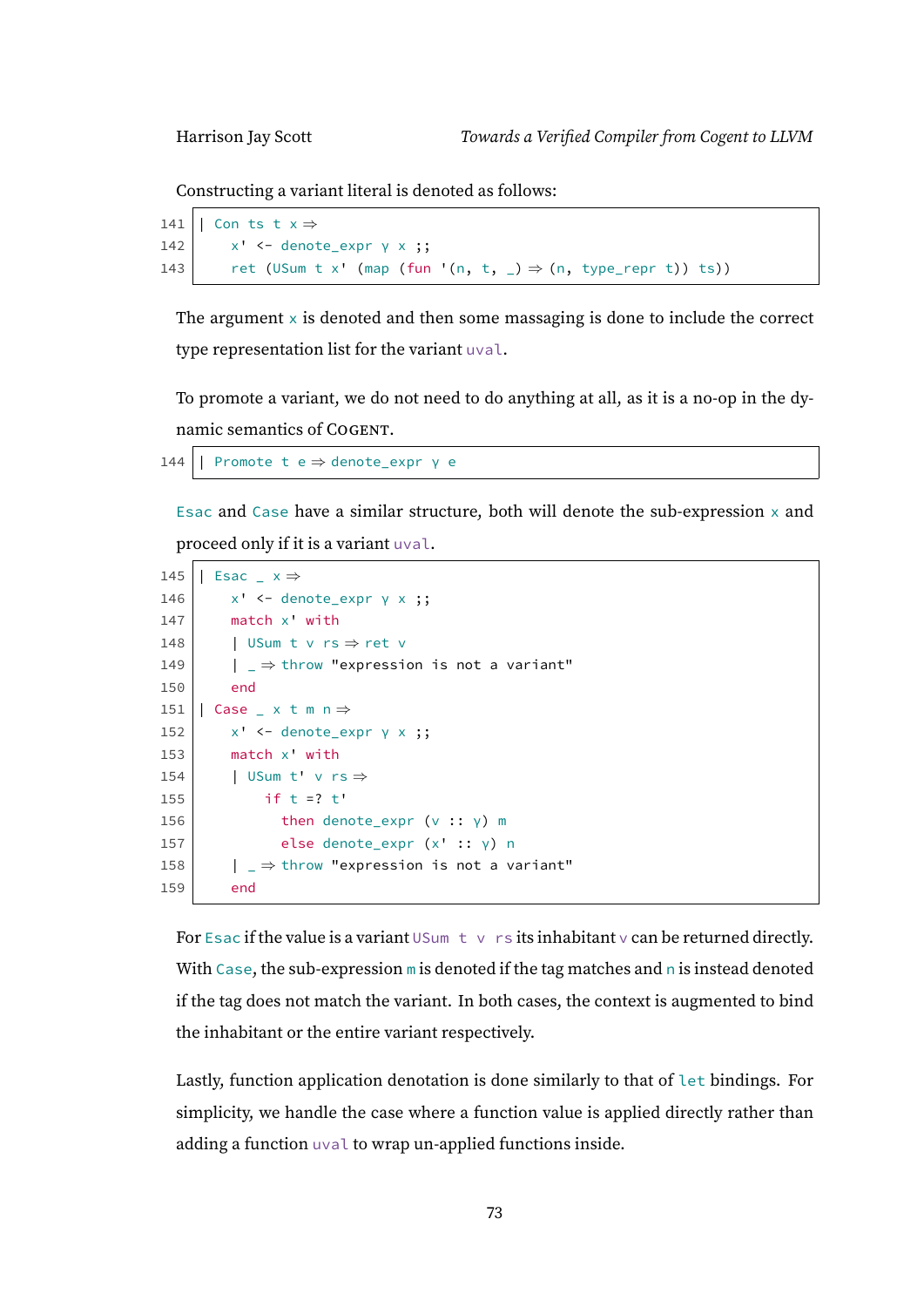```
160 | App (Fun b) a \Rightarrow161 a' \leftarrow denote_expr \gamma a;
162 denote_expr [a'] b
163 | Fun \Rightarrow throw "naked function"
164 | App \angle \Rightarrow throw "expression is not a function"
```
The denotation for App (Fun b) a differs from Let a b as instead of adding the result from the ITree denoting a to the current context, a new context containing only the argument's uval is used to evaluate the function body b. The remaining absurd cases are handled as done previously, using throw.

To use this expression denotation function to denote an entire COGENT program, in Listing [4.11](#page-79-0) we define types for function and program denotation:

Listing 4.11: COGENT program denotation (Denotation.v)

```
167 Definition function_denotation := uval \rightarrow itree CogentL0 uval.
168
169 Definition denote_function (b : expr) : function_denotation :=
170 fun a \Rightarrow denote_expr [a] b.
171
172 Definition program_denotation := alist name function_denotation.
173
174 Definition denote_program (p : cogent_prog) : program_denotation :=
175 map (fun '(FunDef n t rt b) \Rightarrow (n, denote_function b)) p.
```
By representing function denotations as functions returning an ITree - these are known as KTrees [\(Xia et al.,](#page-111-1) [2020\)](#page-111-1), we can denote a function via a lambda that creates a context containing the provided argument for denoting the function body. Therefore, a program's denotation can be represented by a mapping (implemented as an alist) from each top-level function name to its denotation.

#### **Handlers and Interpretation**

Now that we have defined a denotation function for COGENT programs into an ITree containing uninterpreted MemE and FailE events, to complete the definition of the semantics we must provide handlers and interpreters for these events.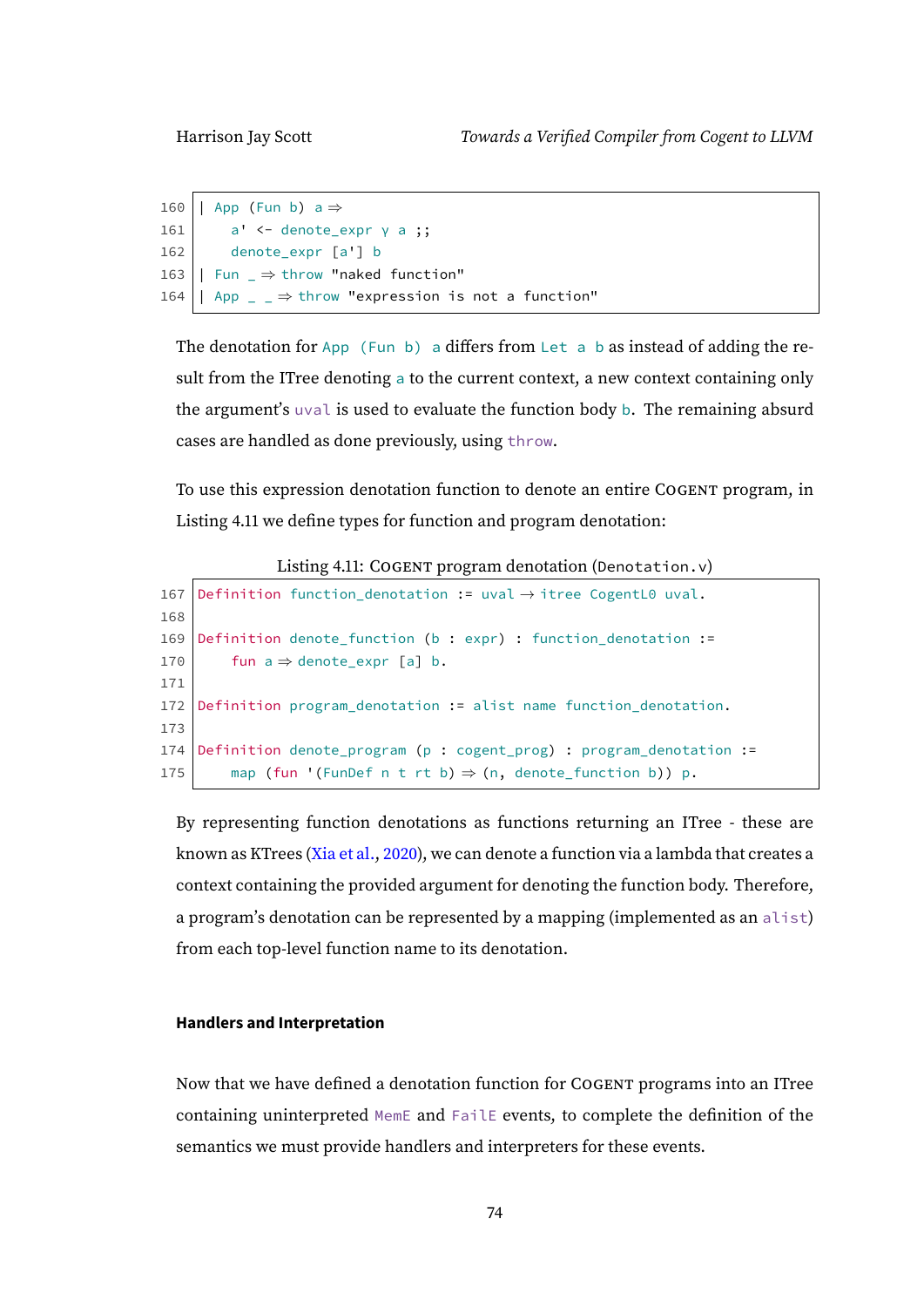We can interpret memory events by modelling memory as an associative map from addresses to uvals in Listing [4.12:](#page-80-0)

Listing 4.12: Concrete implementation of memory (Denotation.v)

```
185 Definition memory := alist addr uval.
186 Definition empty memory : memory := empty.
```
In Listing [4.13](#page-80-1) our handler for MemE events maps load and store interactions to operations in the stateT monad (wrapping an ITree), using memory as our state.

<span id="page-80-1"></span>Listing 4.13: Memory handler (Denotation.v) 190 Definition handle\_mem {E} : MemE ∼> stateT memory (itree E) :=

```
191 \vert fun \vert e \sigma \Rightarrow192 match e with
193 | LoadMem a \Rightarrow ret (σ, alist_find a σ)
194 | StoreMem a u \Rightarrow ret (alist_add a u \sigma, tt)
195 end.
```
If the event e is a LoadMem a interaction, the state  $\sigma$  is left unchanged, and the answer we provide is the result of searching for the address a. Otherwise, for a StoreMem a u interaction, the state is replaced by the result of adding the value u at address a, and the result is the unit literal  $tt$ .

We can use several helper functions provided by the ITree library to construct an interpreter in Listing [4.14](#page-80-2) from CogentL0 to CogentL1 that handles MemE events and leaves FailE events uninterpreted.

Listing 4.14: Memory interpeter (Denotation.v)

```
197 Definition interp_mem : itree CogentL0 ∼> stateT memory (itree CogentL1) :=
198 interp_state (case_ handle_mem pure_state).
```
By separating the pure denotational semantics from the effectful interpretation of ITree events, we are free to replace our memory model in the future without adjusting the denotational semantics. Next in Listing [4.15,](#page-81-0) to handle FailE events, we can use the failT monad to wrap an ITree.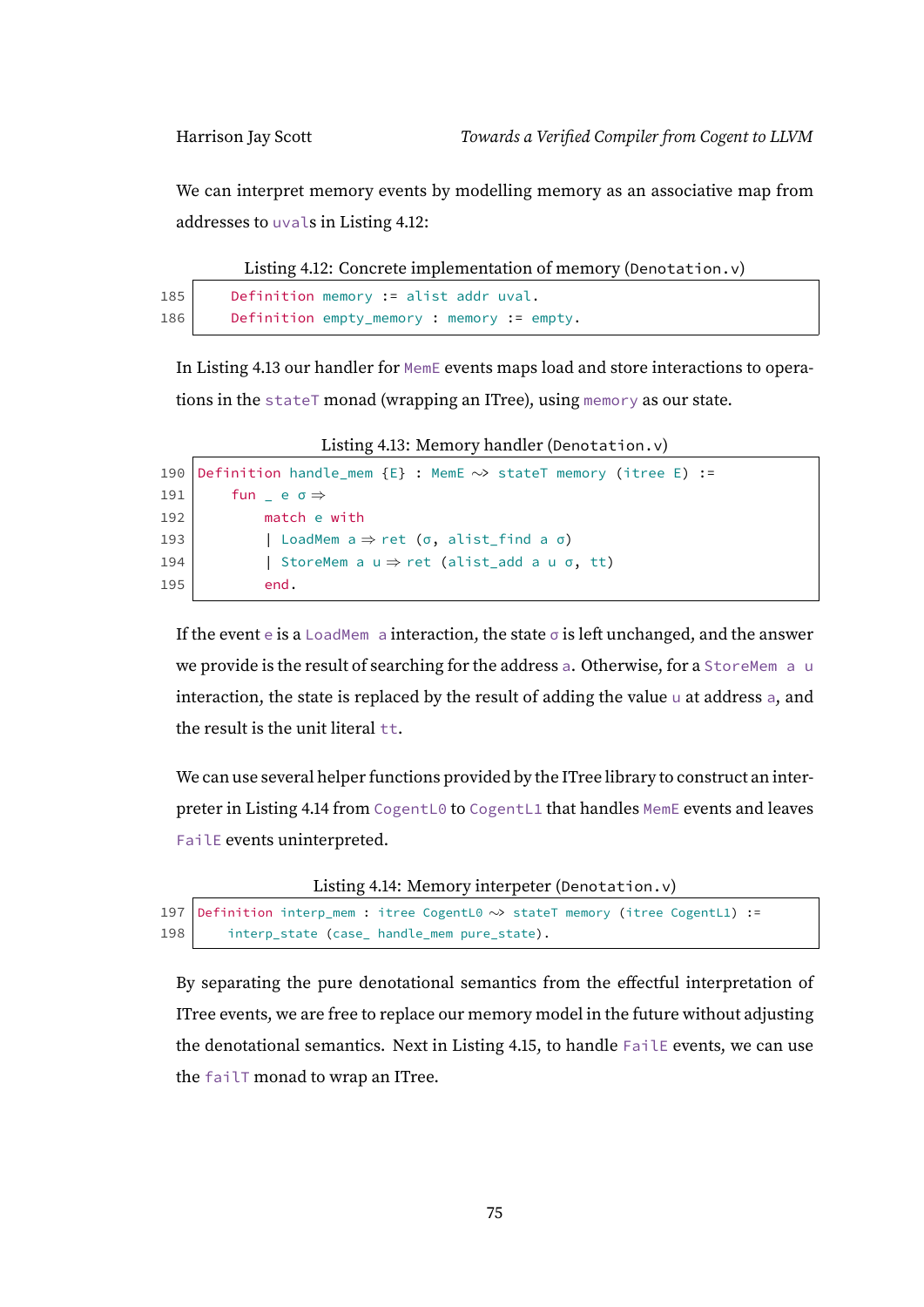Listing 4.15: Failure handler (Denotation.v)

```
200 Definition handle_failure : FailE ∼> failT (itree void1) :=
201 fun '(Throw m) \Rightarrow ret None.
```
Whenever we see a Throw m event we can simply 'terminate' the entire computation via None. The ITree library provides interp\_fail for us, which takes in a handler and create an interpreter for our failure events. Putting both interpretation layers together in Listing [4.16,](#page-81-1) we can interpret all events in a CogentL0 ITree.

Listing 4.16: Combined interpreter (Denotation.v)

```
203 Definition interp_expr {E T} (l0 : itree CogentL0 T) (mem : memory)
204 | : failT (itree E) (memory * T) :=
205 let l1 := interp_mem l0 mem in
206 let l2 := interp_fail handle_failure l1 in
207 | translate inject_signature l2.
```
The final line allows this interpreter to return a result in an arbitrary event universe  $E$ using the inject\_signature function from HELIX.

To interpret an entire COGENT program, we need to specify the entry function and argument to interpret with.

Listing 4.17: Program interpreter (Denotation.v)

```
209 Definition interp_cogent {E} (p : program_denotation) (fn : name)
210 (a : uval) (mem : memory)
211 : failT (itree E) (memory \star uval) :=
212 match alist find fn p with
213 | Some f \Rightarrow interp_expr (f a) mem
214 | None \Rightarrow ret None
215 end.
```
Listing [4.17](#page-81-2) gives the top-level interpretation of a COGENT program denotation. If the semantics are defined, the result will be Some  $(m, r)$ , a pair of the final memory state m and the function's return value r, otherwise, the result will be None.

Lastly, we define a top-level runner function for COGENT in Listing [4.18.](#page-82-0) run\_cogent combines both the denotation of a program and the interpretation of the resulting ITree starting from a particular memory state.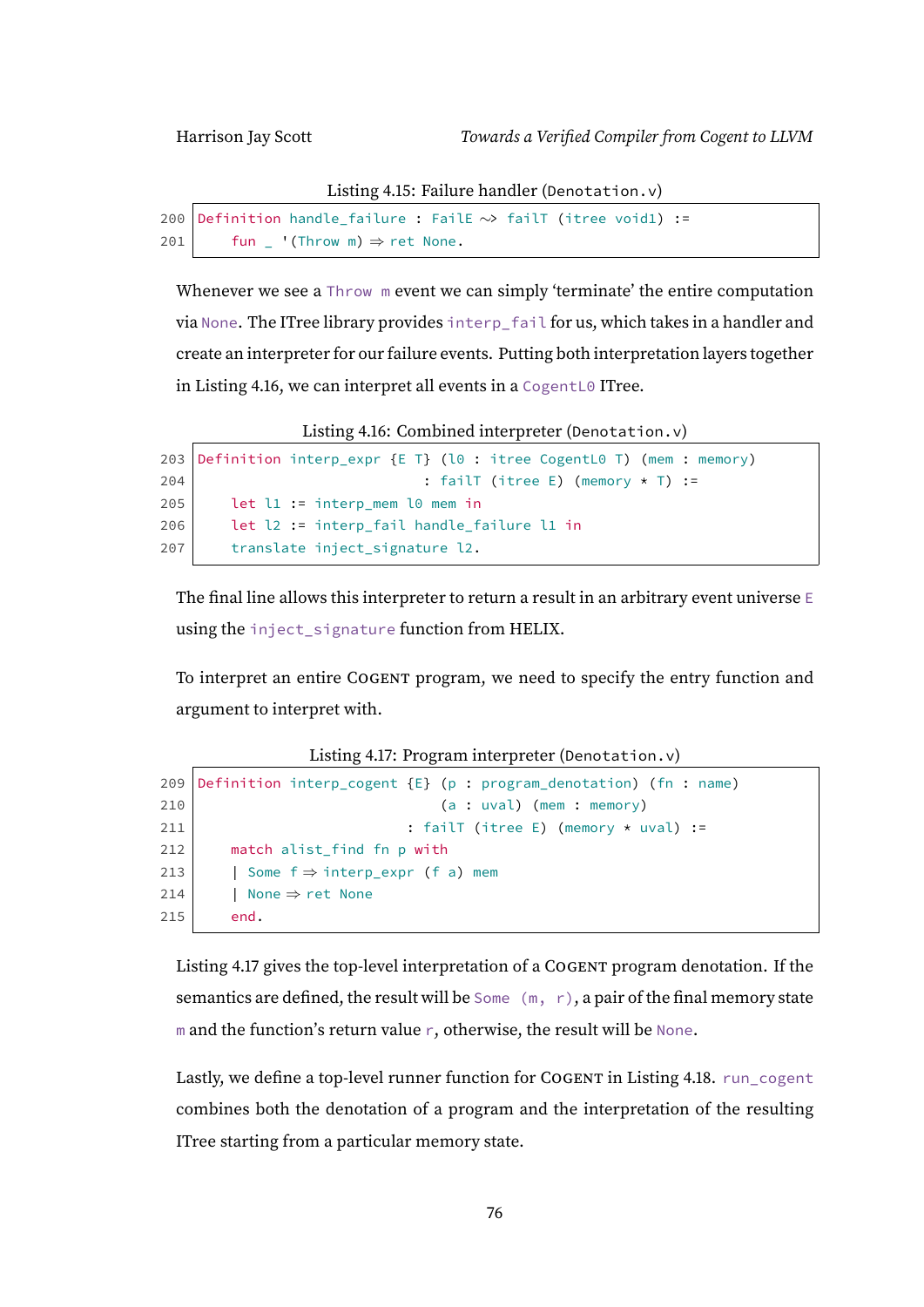Listing 4.18: Program runner (Denotation.v)

```
316 Definition run_cogent (p : cogent_prog) (fn : name) (a : uval)
317 : failT (itree void1) (memory \star uval) :=
318 interp_cogent (denote_program p) fn a empty_memory.
```
#### **4.2.3 An Interpreter for Free**

The ITrees library functions are executable via code extraction [\(Xia et al.,](#page-111-1) [2020\)](#page-111-1), meaning that we can extract the Coq definitions for the ITree semantics for COGENT to Haskell code similar to how the compiler implementation was extracted in Section [3.2.2.](#page-61-0) This allows us to develop an interpreter in Haskell for COGENT using the semantics developed in the previous section with very little additional effort.

After we have extracted the interpreter code to Haskell, the resulting Haskell module contains the run\_cogent function from Listing [4.18.](#page-82-0) To reach the result we need to step through the ITree, ignoring Tau transitions, until a Ret r is reached. This will contain the result  $r$  which is a tuple containing the expression's value and final memory state of the program after interpretation. If during our steps we encounter a Vis node, which represents an uninterpreted event, we can abort the interpreter since this should not happen. In the case of the current COGENT semantics, all events will already have been dealt with via our memory and failure handlers so this case will not occur in practice. However, it could be valuable to defer the interpretation of some new events, such as debugging or FFI calls, so they can be concretely interpreted via Haskell code instead. Listing [4.19](#page-82-1) defines step, based upon the OCaml ITree interpreter from VIR [\(Zakowski et al.,](#page-111-0) [2021\)](#page-111-0) which implements the ITree evaluation sequence described above.

```
Listing 4.19: Stepping through an ITree (WithCoq.hs)
```

```
81 step :: Itree () (Maybe t) \rightarrow Maybe t
82 step t = case observe t of
83 TauF t \rightarrow step t
84 RetF r \rightarrow r85 VisF e k \rightarrow error "uninterpreted call"
```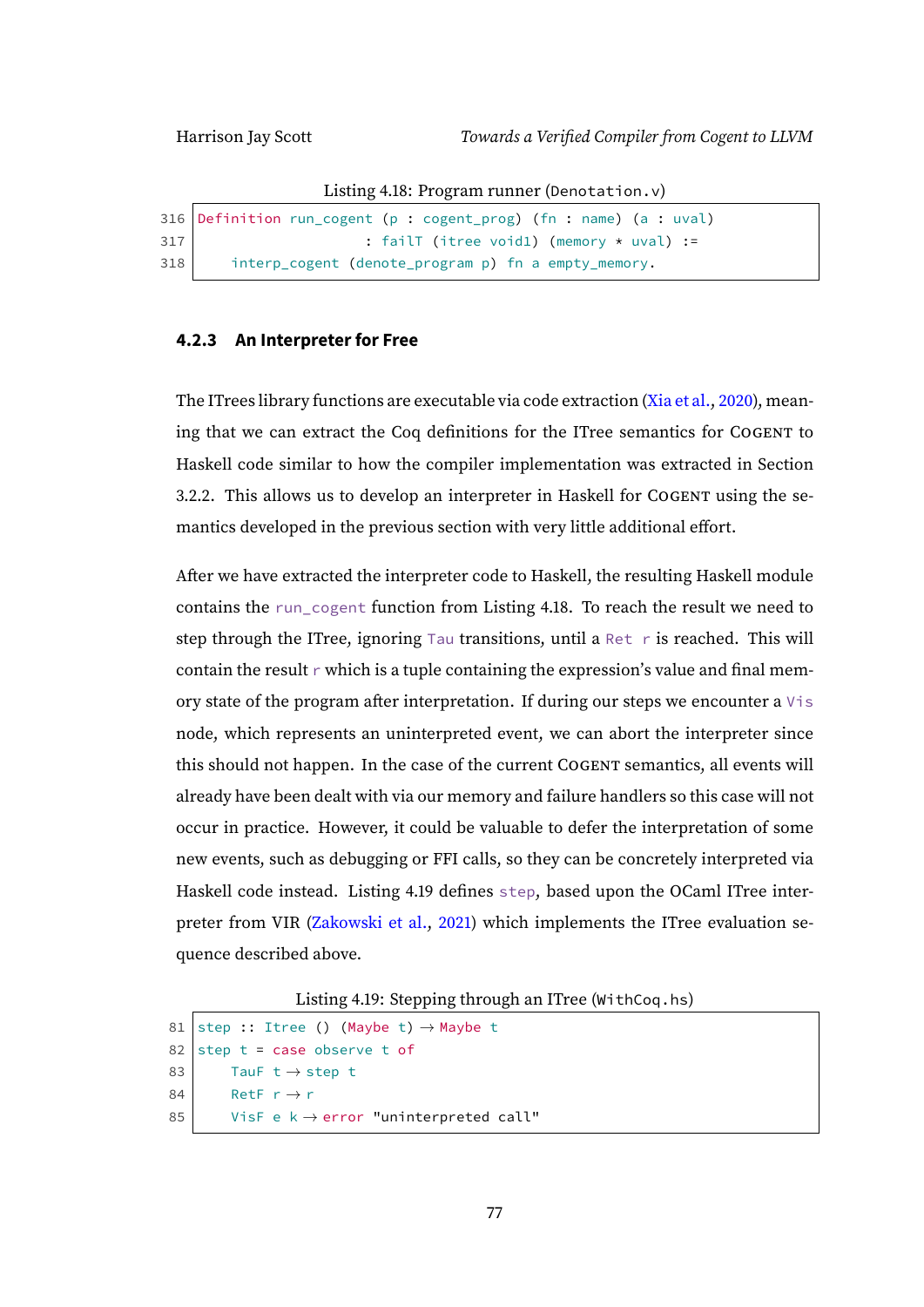Our Haskell driver code also defines interpWithCoq which converts the Haskell COGENT AST to the extracted AST before passing it to run\_cogent, and finally steps through it to produce a result.

```
Listing 4.20: Top-level interpreter (WithCoq.hs)
```

```
73 interpWithCoq :: [C.Definition TypedExpr VarName VarName] \rightarrow IO ()
74 interpWithCoq monoed =
75 case step (run_cogent (convCogentAST monoed) "main" UUnit) of
76 Just (mem, res) \rightarrow do
77 putStrLn ("Memory: " ++ show mem)
78 putStrLn ("Result: " ++ show res)
79 Nothing \rightarrow hPutStrLn stderr "Invalid semantics"
```
The implementation in Listing [4.20](#page-83-0) starts from an empty memory state, execution entry is via the main function, and its parameter is  $($ ), but there is no technical limitation preventing us from allowing the user to specify these three things. Our new compiler flag --coq-interp performs this ITree interpretation for the main function of a specified COGENT program.

#### **4.3 Future Formalisation Work**

In this section, we highlight two interesting future areas of work that build upon the ITree semantics for COGENT: a refinement proof between our denotational ITree semantics and the big-step update semantics, and ITree semantics for recursive and abstract functions.

#### **Relation to Existing Semantics**

For us to achieve end-to-end assurance for any proofs involving the new ITree semantics forCOGENT, we would have to prove that the new semantics are a refinement of the existing update semantics. Such a proof would involve showing that for any COGENT program that evaluates in the ITree semantics, the same COGENT program evaluates to the same result and memory state using the update semantics.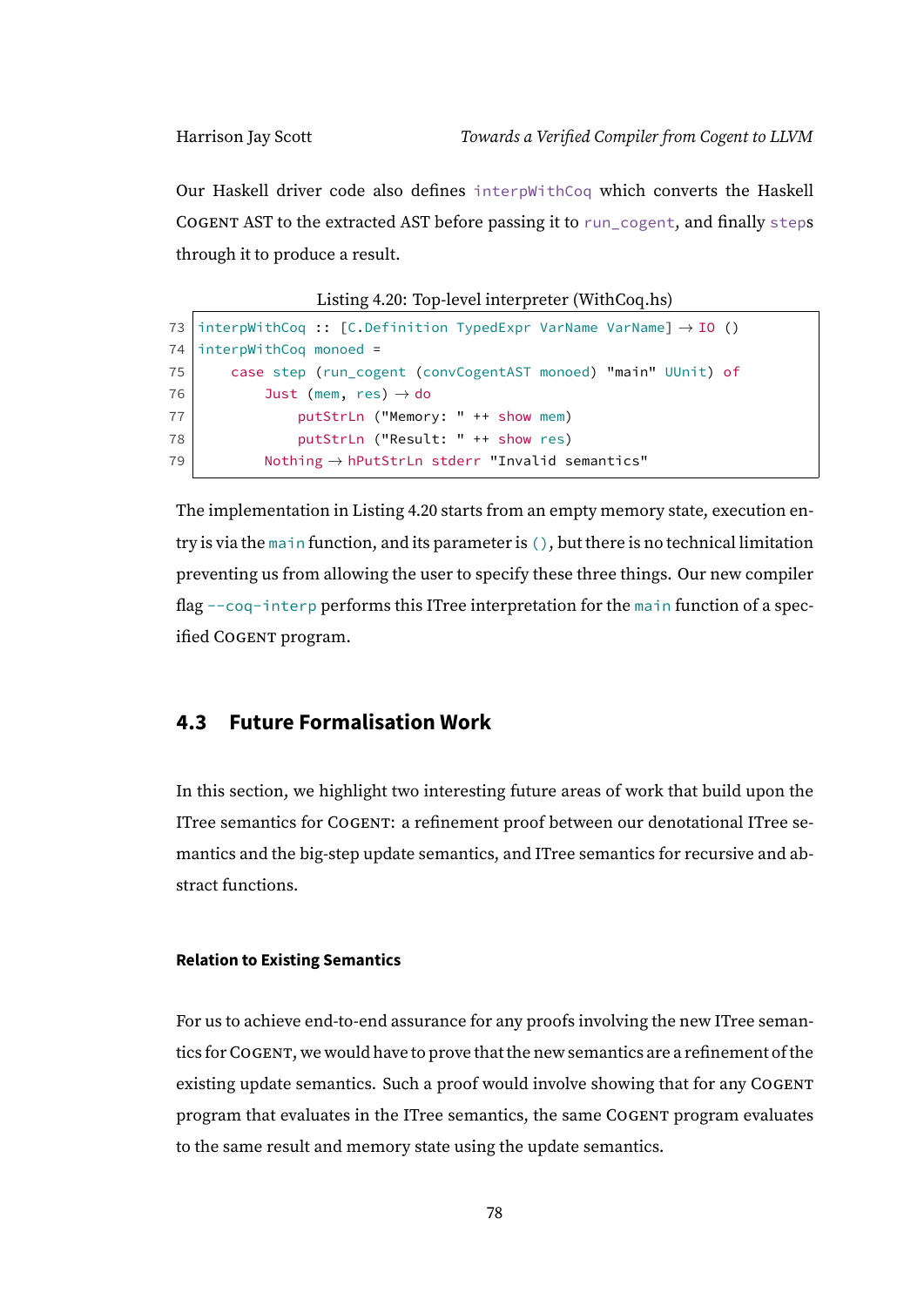

<span id="page-84-0"></span>Figure 4.1: COGENT to LLVM-IR end-to-end verification

This refinement proof is currently difficult as the update semantics of COGENT is formalised in Isabelle/HOL and the ITree semantics is formalised in Coq. To proceed with the proof, either semantics would need to be ported to the other proof assistant, neither being a trivial task. There are also a few differences between the COGENT deep embedding in Isabelle/HOL and the deep embedding implemented in Coq for this project, namely:

- A different treatment of functions and addresses
- The representation of literals as arbitrary-length integers
- Differing implementations for the n-bit operations on these integers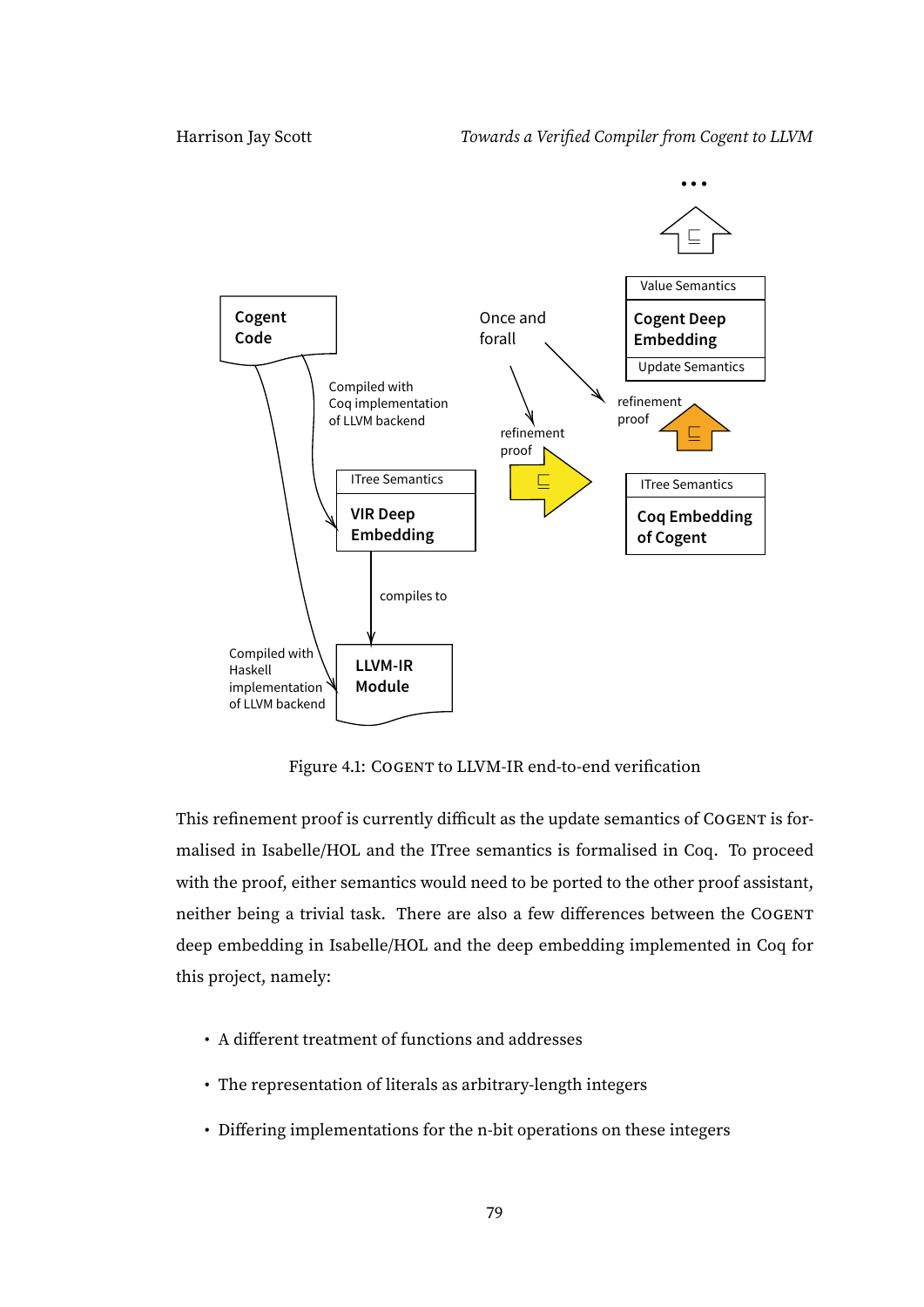• Inclusion of variant type information for Esac and Case

The Coq deep embedding of COGENT will likely need to be adjusted to match the Isabelle/HOL deep embedding for this refinement proof to go smoothly. This proof corresponds to the orange refinement step in Figure [4.1](#page-84-0) below. Chapter [5](#page-90-0) introduces our initial work for the yellow refinement proof between the ITree semantics of VIR (see Section [4.4\)](#page-88-0) and COGENT.

#### **Semantics for Recursion and Abstract Functions**

It is possible to extend COGENT's ITree semantics to allow for (mutually) recursive function calls, as well as external calls to abstract functions, by adding new events and handlers. These events were not integrated with the current formalisation as they complicate verification but are included here as an example of how ITree constructs can be used to expand our new semantics for COGENT.

First, functions and abstract functions can be given uval representations, like in the Isabelle/HOL update semantics.

Listing 4.21: Function values

```
1 Inductive uval : Set :=
2 ...
3 | UFunction (fn : name)
4 | | UAFunction (fn : name).
```
<span id="page-85-0"></span>Our new function call event would be defined as in Listing [4.22.](#page-85-0)

Listing 4.22: Function call events

```
6 Variant CallE : Type \rightarrow Type :=
7 \mid Call (f : uval) (a : uval) : CallE uval.
8 \mid AbsCall (f : uval) (a : uval) : CallE uval.
```
The two interactions represent internal and external function calls separately. Both accept a function value f, an argument value a, and yield a result.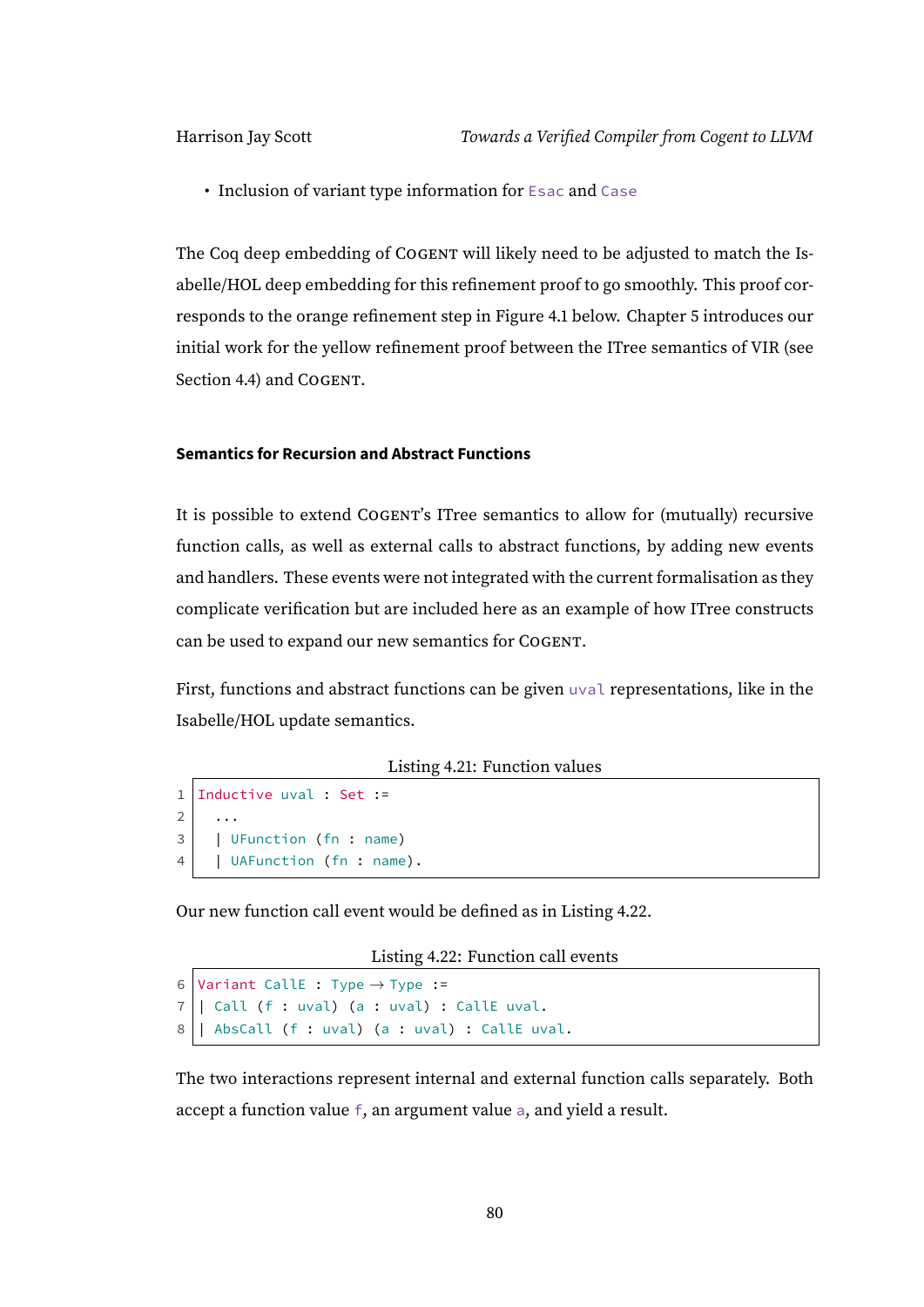A handler for function calls can lookup functions in a program by their name and call the corresponding ITree function, and abstract functions could be looked up similarly. An example Coq definition for this handler is given in Listing [4.23.](#page-86-0)

|  | Listing 4.23: Handling function calls |  |  |  |
|--|---------------------------------------|--|--|--|
|--|---------------------------------------|--|--|--|

```
10 Definition program_denotation := alist name function_denotation.
11 Definition abstract_functions := alist name function_denotation.
12
13 Definition handle_call (p : program_denotation) (abs : abstract_functions)
14 | : CallE ∼> itree CogentE :=
15 \vert fun \vert e \Rightarrow16 match e with
17 | Call (UFunction fn) a \Rightarrow18 match alist find fn p with
19 | Some f' \Rightarrow f' a
20 | None \Rightarrow throw ("unknown function " ++ fn)
21 end
22 | AbsCall (UAFunction fn) a \Rightarrow23 match alist find fn abs with
24 | Some f' \Rightarrow f' a
25 | None \Rightarrow throw ("unknown abstract function " ++ fn)
26 end
27 \vert \quad \rangle \Rightarrow throw "expression is not a function"
28 end.
```
Since function calls may be recursive, in Listing [4.24](#page-86-1) we use the mrec combinator provided by the ITrees library [\(Xia et al.,](#page-111-1) [2020\)](#page-111-1) to apply the above handler to an entire program denotation, starting from a specified entry function.

Listing 4.24: Interpreter for programs with function calls

```
30 Definition interp_call (p : program_denotation) (abs : abstract_functions)
31 (entry_f : uval) (entry_a : uval) : itree CogentL1 uval :=
32 | mrec (handle_call p abs) (Call entry_f entry_a).
```
To implement abstract\_functions, an ITree denotation function would be required for each abstract function. It is quite easy to model a pure COGENT function as an ITree using the code of Listing [4.25.](#page-86-2)

Listing 4.25: Defining abstract functions using Coq functions

```
1 Definition cogent_fun : Type := uval \rightarrow uval.
2
3 Definition model_cogent_fun (cf : cogent_fun) : function_denotation :=
```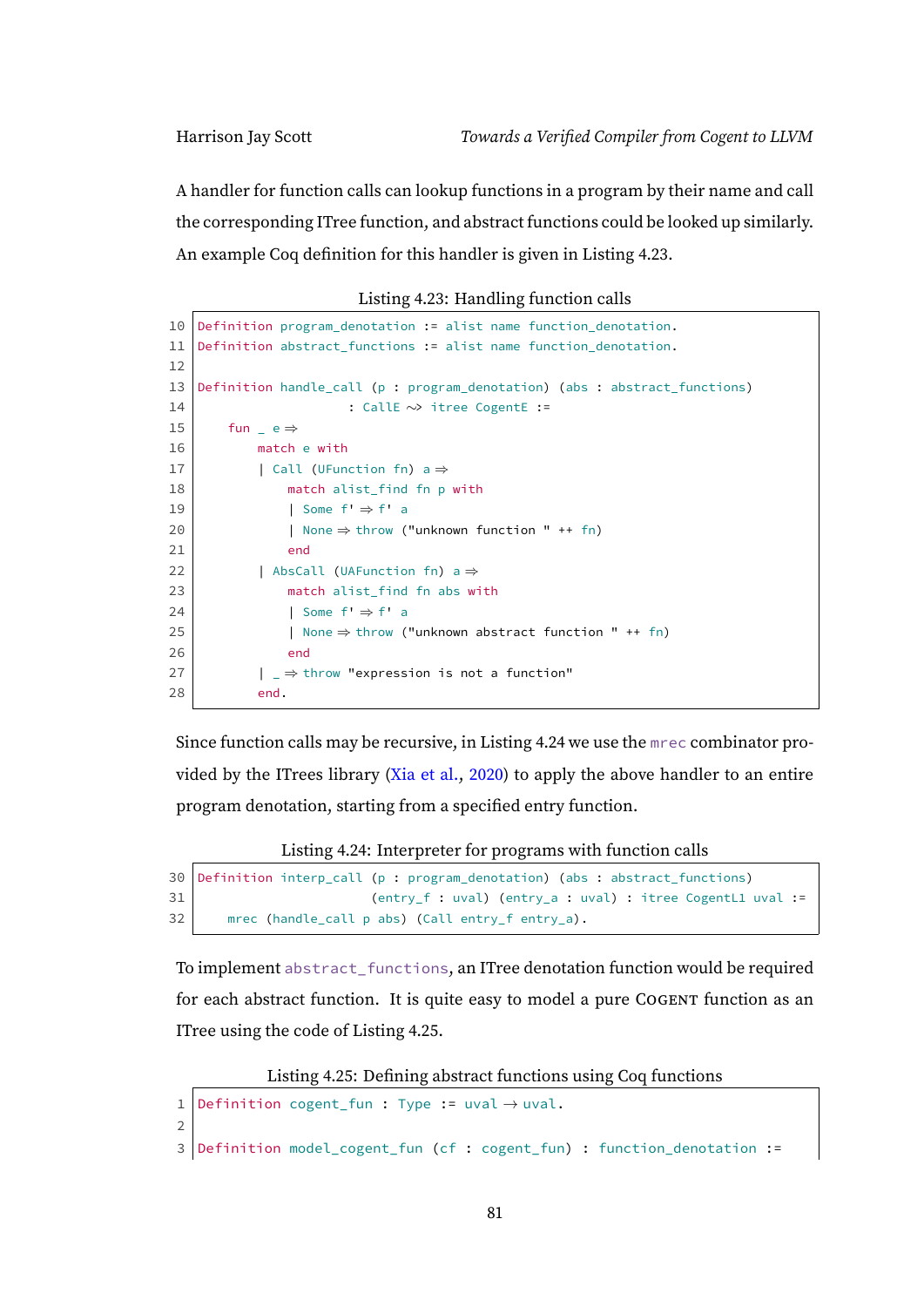```
4 fun a \Rightarrow ret (cf a).
5
6 Definition abstract_id := model_cogent_fun (fun a \Rightarrow a).
```
In this example, we model the identity function, but any  $u \vee a1 \rightarrow u \vee a1$  function that is implementable inside Coq would work here. Hence there is the possibility to model abstract functions via shallowly embedded Coq functions.

It may also be desirable to model abstract functions directly via ITree implementations. For example, to model an abstract function that interacts with memory, or to allow abstract functions to call back into COGENT functions or other abstract functions. This level of expressiveness can be achieved by implementing these computations directly as ITrees. For example, in Listing [4.26](#page-87-0) we model a function that calls back into a COGENT function called do with a decremented U32 argument.

Listing 4.26: Defining abstract functions using ITrees

```
1 Definition abstract_dec : function_denotation :=
2 fun a \Rightarrow3 match a with
4 | UPrim (LU32 x) \Rightarrow5 trigger (Call (UFunction "do") (UPrim (LU32 (x - 1))))
6 | \Rightarrow throw "type error"
7 end.
```
The existing definitions make writing these functions cumbersome, but it would be possible to include various operators and functions that make writing uval functions easier.

A final idea is that we could even defer the handling of abstract function calls until inside the extracted interpreter. This would require representing Call and AbsCall as different events, with Call events interpreted but AbsCall events left unhandled in the final interpretation layer. This would allow abstract functions to be implemented in Haskell rather than in Coq. However, it is unclear how a correctness proof would proceed with uninterpreted effects remaining in the COGENT ITree.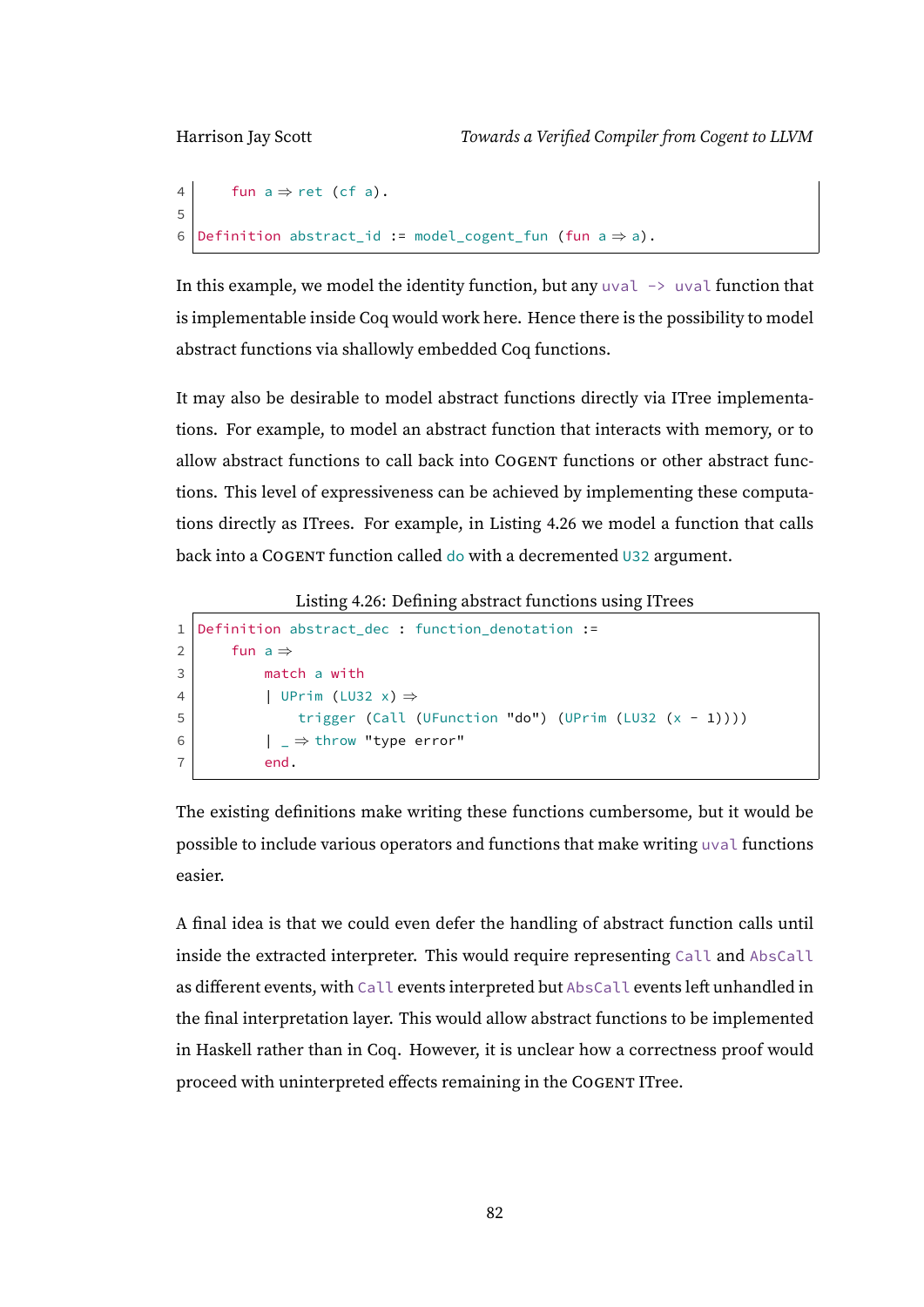#### <span id="page-88-0"></span>**4.4 VIR: Interaction Tree Semantics for LLVM**

VIR formalises a substantial subset of the LLVM IR using ITrees and event handlers [\(Zakowski et al.,](#page-111-0) [2021\)](#page-111-0).

#### **Dynamic Values**

VIR's semantics manipulates a set of dynamic values, those of interest to us are 1-, 8-, 32-, and 64-bit integers (16-bit integers are unsupported). Memory addresses are represented by an abstract type, and structure types are also given dynamic values in VIR [\(Zakowski et al.,](#page-111-0) [2021\)](#page-111-0).

#### **Events**

VIR programs trigger a variety of events [\(Zakowski et al.,](#page-111-0) [2021\)](#page-111-0):

- Global state events for reading and writing to global variables
- Local state events for reading and writing to local variables
- Local stack events for handling environments during function calls
- Memory events including frame manipulation, loads and stores, allocation, pointer computation, and pointer casts
- Internal function call events for calling to other VIR functions
- External call events for calling into to non-VIR code
- Intrinsic call events to use LLVM Intrinsic functions
- Non-determinism events to model non-deterministic features of LLVM-IR
- Undefined behaviour events to model LLVM-IR's undefined behaviour
- Failure events for dynamic errors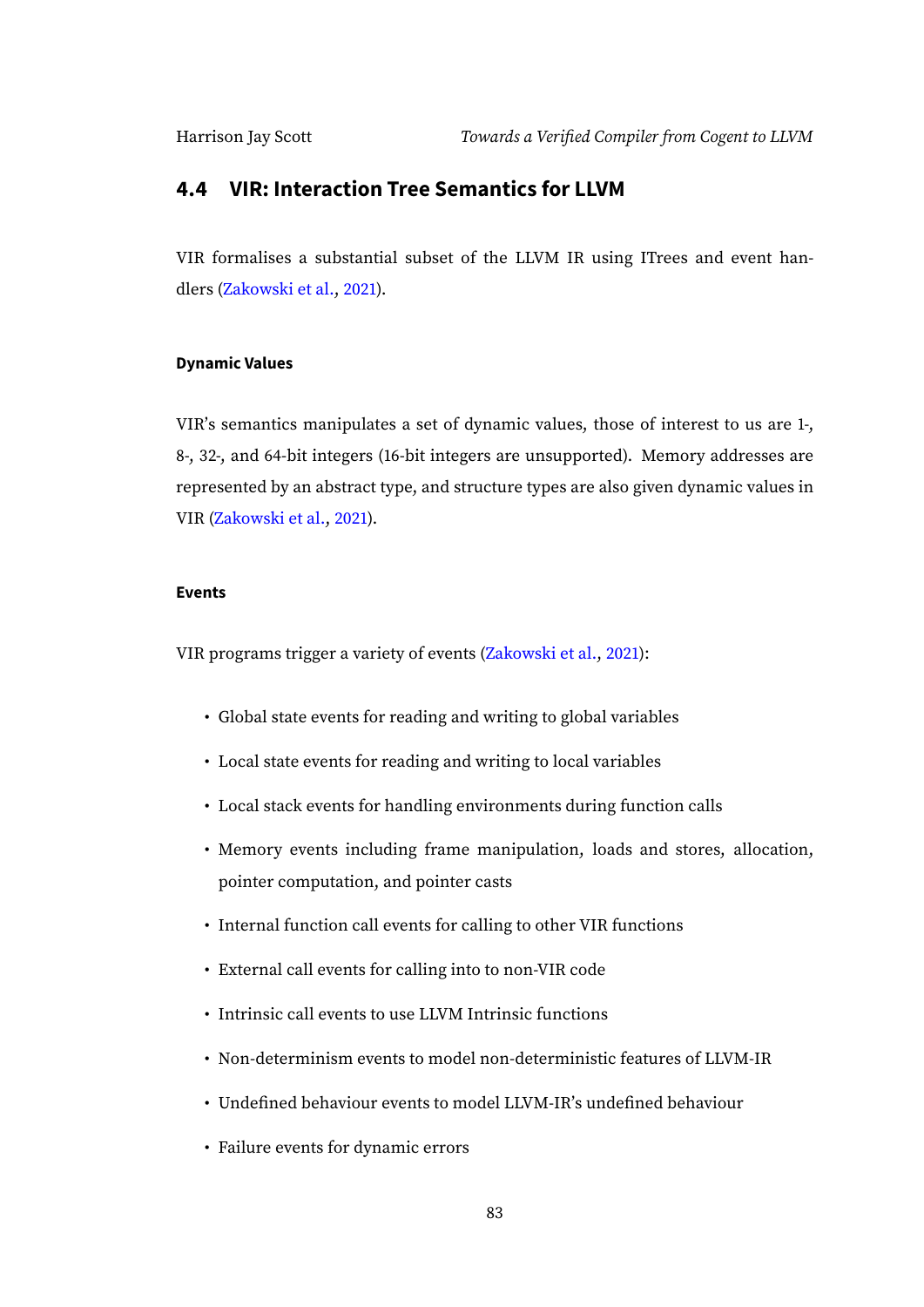#### **Program Denotation**

VIR programs are represented as ITrees via various levels of denotation functions [\(Za](#page-111-0)[kowski et al.,](#page-111-0) [2021\)](#page-111-0). The top-level denotation function transforms an MCFG into an ITree containing VIR events. The denotation of expressions may trigger global or local read events when global and local variables are mentioned. Simple instructions are denoted based on their operation and then a local write is triggered to store the result. Memory instructions will trigger additional memory or undefined behaviour events. Calling a function will trigger a function call event or an intrinsic call event depending on the identity of the function called. The denotation of a terminator involves returning either a value or a block label to jump to. A list of blocks is considered an open CFG, which can be denoted by providing the entry block label and the predecessor block label. The iter ITree combinator is used to loop through the control flow as it jumps between these blocks until an external jump or ret terminator is encountered. Phi-nodes are also denoted at this stage in parallel using the predecessor block label provided. A closed CFG can be denoted by creating an open CFG of its blocks, providing the entry block id, and ensuring that at the end of its control flow a value is returned rather than a block label. Finally, an MCFG can be denoted by using the mrec combinator to mutually resolve internal function calls, and dispatch external function call events when an unknown function is encountered.

#### **Interpretation**

The events in a VIR ITree are handled at various levels of interpretation [\(Zakowski](#page-111-0) [et al.,](#page-111-0) [2021\)](#page-111-0). Level 0 is the denotation of VIR into an ITree that contains all VIR events. At Level 1 intrinsics have been interpreted, at level 2 global environment events are interpreted, at level 3 local environments are interpreted, then the memory model is interpreted at level 4. Following this, the remaining undefined behaviour and nondeterministic events can be interpreted propositionally (as a set of possible behaviours) or as interpreted in a way suitable for execution by picking a behaviour.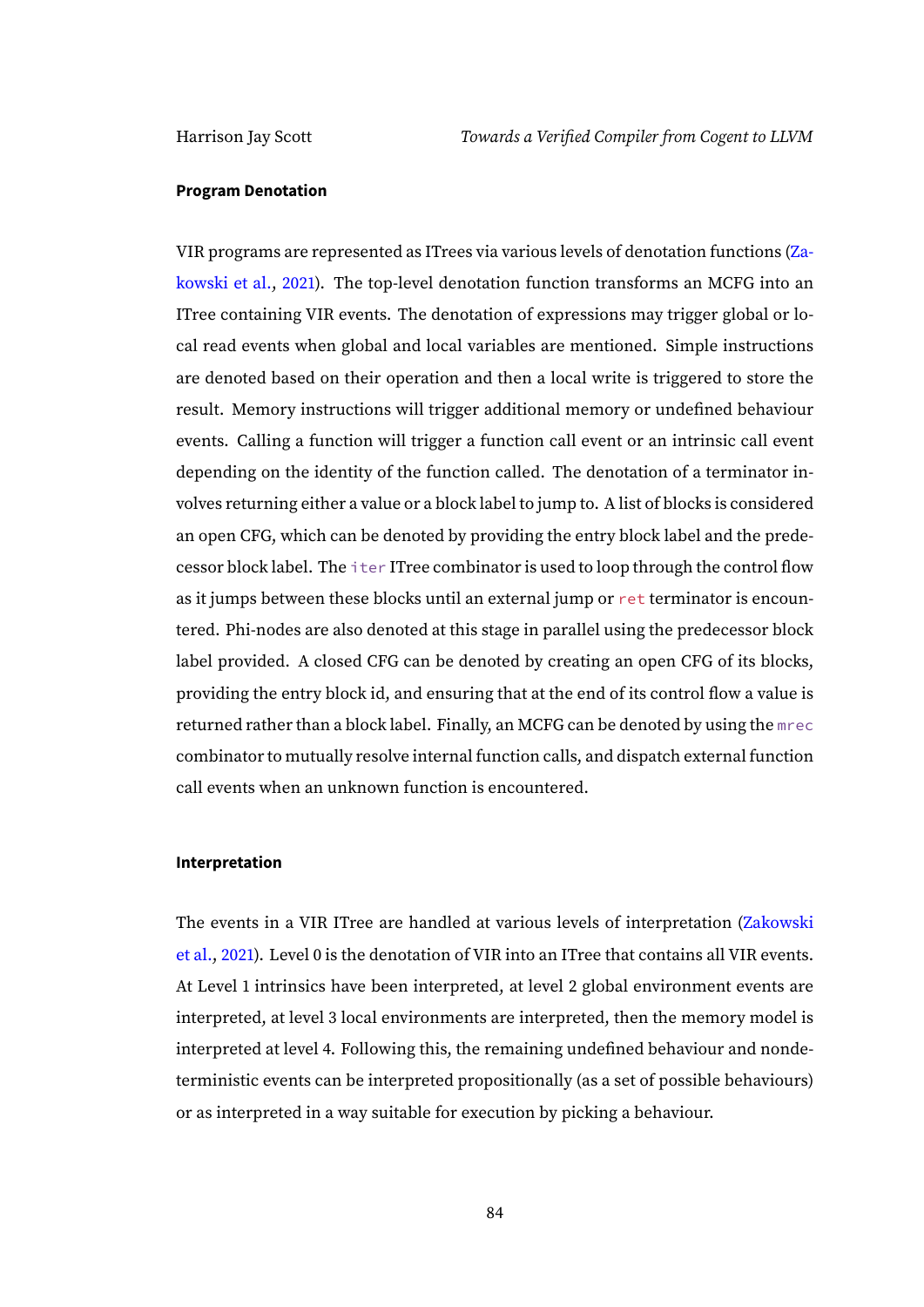## <span id="page-90-0"></span>**Chapter 5**

# **Compiler Verification**

The final contribution for this thesis is the development of definitions and lemmas that can ultimately be used to formally verify the LLVM backed of COGENT in Coq. We will start with an overview of the approach and then study the current formulations of the invariants and relations that will be used throughout the proof. This chapter concludes with a summary of proof progress so far, which currently only covers the base cases of the expression correctness induction proof. We have started with the easier features of COGENT, whereas the more involved aspects such as variants and their operations are beyond the scope of the current verification efforts. Our partial work on the simpler inductive cases, including Let and Member is promising but also incomplete.

#### **5.1 Approach**

Our approach follows the style of the proofs of the HELIX compiler, as it is currently the only suitable example of a verified compiler to VIR [\(Zaliva,](#page-111-2) [2020\)](#page-111-2). Since the Coq implementation of the COGENT compiler shares a similar structure to HELIX's FHCOL to VIR compiler, we have identified various lemmas and definitions that are useful for our formal verification.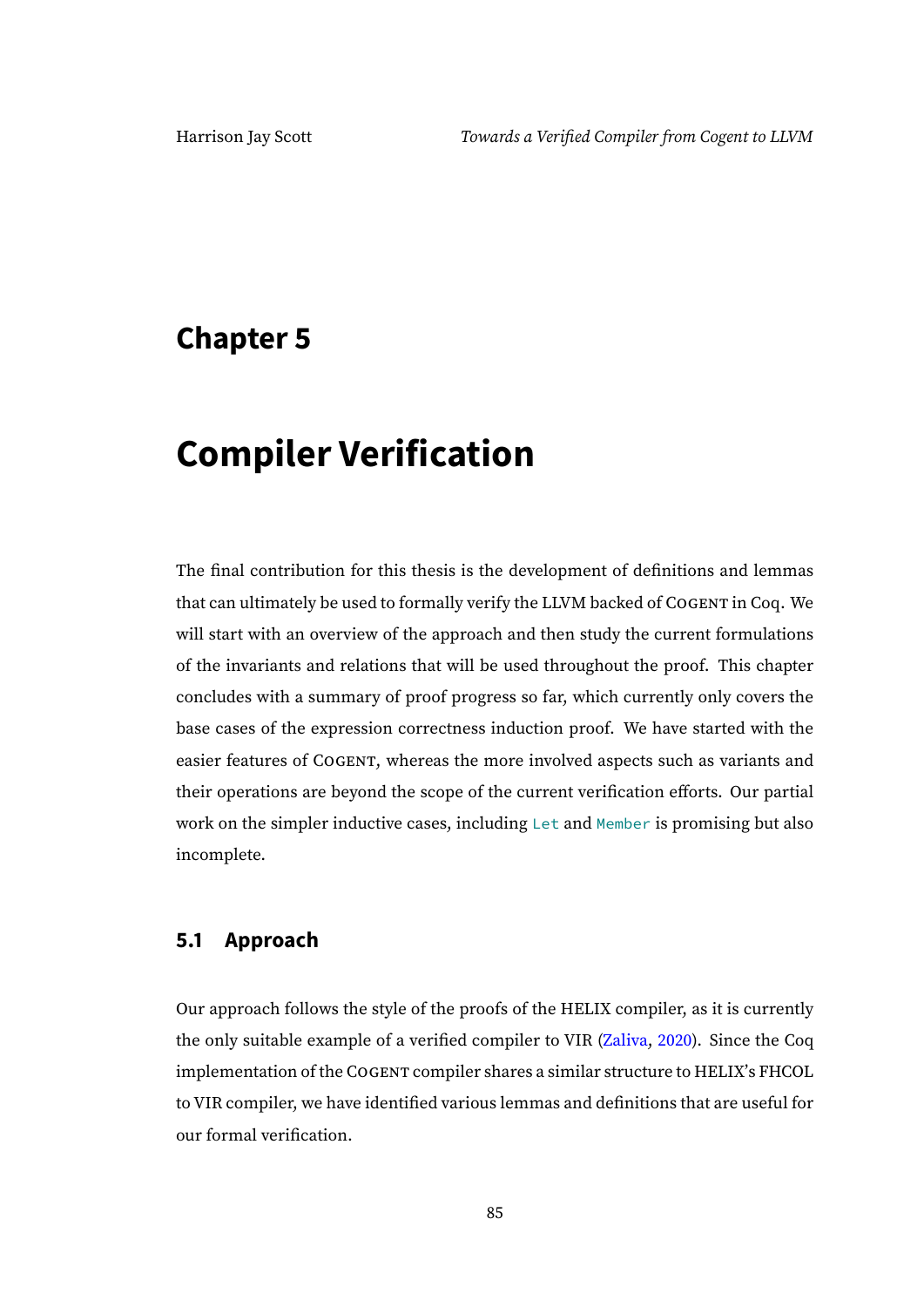#### **5.1.1 Compiler Correctness**

<span id="page-91-0"></span>Our top-level theorem for the COGENT compiler is stated in Listing [5.1.](#page-91-0)

Listing 5.1: Top-level compiler correctness theorem

```
1 Theorem compiler_correct :
2 forall (c : cogent_prog) (ll : llvm_prog),
3 compile_cogent c = inr ll \rightarrow4 eutt R (semantics_cogent c) (semantics_llvm ll).
```
The theorem compiler\_correct states that for any COGENT program c that successfully compiles to an LLVM program  $\mathfrak{u}$ , the resulting ITrees of the semantics of both programs should be equivalent. Currently, we adopt the HELIX approach for toplevel correctness, where semantics\_cogent and semantics\_llvm interpret aCOGENT and VIR program from a fixed entry point starting with empty memory, but it can be generalised to start from any related pair of states and entry points. The notion of equivalence used here is equivalence up-to Tau (eutt) as it involves ignoring Tau nodes when comparing the two ITrees. The relation R, which remains to be defined, relates COGENT and VIR states. One known component of R will relate the memory state of COGENT to VIR using the memory relation outlined in Section [5.1.3.](#page-93-0)

A consequence of this top-level theorem is that an always-failing compiler would be considered to be correct. To combat this, it would serve us well to prove that the compiler will be successful whenever the input program is well-formed. In order to define the notion of well-formedness, it may be necessary to formalise COGENT's type system in Coq, which is well beyond the scope of this thesis.

To prove the top-level correctness theorem we first need to prove that single COGENT expressions compile to suitably equivalent VIR blocks. Before we can state the expression correctness theorem, various definitions that must be introduced.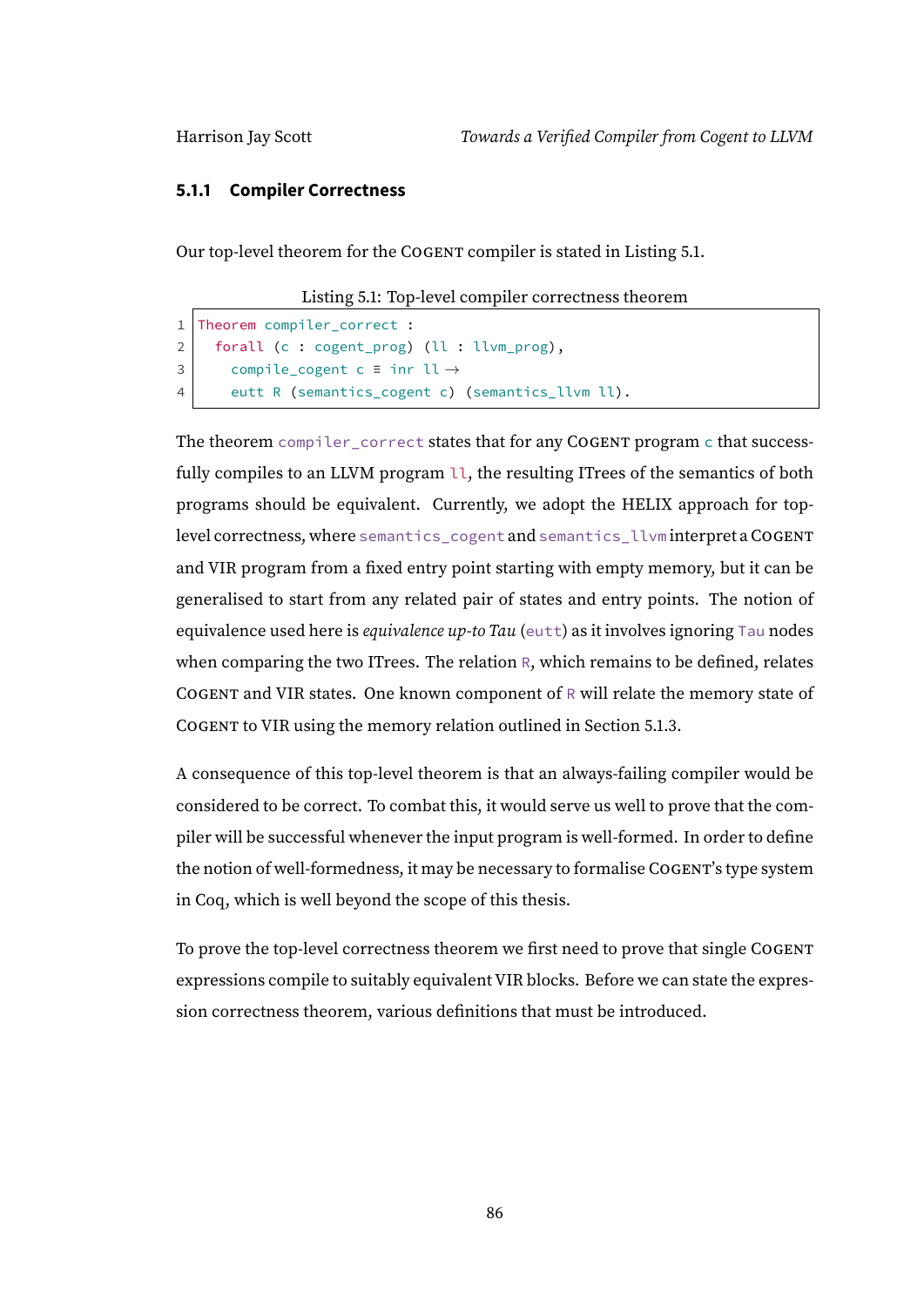#### **5.1.2 Value Relation**

To relate the semantic values of COGENT and VIR we define a value conversion from COGENT uvals to VIR uvalues, defined in Table [5.1.](#page-92-0) Each case is straightforward except the variant case has not yet been defined. Pointers are converted trivially thanks to our use of the VIR memory model for our addresses.

| Cogent uval     | VIR uvalue                                           |
|-----------------|------------------------------------------------------|
| UPrim (LBool b) | UVALUE_I1 (Int1.repr (if $b$ then 1 else 0))         |
| UPrim (LU8 w)   | UVALUE_I8 (Int8.repr w)                              |
| UPrim (LU32 w)  | UVALUE_I32 (Int32.repr w)                            |
| UPrim (LU64 w)  | UVALUE_I64 (Int64.repr w)                            |
| UUnit           | UVALUE_I8 (Int8.repr 0)                              |
| UPtr a r        | UVALUE_Addr a                                        |
| URecord us      | UVALUE_Struct ((convert_uval . fst) < $\Diamond$ us) |

<span id="page-92-0"></span>Table 5.1: Value equivalence table (convert\_uval)

By implementing this the Coq function convert\_uval, we can define a relation correct\_result between COGENT values and VIR values in their respective semantics. This relation, given in Listing [5.3,](#page-93-1) is more complicated as our COGENT value may need to be related to a constant or a local/global register in VIR. Inspired by HELIX, we can handle both cases at the same time by evaluating an intermediate VIR value against its current context [\(Zaliva,](#page-111-2) [2020\)](#page-111-2). The VIR context consists of memory (memV), a local context (1) and a global context (g) [\(Zakowski et al.,](#page-111-0) [2021\)](#page-111-0). To evaluate the intermediate result  $i = (im_t | v_{pe}, im_v a]$  we use the expression in Listing [5.2.](#page-92-1)

```
Listing 5.2: Evaluating a single expression in a VIR context
```

```
1 interp_cfg (
2 translate exp_to_instr (
3 denote_exp
4 (Some (typ_to_dtyp [] (fst i)))
5 (convert_typ [] (snd i))))
6 g l memV
```
If the resulting ITree is equivalent to a single Ret node containing the same state and a VIR value obtained by apply convert\_uval to ourCOGENT value, then the result can be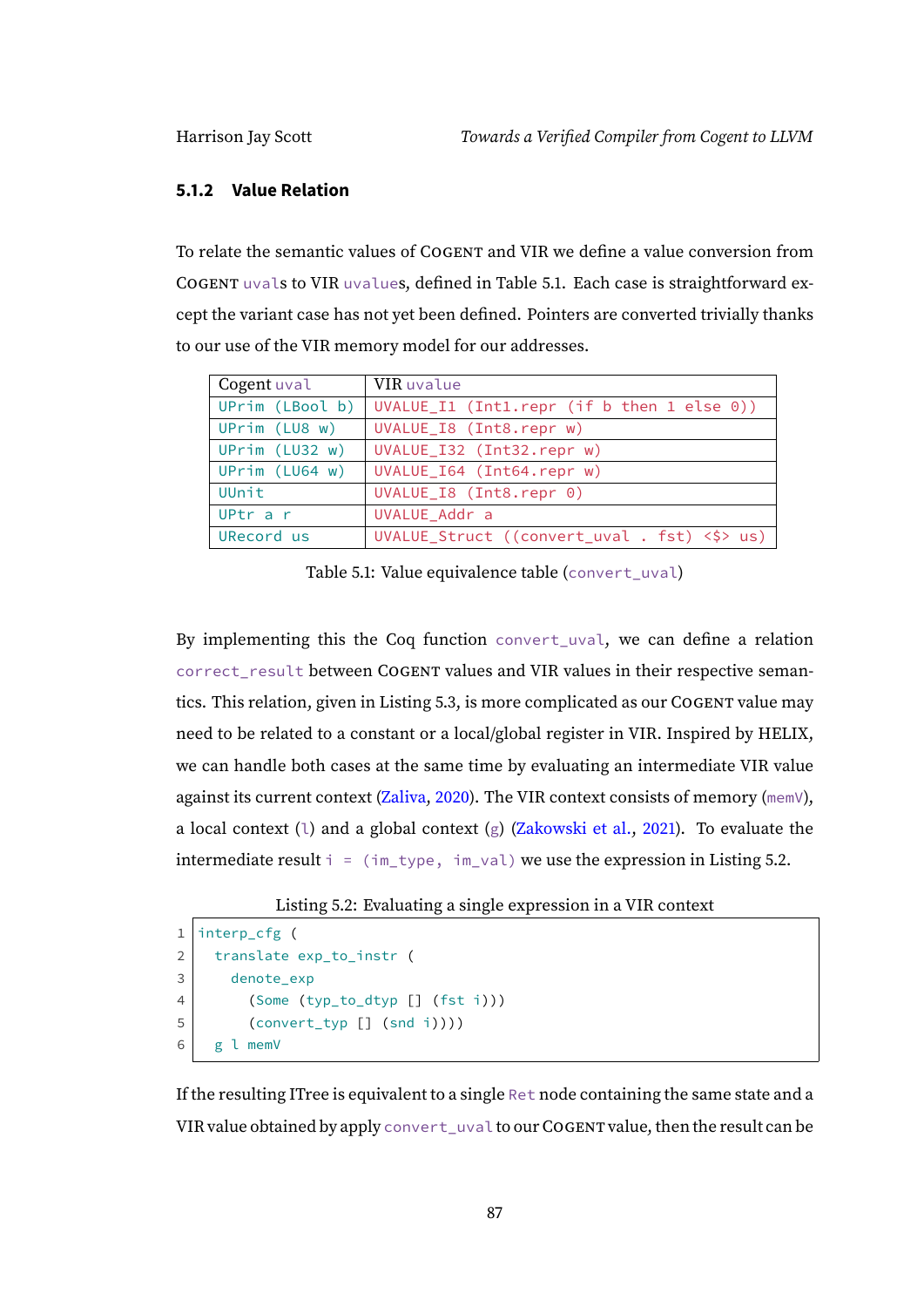considered correct. We can build the ITree as Ret (memV,  $(l, (g, \text{convert\_uval } u)))$ ) and compare using the  $\approx$  ITree equivalence operator [\(Xia et al.,](#page-111-1) [2020\)](#page-111-1).

Additionally, we can strengthen this condition: instead of considering only the current local context (1), like HELIX, we require that this equivalence holds in any local context  $\iota$  sufficiently similar to  $\iota$  [\(Zaliva,](#page-111-2) [2020\)](#page-111-2). We consider a context to be sufficiently similar if it does not modify locals (line 5) or variables (line 6) that were touched between the initial and final compiler states s1 and s2. To implement these restrictions the HELIX definitions of local scope preserved and Gamma preserved are used. Listing [5.3](#page-93-1) contains our final value relation that relates a COGENT uval to a VIR intermediate i using a VIR context (memV,  $(1, g)$ ) and compiler states s1 and s2.

Listing 5.3: Result checking

```
1 Definition correct_result (γ : ctx) (s1 s2 : IRState) (u : uval) (i : im)
2 : config cfg \rightarrow Prop :=
3 fun '(memV, (l, g)) \Rightarrow4 forall l',
5 local_scope_preserved s1 s2 l l' \rightarrow6 Gamma preserved γ s1 l l' \rightarrow7 interp_cfg
8 (translate exp_to_instr (
9 denote_exp (Some (typ_to_dtyp [] (fst i))) (convert_typ [] (snd
                i))))
10 g l' memV ≈
11 Ret (memV, (l', (g, convert_lval u))).
```
#### <span id="page-93-0"></span>**5.1.3 Relating Memory**

Now that we can relate individual values, we once again look to HELIX to gain inspiration for our COGENT-VIR memory relation. For every in-scope COGENT variable, we would like the corresponding value in the compiler state to be correct. Additionally, if any of our in-scope variables are a pointer, we want to compare the COGENT and VIR memory states. Our memory invariant in Listing [5.4](#page-94-0) handles both these cases.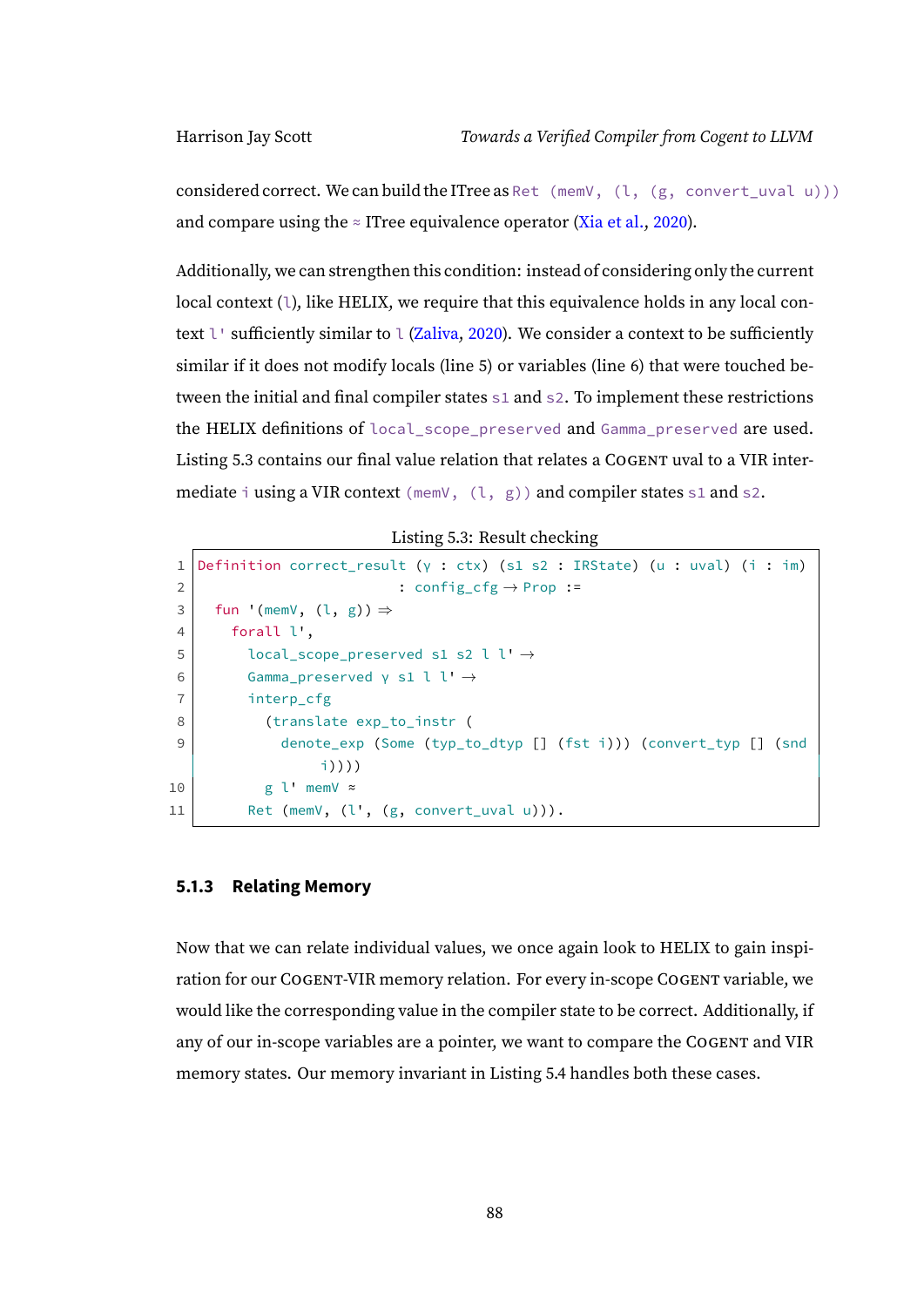Listing 5.4: Relating memory

<span id="page-94-0"></span>

|                | Definition memory_invariant ( $\gamma$ : ctx) (s : IRState) : Rel_cfg := |
|----------------|--------------------------------------------------------------------------|
| $\overline{2}$ | fun (memC : config_cogent) '(memV, $(l, g)$ ) $\Rightarrow$              |
| 3              | forall $(n : nat)$ $(i : im)$ $(u : uval)$ ,                             |
| $\overline{4}$ | nth error $y$ n = Some $u \rightarrow$                                   |
| 5              | nth error $\Gamma$ ( s) n = Some $i \rightarrow$                         |
| 6              | correct_result $\gamma$ s s u i (memV, $(l, g)$ ) $\wedge$               |
| $\overline{7}$ | (forall a r, $u \equiv$ UPtr a r $\rightarrow$ exists v,                 |
| 8              | alist_find a memC $\equiv$ Some $\vee \wedge$                            |
| 9              | forall i, get_array_cell memV a i (convert_repr r)=                      |
| 10             | inr (convert uval $v$ )).                                                |

We use alist\_find on line 8 to look up the pointer's address a inside the COGENT memory memC to retrieve the stored value v. Because we use the same addresses as VIR, we can check that same address inside the VIR memory model (accessed using get\_array\_cell) to see if it contains an equivalent representation. As part of the VIR memory lookup, we need to convert the COGENT representation type r to a corresponding VIR dtyp using a function defined in Table [5.2.](#page-94-1)

<span id="page-94-1"></span>

| Cogent repr      | VIR dtyp                           |
|------------------|------------------------------------|
| RPrim Bool       | DTYPE_I 1                          |
| RPrim (Num U8)   | DTYPE I 8                          |
| RPrim (Num U32)  | DTYPE_I 32                         |
| RPrim (Num U64)) | DTYPE_I 64                         |
| UUnit            | DTYPE_I 8                          |
| UPtr a r         | DTYPE_Pointer                      |
| RRecord rs       | DTYPE_Struct (map convert_repr rs) |

Table 5.2: Representation type equivalence table (convert\_repr)

#### **5.1.4 Invariants**

We are now equipped to define a state invariant state\_invariant over compiler and COGENT/VIR memory states. Currently, our state invariant in Listing [5.5](#page-95-0) checks that the compiler state is well-formed and the memory is correctly related as per the memory\_invariant covered in the previous section.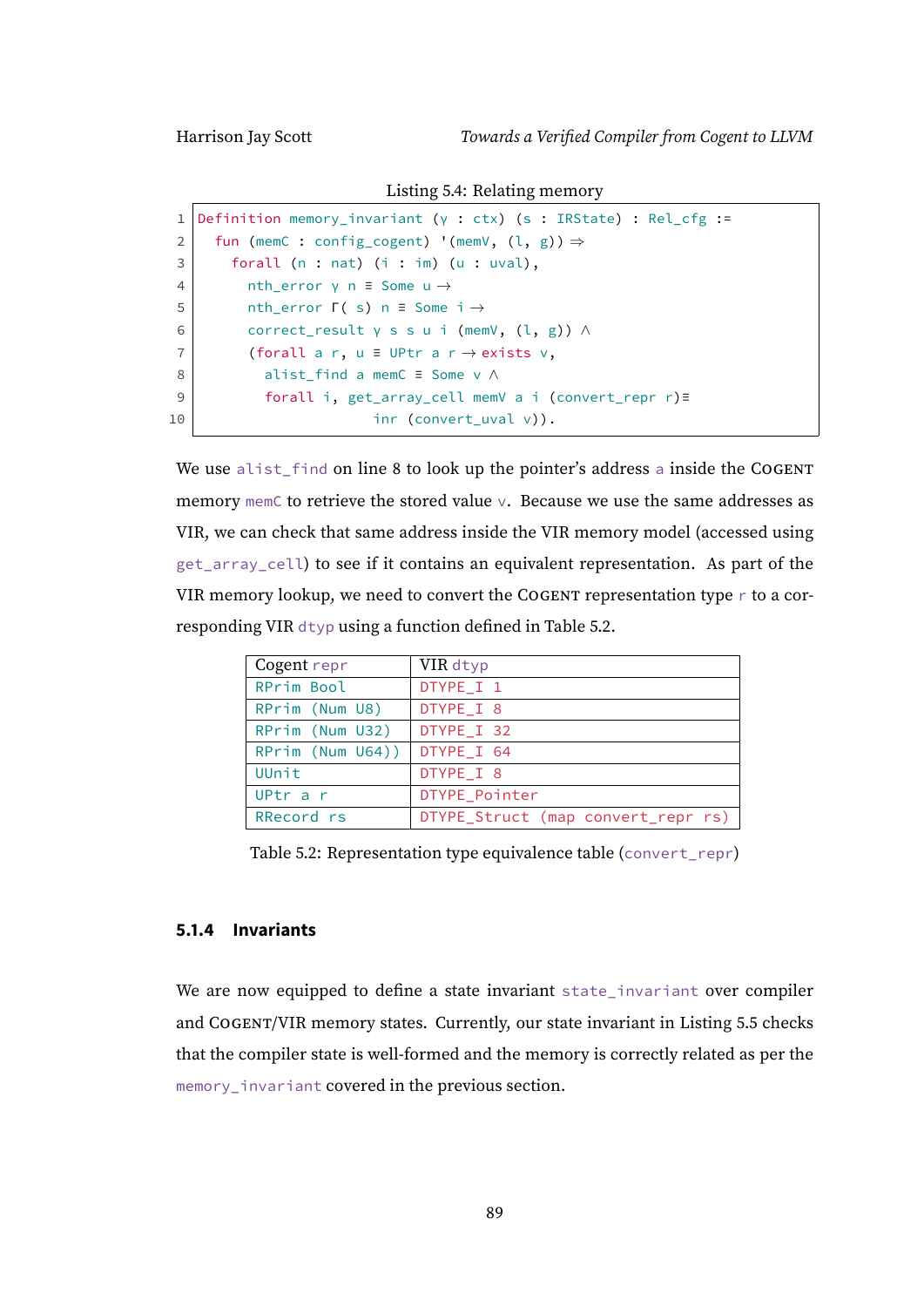Listing 5.5: State invariant

```
1 Record state_invariant (γ : ctx) (s : IRState) (cogent : config_cogent) (
      vir : config_cfg) : Prop :=
2 { mem_is_inv : memory_invariant γ s cogent vir
3 ; IRState_is_WF : WF_IRState γ s
4 |.
```
Based on the HELIX state invariant, we have identified further invariants that may need to be added to the state invariant to prove the inductive cases of our expression correctness proof, namely: the memory at addresses corresponding to pointers has been allocated, and each register variable in the compiler state is bound [\(Zaliva,](#page-111-2) [2020\)](#page-111-2).

#### **5.1.5 Expression Correctness**

To prove the top-level correctness theorem, we have first started at the expression level. Our expression compilation correctness lemma is based on HELIX's genNExpr\_correct lemma. It states the correctness of expression compilation for any initial compiler, COGENT, and VIR states that are related by the state invariant.

Listing 5.6: Expression correctness lemma

```
1 Lemma compile_expr_correct :
2 forall (e : expr) (γ : ctx) (s1 s2 : IRState) (v : im)
3 (next_bid entry_bid prev_bid : block_id) (blks : ocfg typ)
4 (memC : memoryC)
 5 (g : global_env) (l : local_env) (memV : memoryV),
 6 compile_expr e next_bid s1 \equiv inr (s2, (v, entry_bid, blks)) \rightarrow7 | no_failure (interp_expr (E := E_cfg) (denote_expr γ e) memC) \rightarrow8 bid bound s1 next bid \rightarrow9 state_invariant γ s1 memC (memV, (l, g)) \rightarrow10 eutt
11 (succ_cfg (compile_expr_post v \gamma s1 s2 next_bid l))
12 (interp_expr (denote_expr γ e) memC)
13 (interp_cfg
14 (denote_ocfg (convert_typ [] blks) (prev_bid, entry_bid))
15 g l memV).
```
Let us take a moment to break down the lemma compile\_expr\_correct in Listing [5.6.](#page-95-1) It states that for any COGENT expression e evaluated in a context  $\gamma$ , compiled in a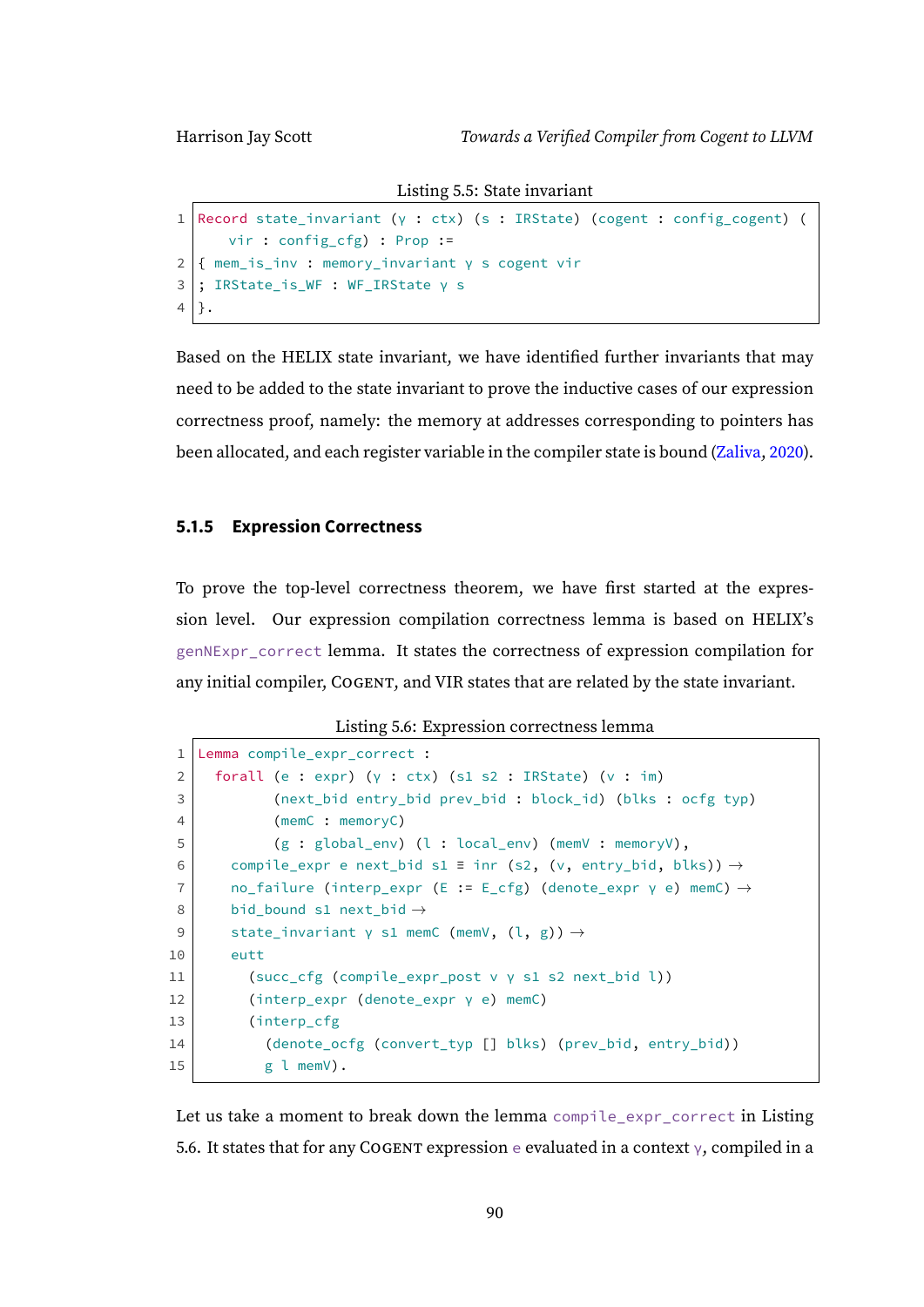compiler state s1 using a block ID next\_bid to jump to, if the state after compilation is s2, and the compiler produces a list of blocks blks that implement the COGENT expression when started from entry\_bid (line 6), and the semantics of the expression e do not fail for a COGENT memory state memC (line 7), and next\_bid was bound already in s1 (line 8), and our state invariant holds for the context, initial compiler state, memory state, and VIR state (which is a tuple of memory, local, and global contexts) (line 9), then the ITree denoting the COGENT expression (line 12) should be equivalent upto Tau to the ITree denoting the blocks generated by the compiler (line 13-15). We use compile\_expr\_post to create a relation (line 11) to use for weak bisimulation. This relation is essentially a combination of HELIX's genIR\_post and genNExpr\_post.

Listing 5.7: Relating COGENT and VIR states

```
1 Definition compile_expr_post (i : im) (γ : ctx) (s1 s2 : IRState)
2 (to : block id) (l : local env)
3 | Solution : Rel_cfg_T uval ocfg_res :=
4 lift_Rel_cfg (state_invariant γ s2) �
5 correct_result_T γ s1 s2 i �
6 branches to \boxtimes7 \mid (fun \mid '(_, (l', _)) \Rightarrow local_scope_modif s1 s2 l l').
```
Listing [5.7](#page-96-0) states our post-condition for expression compilation: the compiler's state\_invariant holds at the end of compilation (line 4), the COGENT result corresponds to the VIR result  $\dagger$  (line 5), the VIR code concludes with a jump to the  $\dagger$ o block (line 6), and finally that all modified variables in the new VIR local environment l' were bound between  $\leq 1$  and  $\leq 2$  (line 7). The state invariant enforces our memory invariant for the variables in the context  $\vee$ .

#### **5.2 Summary of Progress**

A custom inductive principle for COGENT expressions has been defined to allow for an inductive proof of compile\_expr\_correct in Coq. The base cases have been proven correct with ease. Of recursive cases, Let, Prim, App, and Member have all been attempted but not completed, due to a lack of time and inexperience using Coq.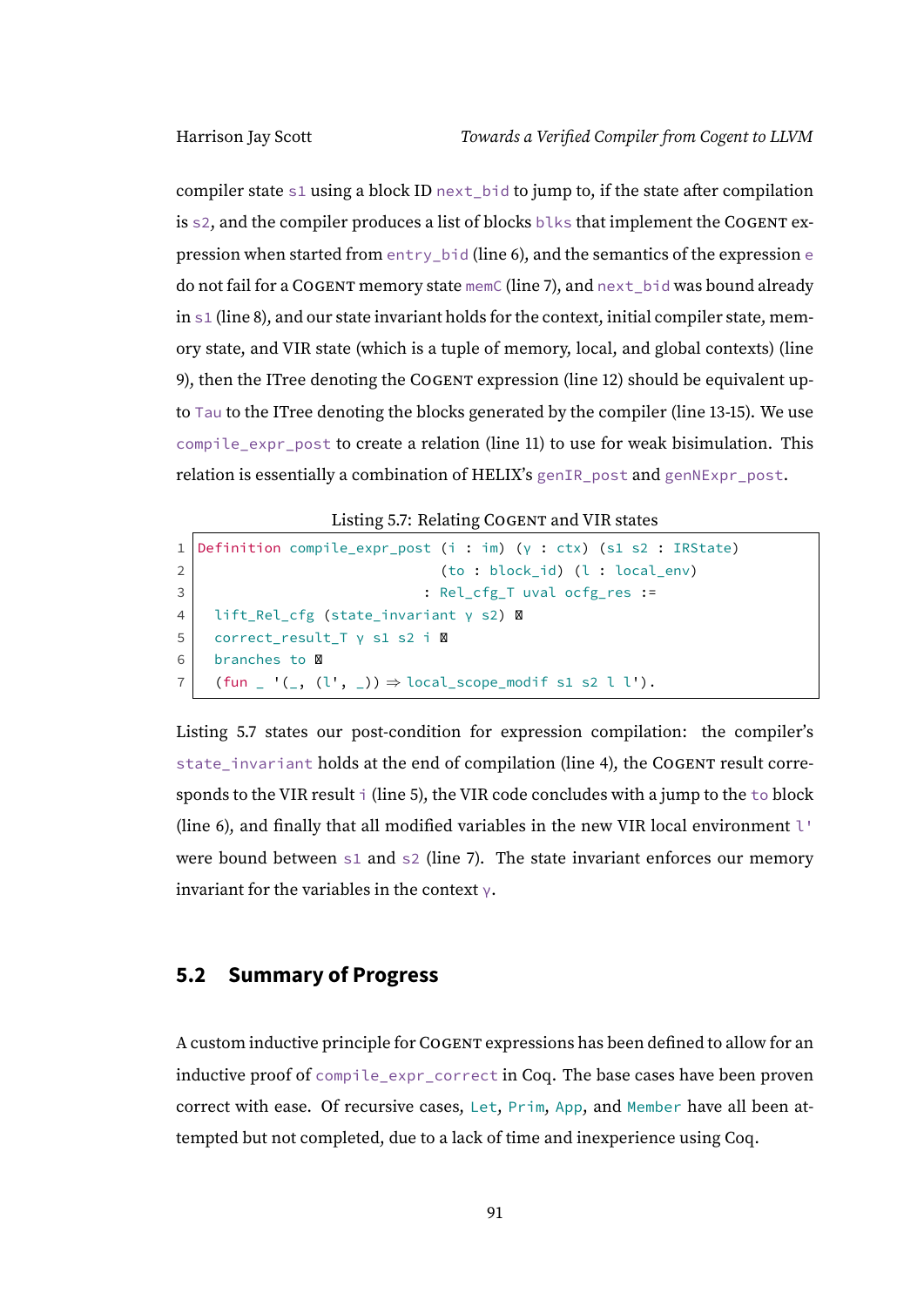#### **5.2.1 Base Cases**

The base cases Unit and Lit are simple because they do not generate any VIR blocks, and so their semantics corresponds to an ITree containing a single Ret node. There are two key lemmas in use for the base cases. Firstly, we use the denote\_ocfg\_unfold\_not\_in lemma from VIR which reduces the semantics for a list of blocks to a single Ret node if the entry block is not among the list of blocks. The eutt\_Ret lemma from the ITrees library can then be used to relate our COGENT ITree consisting of a Ret to the VIR ITree which now also contains just a Ret.

For Var we must additionally use the invariant that the in-scope variables in the COGENT context are correctly related to the VIR registers in the compiler state, which is part of our memory invariant, to ensure that the retrieved variable has the correct value. We discharge the absurd case of an out-of-scope variable reference (which could not occur in a type-correct COGENT program) by the 'no failure' assumption for expression compilation.

#### **5.2.2 Let Bindings and Function Application**

Let and App have similar semantics and their proofs proceed similarly, but neither are complete. The proof strategy so far has been to apply a similar approach to the HELIX proof case for sequential composition. Our additional challenge is that the context must be updated before evaluating the body of a function or let binding. Some subgoals have yet to be completed, and most of these fall into two categories: facts about block ID uniqueness, and progression lemmas for the state invariant and premises of the expression correctness statement. When the compiler and semantics are adjusted to use proper function calls as opposed to inlining, the function application case will need to be revisited.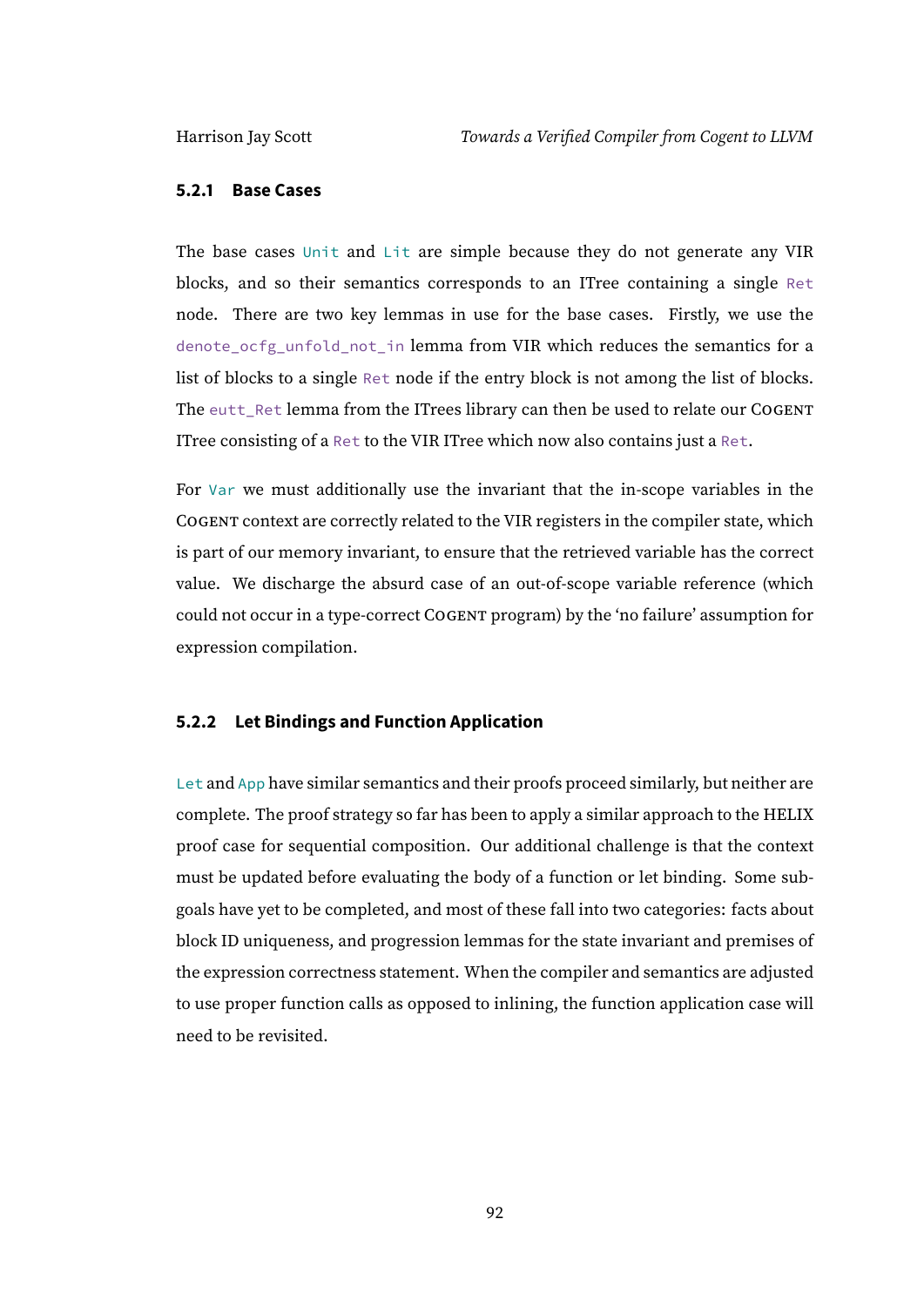#### **5.2.3 Primitive Operations**

Primitive operations do not have the challenge of changing contexts but do involve more blocks than a let binding since all the sub-expressions must be linked together before emitting the code for the operation. Since the semantics of COGENT's operators has been defined to match the VIR semantics for the operators used, once that step is reached it should be trivial to relate them. The difficulty comes from successfully splitting the compiledVIR blocks into distinct sections where the inductive hypotheses for each operand can be applied. The main thing preventing us from doing this is the burden of ensuring that the block IDs do not allow for control-flow re-entrance from one block to another. Since the COGENT expressions compile to VIR code that never makes backwards jumps, this should be easier to guarantee than in HELIX.

#### **5.2.4 Member Access**

Member access is the only case attempted so far that contains memory effects. We have chosen to interpret the COGENT and VIR ITrees at a level where both language's memory events have been interpreted into a state monad. Our memory relation defines a relationship between those states. The proof proceeds similarly to the other inductive cases where the compilation of the expression is split into the compilation of various sub-expressions. For the block containing the member access instruction(s), the proof splits into two cases, one for the boxed case and one for the unboxed case, since boxed records are accessed via two pointer instructions and unboxed records use a single instruction. We currently lack a VIR lemma to work with these instructions nicely, but we could define it ourselves. Once this case is completed, it should be split off into a lemma that can be used along with the techniques from let bindings to prove correctness for Take expressions as well.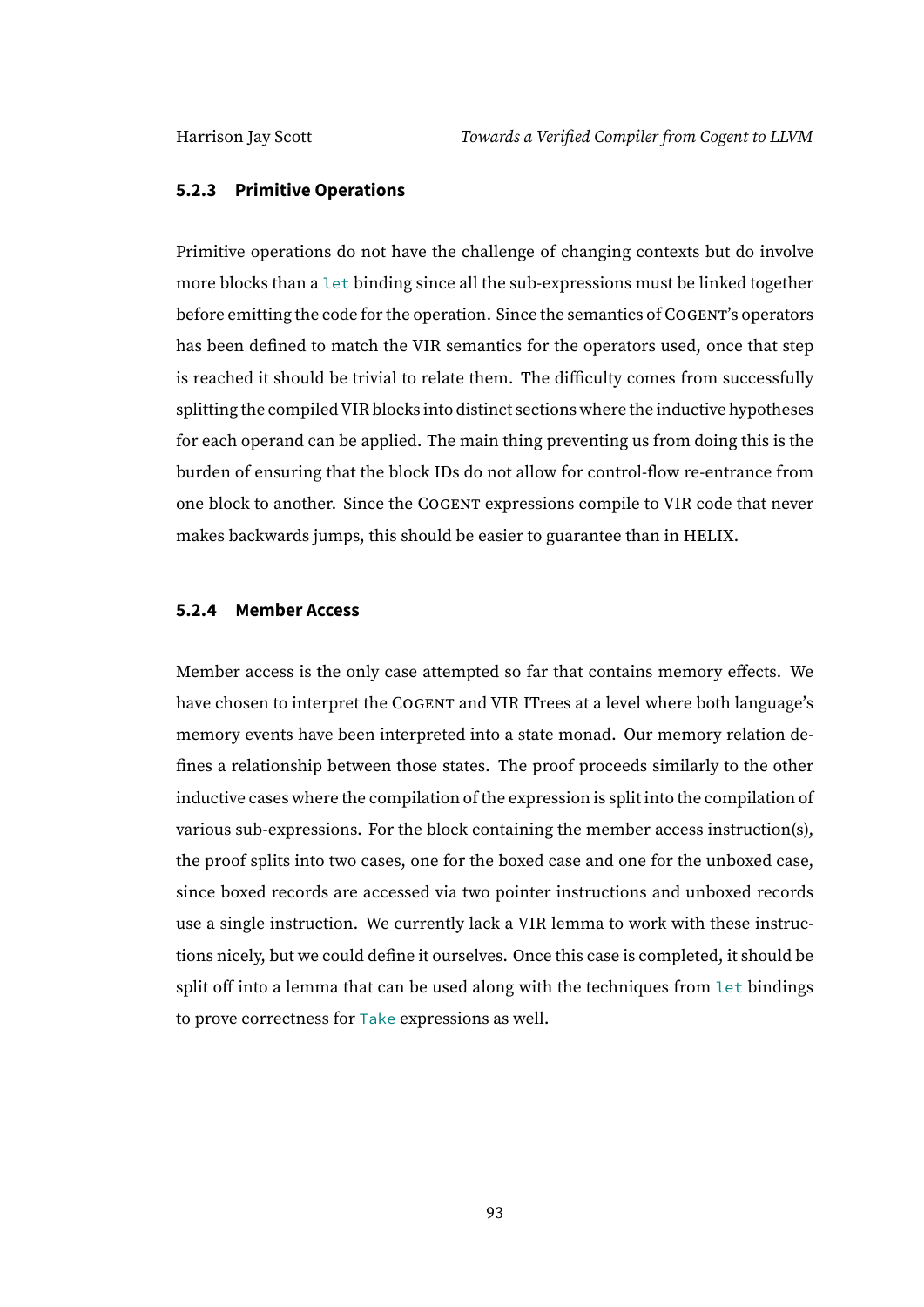#### **5.2.5 Remaining Cases**

Of the remaining expression cases not yet considered, Cast should be the easiest to prove correctness for. This is because it only contains one sub-expression and the control flow of the generated VIR is linear. If and Case should prove quite difficult due to their branching control flow. The strategy would be to break the list of resulting blocks into independent sub-lists which can be discharged via the inductive hypothesis for each sub-expression. Put should proceed similarly to Member and Take but with memory mutation - we must prove only memory at the relevant address is modified. Variant operations should be left for last as the representation of variants could be updated to match the compact representation of the Haskell implementation. In this case, we would require lemmas that ensure the casts involved are safe and reasonable.

#### **5.3 Alternative Approach**

Before finishing this chapter, it is worth briefly discussing an alternative approach to verification considered during this work. If compiler verification proves to be too hard, it may be possible to use a new translation validation approach for establishing compiler correctness that combines benefits from existing approaches. This approach, called certifying compilers with verified checkers, is inspired by certifying algorithms with verified checkers [\(Alkassar et al.,](#page-109-0) [2014\)](#page-109-0). Instead of producing a formal correctness proof for the compiler, our compiler could produce a witness certifying its compilation. This witness can be used by a separate, simpler program known as a checker to validate the compiler's input against its output for a given compilation. We consider a checker correct if given a correct witness, it accepts correct computations and rejects wrong ones. Thus, a formally verified checker would establish the trustworthiness of the accompanying certifying compiler.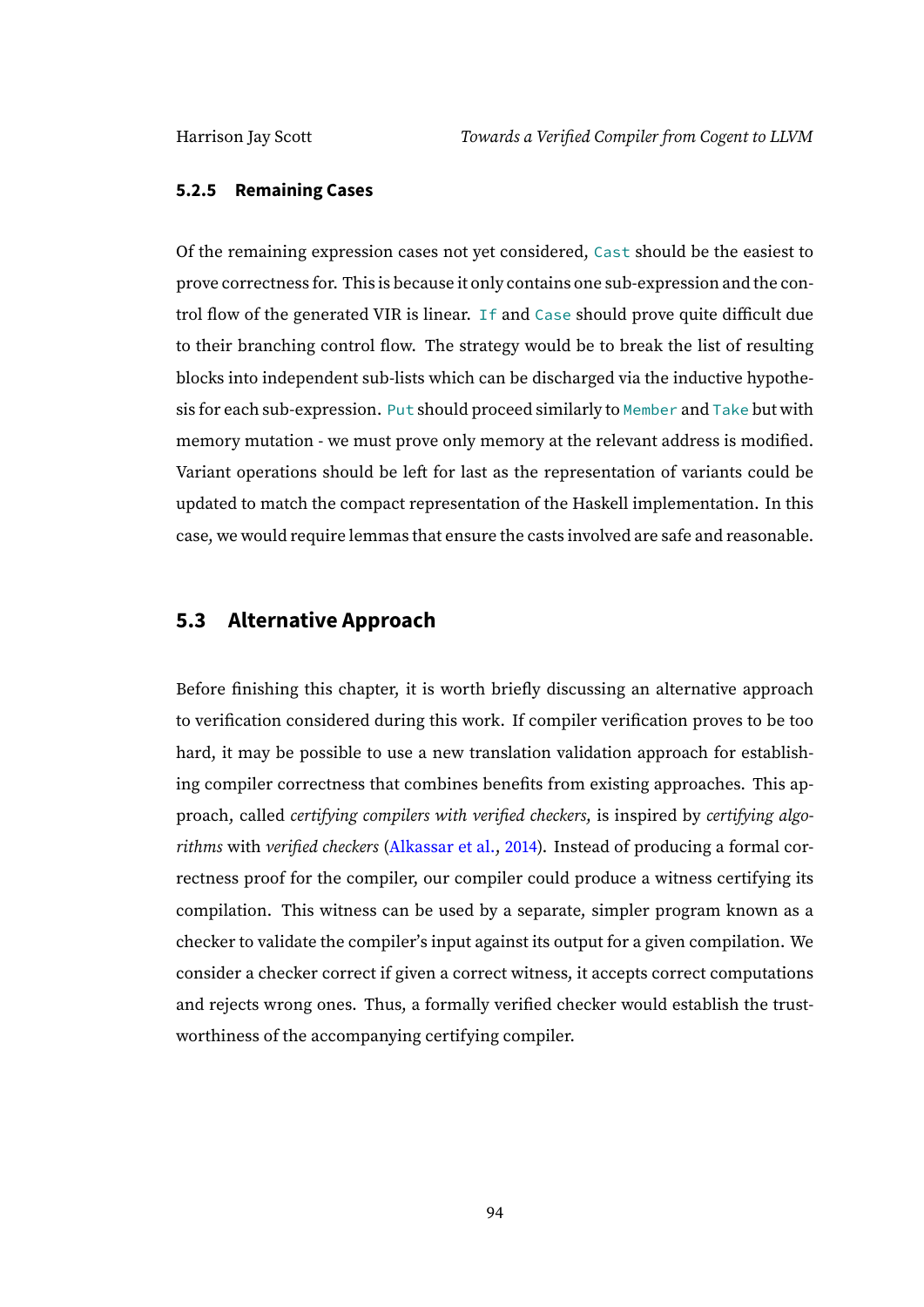#### **5.3.1 Certifying Compilers with Verified Checkers**

The deficiency of our chosen approach is that full verification is difficult and costly to maintain, but we still wish to improve the existing translation validation approach used by COGENT which burdens us with a proof that must be checked for every single compilation. An ideal hybrid approach would require a small proof that need not be updated or validated as often as either of the above approaches.

The inspiration for this hybrid approach is known as *certifying computations and check*ers [\(Alkassar et al.,](#page-109-0) [2014\)](#page-109-0). The certifying IO program, in our case a compiler, is complemented by a checker which is similar to a validator. Unlike validators, a checker requires a witness to check computations. A certifying program outputs a witness  $w \in \mathcal{W}$  in addition to its normal output to be given to the checker, rather than producing an entire formal correctness proof. A checker for a certifying program from  $X$  to Y is a simple program, modelled as total boolean-valued function  $C: X \times Y \times W \rightarrow$ (**Accept** | **Reject**) that verifies that  $y \in Y$  is a correct output for  $x \in X$  using the witness  $w$ . Figure [5.1](#page-100-0) illustrates the use of a checker with a certifying program.



<span id="page-100-0"></span>Figure 5.1: Using a checker to certify an IO program

Like a validator, by itself the guarantees of a checker are not as strong as a verified program [\(Leroy,](#page-110-1) [2009\)](#page-110-1) - the checker could have a bug, so it is preferable to verify the checker's implementation. Intuitively, a checker algorithm must be at most as complex as the original program's implementation, as it could simply re-compute the solution to check it. The checker approach has been historically used in the context of algorithms, in particular, to verify graph algorithms including connectedness and planarity checking. [Noschinski et al.](#page-110-2) [\(2014\)](#page-110-2) found that verifying checkers for these algorithms was easier than verifying the original algorithm implementations in C, demon-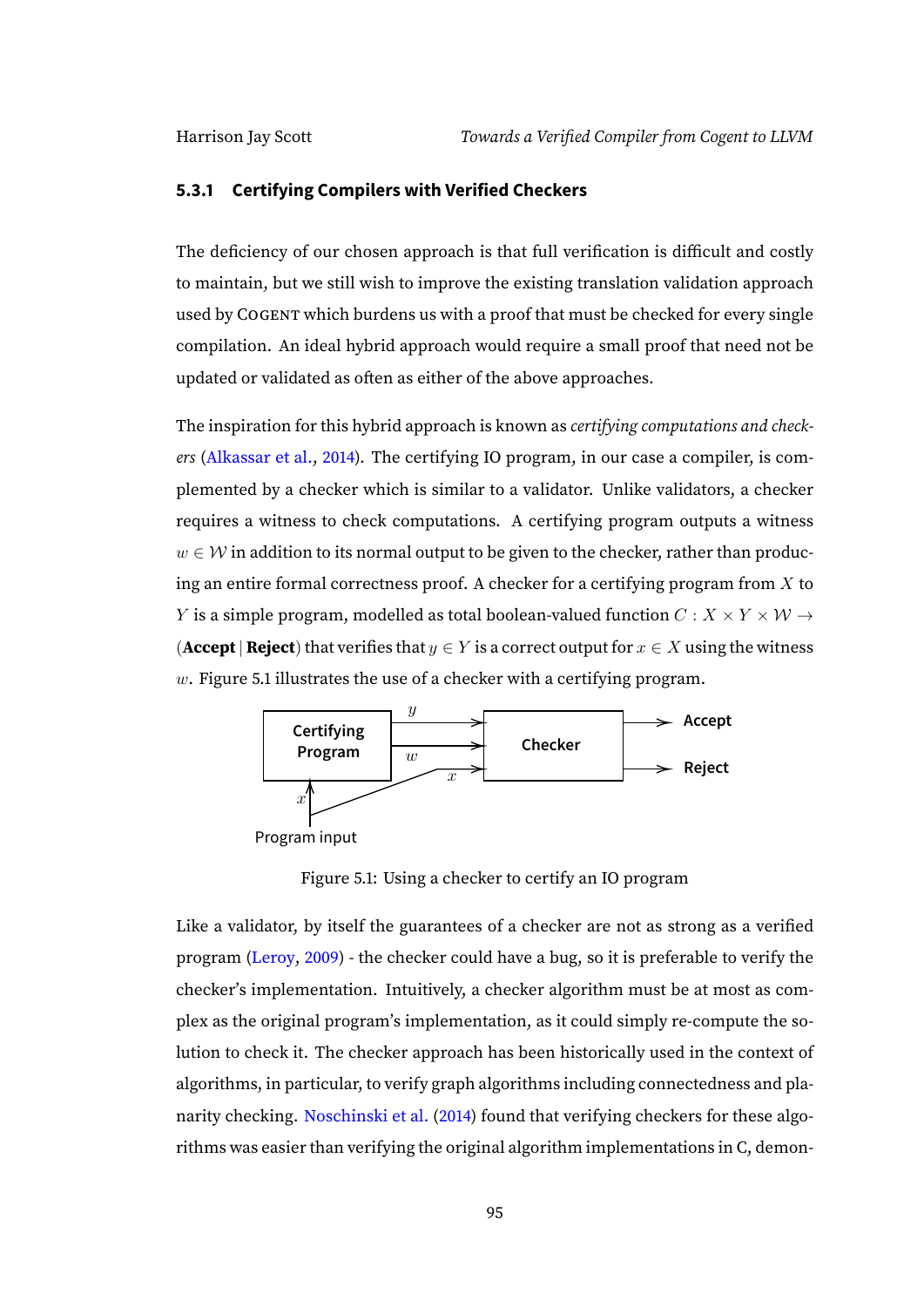strating the feasibility of the checker approach.

Using a checker would give us our desired properties of less involved, easier verification if we were to apply it to a compiler. A checker, as described above, takes in a triple of the input, output, and a witness. For a compiler, the input  $x$  and output  $y$  are the source code (COGENT) and target representation (LLVM-IR / VIR) respectively, and our witness  $w$  would take the form of 'hints' emitted by the certifying compiler.

A checker has to terminate and must only reject if the provided triple is invalid, unlike validators which may not terminate for all input tuples or may incorrectly reject validate compilations. The first, weaker notion of correctness for a verified checker is to cover the **Accept** case only. That is, partial correctness for a checker will be established if it can be shown that whenever the checker accepts, the input/output pair is correct, using the given witness [\(Alkassar et al.,](#page-109-1) [2011\)](#page-109-1). A stronger notion of correctness is to additionally show that the checker only rejects when the input/output is incorrect for the witness, that is the certifying program has given us the wrong output, or the wrong witness [\(Alkassar et al.,](#page-109-0) [2014\)](#page-109-0). This stronger definition also requires that the checker terminates for each possible input.

#### **5.3.2 Checkers and Interaction Trees**

It may be possible to construct a checker using the ITree semantics of COGENT and VIR. ITrees can represent impure and non-terminating programs, but currently, COGENT programs are guaranteed to terminate unless abstract functions call back into COGENT code. Thus, the ITree corresponding to the compiler input as well as the ITree corresponding to its output should be terminating. This should allow one to check compilations by simply interpreting the corresponding ITrees of the input and output programs.

In this case, the witness for the checker could take the form of an ITree itself, or some additional hints required by the checker to interpret the COGENT program correctly. Another way to think about this idea is that the checker would be an algorithmic imple-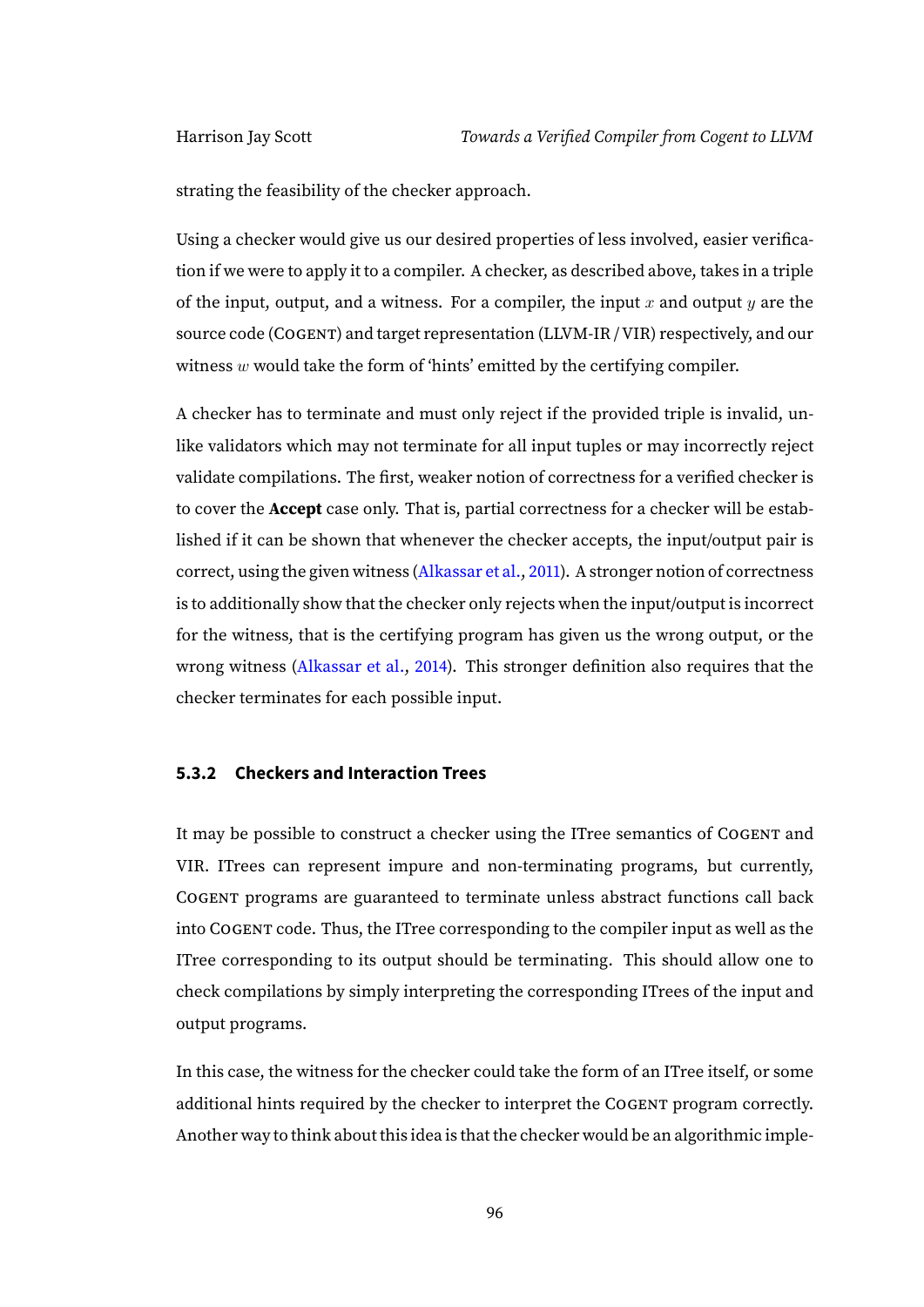mentation of the notion of equivalence up-to Tau for finite ITrees, essentially checking the compiler by weak bisimulation between the input and output. The correctness of such a checker seems to follow directly from its definition, but more investigation into the approach is required as this feels too good to be true.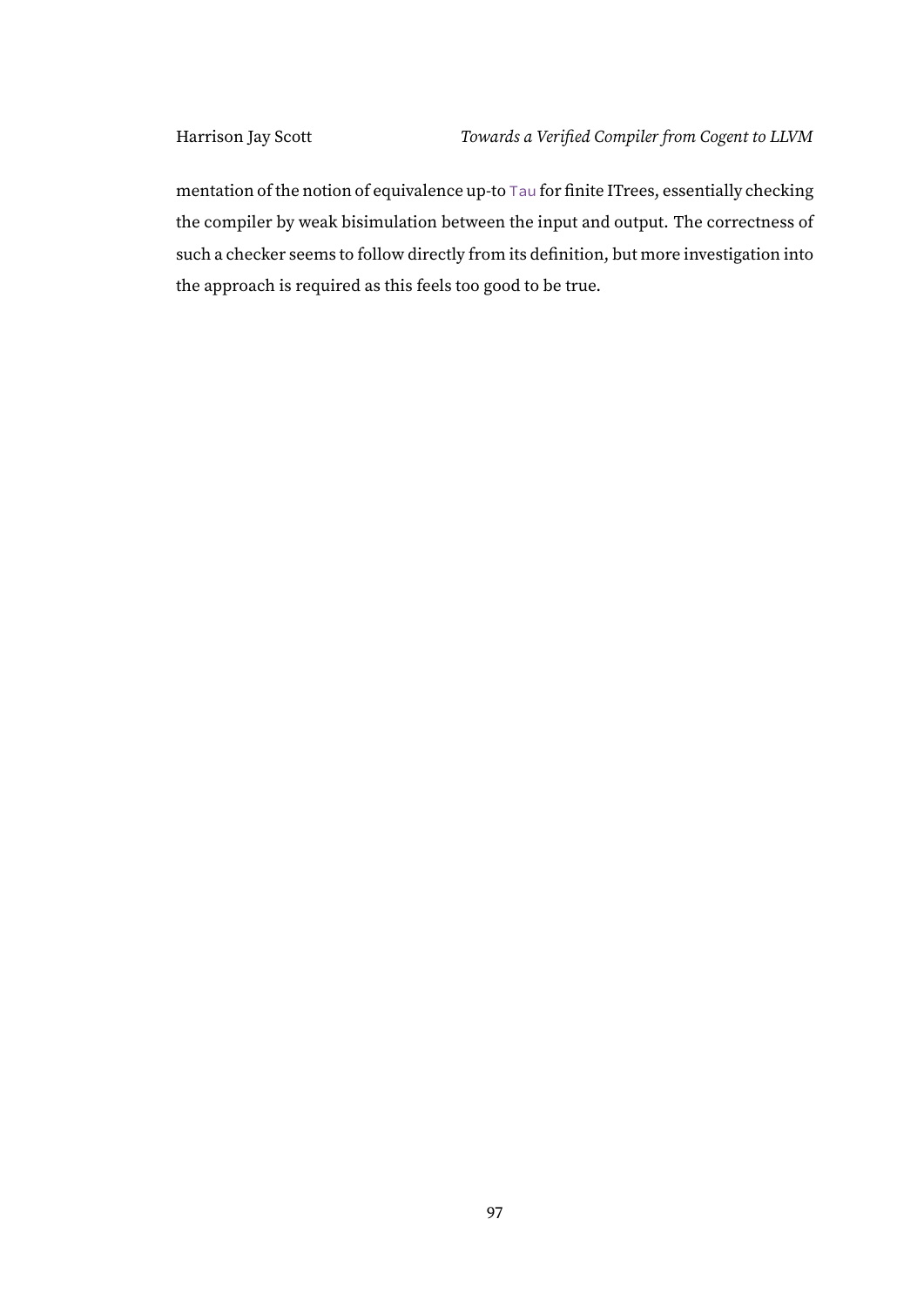## **Chapter 6**

# **Evaluation**

Before concluding, we will briefly evaluate the implementation and formalisation regarding the two main aims of the thesis: to develop an alternative backend that is simpler than the C backend of COGENT, and to explore a different verification approach for the new LLVM backend that improves upon the existing translation validation approach of COGENT's C backend.

### **6.1 Comparison with Existing Cogent to C Backend**

Firstly, the implementation of the LLVM-IR backend for COGENT is conceptually simpler than the existing C backend. Our Haskell implementation is smaller than the C backend despite supporting the same features, and the code it produces is still concise, despite targeting a lower-level language.

#### **6.1.1 Implementation**

The Haskell implementation for COGENT's LLVM backend is less than half the size of the C backend. Our implementation consists of 700 source lines of code (SLOC) of which 254 lines are used to implement the FFI compatibility with C. Meanwhile, the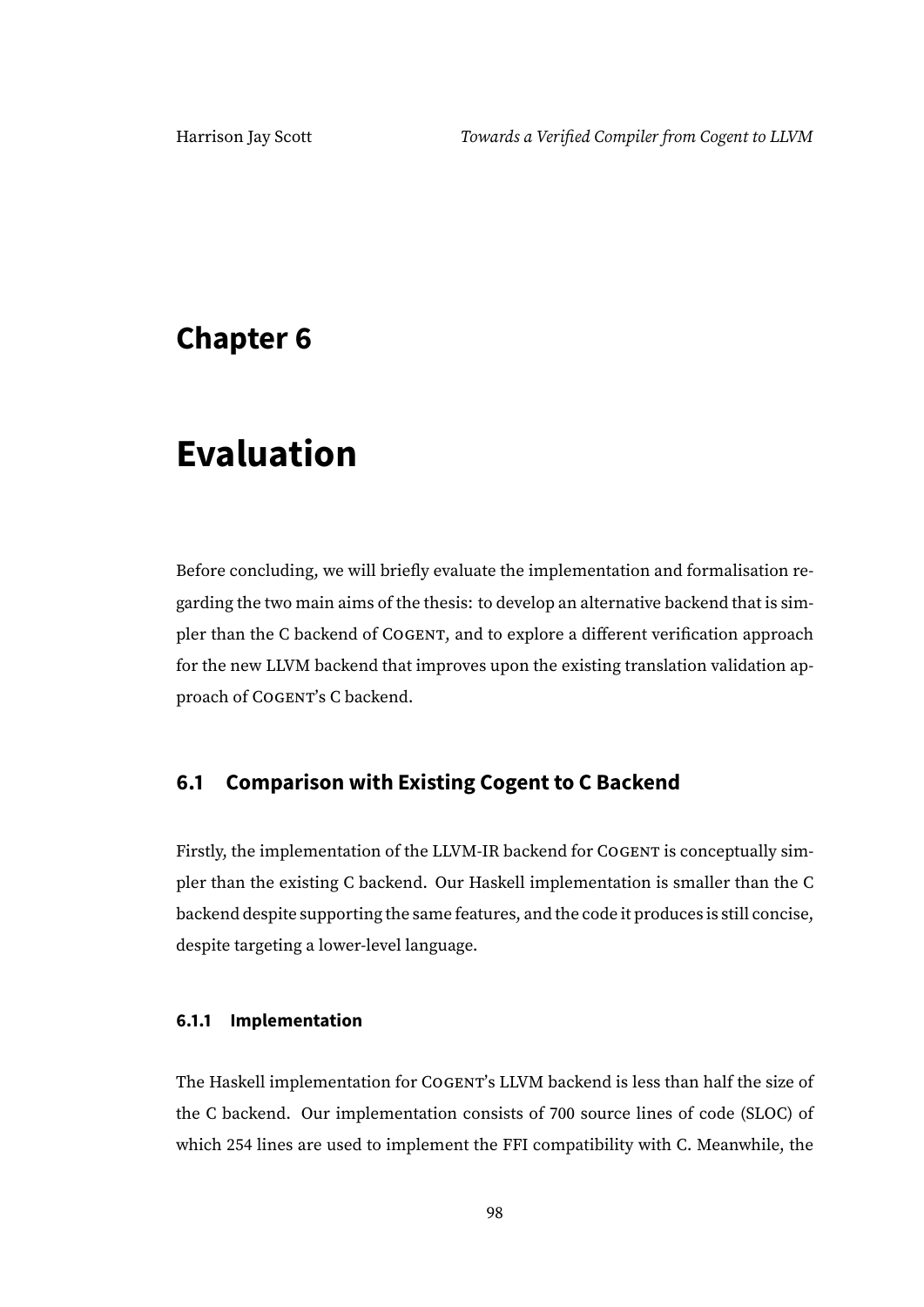C backend consists of 1758 SLOC of which 510 are for representing and rendering the C AST. Focusing solely on the remaining lines of code that implement the translation of COGENT syntax, our implementation of 446 SLOC is 36% the size of the 1248 SLOC used to implement the C backend. In the LLVM backend, we reap the benefits of the llvm-hs library which helps abstract from the low-level details of code generation. Thus, our implementation focuses solely on the translation from COGENT expressions to LLVM instructions. Meanwhile, the C backend defines its own code generation state monad as well as an AST for the C language which must then be rendered as C code.

Given that LLVM-IR is a language designed as a compiler target for the C/C++ compiler [\(Lattner and Adve,](#page-110-3) [2004\)](#page-110-3), it is no surprise that our COGENT expressions and types map to LLVM-IR instructions and types just as well as they do to C. In addition, it is much easier to generate the IR syntax than it is to generate code for a comparatively higher-level programming language like C. These are the two main factors that have allowed us to implement a smaller LLVM backend than COGENT's C backend.

The Coq implementation of the LLVM backend is also similarly small. It consists of 375 lines of Coq code, plus 189 lines borrowed from HELIX for code generation helpers. Comparing the actual implementation in Coq to the 415 SLOC required in Haskell to support the same subset of COGENT, we find the Coq implementation is a bit longer (but still less than the C backend) since we cannot take advantage of the higher level of abstraction provided by the llvm-hs library and instead have to generate AST fragments directly.

#### **6.1.2 Output**

A more rigorous investigation into the performance of our new LLVM backend is required, but preliminary findings indicate that the LLVM backend for COGENT generates efficient, clean code, especially when compared to the current C backend.

Since C is a higher-level language than LLVM-IR, we would not expect our LLVM backend to produce a smaller IR output than the C backend's output. This is true, for in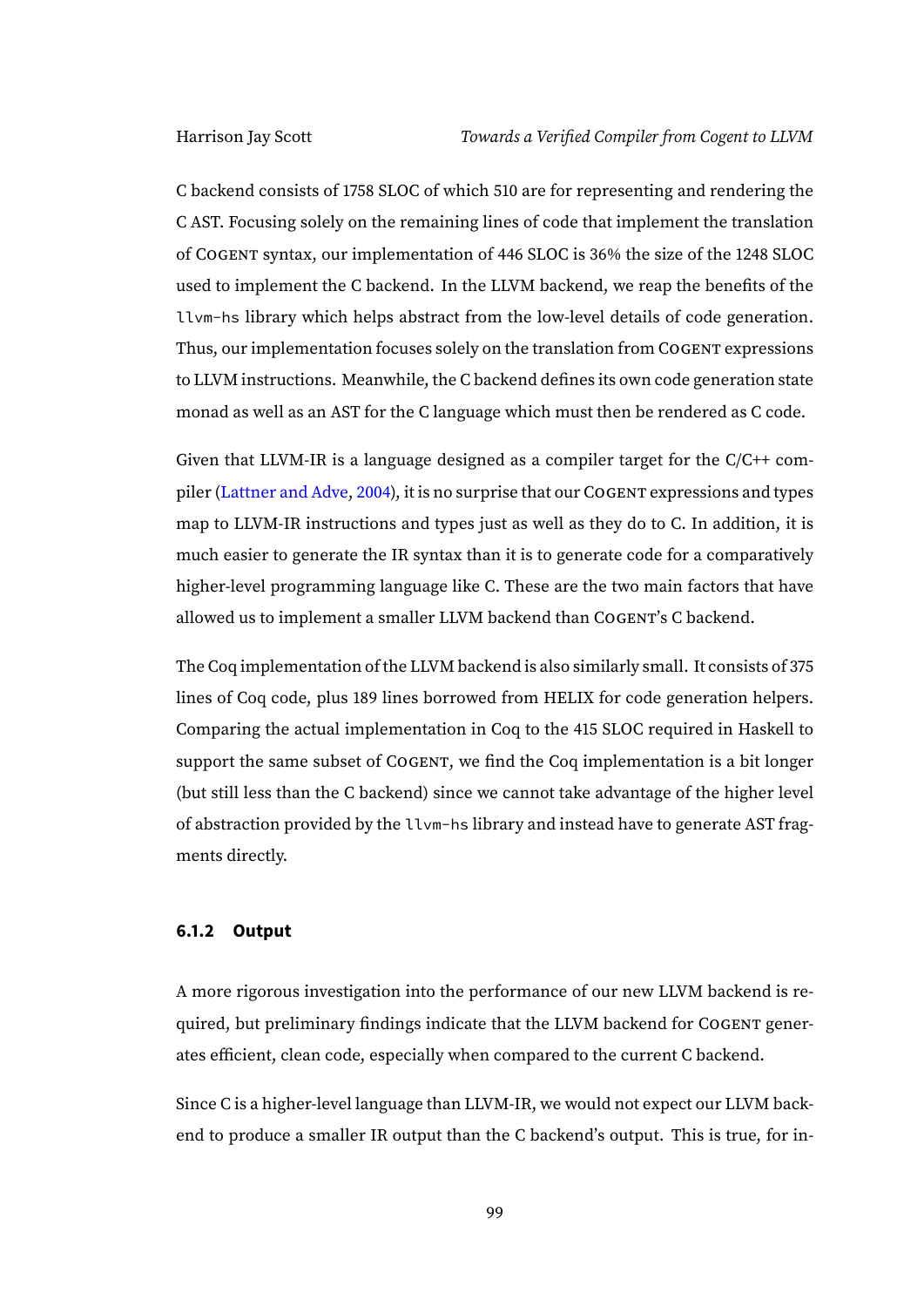stance, our 30-line bag example in Appendix [A.2](#page-115-0) compiles to 110 lines of C code, yet our backend produces 130 lines of LLVM-IR, plus 70 additional lines of glue code for FFI support to C.

An interesting comparison can be made between the IR generated by Clang from our C backend's output and what we generate natively with our LLVM backend. Without optimisation, the C backend's corresponding IR is 360 lines long, much longer than our natively produced LLVM-IR, even including FFI glue code. This appears to indicate that we are producing less redundant code by default when compared to the C backend for COGENT. If we optimise both LLVM-IR files with  $opt -01$  our code shrinks to 155 including glue code, but the corresponding IR obtained from Clang is still approximately twice the length, at 307 lines. At  $opt -03$  the optimiser begins to inline functions, especially our FFI wrappers, to prioritise performance rather than brevity, so this is no longer a meaningful comparison.

Once the LLVM backend for COGENT supports linking with antiquoted C programs, we will be able to properly assess the performance and binary sizes of programs compiled with our backend using an existing suite of system code implemented in COGENT and C.

#### **6.2 Comparison of Formalisation and Verification**

Secondly, our ITree formalisation of COGENT's semantics pave the way for a simpler verification story for the compiler, but reaching a full correctness proof may be quite difficult.

#### **6.2.1 Formalisation**

Our ITree formalisation has multiple advantages over COGENT's existing update semantics. Firstly, our semantics is executable via Coq's code extraction, unlike the update semantics relation formalised in Isabelle/HOL [\(Xia et al.,](#page-111-1) [2020\)](#page-111-1). Secondly, our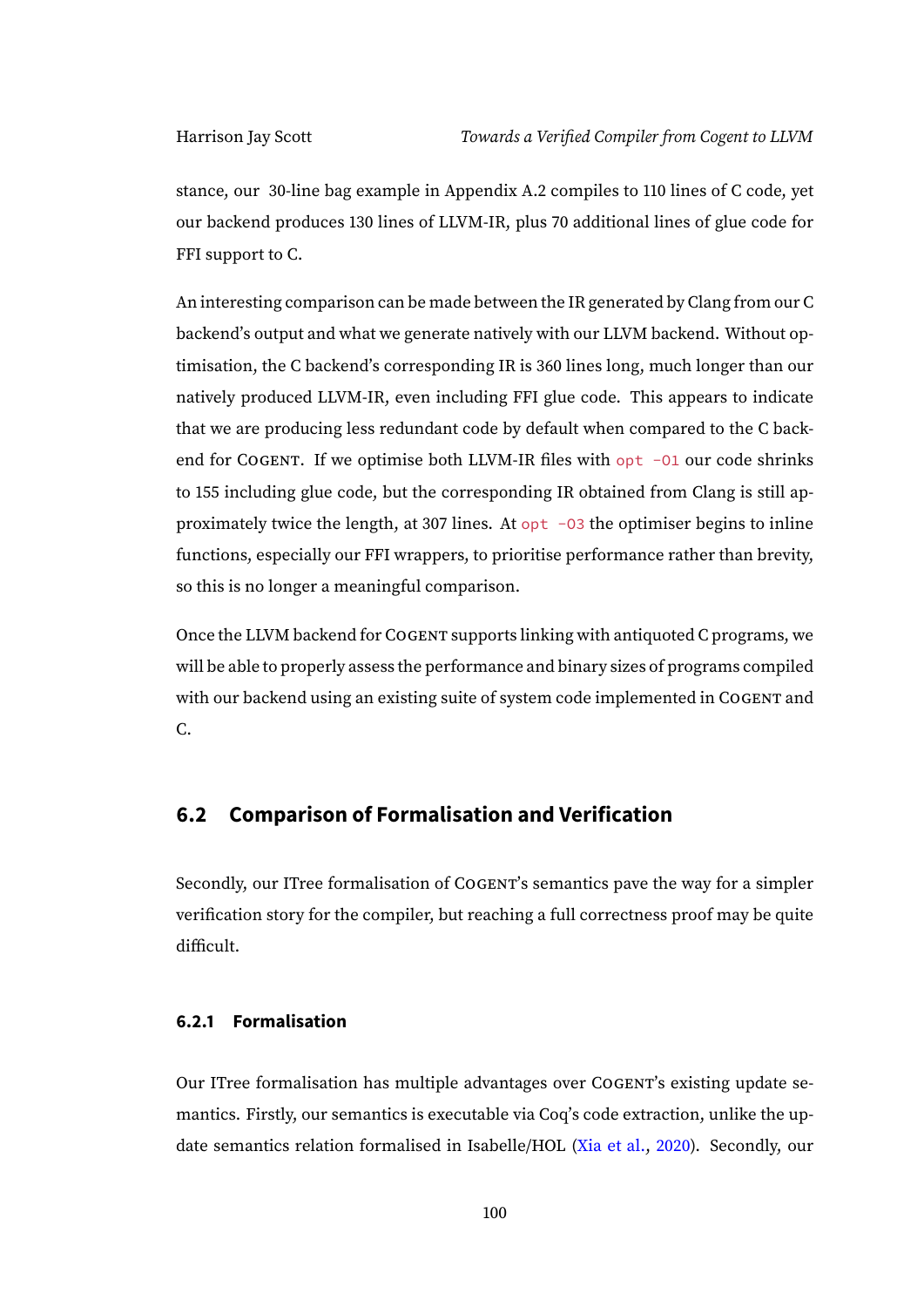modular definition of COGENT's events and their handlers allows for the semantics to be extended more easily than the existing update semantics relation. The ITree treatment of events provides flexibility without sacrificing expressiveness since ITrees can represent diverging computations, which would allow us to accurately model abstract function interactions via proper function calls [\(Xia et al.,](#page-111-1) [2020\)](#page-111-1).

#### **6.2.2 Verification**

It is difficult to evaluate the verification aspect of this thesis, as the necessary proof work is far from complete. At this early stage, the proofs seem challenging to complete even with HELIX as an example to follow. Since ITrees and VIR are not yet mature in terms of documentation and examples, there is little to guide us through the remaining verification work other than the design of HELIX and its proofs. If verification of the LLVM backend can one day be completed, we would no longer need to check an Isabelle/HOL proof for each COGENT compilation, instead, our once and forall compiler correctness proof would ensure the LLVM produced by our new backend is correct.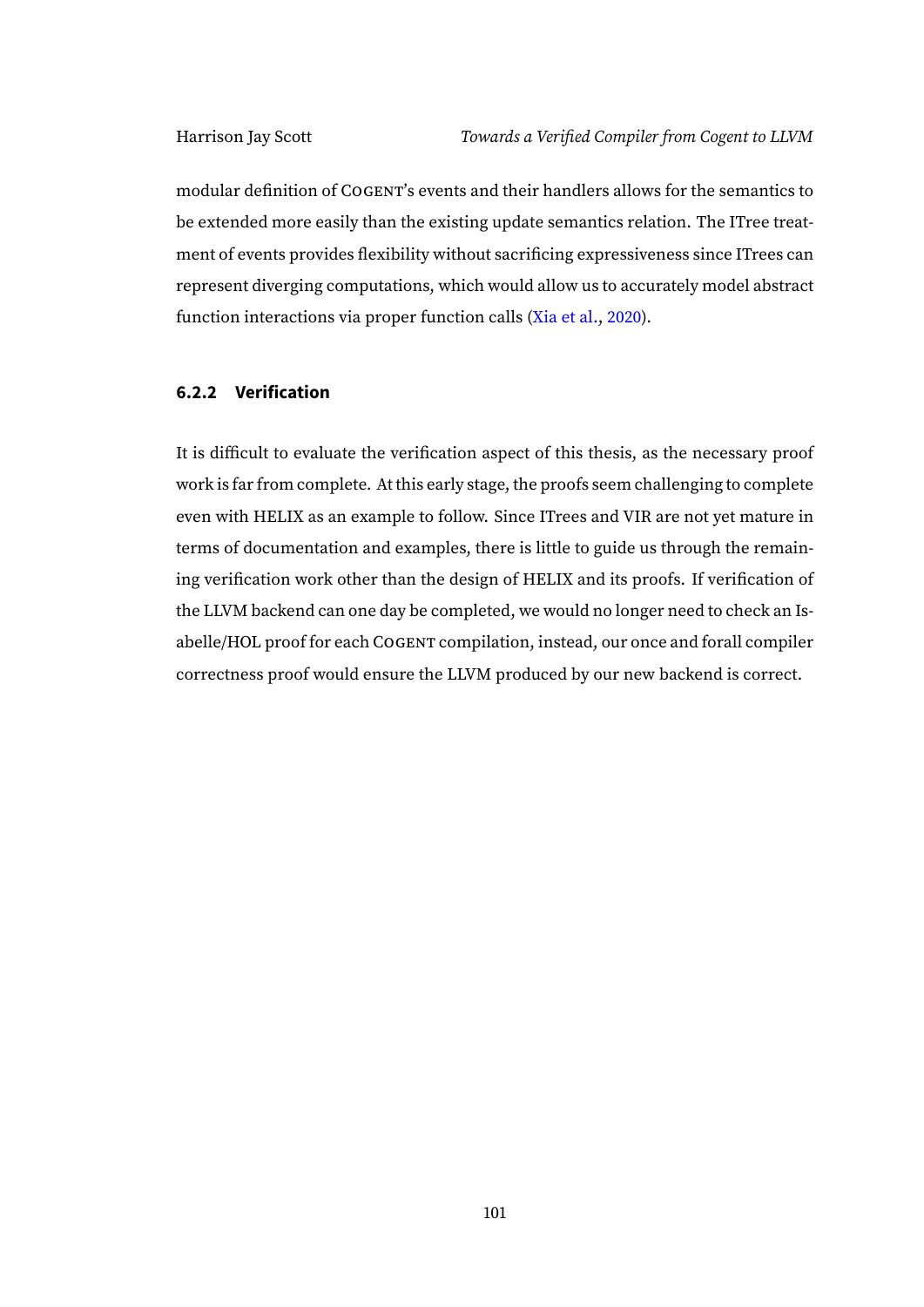## **Chapter 7**

# **Conclusion**

Over the course of this thesis, we explored not one, but two LLVM backends for the COGENT language. The first backend, implemented in Haskell, demonstrated the elegance of LLVM-IR as a target language for the COGENT compiler. Since this backend supports the full COGENT language, including a C Foreign Function Interface, it can already be used for real systems programming. Our reimplementation of the COGENT to LLVM backend within Coq lays the groundwork for full compiler verification. This furthers COGENT's goal to reduce the cost of verification.

Further work on the compiler is required to the remaining features supported by the Haskell implementation over to the Coq implementation of the backed. Moreover, there is more to be done in improving the code quality of the Coq implementation to that achieved in the Haskell implementation. Additionally, there are language extensions to COGENT that could eventually be implemented in the LLVM backend, perhaps more elegantly than in the existing C backend.

To verify the Coq implementation, we introduced a denotational semantics for COGENT using Interaction Trees. The semantics is designed to be easily relatable to both the existing update semantics of COGENT, and the ITree semantics of LLVM-IR, via the VIR embedding in Coq. Our semantics is easy to extend as the COGENT language grows, allowing visible effects to be modelled using events. From COGENT's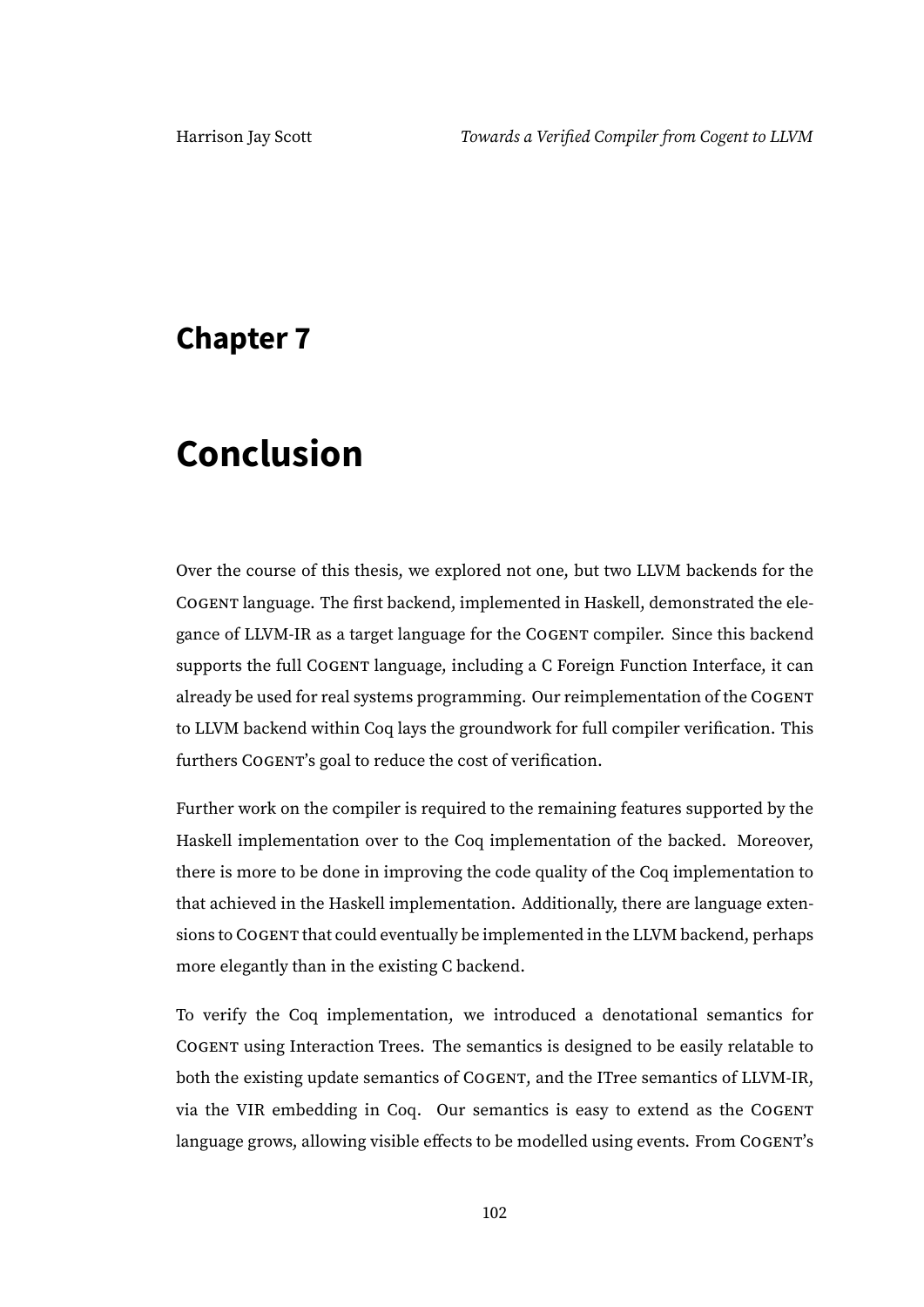ITree semantics, we have extracted an executable interpreter in Haskell which precisely implements the formal semantics.

It remains to be shown that our new ITree semantics agree with the existing update semantics for COGENT. Such a proof is necessary to establish an end-to-end chain of correctness for COGENT to LLVM compilations. Another future area worth investigating is the representation of abstract functions using ITrees in Coq to give an interpretation for abstract function calls in the COGENT ITree semantics. COGENT and VIR's ITree semantics could potentially be used to design a checker for either LLVM backend, which would be simpler to implement and formally verify.

Within the Coq theorem prover, we have formalised many of the relations, invariants, and lemmas necessary for a compiler correctness proof of the backend, using the ITree semantics. While the overall scope of this work exceeded our initial plan, the compiler correctness proof is far from complete. Nevertheless, this thesis represents significant progress towards a verified compiler from COGENT to LLVM.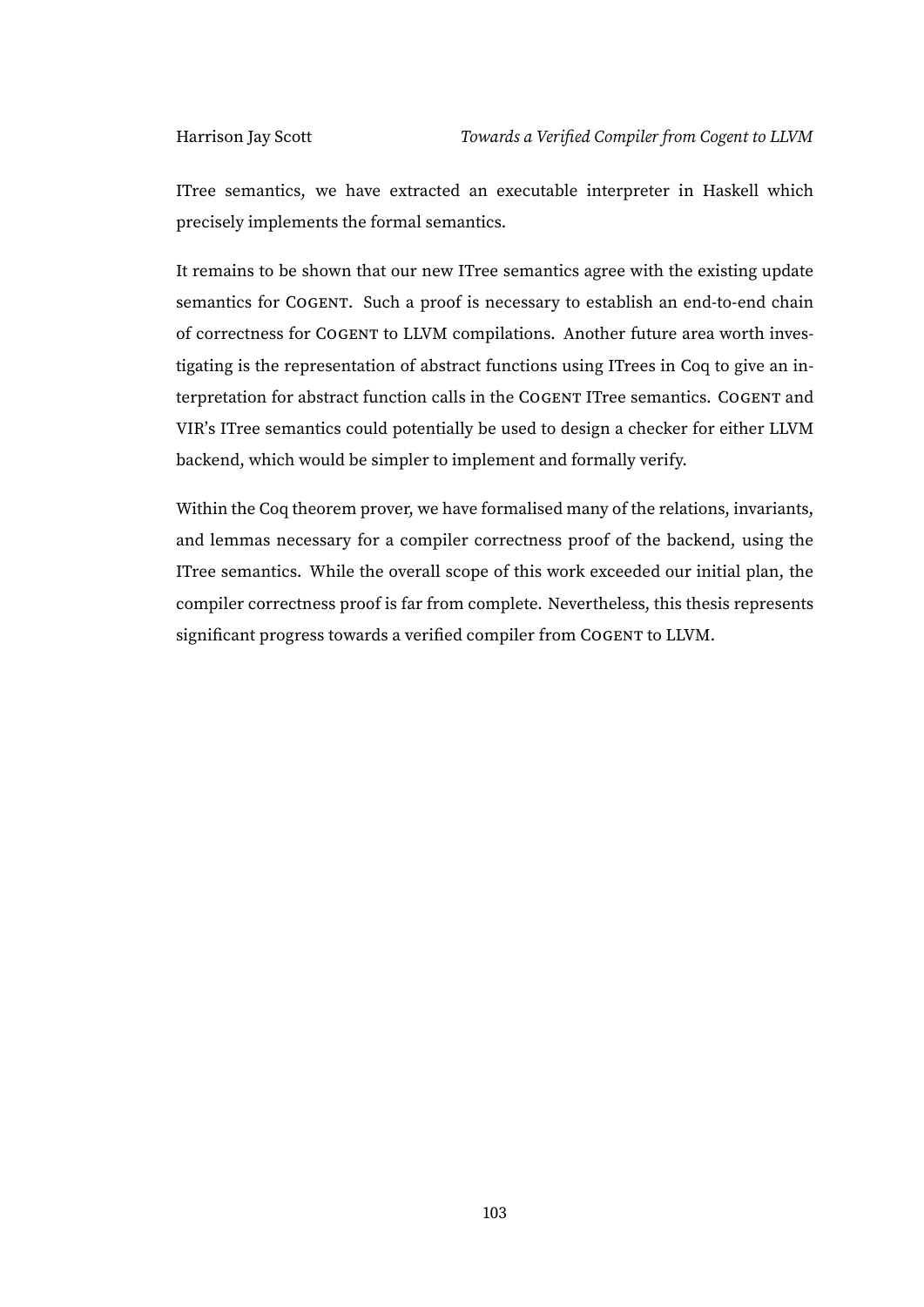# **Bibliography**

- Eyad Alkassar, Sascha Böhme, Kurt Mehlhorn, and Christine Rizkallah. Verification of certifying computations. In International Conference on Computer Aided Verification, pages 67–82. Springer, 2011.
- Eyad Alkassar, Sascha Böhme, Kurt Mehlhorn, and Christine Rizkallah. A framework for the verification of certifying computations. Journal of Automated Reasoning, 52 (3):241–273, 2014.
- Sidney Amani, Alex Hixon, Zilin Chen, Christine Rizkallah, Peter Chubb, Liam O'Connor, Joel Beeren, Yutaka Nagashima, Japheth Lim, Thomas Sewell, Joseph Tuong, Gabriele Keller, Toby Murray, Gerwin Klein, and Gernot Heiser. Cogent: Verifying high-assurance file system implementations. In International Conference on Architectural Support for Programming Languages and Operating Systems, pages 175–188, Atlanta, GA, USA, April 2016. doi: 10.1145/2872362.2872404.
- Andrew W Appel. SSA is functional programming. ACM SIGPLAN Notices, 33(4):17–20, 1998.
- Yves Bertot and Pierre Castéran. Interactive theorem proving and program development: Coq'Art: the calculus of inductive constructions. Springer Science & Business Media, 2013.
- Anthony Cowley, Stephen Diehl, Moritz Kiefer, and Benjamin S. Scarlet. General purpose LLVM bindings, 2019. URL [https://hackage.haskell.org/package/](https://hackage.haskell.org/package/llvm-hs) [llvm-hs](https://hackage.haskell.org/package/llvm-hs).
- Edsko De Vries, Rinus Plasmeijer, and David M Abrahamson. Uniqueness typing simplified. In Symposium on Implementation and Application of Functional Languages, pages 201–218. Springer, 2007.
- Maxime Dénès, Catalin Hritcu, Leonidas Lampropoulos, Zoe Paraskevopoulou, and Benjamin C Pierce. Quickchick: Property-based testing for coq. 2014.
- Will Fancher. Monadfix is time travel, Aug 2017. URL [https://elvishjerricco.](https://elvishjerricco.github.io/2017/08/22/monadfix-is-time-travel.html) [github.io/2017/08/22/monadfix-is-time-travel.html](https://elvishjerricco.github.io/2017/08/22/monadfix-is-time-travel.html).
- SL Peyton Jones, Cordy Hall, Kevin Hammond, Will Partain, and Philip Wadler. The Glasgow Haskell compiler: a technical overview. In Proc. UK Joint Framework for Information Technology (JFIT) Technical Conference, volume 93, 1993.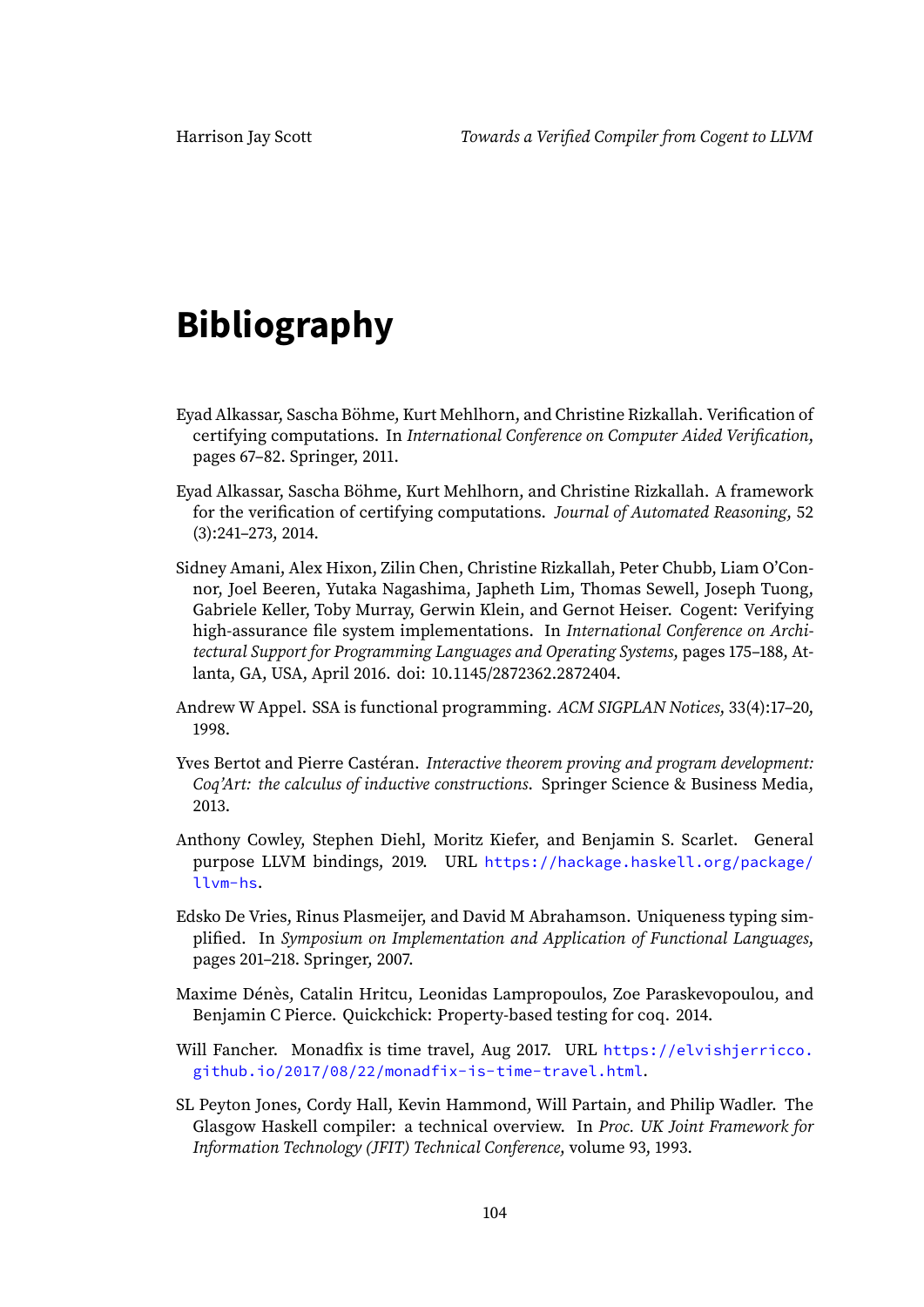- Luka Kerr. Extending a Purely Functional Language to Enable Low-Level Systems Programming. PhD thesis, The University of New South Wales, 2020.
- Ramana Kumar, Magnus O Myreen, Michael Norrish, and Scott Owens. CakeML: a verified implementation of ML. ACM SIGPLAN Notices, 49(1):179–191, 2014.
- Peter Lammich. Generating Verified LLVM from Isabelle/HOL. In 10th International Conference on Interactive Theorem Proving (ITP 2019), pages 22:1–22:19, 2019.
- Chris Lattner and Vikram Adve. LLVM: A compilation framework for lifelong program analysis & transformation. In International Symposium on Code Generation and Optimization, 2004. CGO 2004., pages 75–86. IEEE, 2004.
- Brian Andrew Leibig. An LLVM Back-end for MLton. Department of Computer Science, B. Thomas Golisano College of Computing and Information Sciences, Tech. Rep, 2013.
- Xavier Leroy. Formal verification of a realistic compiler. Communications of the ACM, 52(7):107–115, 2009.
- Xavier Leroy, Sandrine Blazy, Daniel Kästner, Bernhard Schommer, Markus Pister, and Christian Ferdinand. CompCert-a formally verified optimizing compiler. 2016.
- LLVM Project. LLVM language reference manual type system, 2020. URL [https:](https://llvm.org/docs/LangRef.html#type-system) [//llvm.org/docs/LangRef.html#type-system](https://llvm.org/docs/LangRef.html#type-system).
- Emmet Murray. Recursive Types For Cogent. PhD thesis, The University of New South Wales, 2019.
- Magnus O Myreen. Functional programs: conversions between deep and shallow embeddings. In International Conference on Interactive Theorem Proving, pages 412–417. Springer, 2012.
- George C Necula. Proof-carrying code. In Proceedings of the 24th ACM SIGPLAN-SIGACT symposium on Principles of programming languages, pages 106–119, 1997.
- Tobias Nipkow and Gerwin Klein. Concrete semantics: with Isabelle/HOL. Springer, 2014.
- Lars Noschinski, Christine Rizkallah, and Kurt Mehlhorn. Verification of certifying computations through autocorres and simpl. In NASA Formal Methods Symposium, pages 46–61. Springer, 2014.
- Liam O'Connor. Type Systems for Systems Types. PhD thesis, UNSW Sydney, Computer Science & Engineering, 2019.
- Liam O'Connor, Zilin Chen, Christine Rizkallah, Sidney Amani, Japheth Lim, Toby Murray, Yutaka Nagashima, Thomas Sewell, and Gerwin Klein. Refinement through restraint: Bringing down the cost of verification. In International Conference on Functional Programming, Nara, Japan, September 2016.
- Liam O'Connor, Zilin Chen, Partha Susarla, Christine Rizkallah, Gerwin Klein, and Gabriele Keller. Bringing effortless refinement of data layouts to Cogent. In *In*ternational Symposium on Leveraging Applications of Formal Methods, pages 134–149. Springer, 2018.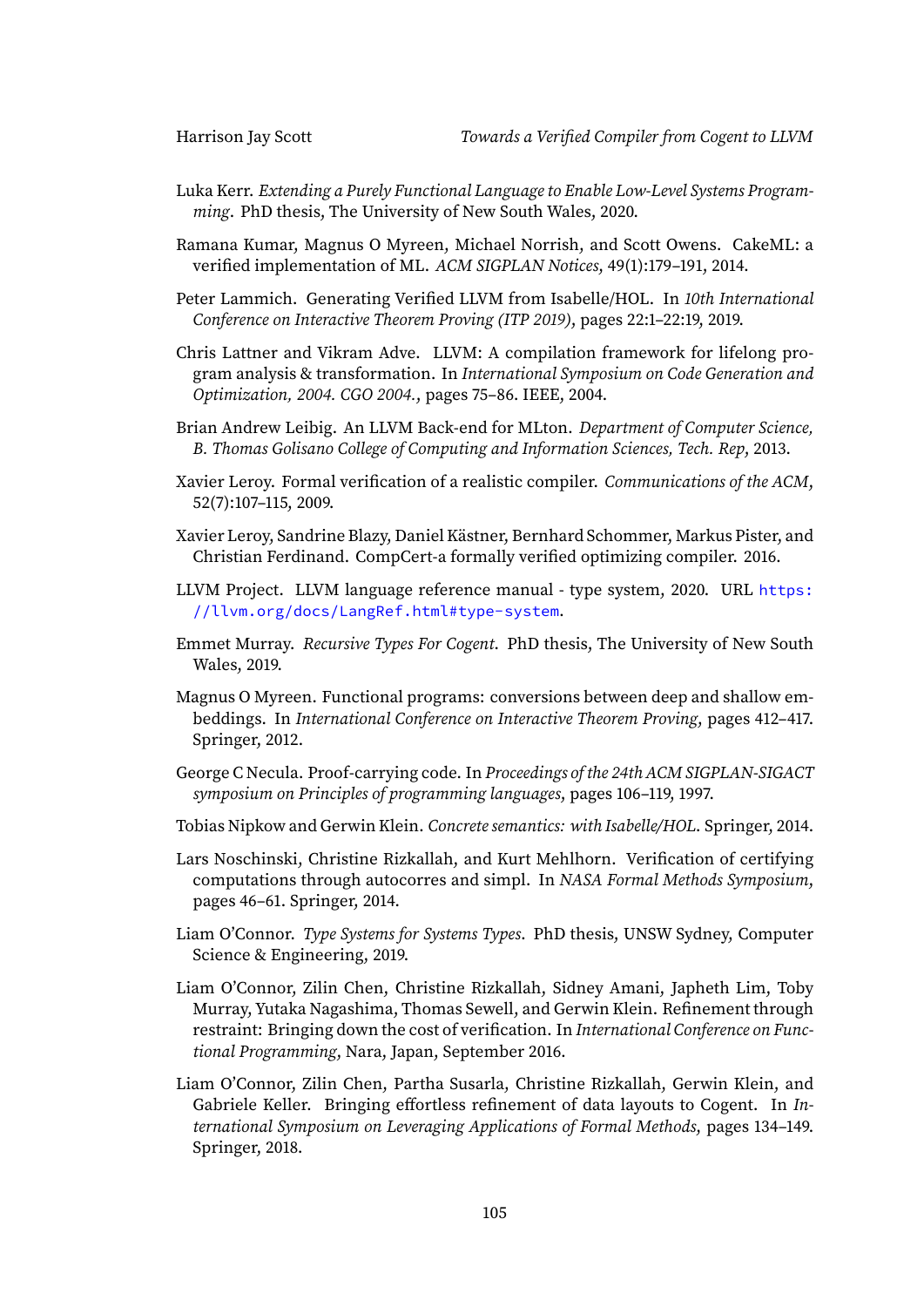- Amir Pnueli, Michael Siegel, and Eli Singerman. Translation validation. In International Conference on Tools and Algorithms for the Construction and Analysis of Systems, pages 151–166. Springer, 1998.
- Lucy Qiu. Termination Checker for Recursive Types in Cogent. PhD thesis, The University of New South Wales, 2020.
- Silvain Rideau and Xavier Leroy. Validating register allocation and spilling. In International Conference on Compiler Construction, pages 224–243. Springer, 2010.
- Christine Rizkallah, Japheth Lim, Yutaka Nagashima, Thomas Sewell, Zilin Chen, Liam O'Connor, Toby Murray, Gabriele Keller, and Gerwin Klein. A framework for the automatic formal verification of refinement from Cogent to C. In International Conference on Interactive Theorem Proving, Nancy, France, August 2016.
- Barry K Rosen, Mark N Wegman, and F Kenneth Zadeck. Global value numbers and redundant computations. In Proceedings of the 15th ACM SIGPLAN-SIGACT symposium on Principles of programming languages, pages 12–27, 1988.
- Zhanlin Shang. An LLVM backend of the Cogent compiler. Project report, UNSW Sydney, Computer Science & Engineering, May 2020.
- Yong Kiam Tan, Magnus O Myreen, Ramana Kumar, Anthony Fox, Scott Owens, and Michael Norrish. A new verified compiler backend for CakeML. In Proceedings of the 21st ACM SIGPLAN International Conference on Functional Programming, pages 60–73, 2016.
- David A Terei and Manuel MT Chakravarty. An LLVM backend for GHC. In Proceedings of the third ACM Haskell symposium on Haskell, pages 109–120, 2010.
- Li-yao Xia, Yannick Zakowski, Paul He, Chung-Kil Hur, Gregory Malecha, Benjamin C Pierce, and Steve Zdancewic. Interaction trees: representing recursive and impure programs in Coq. In Proceedings of the 47th Annual ACM SIGPLAN-SIGACT Symposium on Principles of Programming Languages (POPL'20). ACM, New York, NY, USA, 2020.
- Yannick Zakowski et al. The Vellvm (Verified LLVM) coq development, 2021. URL <https://github.com/vellvm/vellvm/>.
- Vadim Zaliva. HELIX: From Math to Verified Code. PhD thesis, Carnegie Mellon University, 2020.
- Steve Zdancewic et al. Vellvm-legacy, 2014. URL [https://github.com/vellvm/](https://github.com/vellvm/vellvm-legacy) [vellvm-legacy](https://github.com/vellvm/vellvm-legacy).
- Jianzhou Zhao, Santosh Nagarakatte, Milo MK Martin, and Steve Zdancewic. Formalizing the LLVM intermediate representation for verified program transformations. In Proceedings of the 39th annual ACM SIGPLAN-SIGACT symposium on Principles of programming languages, pages 427–440, 2012.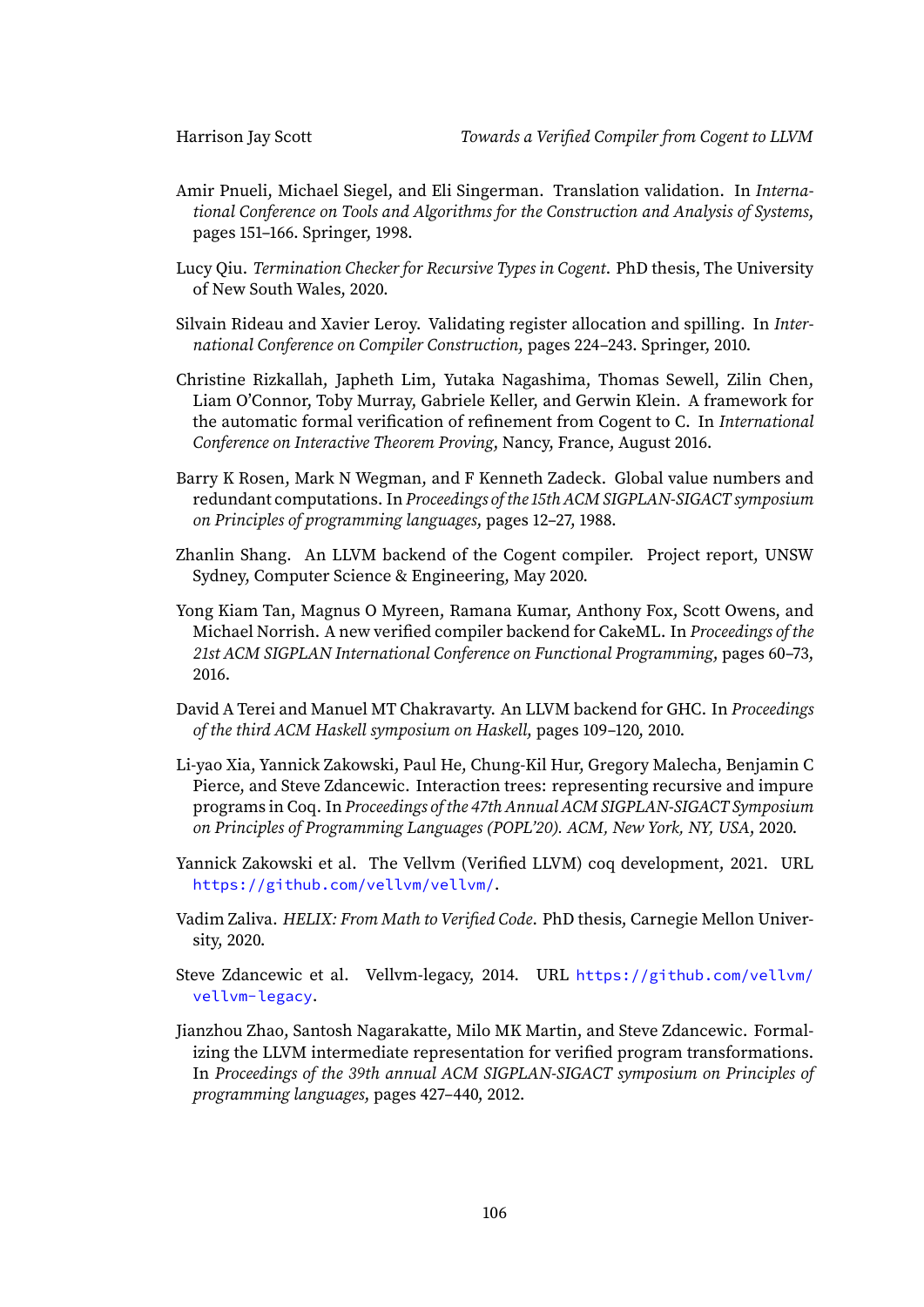# **Appendices**

# **A.1 Overview of Haskell Modules**

At the time of writing the Haskell implementation can be located at cogent/src/Cogent/LLVM/ in the COGENT [repository.](https://github.com/NICTA/cogent/tree/97d22c1163f86b584c4b8009dba07854f06bbcad/cogent/src/Cogent/LLVM)

# **A.1.1 Overrides.hs**

The llvm-hs library provides utility functions for most LLVM-IR generation use-cases, however, in this module we reimplement function and extern to allow parameter attributes to be provided. This change is necessary as in our C FFI glue code we make use of the sret attribute for parameters used to return a value from a function, and byval to indicate where pointer parameters should be passed by value.

# **A.1.2 Compile.hs**

This module provides the external interface for the LLVM backend. It exports a toLLVM function which can be used by the compiler to take a list of top-level COGENT definitions, compile them to an AST, and output the resultant LLVM module to a file. We use llvm-hs's buildModuleT to convert our LLVM-IR AST to a module, and then moduleLLVMAssembly to produce the textual representation of the LLVM assembly.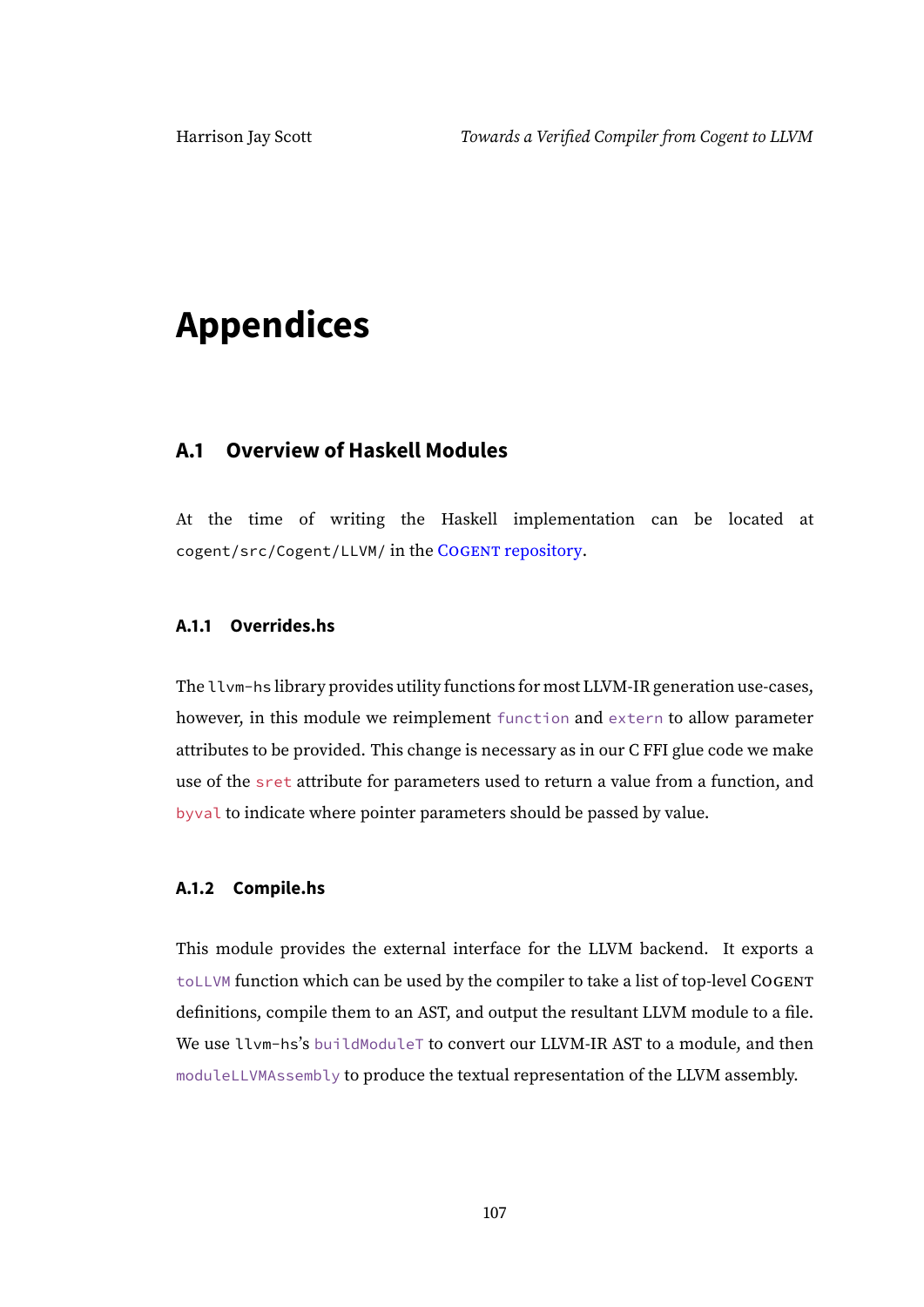# **A.1.3 CodeGen.hs**

In this module, we define a code generation monad Codegen using ModuleBuilderT and IRBuilderT, which are state transformer monads that allow us to easily generate LLVM-IR without having to maintain our own register, block, and definition state. We define the Env state described in Section [3.1.1](#page-27-0) in this file as well.

# **A.1.4 Expr.hs**

This module converts COGENT expressions into LLVM-IR instructions, using the Codegen monad to hide block and register management. The file is barely 200 lines as most expressions correspond to a single LLVM instruction which can be constructed quite simply. Each case is examined in detail in Section [3.1.3.](#page-32-0)

# **A.1.5 Types.hs**

In this module lies the function to convert COGENT types to LLVM-IR types. As above, each case is examined in detail in Section [3.1.2.](#page-28-0) Also included in this file are various utilities relating to types:

- fieldTypes converts COGENT types to string representations, used for naming instantiations of parametric types
- maxMember get the maximal type out of a variant type's payloads
- tagType look up a variant constructor's payload type
- collectTags collect all the tag names for a definition or type
- abstractType get or emit an abstract type definition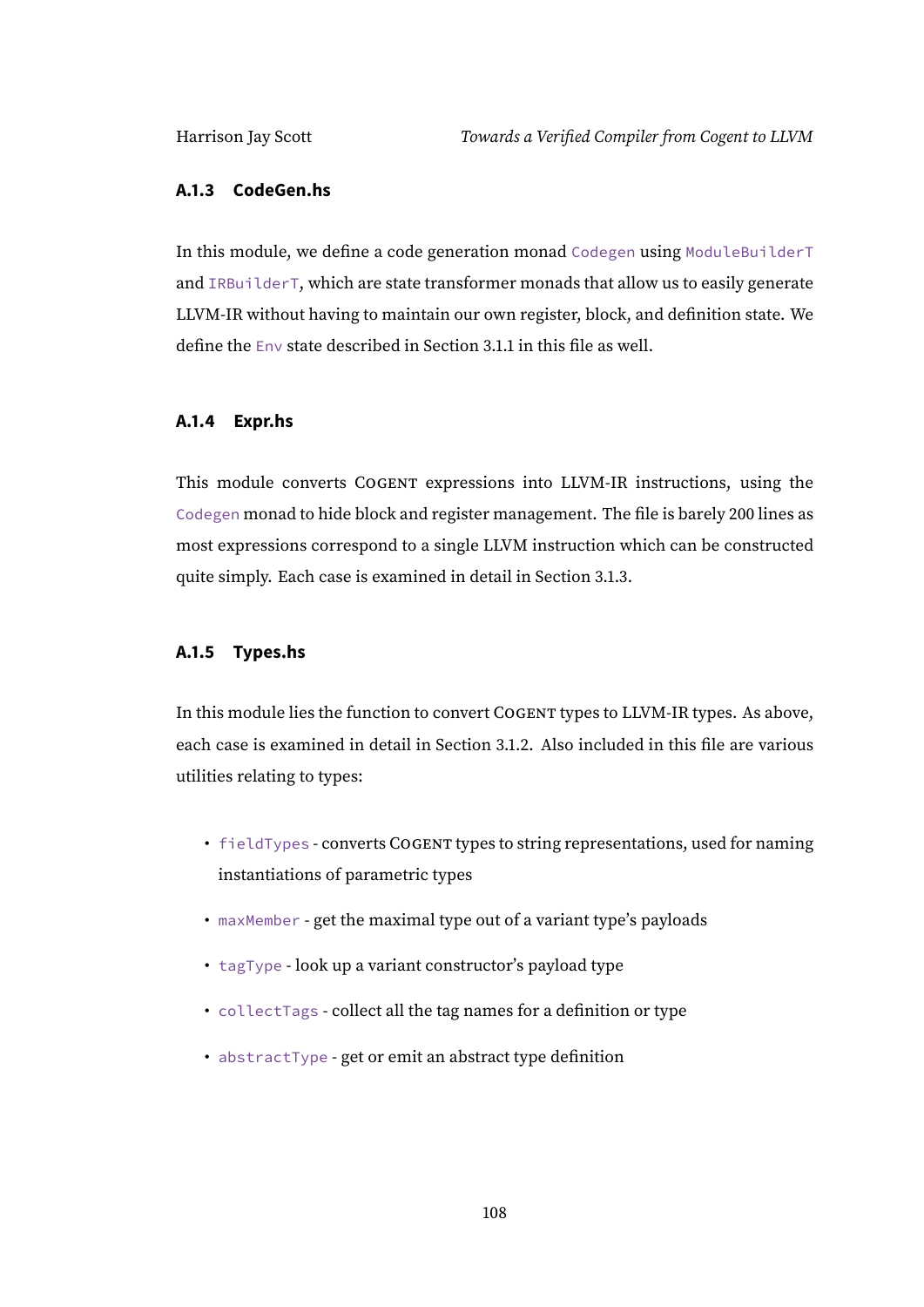#### **A.1.6 CCompat.hs**

This module forms the first part of this development's C FFI implementation. It attempts to create wrapper functions for generated LLVM code whose signatures should match those of equivalent C functions compiled with Clang. The need for this glue code arises from the argument and return type marshalling performed by C compilers, such as converting a structure argument type to multiple arguments, or a structure return type to a pointer return during the translation to LLVM-IR.

Both wrapLLVM and wrapC are provided; the former produces a function to wrap a generated LLVM-IR function so it can be called correctly from C, and the latter exists to wrap calls to abstract C functions so they can be called correctly inside generated LLVM-IR code. A deep dive into the type coercion can be found in Section [3.1.5.](#page-44-0)

### **A.1.7 CHeader.hs**

To link generated LLVM-IR code with C code, we must provide a header file containing the declarations of each generated function and type that the C programmer may wish to refer to. This module performs basic header file generation including function prototypes and type aliases for all the aggregate types in the file. This approach is examined in more detail in Section [3.1.5.](#page-52-0) The approach used is quite naive and in the future it would be better to integrate the existing header file generation which is designed for use with antiquoted C, which allows for embedding COGENT syntax inside C.

# **A.1.8 CoqGen.hs**

This file is not used by the Haskell implementation of the backend. It contains code to generate Coq definitions corresponding to a Coq AST. The flag --coq-gen can be used to emit these definitions for an input COGENT file. The purpose of this was to assist early development of the Coq implementation which did not rely on extraction.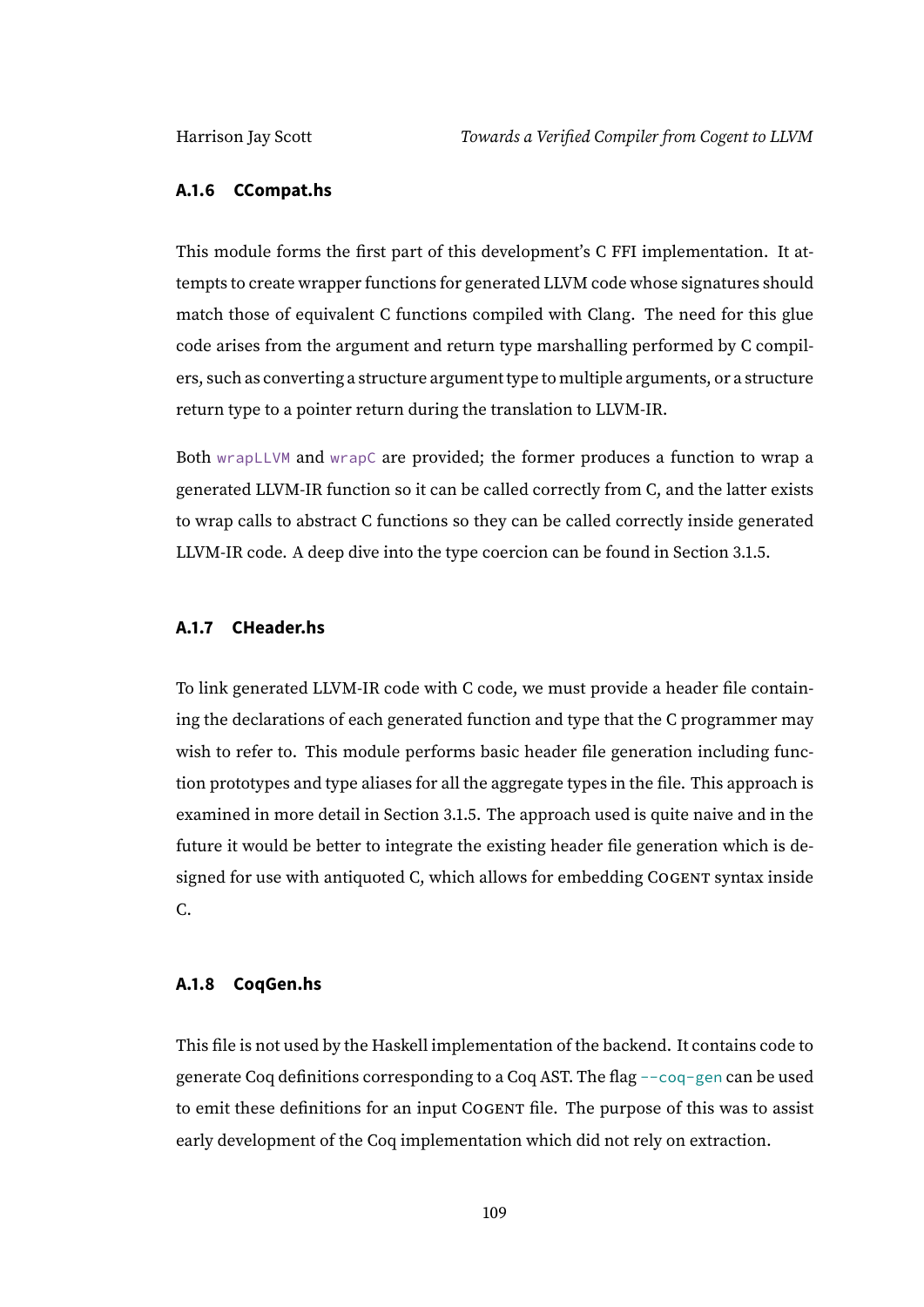#### **A.1.9 WithCoq.hs**

This file is used to interface with code extracted from the Coq implementation of the backend, as well as the ITree interpreter for COGENT. The top-level compileWithCoq and interpWithCoq functions are used to interface with the backend and interpreter respectively. convCogentAST recursively traverses a core COGENT definition and converts it to the extracted deep embedding from Coq. Similarly, convVellvmAST converts the VIR AST into an llvm-hs AST so that it can be rendered as an LLVM module.

# **A.2 Comprehensive Compiler Example**

#### **A.2.1 Cogent Program**

The following COGENT program in Listing [A.1](#page-115-0) calculates the average of a List of integers inserted into a heap-allocated Bag. The bag is represented as a record containing the number of items and the total sum inserted. We delegate memory operations (newBag and freeBag) to be implemented in C using the abstract Heap type to represent memory. We also assume the existence of a reduce function over List which can be implemented also in C.

Listing A.1: An more complex COGENT program (bag.cogent)

```
1 type Heap
 2 type Bag = { count : U32, sum : U32 }
 3 newBag : Heap \rightarrow < Failure Heap | Success (Bag, Heap) >
 4 | freeBag : (Heap, Bag) \rightarrow Heap
 5
 6 addToBag : (U32, Bag) \rightarrow Bag7 \mid \text{addToBag}(x, b \mid \text{count} = c, \text{ sum} = s)) = b { count = c + 1, sum = s + x }
 8
 9 averageBag : Bag! → < EmptyBag | Success U32 >
10 averageBag b = if b.count == 0 then EmptyBag else Success (b.sum / b.count)
11
12 type List a
13 reduce : all (a, b). ((List a)!, (a!, b) \rightarrow b, b) \rightarrow b
14
15 average : (Heap, (List U32)!) \rightarrow (Heap, U32)
```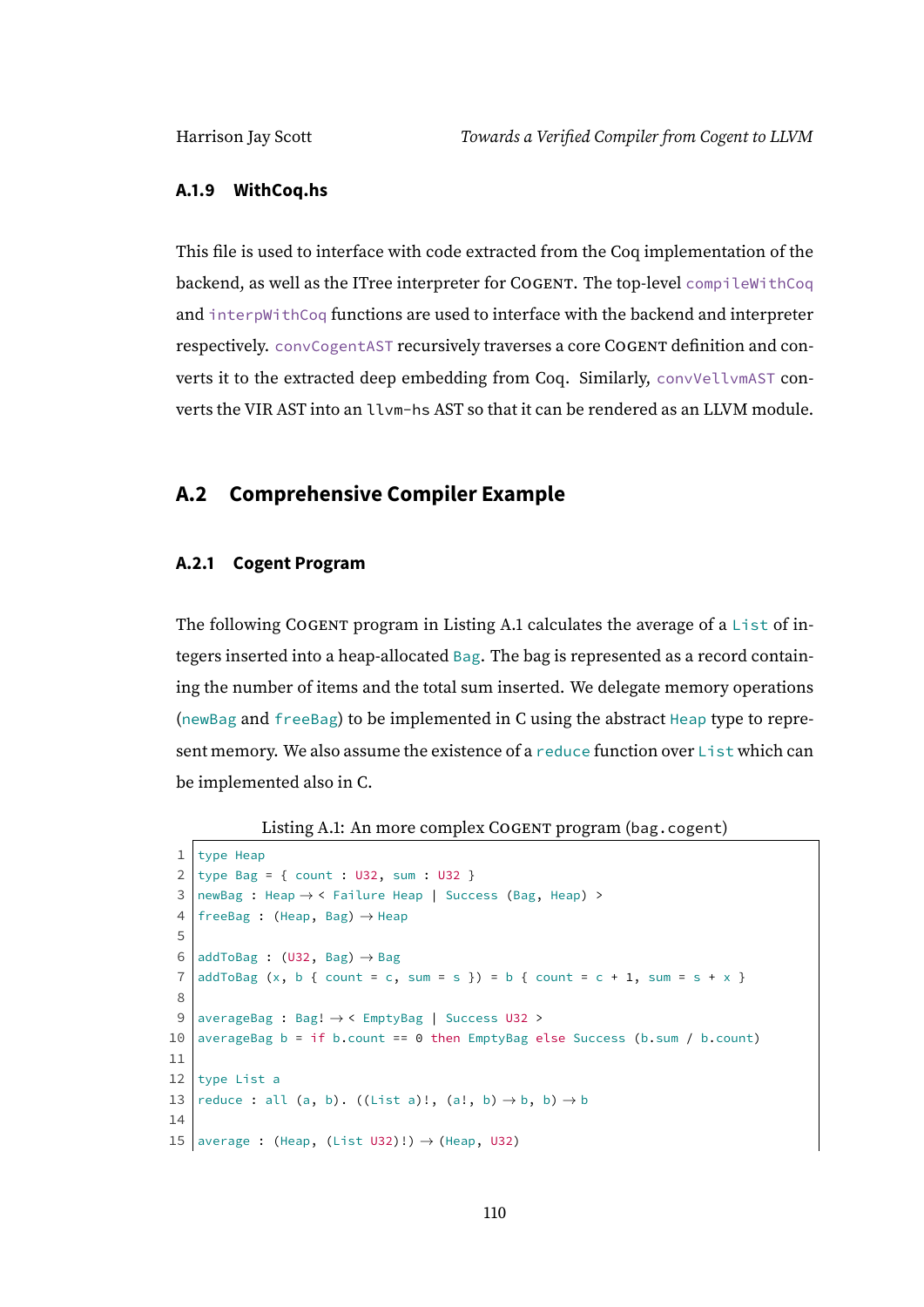```
16 average (h, ls) =
17 newBag h
18 | Success (bag, h') \rightarrow19 \vert let bag' = reduce (ls, addToBag, bag)
20 in averageBag bag' !bag'
21 | Success n \rightarrow (freeBag (h', bag'), n)
22 | EmptyBag \rightarrow (freeBag (h', bag'), 0)
23 | Failure h' \rightarrow (h', 0)
```
# **A.2.2 LLVM-IR Translation**

To begin with, we will ignore the wrapper functions generated for the C FFI, they will be examined separately.

Our COGENT program (on the left) starts by defining an abstract type Heap and an alias for the Bag record type. The LLVM backend produces the Listing [A.3.](#page-116-0)

<span id="page-116-0"></span>

| Listing A.2: Input (bag.cogent)             | Listing A.3: Output $(bag. \mathcal{U})$ |
|---------------------------------------------|------------------------------------------|
| $1  $ type Heap                             | SHeap = type opaque                      |
| $2   type Bag = { count : U32, sum : U32 }$ |                                          |

The abstract type gets compiled to an opaque type definition in LLVM-IR. However, our Bag definition vanishes. This is because, by the time the AST reaches our new backend, aliases like this have already been desugared. This could be solved by holding onto these type definitions and providing them to the LLVM-backend, but it is not necessary for code generation, instead, all occurrences of Bag are compiled to  $\{-132, 132\}$ \*.

Next we define two abstract memory operations for the Bag and Heap types.

```
4 \midnewBag : Heap \rightarrow5 <Failure Heap | Success (Bag, Heap)>
6 | freeBag : (Heap, Bag) \rightarrow Heap
                                                 declare void @newBag({ i32, { { i32, i32 }*,
                                                  %Heap* } }* noalias sret, %Heap*)
                                                declare %Heap* @freeBag(%Heap*, { i32, i32 }*)
```
In our declaration of the abstract function newBag, we can see that the variant type  $\le$  Failure Heap | Success (Bag, Heap) > has been compiled to { i32, { { i32, i32 } $\star$ , %Heap $\star$  } } in which the first field is the variant's tag, the second field is the tuple of a Bag pointer and Heap pointer. The tuple has been chosen as it represents the maximal argument type for the variant. Since the total size of this structure including padding exceeds 128-bits, it has become a return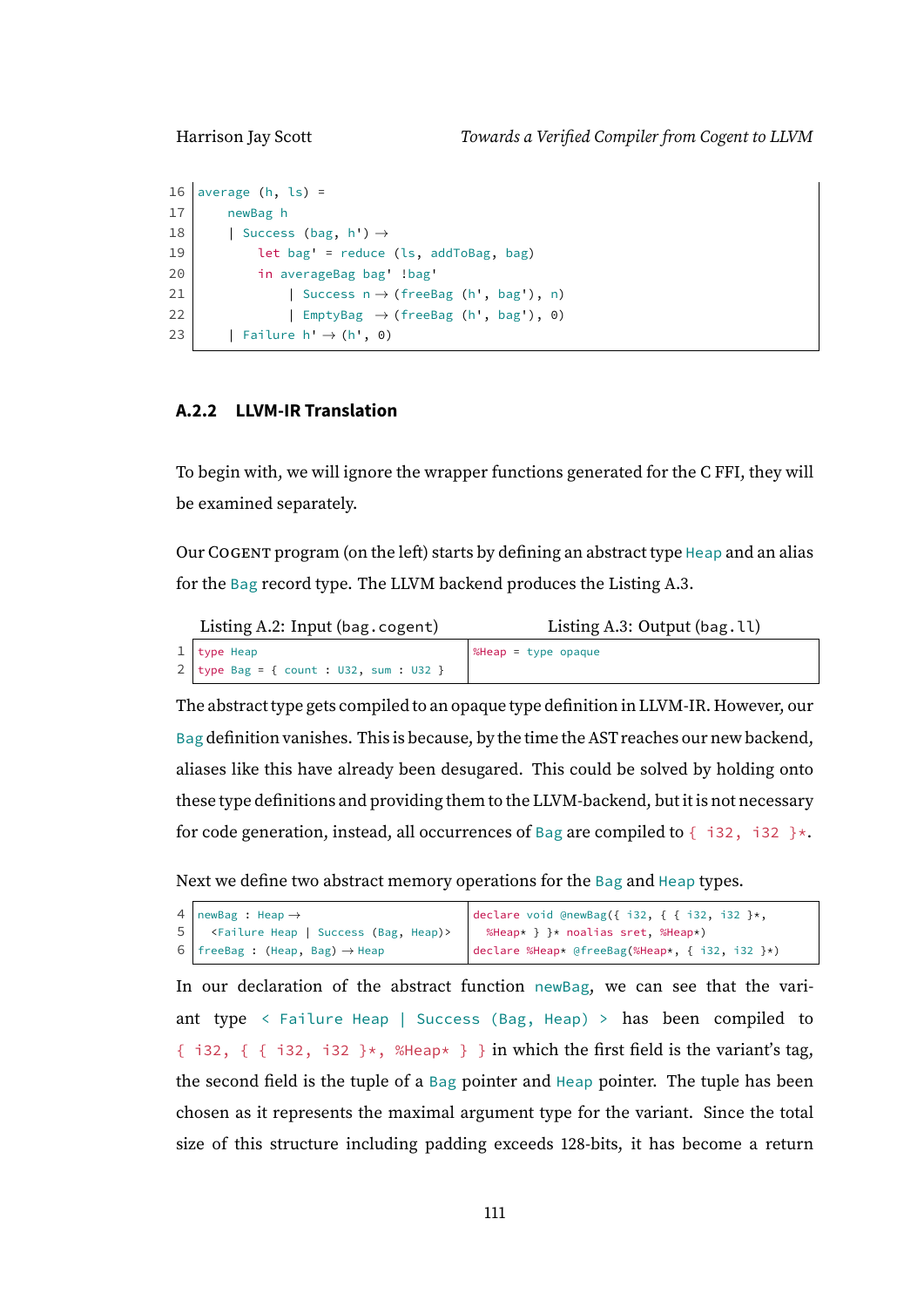parameter in this function declaration. Meanwhile, the Heap argument of newBag is simply translated to a pointer to the opaque %Heap type. The translation for freeBag's return type is the same as newBag's argument. Lastly, the tuple argument to freeBag has been split into two arguments as they are both pointers that will happily fit in a 64-bit register each.

Let us now consider the compilation of the addToBag function, which is implemented entirely in COGENT.

```
8 \midaddToBag : (U32, Bag)
 9 \rightarrow Bag
10 addToBag (
11 \mid x,12 b {
13 count = c,
14
15 sum = s
16
17 }) = b {
18 count = c + 1.
19
2021 sum = s + x
222324 \mid }
25
                              define { i32, i32 }* @addToBag.llvm({ i32, { i32, i32 }* } %a_0){
                             entry_0:
                               %0 = extractvalue { i32, { i32, i32 }* } %a_0, 0
                               %1 = extractvalue { i32, { i32, i32 }* } %a_0, 1
                               %2 = getelementptr { i32, i32 }, { i32, i32 }* %1, i32 0, i32 0
                               %3 = load i32, i32* %2
                               %4 = getelementptr { i32, i32 }, { i32, i32 }* %1, i32 0, i32 1
                               %5 = load i32, i32* %4%6 = add i32 %3, 1
                               %7 = getelementptr { i32, i32 }, { i32, i32 }* %1, i32 0, i32 0
                                store i32 %6, i32* %7
                                %8 = add i32 %5, %0
                                %9 = getelementptr { i32, i32 }, { i32, i32 }* %1, i32 0, i32 1
                                store i32 %8, i32* %9
                                ret { i32, i32 }* %1
                              }
```
First, we observe that the tuple argument  $(U32, Bag)$  has been desugared to an unboxed record type and compiled to  $\{ \text{ i}32, \{ \text{ i}32, \text{ i}32 \} \}$ . The argument destructuring for x and b corresponds to two extractvalue instructions, one for each field in the structure corresponding to the tuple argument. The number to add is stored in %0 and the bag address is stored in %1. Accessing count and sum inside the (boxed) bag b requires calculating a pointer with getelementptr and then loading the field. To insert the updated count we must first increment  $c$ , this is done by using the add instruction with the  $1$  literal. Next, we calculate the address for count using getelementptr again (this is the same address that was stored in %2, the optimiser will realise this) and store the updated value. Updating sum is done similarly, but we add %0 instead. Finally, in order to return the updated bag b, in LLVM we can ret the %1 register, which contains the pointer to the bag that we have been updating.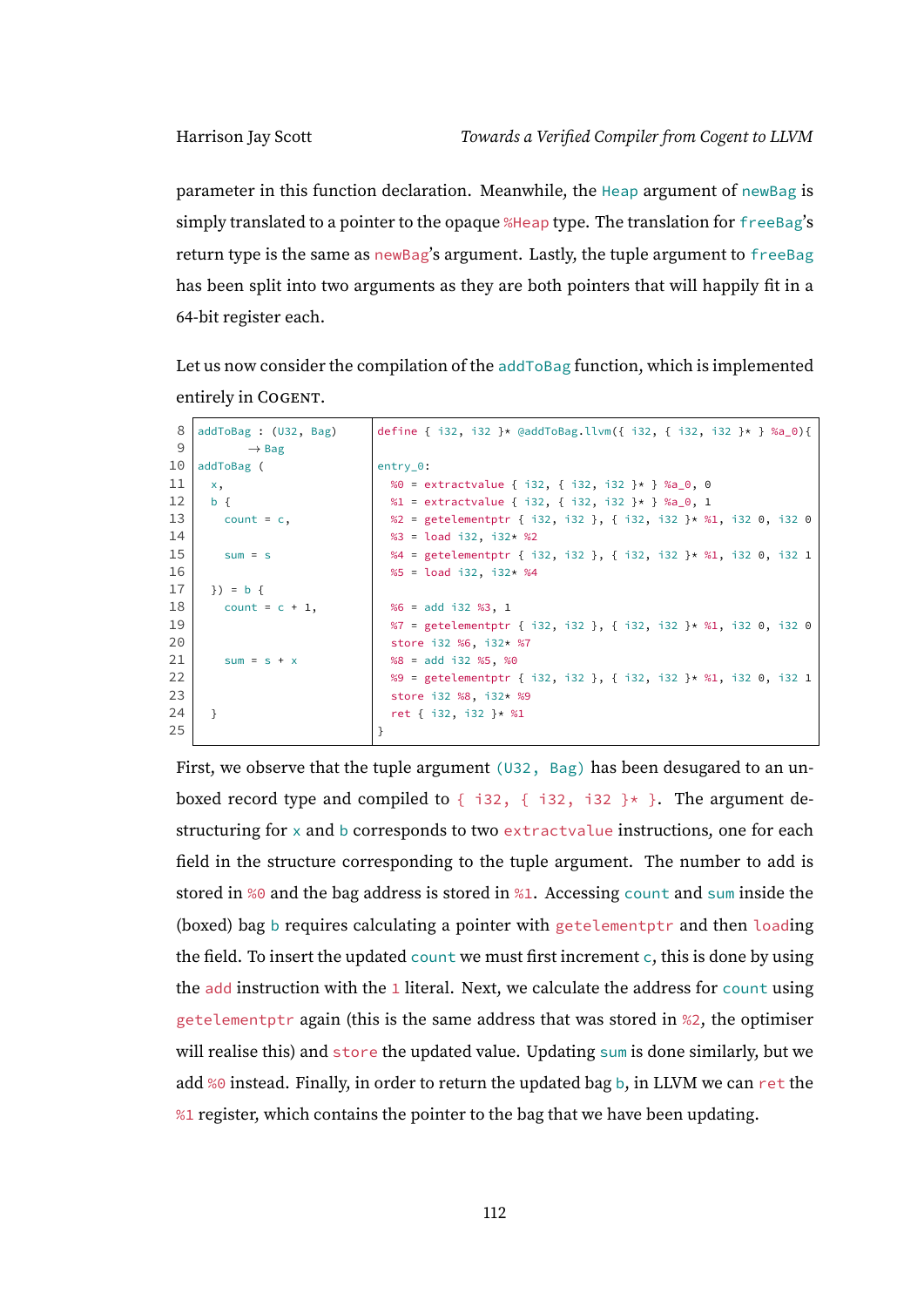Another COGENT function that we can examine is the averageBag function.

```
27 averageBag : Bag! \rightarrow28 < EmptyBag
29 | Success U32 >
30 averageBag b =
31 if b.count == 0
32
33
34
35
36
37 then
38 EmptyBag
39
40 else
41 Success (
42 b.sum
43 /
44 b.count
45
46
47
48
49
50
51
52 )
53
54
55
56
57
58
                        define { i32, i32 } @averageBag.llvm({ i32, i32 }* %a_0) {
                        entry_0:
                         %0 = getelementptr { i32, i32 }, { i32, i32 }* %a_0, i32 0, i32 0
                         %1 = load i32, i32* %0%2 = icmp eq i32 %1, 0
                         %3 = zext i1 %2 to i8
                         %4 = icmp ne i8 %3, 0
                         br i1 %4, label %if.true_0, label %if.false_0
                        if.true_0: \qquad \qquad ; preds = %entry_0
                         %5 = insertvalue { i32, i32 } undef, i32 0, 0
                         br label %if.done 0
                        if.false_0: \qquad \qquad ; preds = %entry_0
                         %6 = getelementptr { i32, i32 }, { i32, i32 }* %a_0, i32 0, i32 1
                         %7 = load i32, i32* %6
                         %8 = getelementptr { i32, i32 }, { i32, i32 }* %a_0, i32 0, i32 0
                         %9 = load i32, i32* %8
                         %10 = udiv i32 %7, %9
                         %11 = insertvalue { i32, i32 } undef, i32 2, 0
                         %12 = alloca i32
                         %13 = bitcast i32* %12 to i32*
                         store i32 %10, i32* %13, align 1
                         %14 = load i32, i32* %12, align 1
                         %15 = insertvalue { i32, i32 } %11, i32 %14, 1
                         br label %if.done_0
                        if.done_0: ; preds = %if.
                           false_0, %if.true_0
                         %16 = phi { i32, i32 } [ %5, %if.true_0 ], [ %15, %if.false_0 ]
                         ret { i32, i32 } %16
                        }
```
The return type of this function is a variant where the maximal type is a  $\cup$  32, compiling to a return type of  $\{-i32, i32\}$ , where the first field is the tag and the second is the value. The argument is a pointer to the bag structure we've seen before. This function uses an if expression, which gets compiled to four blocks: entry\_0 is the function entry where the condition b.count == 0 is tested, if.true\_0 is the branch taken if the condition is true, if.false\_0 is the branch taken when it is false, and if.done\_0 is a block that both execution paths return to, and it is here that phi is used to recover the result based on the branch taken. In entry  $\theta$  we first extract the count field using getelementptr and load. The condition is checked using icmp eq with the 0 literal. Due to our boolean representation, the result of the condition is casted to an  $\frac{1}{8}$  before being checked against  $\theta$  again - the optimiser will clean this up for us. br is used to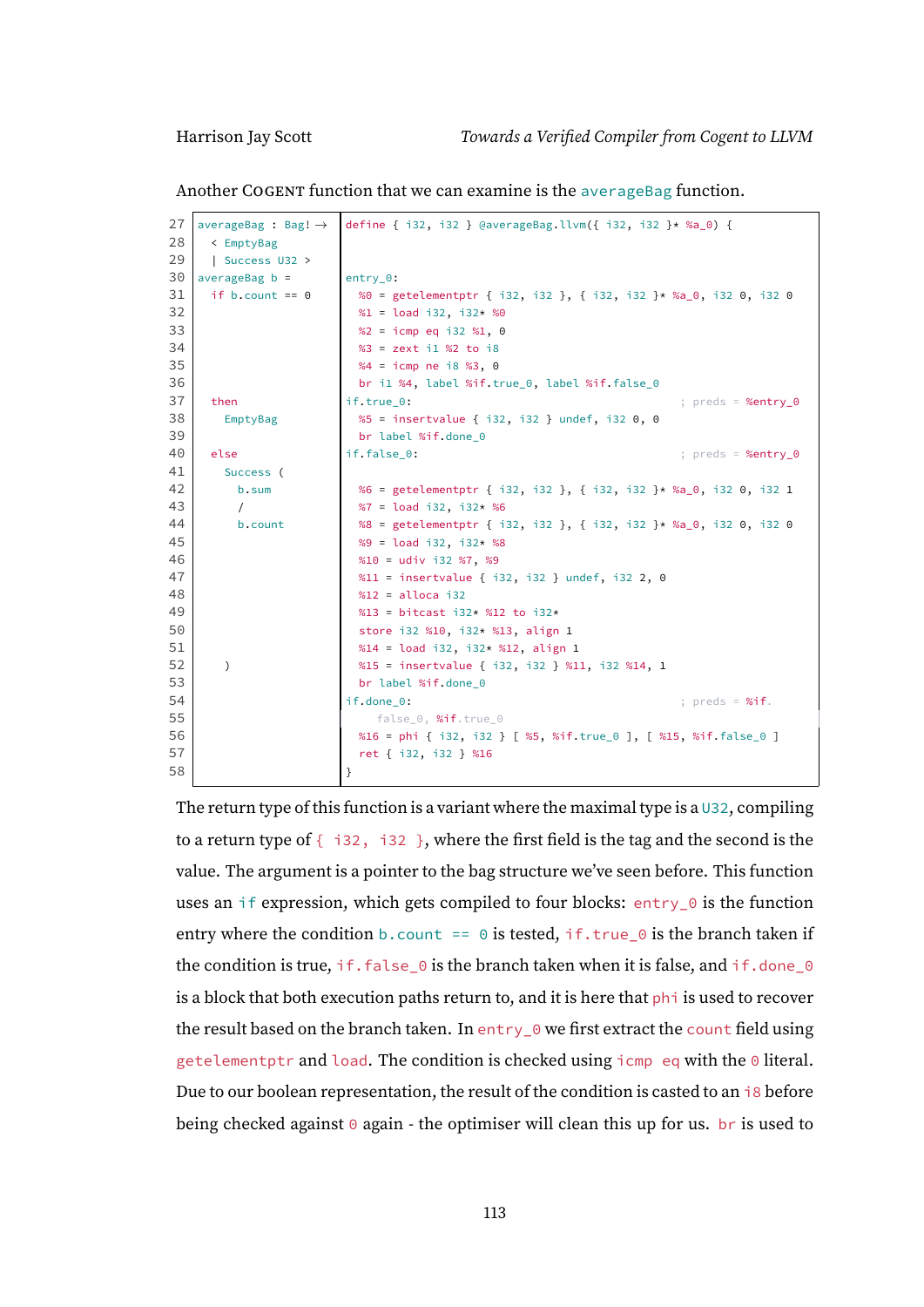jump to either block depending on the condition. In the true block, all we need to do is construct an EmptyBag in %5 by setting the tag value using insertvalue, and then jump to the done branch. The false block is more complicated as we must first retrieve the bag's sum and count using getelementptr and load so they can be divided with udiv. Next, the tag field is set with insertvalue. Before inserting the value field, we do a cast so we can be sure to insert a value of the correct type. However, in this case, the value we wish to insert is already of the maximal type, so the bitcast is a no-op. The optimiser will realise this as well. The final variant we have constructed in this branch is in register %15. Once both branches return to the done block, the generated phi and ret instructions ensure that if we came from the true branch we would like to return %5 and from the false branch, we will return %15.

Let us take a brief break from these large blocks of code and inspect the translation of the polymorphic abstract type List and the reduce function.

| 60 | type List a               | $\%$ "List U32" = type opaque                                    |
|----|---------------------------|------------------------------------------------------------------|
| 61 |                           |                                                                  |
| 62 | reduce : $all$ $(a, b)$ . | declare $\{ i32, i32 \} \star$ @reduce_0(                        |
| 63 |                           |                                                                  |
| 64 | $(List a)!$ ,             | %"List U32"*,                                                    |
| 65 | $(a!, b) \rightarrow b$ , | $\{ i32, i32 \} \star \{ \{ i32, \{ i32, i32 \} \star \} \star,$ |
| 66 | b                         | $\{ i32, i32 \}$ *                                               |
| 67 | $\rightarrow b$           | }* byval)                                                        |
|    |                           |                                                                  |

Since LLVM-IR does not support polymorphic types, we solve this by generating a type definition for each instantiation of an abstract type. In this program, List is only ever instantiated with U32 so we only need to define an opaque type for that instantiation. Similarly, our polymorphic reduce function is only ever applied with the type arguments U32 and Bag, so the function declaration that gets generated has the type arguments replaced by the LLVM translations of those types. The second tuple argument for reduce is a function type, which gets translated to the an LLVM function type { i32, i32 }\* ({ i32, { i32, i32 }\* })\* after the instantiation.

The last function to be compiled is average which makes calls to all the previous declared functions.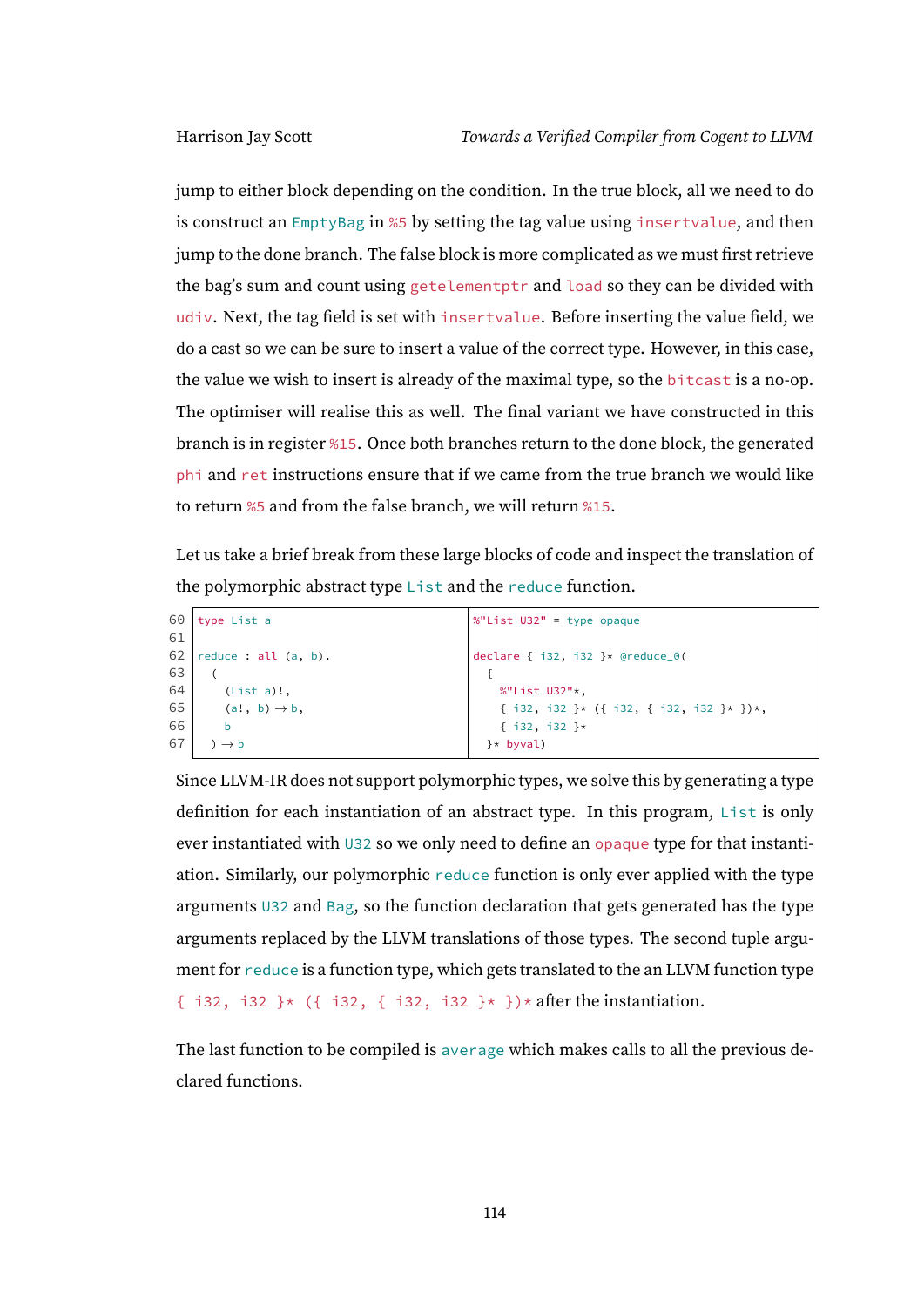| 69<br>70   | average: (Heap, (List U32)!)           | define { %Heap*, i32 } @average.llvm({ %Heap*, %"List U32"* } %a_0) {                                                                                  |
|------------|----------------------------------------|--------------------------------------------------------------------------------------------------------------------------------------------------------|
| 71         | $\rightarrow$ (Heap, U32)<br>average ( | $entry_0:$                                                                                                                                             |
| 72         | h,                                     | %0 = extractvalue { %Heap*, %"List U32"* } %a_0, 0                                                                                                     |
| 73         | $ls) =$                                | %1 = extractvalue { %Heap*, %"List U32"* } %a_0, 1                                                                                                     |
| 74         | newBag h                               | %2 = call { i32, { { i32, i32 }*, %Heap* } } @newBag.llvm(%Heap* %0)                                                                                   |
| 75         |                                        | %3 = extractvalue { i32, { { i32, i32 }*, %Heap* } } %2, 0                                                                                             |
| 76         |                                        | $%4 = i$ cmp eq i32 $%3, 2$                                                                                                                            |
| 77         |                                        | br il %4, label %case.true_0, label %case.false_1                                                                                                      |
| 78         | Success (                              | case.true_0:<br>; preds = %entry_0                                                                                                                     |
| 79         |                                        | %5 = extractvalue { i32, { { i32, i32 }*, %Heap* } } %2, 1                                                                                             |
| 80<br>81   |                                        | %6 = alloca { { i32, i32 }*, %Heap* }, align 4                                                                                                         |
| 82         |                                        | %7 = bitcast { { i32, i32 }*, %Heap* }* %6 to { { i32, i32 }*, %Heap* }*<br>store { { i32, i32 }*, %Heap* } %5, { { i32, i32 }*, %Heap* }* %6, align 1 |
| 83         |                                        | %8 = load { { i32, i32 }*, %Heap* }, { { i32, i32 }*, %Heap* }* %7, align 1                                                                            |
| 84         | bag,                                   | %9 = extractvalue { { i32, i32 }*, %Heap* } %8, 0                                                                                                      |
| 85         | $h'$ ) $\rightarrow$                   | %10 = extractvalue { { i32, i32 }*, %Heap* } %8, 1                                                                                                     |
| 86         | $let bag' = reduce ($                  |                                                                                                                                                        |
| 87         | ls,                                    | %11 = insertvalue { %"List U32"*, { i32, i32 }* ({ i32, { i32, i32 }* })*, {                                                                           |
| 88         |                                        | i32, i32 }* } undef, %"List U32"* %1, 0                                                                                                                |
| 89<br>90   | addToBag,                              | %12 = insertvalue { %"List U32"*, { i32, i32 }* ({ i32, { i32, i32 }* })*, {<br>i32, i32 }* } %11, { i32, i32 }* ({ i32, { i32, i32 }* })* @addToBag.  |
| 91         |                                        | llvm, 1                                                                                                                                                |
| 92         | bag                                    | %13 = insertvalue { %"List U32"*, { i32, i32 }* ({ i32, { i32, i32 }* })*, {                                                                           |
| 93         |                                        | $132, 132$ }* } %12, { $132, 132$ }* %9, 2                                                                                                             |
| 94         | $\lambda$                              | %14 = call { i32, i32 }* @reduce_0.llvm({ %"List U32"*, { i32, i32 }* ({ i32,                                                                          |
| 95         | in                                     | ${ \; \; i32, \; i32 \; } \star \; }$ $}) \star$ , ${ \; \; i32, \; i32 \; } \star \; }$ %13)                                                          |
| 96         | averageBag bag 'bag'                   | %15 = call { i32, i32 } @averageBag.llvm({ i32, i32 }* %14)                                                                                            |
| 97<br>98   |                                        | %16 = extractvalue { i32, i32 } %15, 0                                                                                                                 |
| 99         |                                        | %17 = icmp eq i32 %16, 2<br>br il %17, label %case.true_1, label %case.false_0                                                                         |
| 100        | Success                                | case.true_1:<br>; preds = $%case,true 0$                                                                                                               |
| 101        | $n \rightarrow ($                      | %18 = extractvalue { i32, i32 } %15, 1                                                                                                                 |
| 102        |                                        | $%19 =$ alloca i32, align 4                                                                                                                            |
| 103        |                                        | %20 = bitcast i32* %19 to i32*                                                                                                                         |
| 104        |                                        | store i32 %18, i32* %19, align 1                                                                                                                       |
| 105<br>106 | freeBag (                              | %21 = load i32, i32* %20, align 1                                                                                                                      |
| 107        | h',                                    | %22 = insertvalue { %Heap*, { i32, i32 }* } undef, %Heap* %10, 0                                                                                       |
| 108        | bag'                                   | %23 = insertvalue { %Heap*, { i32, i32 }* } %22, { i32, i32 }* %14, 1                                                                                  |
| 109        | $\lambda$                              | %24 = call %Heap* @freeBag.llvm({ %Heap*, { i32, i32 }* } %23)                                                                                         |
| 110        |                                        | %25 = insertvalue { %Heap*, i32 } undef, %Heap* %24, 0                                                                                                 |
| 111        | n)                                     | %26 = insertvalue { %Heap*, i32 } %25, i32 %21, 1                                                                                                      |
| 112<br>113 |                                        | br label %case.done_0                                                                                                                                  |
| 114        | EmptyBag $\rightarrow$ (               | case.false_0:<br>; $preds = %case,true_0$<br>%27 = extractvalue { i32, i32 } %15, 1                                                                    |
| 115        |                                        | %28 = alloca i32, align 4                                                                                                                              |
| 116        |                                        | %29 = bitcast i32* %28 to i8*                                                                                                                          |
| 117        |                                        | store i32 %27, i32* %28, align 1                                                                                                                       |
| 118        |                                        | %30 = load i8, i8* %29, align 1                                                                                                                        |
| 119        | freeBag (                              |                                                                                                                                                        |
| 120<br>121 | h',<br>bag'                            | %31 = insertvalue { %Heap*, { i32, i32 }* } undef, %Heap* %10, 0<br>%32 = insertvalue { %Heap*, { i32, i32 }* } %31, { i32, i32 }* %14, 1              |
| 122        | $\lambda$                              | %33 = call %Heap* @freeBag.llvm({ %Heap*, { i32, i32 }* } %32)                                                                                         |
| 123        | $\cdot$                                | %34 = insertvalue { %Heap*, i32 } undef, %Heap* %33, 0                                                                                                 |
| 124        | $\Theta$ )                             | %35 = insertvalue { %Heap*, i32 } %34, i32 0, 1                                                                                                        |
| 125        |                                        | br label %case.done_0                                                                                                                                  |
| 126        |                                        | case.done_0:<br>; preds = %case.false_0, %case.true_1                                                                                                  |
| 127<br>128 |                                        | %36 = phi { %Heap*, i32 } [ %26, %case.true_1 ], [ %35, %case.false_0 ]<br>br label %case.done_1                                                       |
| 129        | Failure                                | case.false_1:<br>; preds = %entry_0                                                                                                                    |
| 130        | $h' \rightarrow ($                     | %37 = extractvalue { i32, { { i32, i32 }*, %Heap* } } %2, 1                                                                                            |
| 131        |                                        | %38 = alloca { { i32, i32 }*, %Heap* }, align 4                                                                                                        |
| 132        |                                        | %39 = bitcast { { i32, i32 }*, %Heap* }* %38 to %Heap**                                                                                                |
| 133        |                                        | store { { i32, i32 }*, %Heap* } %37, { { i32, i32 }*, %Heap* }* %38, align 1                                                                           |
| 134<br>135 |                                        | %40 = load %Heap*, %Heap** %39, align 1                                                                                                                |
| 136        | h',<br>$\Theta$ )                      | %41 = insertvalue { %Heap*, i32 } undef, %Heap* %40, 0<br>%42 = insertvalue { %Heap*, i32 } %41, i32 0, 1                                              |
| 137        |                                        | br label %case.done_1                                                                                                                                  |
| 138        |                                        | case.done_1:<br>; preds = %case.false_1, %case.done_0                                                                                                  |
| 139        |                                        | %43 = phi { %Heap*, i32 } [ %36, %case.done_0 ], [ %42, %case.false_1 ]                                                                                |
| 140        |                                        | ret { %Heap*, i32 } %43                                                                                                                                |
| 141        |                                        | }                                                                                                                                                      |

In the above listing the COGENT function calls (on lines 74, 94, 96, 109, and 122) have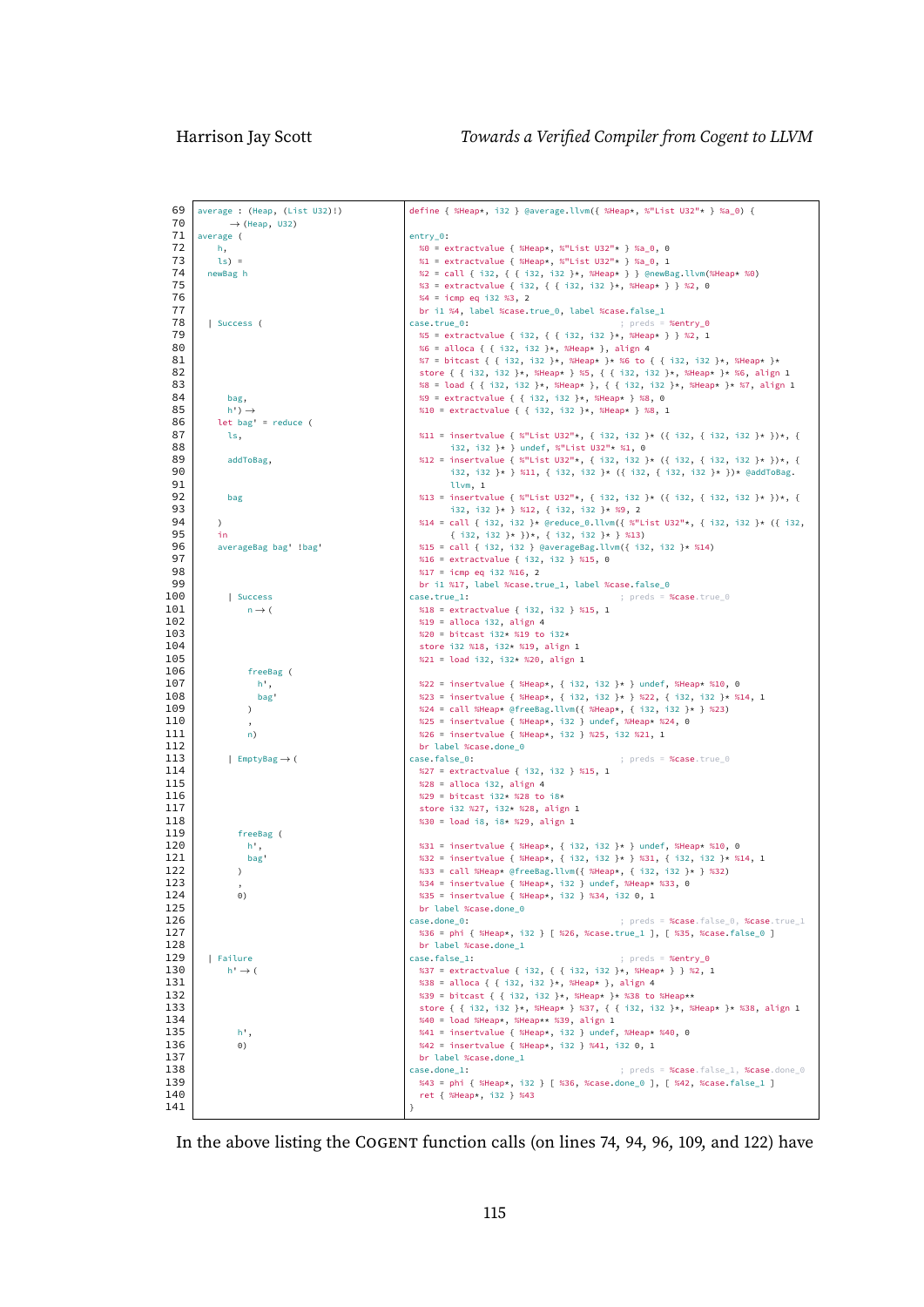been translated to call instructions on the LLVM side. For the functions requiring a tuple argument, we must build up a struct literal using successive insertvalue instructions before calling the function. Moreover, the nested case-matching in the COGENT function has been translated to branching between 6 blocks in the LLVM-IR function.

## **A.2.3 LLVM-IR Optimisation**

Our compiler generates many redundant statements that are taken care of by the LLVM optimiser (opt).

Here is an optimised version of the previous function average. Llvm using opt -01.

```
1 define { %Heap*, i32 } @average.llvm({ %Heap*, %"List U32"* } %a_0) local_unnamed_addr {
  2 %0 = extractvalue { %Heap*, %"List U32"* } %a_0, 0<br>3 %1 = call { i32. { { i32. i32 } *. %Heap* } } @newBa
           3 %1 = call { i32, { { i32, i32 }*, %Heap* } } @newBag.llvm(%Heap* %0)
  4 \begin{array}{|c|c|c|c|c|c|c|c|}\n4 & \n\text{%}2 & = \text{extractvalue} & \text{if } 32, \text{ } \{\text{ } 132, \text{ } 132 \text{ } \}\times \text{, } 8\text{Heap} \times \text{ } \}\n\end{array} %1, 0<br>5 \begin{array}{|c|c|c|c|c|c|c|c|}\n\end{array} %3 = icmp eq i32 %2, 2
  5 %3 = icmp eq i32 %2, 2<br>6 %4 = extractvalue { i32
  6 \begin{array}{|l|} 6 & \text{%}4 = \text{extractvalue} \{ 32, \{ 132, 32 \} \star \} \text{ , } \text{84} \star \} \} \text{ , } 1 \\ \text{57} & \text{br i1 } \text{ %3, label } \text{ %case true_0, label } \text{ %case false_1} \end{array}7 br i1 %3, label %case.true_0, label %case.false_1
  8 \text{ erg} \cdot \text{m}9 \frac{1}{3} %5 = extractvalue { %Heap*, %"List U32"* } %a 0, 1
10 | %.fca.0.extract = extractvalue { { i32, i32 }*, %Heap* } %4, 0
11 | %.fca.1.extract = extractvalue { { i32, i32 }\star, %Heap\star } %4, 1
12 %6 = insertvalue { %"List U32"*, { i32, i32 }* ({ i32, { i32, i32 }* })*, { i32, i32 }* } undef, %"List U32"* %5, 0<br>13 %7 = insertvalue { %"list U32"*. { i32, i32 }* ({ i32, { i32, i32 }* })*, { i32, i32 }* } %6. { i32
        13 %7 = insertvalue { %"List U32"*, { i32, i32 }* ({ i32, { i32, i32 }* })*, { i32, i32 }* } %6, { i32, i32 }* ({ i32, { i32
                     , i32 }* })* @addToBag.llvm, 1
14 | %8 = insertvalue { %"List U32"*, { i32, i32 }* ({ i32, i32 }* })*, { i32, i32 }* } %7, { i32, i32 }* %.fca.0.
                   extract, 2
15 | %9 = call { i32, i32 }* @reduce_0.llvm({ %"List U32"*, { i32, i32 }* ({ i32, { i32, i32 }* })*, { i32, i32 }* } %8)
16 \begin{bmatrix} 16 & 10 \\ 0 & 10 \end{bmatrix} = call { i32, i32 } @averageBag.llvm({ i32, i32 }* %9)
17 %11 = extractvalue { i32, i32 } %10, 0<br>18 %12 = icmp eq i32 %11, 2
\begin{array}{|c|c|c|c|}\n 18 & \times 12 & = \text{icmp eq i32 } \times 11, 2 \\
 \text{br i1 } \text{$\times 12$, label } \text{$\times case.t}\n\end{array}19 br i1 %12, label %case.true_1, label %case.false_0<br>20 case.true 1:
20 case.true_1: ; preds = %case.true_0
         21 %13 = extractvalue { i32, i32 } %10, 1
22 %14 = insertvalue { %Heap*, { i32, i32 }* } undef, %Heap* %.fca.1.extract, 0<br>23 %15 = insertvalue { %Heap*. { i32, i32 }* } %14. { i32, i32 }* %9. 1
23 \frac{1}{2} %15 = insertvalue { %Heap*, { i32, i32 }* } %14, { i32, i32 }* %9, 1<br>24 \frac{1}{2} %16 = call %Heap*, & of \frac{1}{2} (i32, i32 }* $ 14, { i32, i32 }* %9, 1
          %16 = call %Heap* @freeBag.llvm({ %Heap*, { i32, i32 }* } %15)
25 br label %case.done_1<br>26 case.false 0:
26 case.false_0: ; preds = %case.true_0<br>27 singlet f %Heap*, { i32, i32 }* } undef, %Heap* %,fca.i.extr
27 %17 = insertvalue { %Heap*, { i32, i32 }* } undef, %Heap* %.fca.1.extract, 0<br>28 %18 = insertvalue { %Heap*, { i32, i32 }* } %17, { i32, i32 }* %9, 1
28 | %18 = insertvalue { %Heap*, { i32, i32 }* } %17, { i32, i32 }* %9, 1
29 \, %19 = call %Heap* @freeBag.llvm({ %Heap*, { i32, i32 }* } %18)
\begin{array}{c|c} 30 & \text{br label } \% \text{case done_1} \\ 31 & \text{case false_1}: \end{array}31 case.false_1: ; preds = %entry_0
32 %.fca.0.extract3 = extractvalue { { i32, i32 }*, %Heap* } %4, 0<br>33 %20 = bitcast { i32, i32 }* %.fca.0.extract3 to %Heap*
33 %20 = bitcast { i32, i32 }* %.fca.0.extract3 to %Heap* br label %case.done 1
       br label %case.done_1<br>case.done_1:
35 \vert case.done_1: \vert ; preds = %case.true_1, %case.false_0, %case.false_1
36 %.sink8 = phi %Heap* [ %16, %case.true_1 ], [ %19, %case.false_0 ], [ %20, %case.false_1 ]<br>37 %.sink7 = phi i32 [ %13. %case.true 1 ], [ 0. %case.false 0 ], [ 0. %case.false 1 ]
37 %.sink7 = phi i32 [ %13, %case.true_1 ], [ 0, %case.false_0 ], [ 0, %case.false_1 ]<br>38 %21 = insertvalue { %Heap*, i32 } undef, %Heap* %.sink8, 0
38 \begin{bmatrix} 321 = \text{insertvalue} \{ 8\text{Heap} \star, 132 \} \text{ under, } 8\text{Heap} \star, 8\text{si} \text{ in } 0 \end{bmatrix}<br>39 \begin{bmatrix} 822 = \text{insertvalue} \{ 8\text{Heap} \star, 132 \} \text{ and } 1 \end{bmatrix} \begin{bmatrix} 3221 \cdot 1328 \cdot 1511 \cdot 1328 \cdot 1511 \cdot 1511 \cdot 1511 \cdot 1511 \cdot 1511 \cdot 1511 \cdot 1511 \cdot 1511 \39 %22 = insertvalue { %Heap*, i32 } %21, i32 %.sink7, 1
           40 ret { %Heap*, i32 } %22
41 }
```
Instead of the original 55 instructions, the optimised LLVM-IR has 34 instructions.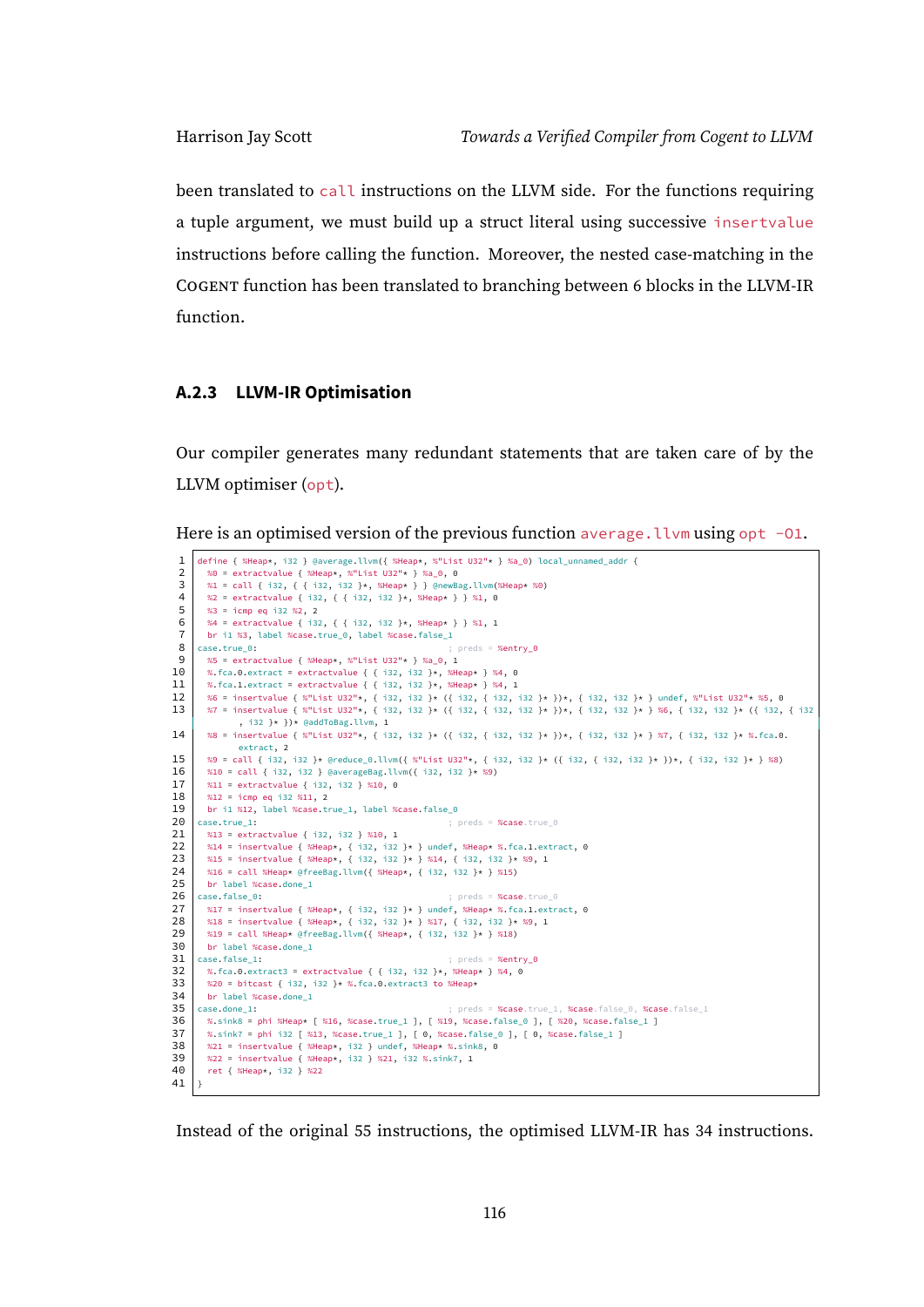The redundant operations from our generated code have been removed entirely. If we optimise further it will begin to inline functions as well. opt reduces the function addToBag.llvm from 13 to 11 instructions, and averageBag.llvm from 22 to 11.

# **A.2.4 C FFI Wrappers**

Each COGENT function in the generated LLVM also has a wrapper generated for it, and each abstract function declaration in the LLVM also has an 'un-wrapper' generated:

- newBag.llvm, the un-wrapper for newBag, changes the return argument into an actual return value
- freeBag.llvm, the un-wrapper for freeBag changes the two arguments into a single structure argument
- addToBag, the wrapper for addToBag.llvm, changes the structure argument into two separate arguments
- averageBag, the wrapper for averageBag.llvm, changes the structure return value into a single return value
- reduce\_0.llvm, the un-wrapper for reduce\_0, changes the argument passed by reference into an argument passed by value
- average, the wrapper for average.llvm, changes the structure argument into two separate arguments

When we run the LLVM optimiser over these wrapper functions at a higher level, such as  $opt$  -03, their calls to the inner function will almost definitely be inlined, meaning the glue code doesn't introduce any unnecessary jumps.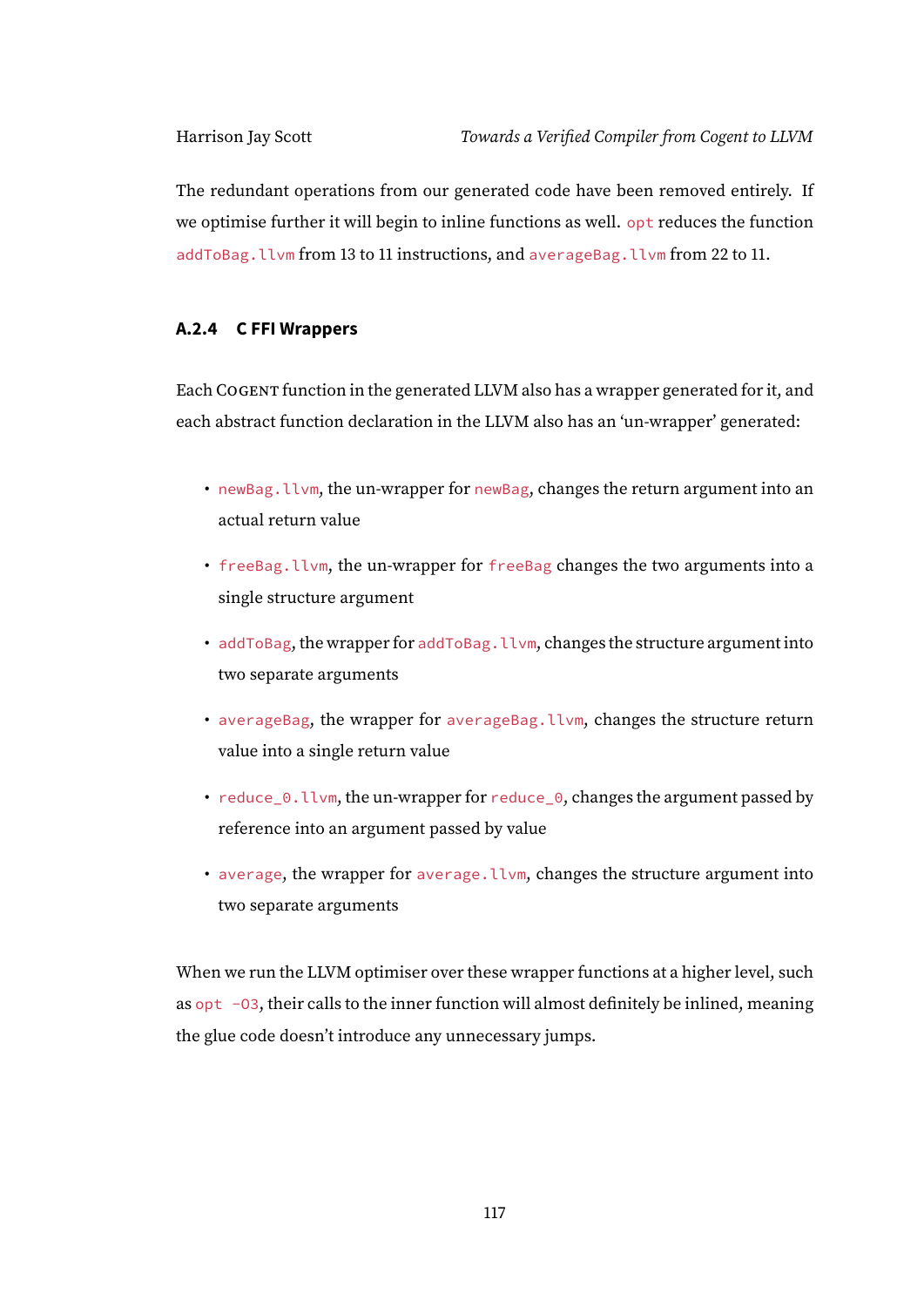### **A.2.5 Generated Header File**

Listing [A.4](#page-123-0) contains the header file generated alongside the LLVM-IR. Lines 1, 2, and 39 act as a header guard, and line 4 includes the common COGENT definitions.

Listing A.4: Generated header file (bag.h)

```
1 \mid \#ifndef BAG H
2 #define BAG_H_
3
4 #include <cogent-llvm-defns.h>
```
Next, line 6 declares an enum containing the tags for all variants, and lines 8-17 declare various aggregate types used in the program.

```
6 typedef enum { EmptyBag, Failure, Success } tag_t;
 7
 8 typedef struct { u32 count; u32 sum; } t1;
 9 typedef struct { u32 p1; t1* p2; } t2;
10 typedef t1*(*f3)(t2);
11 typedef struct { List_u32* p1; f3 p2; t1* p3; } t4;
12 typedef struct { Heap* p1; t1* p2; } t5;
13 typedef struct { t1* p1; Heap* p2; } t6;
14 typedef struct { tag_t tag; union { Heap* Failure; t6 Success; } val; } t7;
15 typedef struct { tag_t tag; union { unit_t EmptyBag; u32 Success; } val; } t8;
16 typedef struct { Heap* p1; List u32* p2; } t9;
17 typedef struct { Heap* p1; u32 p2; } t10;
```
Lines 18-29 declare type aliases for each return and argument type, and line 30 declares

a type alias for the Bag type.

```
18 typedef t10 average_ret;
19 typedef t9 average_arg;
20 typedef t8 averageBag_ret;
21 typedef t1* averageBag_arg;
22 typedef t1* addToBag_ret;
23 typedef t2 addToBag_arg;
24 typedef t7 newBag_ret;
25 typedef Heap* newBag_arg;
26 typedef Heap* freeBag_ret;
27 typedef t5 freeBag_arg;
28 typedef t1* reduce_0_ret;
29 typedef t4 reduce 0 arg;
30 typedef t1 Bag;
```
Lastly, lines 32-37 declare prototypes for each function in the program.

```
32 t10 average(t9);
```

```
33 | t8 averageBag(t1*);
```

```
34 \vert t1* addToBag(t2);
```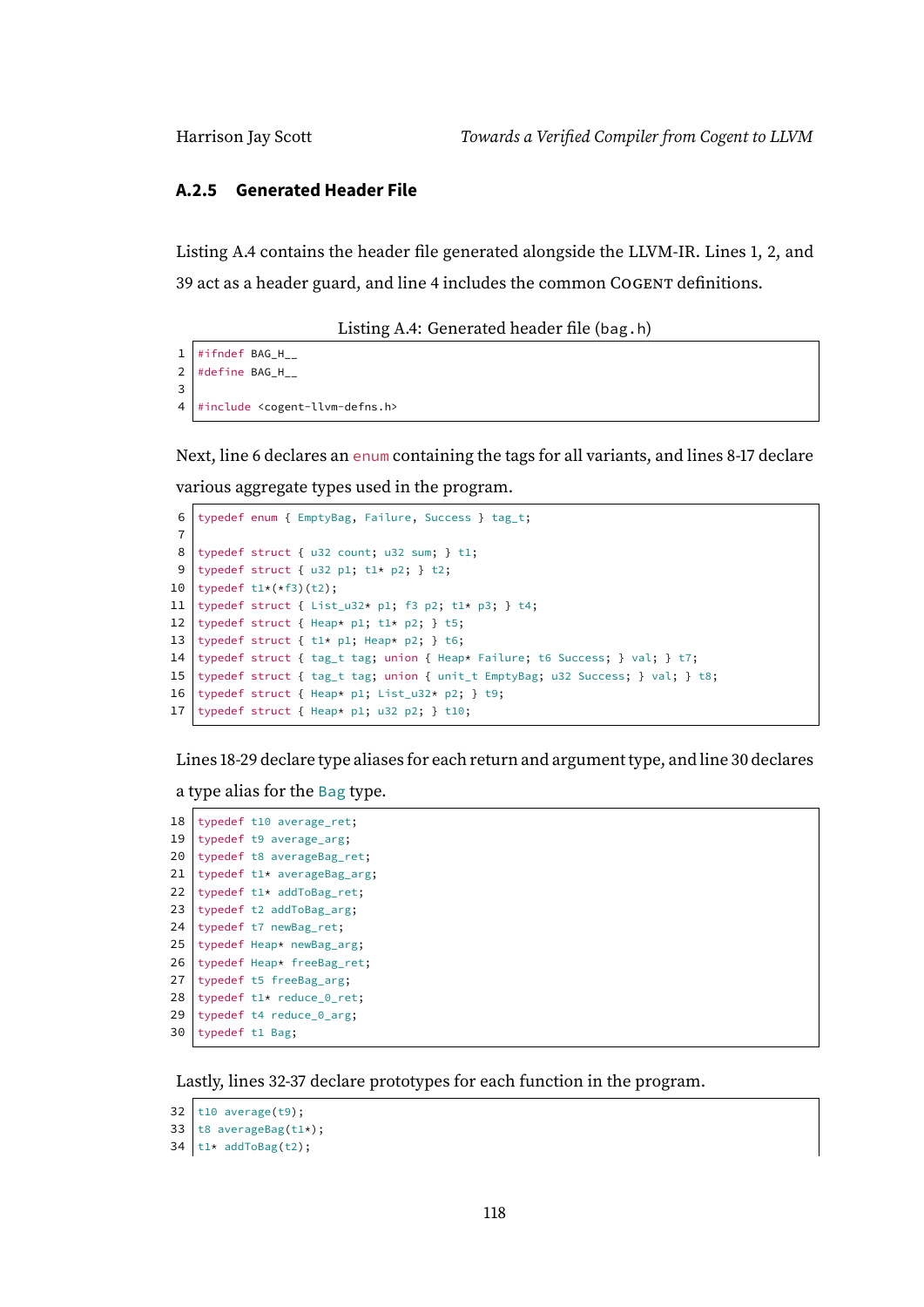```
35 t7 newBag(Heap*);
36 heap* freeBag(t5);
37 | t1* reduce_0(t4);
38
39 #endif
```
# **A.2.6 Programming with C**

We can finally write some driver code in C that implements the abstract types, functions, and tests the COGENT program. We can first provide a concrete implementation of the List data structure using a linked list. In this case, we must provide an implementation specifically for List U32. reduce is implemented for the data type via simple linked list traversal, and we can make use of the type aliases for its argument and return types.

Listing A.5: Driver code to use our compiled functions (main.c)

```
1 #include <cogent-llvm-defns.h>
2
3 struct List_u32 {
4 struct List_u32 *next;
5 u32 data:
6 };
7
8 typedef struct List_u32 List_u32;
9
10 | reduce_0_ret reduce_0(reduce_0_arg args) {
11 List_u32 *list = args.p1;
12 t1 *acc = args.p3;
13
14 t2 fargs;
15 while (list) {
16 fargs.pl = list-data;17 fargs.p2 = acc;
18 \vert acc = (args.p2)(fargs);
19 list = list—next;
20 }
21
22 return acc;
23 }
```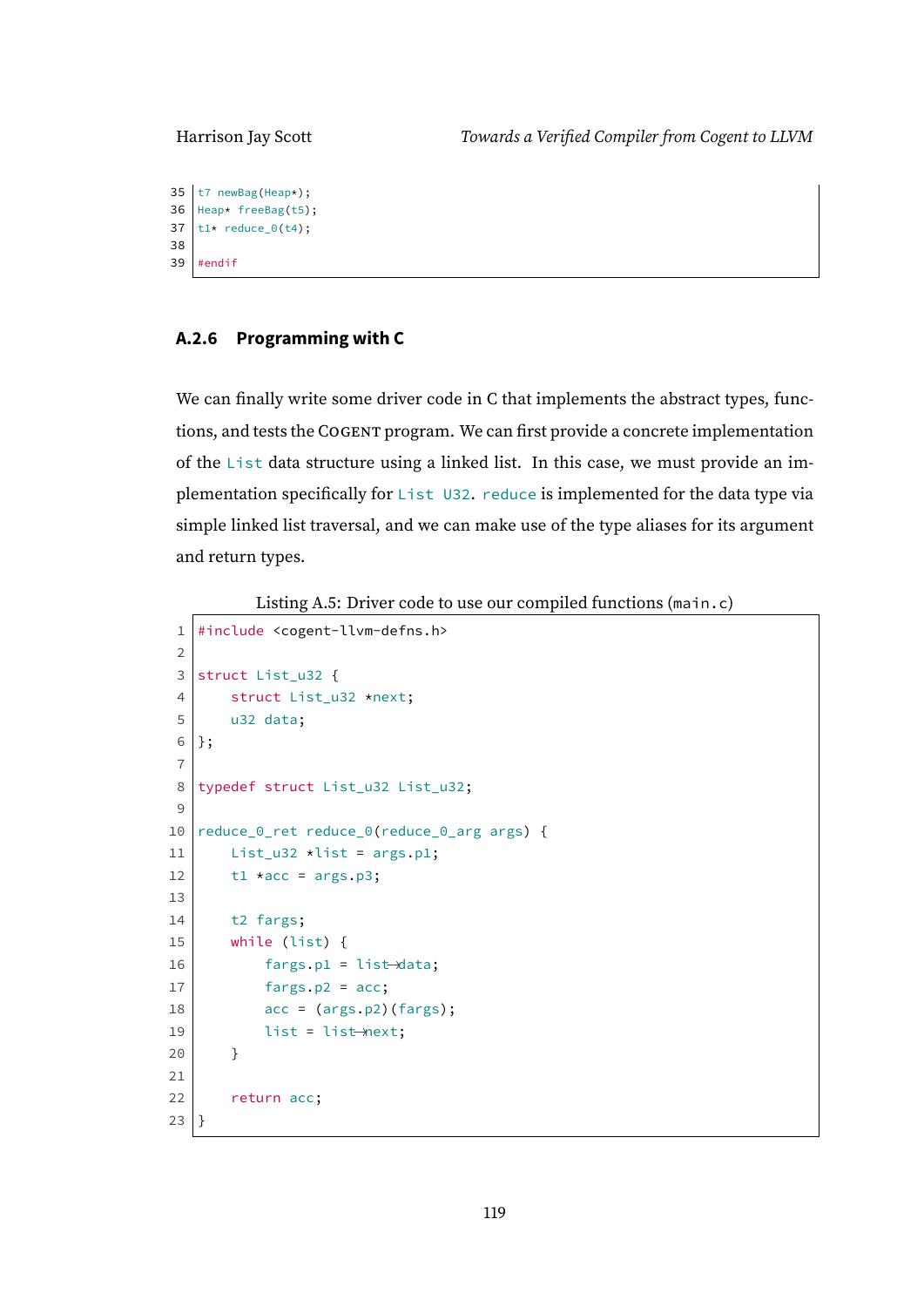Next, we must implement the Heap and its Bag operations. The heap is just a void pointer to be passed around, and the operations use malloc and free internally.

```
25 typedef void *Heap;
26
27 #include "bag.h"
28 #include <stdlib.h>
29
30 newBag_ret newBag(newBag_arg heap) {
31 Bag *bag = malloc(sizeof(*bag));
32 if (!bag)
33 return (newBag_ret){Failure, .val.Failure = heap};
34
35 bag→count = 0;
36 bag—sum = 0;
37
38 return (newBag_ret){Success, .val.Success = {bag, heap}};
39 |40
41 freeBag_ret freeBag(freeBag_arg args) {
42 free(args.p2);
43 return args.p1;
44 | ]
```
A simple interactive program to test the average function might look like:

```
46 | int main() \{47 List_u32 \starlist = NULL;
48 u32 x = 0;49
50 while (1) {
51 | printf("Enter a number: ");
52 if (scanf("%d", &(x) < 0)
53 break;
54
55 List_u32 *cell = malloc(sizeof(*cell));
56 cell\rightarrowdata = x;
57 cell—next = list;
58 list = cell;
59 }
60
61 average_ret avg_ret = average((average_arg){NULL, list});
62 printf("The average is: %d\n", avg_ret.p2);
63
```